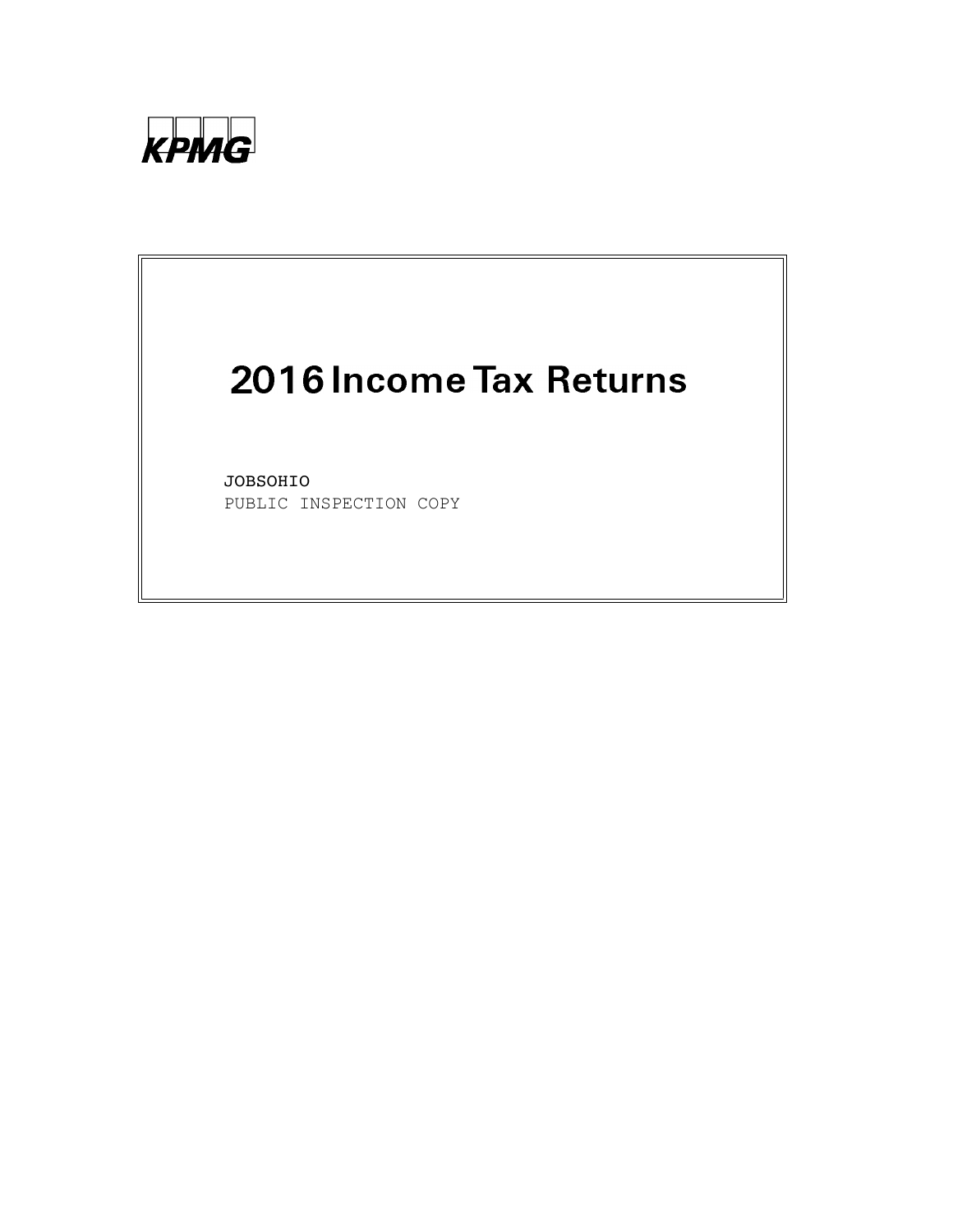# **Return of Organization Exempt From Income Tax**<br>
section 501(c), 527, or 4947(a)(1) of the Internal Revenue Code (except private foundations)

Form 990 **Definition of the Internal Revenue Code (except private foundations)** 2016 Form **OU DESCURITED BUX CONTACT PROPER IN THE SOCIAL SECURITED**<br>Department of the Treasury **Depen to Public → Department of the Internal Revenue Code (except private foundations)** Internal Revenue Service III **Dependent Construction about Form 990** and its instructions is at *www.irs.gov/form990*<br>
Information about Form 990 and its instructions is at *www.irs.gov/form990*<br>
Inspection



|                                        |                               | Internal Revenue Service                                                                                                                                                                                                                                                                                            |                                                                                                                                                                                                                                           |  |                                                     |  |       |  |                                                                                   |            |                             | $\blacktriangleright$ information about Form 990 and its instructions is at <i>www.irs.gov/form990.</i>                                    |                 |            |                                     |                   |            | inspection                                                                                                                                                                 |  |  |
|----------------------------------------|-------------------------------|---------------------------------------------------------------------------------------------------------------------------------------------------------------------------------------------------------------------------------------------------------------------------------------------------------------------|-------------------------------------------------------------------------------------------------------------------------------------------------------------------------------------------------------------------------------------------|--|-----------------------------------------------------|--|-------|--|-----------------------------------------------------------------------------------|------------|-----------------------------|--------------------------------------------------------------------------------------------------------------------------------------------|-----------------|------------|-------------------------------------|-------------------|------------|----------------------------------------------------------------------------------------------------------------------------------------------------------------------------|--|--|
|                                        |                               |                                                                                                                                                                                                                                                                                                                     |                                                                                                                                                                                                                                           |  | A For the 2016 calendar year, or tax year beginning |  |       |  |                                                                                   |            |                             | $07/01$ , 2016, and ending                                                                                                                 |                 |            |                                     |                   |            | 06/30, 2017                                                                                                                                                                |  |  |
|                                        | <b>B</b> Check if applicable: |                                                                                                                                                                                                                                                                                                                     |                                                                                                                                                                                                                                           |  | C Name of organization<br>JOBSOHIO                  |  |       |  |                                                                                   |            |                             |                                                                                                                                            |                 |            |                                     |                   |            | D Employer identification number                                                                                                                                           |  |  |
|                                        | Address<br>change             |                                                                                                                                                                                                                                                                                                                     |                                                                                                                                                                                                                                           |  | Doing Business As                                   |  |       |  |                                                                                   |            |                             |                                                                                                                                            |                 |            |                                     |                   | 45-2798687 |                                                                                                                                                                            |  |  |
|                                        |                               | Name change                                                                                                                                                                                                                                                                                                         |                                                                                                                                                                                                                                           |  |                                                     |  |       |  | Number and street (or P.O. box if mail is not delivered to street address)        |            |                             |                                                                                                                                            | Room/suite      |            | E Telephone number                  |                   |            |                                                                                                                                                                            |  |  |
|                                        |                               | Initial return                                                                                                                                                                                                                                                                                                      |                                                                                                                                                                                                                                           |  | 41 S. HIGH ST STE 1500                              |  |       |  |                                                                                   |            |                             |                                                                                                                                            |                 |            | $(614)$ 224-6446                    |                   |            |                                                                                                                                                                            |  |  |
|                                        | Terminated                    |                                                                                                                                                                                                                                                                                                                     |                                                                                                                                                                                                                                           |  |                                                     |  |       |  | City or town, state or province, country, and ZIP or foreign postal code          |            |                             |                                                                                                                                            |                 |            |                                     |                   |            |                                                                                                                                                                            |  |  |
|                                        | Amended                       |                                                                                                                                                                                                                                                                                                                     |                                                                                                                                                                                                                                           |  | COLUMBUS, OH 43215-6104                             |  |       |  |                                                                                   |            |                             |                                                                                                                                            |                 |            | <b>G</b> Gross receipts \$          |                   |            | 184,754,265.                                                                                                                                                               |  |  |
|                                        | return<br>Application         |                                                                                                                                                                                                                                                                                                                     |                                                                                                                                                                                                                                           |  | F Name and address of principal officer:            |  |       |  |                                                                                   | JOHN MINOR |                             |                                                                                                                                            |                 |            | H(a) Is this a group return for     |                   |            | Yes<br>$X \mid$ No                                                                                                                                                         |  |  |
|                                        | pending                       |                                                                                                                                                                                                                                                                                                                     |                                                                                                                                                                                                                                           |  |                                                     |  |       |  | 41 S HIGH ST STE 1500 COLUMBUS, OH 43215                                          |            |                             |                                                                                                                                            |                 |            | H(b) Are all subordinates included? | subordinates?     |            | Yes<br>No                                                                                                                                                                  |  |  |
|                                        |                               | Tax-exempt status:                                                                                                                                                                                                                                                                                                  |                                                                                                                                                                                                                                           |  | 501(c)(3)                                           |  |       |  | $X \mid 501(c) (4)$ (insert no.)                                                  |            |                             | 4947(a)(1) or                                                                                                                              |                 | 527        |                                     |                   |            | If "No," attach a list. (see instructions)                                                                                                                                 |  |  |
|                                        |                               |                                                                                                                                                                                                                                                                                                                     |                                                                                                                                                                                                                                           |  | Website: WWW.JOBS-OHIO.COM                          |  |       |  |                                                                                   |            |                             |                                                                                                                                            |                 |            |                                     |                   |            | $H(c)$ Group exemption number                                                                                                                                              |  |  |
| ĸ.                                     |                               |                                                                                                                                                                                                                                                                                                                     |                                                                                                                                                                                                                                           |  | Form of organization: $X \mid$ Corporation          |  | Trust |  | Association                                                                       |            | Other $\blacktriangleright$ |                                                                                                                                            |                 |            |                                     |                   |            | L Year of formation: $2011$ M State of legal domicile:<br>OH                                                                                                               |  |  |
|                                        | Part I                        |                                                                                                                                                                                                                                                                                                                     | Summary                                                                                                                                                                                                                                   |  |                                                     |  |       |  |                                                                                   |            |                             |                                                                                                                                            |                 |            |                                     |                   |            |                                                                                                                                                                            |  |  |
|                                        | 1.                            |                                                                                                                                                                                                                                                                                                                     |                                                                                                                                                                                                                                           |  |                                                     |  |       |  |                                                                                   |            |                             | Briefly describe the organization's mission or most significant activities: TO PROMOTE ECONOMIC DEVELOPMENT,                               |                 |            |                                     |                   |            |                                                                                                                                                                            |  |  |
|                                        |                               |                                                                                                                                                                                                                                                                                                                     |                                                                                                                                                                                                                                           |  |                                                     |  |       |  |                                                                                   |            |                             | JOB CREATION, JOB RETENTION, JOB TRAINING, WORKFORCE DEVELOPMENT,                                                                          |                 |            |                                     |                   |            |                                                                                                                                                                            |  |  |
|                                        |                               |                                                                                                                                                                                                                                                                                                                     |                                                                                                                                                                                                                                           |  |                                                     |  |       |  |                                                                                   |            |                             | AND THE RETENTION OF CURRENT AND RECRUITMENT OF NEW BUSINESS TO OHIO.                                                                      |                 |            |                                     |                   |            |                                                                                                                                                                            |  |  |
| & Governance                           | 2                             |                                                                                                                                                                                                                                                                                                                     |                                                                                                                                                                                                                                           |  |                                                     |  |       |  |                                                                                   |            |                             | Check this box $\blacktriangleright$   if the organization discontinued its operations or disposed of more than 25% of its net assets.     |                 |            |                                     |                   |            |                                                                                                                                                                            |  |  |
|                                        | 3                             |                                                                                                                                                                                                                                                                                                                     |                                                                                                                                                                                                                                           |  |                                                     |  |       |  |                                                                                   |            |                             |                                                                                                                                            |                 |            |                                     |                   | 3          | 9.                                                                                                                                                                         |  |  |
|                                        | 4                             |                                                                                                                                                                                                                                                                                                                     |                                                                                                                                                                                                                                           |  |                                                     |  |       |  |                                                                                   |            |                             | Number of independent voting members of the governing body (Part VI, line 1b)                                                              |                 |            |                                     |                   | 4          | 8.                                                                                                                                                                         |  |  |
|                                        |                               |                                                                                                                                                                                                                                                                                                                     |                                                                                                                                                                                                                                           |  |                                                     |  |       |  |                                                                                   |            |                             |                                                                                                                                            |                 |            |                                     |                   | 5          | 83.                                                                                                                                                                        |  |  |
|                                        | 5                             |                                                                                                                                                                                                                                                                                                                     |                                                                                                                                                                                                                                           |  |                                                     |  |       |  |                                                                                   |            |                             |                                                                                                                                            |                 |            |                                     |                   | 6          | 8.                                                                                                                                                                         |  |  |
| Activities                             | 6                             |                                                                                                                                                                                                                                                                                                                     |                                                                                                                                                                                                                                           |  | Total number of volunteers (estimate if necessary)  |  |       |  |                                                                                   |            |                             |                                                                                                                                            |                 |            |                                     |                   | 7a         | $\mathbf 0$                                                                                                                                                                |  |  |
|                                        |                               |                                                                                                                                                                                                                                                                                                                     |                                                                                                                                                                                                                                           |  |                                                     |  |       |  |                                                                                   |            |                             |                                                                                                                                            |                 |            |                                     |                   |            | $\mathbf{0}$                                                                                                                                                               |  |  |
|                                        |                               |                                                                                                                                                                                                                                                                                                                     |                                                                                                                                                                                                                                           |  |                                                     |  |       |  |                                                                                   |            |                             |                                                                                                                                            |                 |            | <b>Prior Year</b>                   |                   | 7b         | <b>Current Year</b>                                                                                                                                                        |  |  |
|                                        |                               |                                                                                                                                                                                                                                                                                                                     |                                                                                                                                                                                                                                           |  |                                                     |  |       |  |                                                                                   |            |                             |                                                                                                                                            |                 |            | 150,000,000.                        |                   |            | 180,000,000.                                                                                                                                                               |  |  |
|                                        | 8                             |                                                                                                                                                                                                                                                                                                                     |                                                                                                                                                                                                                                           |  |                                                     |  |       |  | Contributions and grants (Part VIII, line 1h).                                    |            |                             |                                                                                                                                            | <b>COPY FOR</b> |            | 1,695,870.                          |                   |            | 2,914,873.                                                                                                                                                                 |  |  |
| Revenue                                | 9                             |                                                                                                                                                                                                                                                                                                                     |                                                                                                                                                                                                                                           |  |                                                     |  |       |  |                                                                                   |            |                             | Program service revenue (Part VIII, line 2g)<br>Program service revenue (Part VIII, line 2g)                                               |                 |            | 4,496,901.                          |                   |            | 1,837,159.                                                                                                                                                                 |  |  |
|                                        | 10                            |                                                                                                                                                                                                                                                                                                                     |                                                                                                                                                                                                                                           |  |                                                     |  |       |  | Investment income (Part VIII, column (A), lines 3, 4, and 7d)                     |            |                             |                                                                                                                                            |                 |            |                                     | 1,393.            |            | 2, 233.                                                                                                                                                                    |  |  |
|                                        | 11                            |                                                                                                                                                                                                                                                                                                                     |                                                                                                                                                                                                                                           |  |                                                     |  |       |  |                                                                                   |            |                             | Other revenue (Part VIII, column (A), lines 5, 6d, 8c, 9c, 10c, and 11e)                                                                   |                 |            | 156, 194, 164.                      |                   |            | 184, 754, 265.                                                                                                                                                             |  |  |
|                                        | 12                            |                                                                                                                                                                                                                                                                                                                     |                                                                                                                                                                                                                                           |  |                                                     |  |       |  |                                                                                   |            |                             | Total revenue - add lines 8 through 11 (must equal Part VIII, column (A), line 12)                                                         |                 |            | 31,763,625.                         |                   |            | 55, 950, 421.                                                                                                                                                              |  |  |
|                                        | 13                            |                                                                                                                                                                                                                                                                                                                     |                                                                                                                                                                                                                                           |  |                                                     |  |       |  |                                                                                   |            |                             | Grants and similar amounts paid (Part IX, column (A), lines 1-3)                                                                           |                 |            |                                     |                   | 0.         |                                                                                                                                                                            |  |  |
|                                        | 14                            | Benefits paid to or for members (Part IX, column (A), line 4) [10] cases and the set of the set of the set of the set of the set of the set of the set of the set of the set of the set of the set of the set of the set of th<br>Salaries, other compensation, employee benefits (Part IX, column (A), lines 5-10) |                                                                                                                                                                                                                                           |  |                                                     |  |       |  |                                                                                   |            |                             |                                                                                                                                            | 9,188,976.      |            |                                     |                   |            |                                                                                                                                                                            |  |  |
|                                        | 15                            |                                                                                                                                                                                                                                                                                                                     |                                                                                                                                                                                                                                           |  |                                                     |  |       |  |                                                                                   |            |                             |                                                                                                                                            | 0.              |            |                                     | 11,037,384.<br>0. |            |                                                                                                                                                                            |  |  |
| Expenses                               |                               |                                                                                                                                                                                                                                                                                                                     | 16a Professional fundraising fees (Part IX, column (A), line 11e)<br>16a Professional fundraising fees (Part IX, column (A), line 11e)<br>10.<br><b>b</b> Total fundraising expenses (Part IX, column (D), line 25) $\blacktriangleright$ |  |                                                     |  |       |  |                                                                                   |            |                             |                                                                                                                                            |                 |            |                                     |                   |            |                                                                                                                                                                            |  |  |
|                                        |                               |                                                                                                                                                                                                                                                                                                                     |                                                                                                                                                                                                                                           |  |                                                     |  |       |  |                                                                                   |            |                             |                                                                                                                                            |                 |            |                                     |                   |            | 29, 260, 087.                                                                                                                                                              |  |  |
|                                        | 17                            |                                                                                                                                                                                                                                                                                                                     |                                                                                                                                                                                                                                           |  |                                                     |  |       |  |                                                                                   |            |                             | Other expenses (Part IX, column (A), lines 11a-11d, 11f-24e) [11]                                                                          |                 |            | 28,913,035.                         |                   |            |                                                                                                                                                                            |  |  |
|                                        | 18                            |                                                                                                                                                                                                                                                                                                                     |                                                                                                                                                                                                                                           |  |                                                     |  |       |  |                                                                                   |            |                             | Total expenses. Add lines 13-17 (must equal Part IX, column (A), line 25)                                                                  |                 |            | 69,865,636.                         |                   |            | 96, 247, 892.                                                                                                                                                              |  |  |
|                                        | 19                            |                                                                                                                                                                                                                                                                                                                     |                                                                                                                                                                                                                                           |  |                                                     |  |       |  |                                                                                   |            |                             |                                                                                                                                            |                 |            | 86, 328, 528.                       |                   |            | 88, 506, 373.                                                                                                                                                              |  |  |
| <b>Net Assets or<br/>Fund Balances</b> |                               |                                                                                                                                                                                                                                                                                                                     |                                                                                                                                                                                                                                           |  |                                                     |  |       |  |                                                                                   |            |                             |                                                                                                                                            |                 |            | <b>Beginning of Current Year</b>    |                   |            | <b>End of Year</b>                                                                                                                                                         |  |  |
|                                        | 20                            |                                                                                                                                                                                                                                                                                                                     |                                                                                                                                                                                                                                           |  | Total assets (Part X, line 16)                      |  |       |  |                                                                                   |            |                             |                                                                                                                                            |                 |            | 437,278,573.<br>38,548,504.         |                   |            | 537,853,721.<br>50,617,279.                                                                                                                                                |  |  |
|                                        | 21                            |                                                                                                                                                                                                                                                                                                                     |                                                                                                                                                                                                                                           |  | Total liabilities (Part X, line 26) [100]           |  |       |  |                                                                                   |            |                             |                                                                                                                                            |                 |            | 398,730,069.                        |                   |            | 487, 236, 442.                                                                                                                                                             |  |  |
|                                        | 22                            |                                                                                                                                                                                                                                                                                                                     |                                                                                                                                                                                                                                           |  |                                                     |  |       |  | Net assets or fund balances. Subtract line 21 from line 20                        |            |                             |                                                                                                                                            |                 |            |                                     |                   |            |                                                                                                                                                                            |  |  |
|                                        | Part II                       |                                                                                                                                                                                                                                                                                                                     | <b>Signature Block</b>                                                                                                                                                                                                                    |  |                                                     |  |       |  |                                                                                   |            |                             |                                                                                                                                            |                 |            |                                     |                   |            |                                                                                                                                                                            |  |  |
|                                        |                               |                                                                                                                                                                                                                                                                                                                     |                                                                                                                                                                                                                                           |  |                                                     |  |       |  |                                                                                   |            |                             | true, correct, and complete. Declaration of preparer (other than officer) is based on all information of which preparer has any knowledge. |                 |            |                                     |                   |            | Under penalties of perjury, I declare that I have examined this return, including accompanying schedules and statements, and to the best of my knowledge and belief, it is |  |  |
|                                        |                               |                                                                                                                                                                                                                                                                                                                     |                                                                                                                                                                                                                                           |  |                                                     |  |       |  |                                                                                   |            |                             |                                                                                                                                            |                 |            |                                     |                   | 02/27/2018 |                                                                                                                                                                            |  |  |
| Sign                                   |                               |                                                                                                                                                                                                                                                                                                                     | Signature of officer                                                                                                                                                                                                                      |  |                                                     |  |       |  |                                                                                   |            |                             |                                                                                                                                            |                 |            |                                     | Date              |            |                                                                                                                                                                            |  |  |
| Here                                   |                               |                                                                                                                                                                                                                                                                                                                     | JOHN MINOR                                                                                                                                                                                                                                |  |                                                     |  |       |  |                                                                                   |            |                             | PRESIDENT & CIO                                                                                                                            |                 |            |                                     |                   |            |                                                                                                                                                                            |  |  |
|                                        |                               |                                                                                                                                                                                                                                                                                                                     |                                                                                                                                                                                                                                           |  | Type or print name and title                        |  |       |  |                                                                                   |            |                             |                                                                                                                                            |                 |            |                                     |                   |            |                                                                                                                                                                            |  |  |
|                                        |                               |                                                                                                                                                                                                                                                                                                                     |                                                                                                                                                                                                                                           |  | Print/Type preparer's name                          |  |       |  | Preparer's signature                                                              |            |                             |                                                                                                                                            | Date            |            | Check                               |                   | if         | <b>PTIN</b>                                                                                                                                                                |  |  |
| Paid                                   |                               |                                                                                                                                                                                                                                                                                                                     |                                                                                                                                                                                                                                           |  | PHILIP B BARTLETT                                   |  |       |  |                                                                                   |            |                             |                                                                                                                                            |                 | 02/28/2018 |                                     | self-employed     |            | P01299075                                                                                                                                                                  |  |  |
|                                        | Preparer                      |                                                                                                                                                                                                                                                                                                                     | Firm's name                                                                                                                                                                                                                               |  | KPMG LLP                                            |  |       |  |                                                                                   |            |                             |                                                                                                                                            |                 |            | Firm's $EIN$                        |                   |            | 13-5565207                                                                                                                                                                 |  |  |
|                                        | <b>Use Only</b>               |                                                                                                                                                                                                                                                                                                                     |                                                                                                                                                                                                                                           |  |                                                     |  |       |  |                                                                                   |            |                             | Firm's address > 191 WEST NATIONWIDE BLVD., STE. 500 COLUMBUS, OH 43215-2568                                                               |                 |            | Phone no.                           |                   |            | $614 - 249 - 2300$                                                                                                                                                         |  |  |
|                                        |                               |                                                                                                                                                                                                                                                                                                                     |                                                                                                                                                                                                                                           |  |                                                     |  |       |  | May the IRS discuss this return with the preparer shown above? (see instructions) |            |                             |                                                                                                                                            |                 |            |                                     |                   |            | Χ<br>Yes<br>No                                                                                                                                                             |  |  |
|                                        |                               |                                                                                                                                                                                                                                                                                                                     |                                                                                                                                                                                                                                           |  |                                                     |  |       |  |                                                                                   |            |                             |                                                                                                                                            |                 |            |                                     |                   |            |                                                                                                                                                                            |  |  |

**For Paperwork Reduction Act Notice, see the separate instructions. Form 990** (2016) **Form 990** (2016)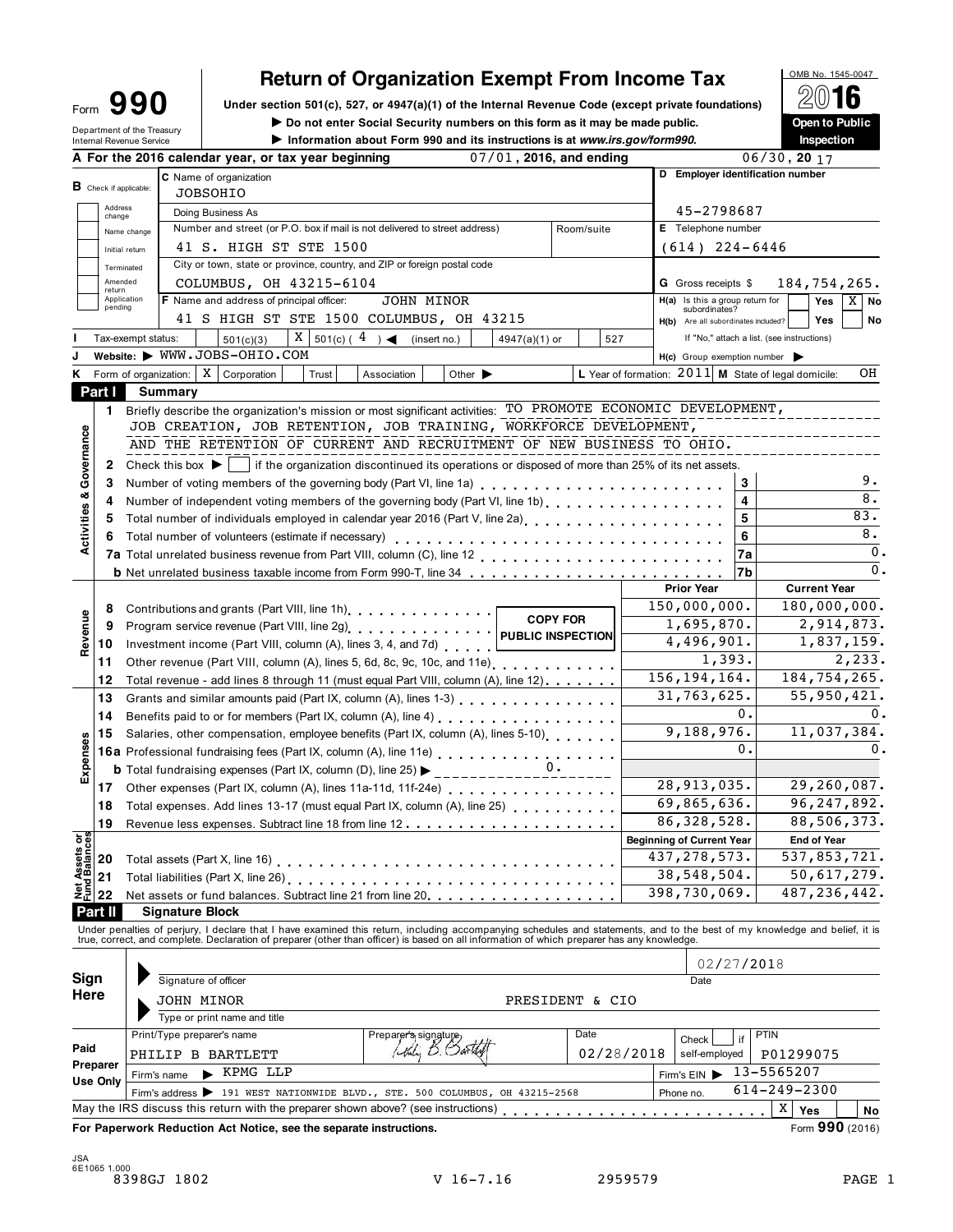|     | <b>JOBSOHIO</b>                                                                                                                                                                                                                                                    |                                                                                                 | 45-2798687 |                          |
|-----|--------------------------------------------------------------------------------------------------------------------------------------------------------------------------------------------------------------------------------------------------------------------|-------------------------------------------------------------------------------------------------|------------|--------------------------|
|     | Form 990 (2016)                                                                                                                                                                                                                                                    |                                                                                                 |            | Page 2                   |
|     | Part III<br><b>Statement of Program Service Accomplishments</b>                                                                                                                                                                                                    |                                                                                                 |            |                          |
|     |                                                                                                                                                                                                                                                                    |                                                                                                 |            |                          |
|     | 1 Briefly describe the organization's mission:                                                                                                                                                                                                                     |                                                                                                 |            |                          |
|     | TO PROMOTE ECONOMIC DEVELOPMENT, JOB CREATION, JOB RETENTION, JOB                                                                                                                                                                                                  |                                                                                                 |            |                          |
|     | TRAINING, WORKFORCE DEVELOPMENT, AND THE RETENTION OF CURRENT AND                                                                                                                                                                                                  |                                                                                                 |            |                          |
|     | RECRUITMENT OF NEW BUSINESS TO THE STATE OF OHIO.                                                                                                                                                                                                                  |                                                                                                 |            |                          |
|     | 2 Did the organization undertake any significant program services during the year which were not listed on the                                                                                                                                                     |                                                                                                 |            |                          |
|     |                                                                                                                                                                                                                                                                    |                                                                                                 |            | $\overline{X}$ No<br>Yes |
|     | If "Yes," describe these new services on Schedule O.                                                                                                                                                                                                               |                                                                                                 |            |                          |
|     | 3 Did the organization cease conducting, or make significant changes in how it conducts, any program                                                                                                                                                               |                                                                                                 |            |                          |
|     |                                                                                                                                                                                                                                                                    |                                                                                                 |            | $X \mid N$ o<br>Yes      |
|     | If "Yes," describe these changes on Schedule O.                                                                                                                                                                                                                    |                                                                                                 |            |                          |
|     | 4 Describe the organization's program service accomplishments for each of its three largest program services, as measured by<br>expenses. Section $501(c)(3)$ and $501(c)(4)$ organizations are required to report the amount of grants and allocations to others, |                                                                                                 |            |                          |
|     | the total expenses, and revenue, if any, for each program service reported.                                                                                                                                                                                        |                                                                                                 |            |                          |
|     | 4a (Code:                                                                                                                                                                                                                                                          | (Expenses \$ $90,141,215$ . including grants of \$ $55,950,421$ . ) (Revenue \$ $2,917,106$ . ) |            |                          |
|     | JOBSOHIO'S PROGRAM OF ECONOMIC DEVELOPMENT FOCUSED ON JOB                                                                                                                                                                                                          |                                                                                                 |            |                          |
|     | CREATION, JOB RETENTION, AND NEW CAPITAL INVESTMENT FROM EXISTING                                                                                                                                                                                                  |                                                                                                 |            |                          |
|     | BUSINESS EXPANSION AND ATTRACTION OF NEW COMPANIES TO THE STATE OF                                                                                                                                                                                                 |                                                                                                 |            |                          |
|     | OHIO. THE ECONOMIC DEVELOPMENT PROGRAM WILL INCREASE IN INTENSITY                                                                                                                                                                                                  |                                                                                                 |            |                          |
|     | IN FISCAL YEAR 2018 AS JOBSOHIO PROMOTES NEW ECONOMIC DEVELOPMENT                                                                                                                                                                                                  |                                                                                                 |            |                          |
|     | PROGRAMS WHILE CONTINUING TO LEVERAGE EXISTING PROGRAMS.                                                                                                                                                                                                           |                                                                                                 |            |                          |
|     |                                                                                                                                                                                                                                                                    |                                                                                                 |            |                          |
|     |                                                                                                                                                                                                                                                                    |                                                                                                 |            |                          |
|     |                                                                                                                                                                                                                                                                    |                                                                                                 |            |                          |
|     |                                                                                                                                                                                                                                                                    |                                                                                                 |            |                          |
|     |                                                                                                                                                                                                                                                                    |                                                                                                 |            |                          |
|     |                                                                                                                                                                                                                                                                    |                                                                                                 |            |                          |
|     | 4b (Code: $(3, 4)$ (Expenses \$ including grants of \$ ) (Revenue \$ )                                                                                                                                                                                             |                                                                                                 |            |                          |
|     |                                                                                                                                                                                                                                                                    |                                                                                                 |            |                          |
|     |                                                                                                                                                                                                                                                                    |                                                                                                 |            |                          |
|     |                                                                                                                                                                                                                                                                    |                                                                                                 |            |                          |
|     |                                                                                                                                                                                                                                                                    |                                                                                                 |            |                          |
|     |                                                                                                                                                                                                                                                                    |                                                                                                 |            |                          |
|     |                                                                                                                                                                                                                                                                    |                                                                                                 |            |                          |
|     |                                                                                                                                                                                                                                                                    |                                                                                                 |            |                          |
|     |                                                                                                                                                                                                                                                                    |                                                                                                 |            |                          |
|     |                                                                                                                                                                                                                                                                    |                                                                                                 |            |                          |
|     |                                                                                                                                                                                                                                                                    |                                                                                                 |            |                          |
|     | 4c (Code: ) (Expenses \$ including grants of \$ ) (Revenue \$                                                                                                                                                                                                      |                                                                                                 |            |                          |
|     |                                                                                                                                                                                                                                                                    |                                                                                                 |            |                          |
|     |                                                                                                                                                                                                                                                                    |                                                                                                 |            |                          |
|     |                                                                                                                                                                                                                                                                    |                                                                                                 |            |                          |
|     |                                                                                                                                                                                                                                                                    |                                                                                                 |            |                          |
|     |                                                                                                                                                                                                                                                                    |                                                                                                 |            |                          |
|     |                                                                                                                                                                                                                                                                    |                                                                                                 |            |                          |
|     |                                                                                                                                                                                                                                                                    |                                                                                                 |            |                          |
|     |                                                                                                                                                                                                                                                                    |                                                                                                 |            |                          |
|     | 4d Other program services (Describe in Schedule O.)<br>(Expenses \$                                                                                                                                                                                                | ) (Revenue \$                                                                                   |            |                          |
|     | including grants of \$<br>4e Total program service expenses >                                                                                                                                                                                                      | 90, 141, 215.                                                                                   |            |                          |
| JSA | 6E1020 1.000                                                                                                                                                                                                                                                       |                                                                                                 |            | Form 990 (2016)          |
|     | 8398GJ 1802                                                                                                                                                                                                                                                        | $V$ 16-7.16                                                                                     | 2959579    | PAGE 2                   |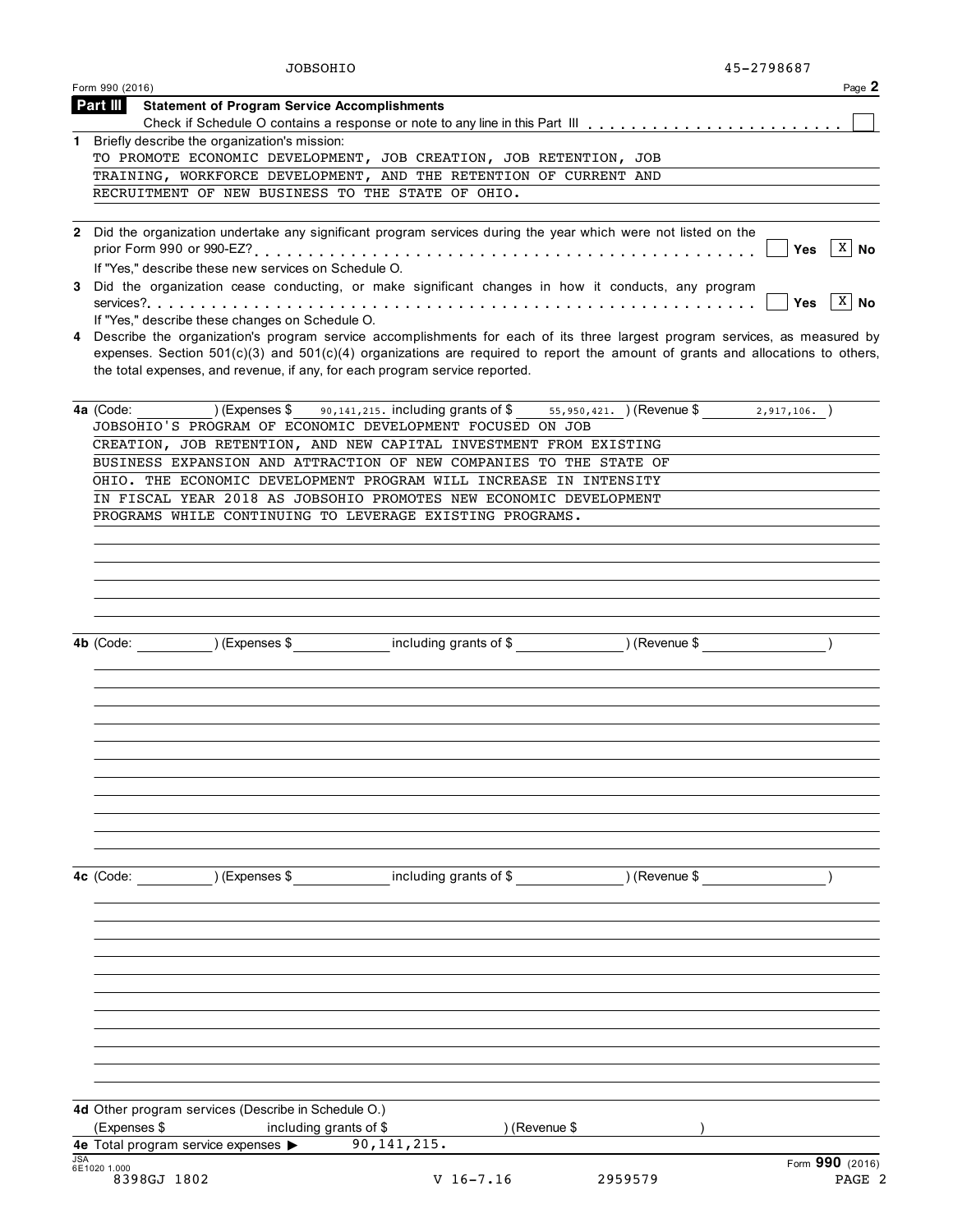Form 990 (2016) Page **3**

| <b>Part IV</b> | <b>Checklist of Required Schedules</b>                                                                                    |                 |     |    |
|----------------|---------------------------------------------------------------------------------------------------------------------------|-----------------|-----|----|
|                |                                                                                                                           |                 | Yes | No |
| 1              | Is the organization described in section $501(c)(3)$ or $4947(a)(1)$ (other than a private foundation)? If "Yes,"         |                 |     |    |
|                |                                                                                                                           | 1.              |     | X  |
| 2              | Is the organization required to complete Schedule B, Schedule of Contributors (see instructions)?                         | $\overline{2}$  | X   |    |
| 3              | Did the organization engage in direct or indirect political campaign activities on behalf of or in opposition to          |                 |     |    |
|                | candidates for public office? If "Yes," complete Schedule C, Part I.                                                      | 3               |     | X  |
| 4              | Section 501(c)(3) organizations. Did the organization engage in lobbying activities, or have a section 501(h)             |                 |     |    |
|                |                                                                                                                           | 4               |     |    |
| 5              | Is the organization a section $501(c)(4)$ , $501(c)(5)$ , or $501(c)(6)$ organization that receives membership dues,      |                 |     |    |
|                | assessments, or similar amounts as defined in Revenue Procedure 98-19? If "Yes," complete Schedule C,                     |                 |     |    |
|                |                                                                                                                           | 5               |     | X  |
| 6              | Did the organization maintain any donor advised funds or any similar funds or accounts for which donors                   |                 |     |    |
|                | have the right to provide advice on the distribution or investment of amounts in such funds or accounts? If               |                 |     |    |
|                |                                                                                                                           |                 |     | X  |
|                |                                                                                                                           | 6               |     |    |
| 7              | Did the organization receive or hold a conservation easement, including easements to preserve open space,                 |                 |     | X  |
|                | the environment, historic land areas, or historic structures? If "Yes," complete Schedule D, Part II.                     | $\overline{7}$  |     |    |
| 8              | Did the organization maintain collections of works of art, historical treasures, or other similar assets? If "Yes,"       |                 |     |    |
|                |                                                                                                                           | 8               |     | X  |
| 9              | Did the organization report an amount in Part X, line 21, for escrow or custodial account liability, serve as a           |                 |     |    |
|                | custodian for amounts not listed in Part X; or provide credit counseling, debt management, credit repair, or              |                 |     |    |
|                |                                                                                                                           | 9               |     | X  |
| 10             | Did the organization, directly or through a related organization, hold assets in temporarily restricted                   |                 |     |    |
|                | endowments, permanent endowments, or quasi-endowments? If "Yes," complete Schedule D, Part V.                             | 10              |     | X  |
| 11             | If the organization's answer to any of the following questions is "Yes," then complete Schedule D, Parts VI,              |                 |     |    |
|                | VII, VIII, IX, or X as applicable.                                                                                        |                 |     |    |
|                | a Did the organization report an amount for land, buildings, and equipment in Part X, line 10? If "Yes,"                  |                 |     |    |
|                |                                                                                                                           | 11a             | X   |    |
|                | <b>b</b> Did the organization report an amount for investments-other securities in Part X, line 12 that is 5% or more     |                 |     |    |
|                | of its total assets reported in Part X, line 16? If "Yes," complete Schedule D, Part VII                                  | 11 <sub>b</sub> |     | X  |
|                | c Did the organization report an amount for investments-program related in Part X, line 13 that is 5% or more             |                 |     |    |
|                | of its total assets reported in Part X, line 16? If "Yes," complete Schedule D, Part VIII.                                | 11c             | X   |    |
|                | d Did the organization report an amount for other assets in Part X, line 15 that is 5% or more of its total assets        |                 |     |    |
|                | reported in Part X, line 16? If "Yes," complete Schedule D, Part IX                                                       | 11d             |     | X  |
|                | e Did the organization report an amount for other liabilities in Part X, line 25? If "Yes," complete Schedule D, Part X   | 11e             |     | X  |
|                | f Did the organization's separate or consolidated financial statements for the tax year include a footnote that addresses |                 |     |    |
|                | the organization's liability for uncertain tax positions under FIN 48 (ASC 740)? If "Yes," complete Schedule D, Part X    | 11f             |     | X  |
|                | 12a Did the organization obtain separate, independent audited financial statements for the tax year? If "Yes," complete   |                 |     |    |
|                |                                                                                                                           | 12a             |     | X  |
|                | <b>b</b> Was the organization included in consolidated, independent audited financial statements for the tax year? If     |                 |     |    |
|                | "Yes," and if the organization answered "No" to line 12a, then completing Schedule D, Parts XI and XII is optional        | 12b             | Χ   |    |
| 13             | Is the organization a school described in section $170(b)(1)(A)(ii)?$ If "Yes," complete Schedule E.                      | 13              |     | X  |
|                | 14a Did the organization maintain an office, employees, or agents outside of the United States?                           | 14a             | X   |    |
|                | <b>b</b> Did the organization have aggregate revenues or expenses of more than \$10,000 from grantmaking,                 |                 |     |    |
|                | fundraising, business, investment, and program service activities outside the United States, or aggregate                 |                 |     |    |
|                | foreign investments valued at \$100,000 or more? If "Yes," complete Schedule F, Parts I and IV                            | 14b             | X   |    |
|                |                                                                                                                           |                 |     |    |
| 15             | Did the organization report on Part IX, column (A), line 3, more than \$5,000 of grants or other assistance to or         |                 |     | X  |
|                |                                                                                                                           | 15              |     |    |
| 16             | Did the organization report on Part IX, column (A), line 3, more than \$5,000 of aggregate grants or other                |                 |     | X  |
|                | assistance to or for foreign individuals? If "Yes," complete Schedule F, Parts III and IV                                 | 16              |     |    |
| 17             | Did the organization report a total of more than \$15,000 of expenses for professional fundraising services on            |                 |     |    |
|                | Part IX, column (A), lines 6 and 11e? If "Yes," complete Schedule G, Part I (see instructions)                            | 17              |     | X  |
| 18             | Did the organization report more than \$15,000 total of fundraising event gross income and contributions on               |                 |     |    |
|                | Part VIII, lines 1c and 8a? If "Yes," complete Schedule G, Part II                                                        | 18              |     | Χ  |
| 19             | Did the organization report more than \$15,000 of gross income from gaming activities on Part VIII, line 9a?              |                 |     |    |
|                |                                                                                                                           | 19              |     | X  |

Form **990** (2016)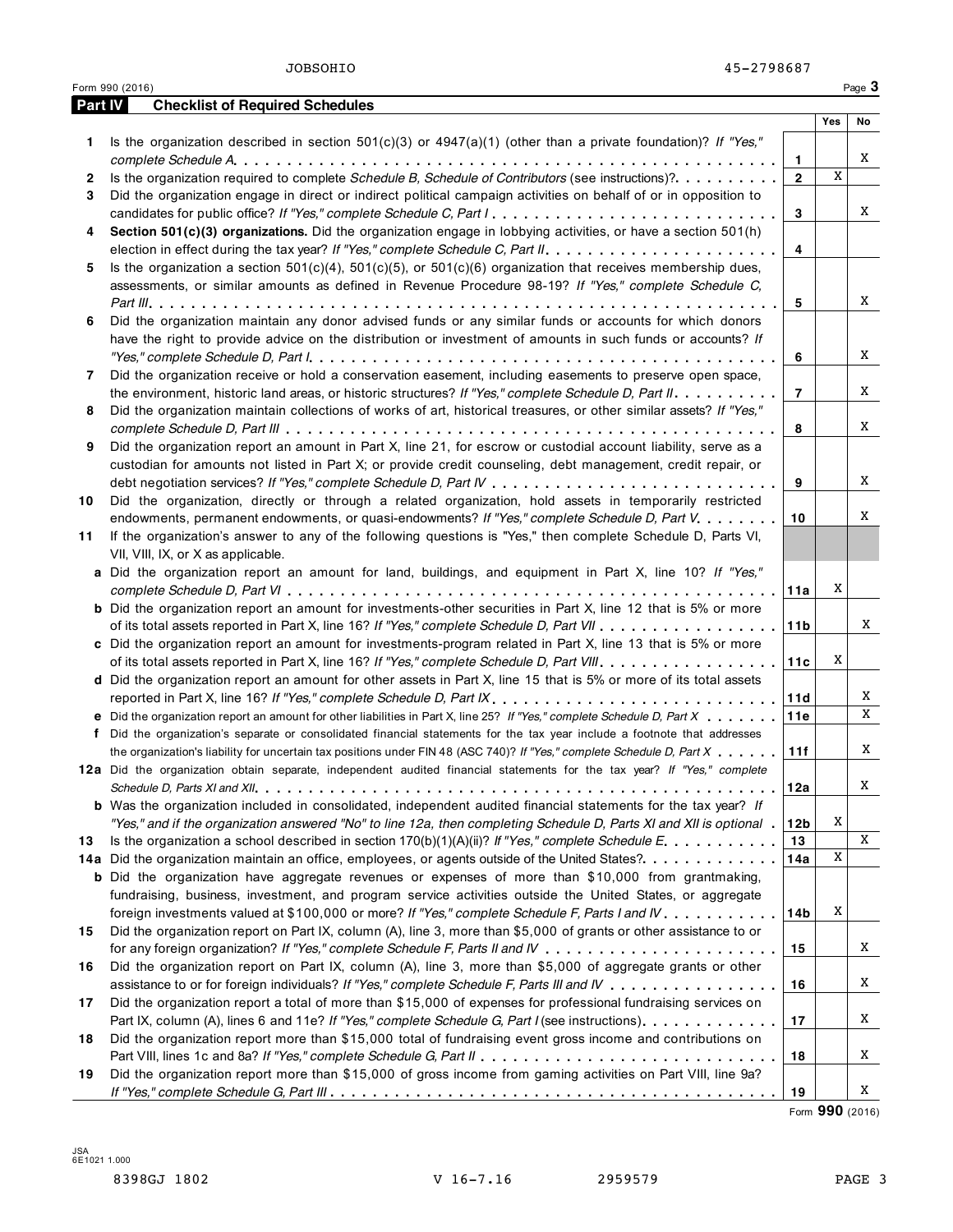| Part IV | <b>Checklist of Required Schedules (continued)</b>                                                                                                                                             |                 |     |    |
|---------|------------------------------------------------------------------------------------------------------------------------------------------------------------------------------------------------|-----------------|-----|----|
|         |                                                                                                                                                                                                |                 | Yes | No |
| 20 a    | Did the organization operate one or more hospital facilities? If "Yes," complete Schedule H.                                                                                                   | 20a             |     | X  |
| b       | If "Yes" to line 20a, did the organization attach a copy of its audited financial statements to this return?.                                                                                  | 20 <sub>b</sub> |     |    |
| 21      | Did the organization report more than \$5,000 of grants or other assistance to any domestic organization or                                                                                    |                 |     |    |
|         | domestic government on Part IX, column (A), line 1? If "Yes," complete Schedule I, Parts I and II                                                                                              | 21              | X   |    |
| 22      | Did the organization report more than \$5,000 of grants or other assistance to or for domestic individuals on                                                                                  |                 |     |    |
|         |                                                                                                                                                                                                | 22              |     | X  |
| 23      | Did the organization answer "Yes" to Part VII, Section A, line 3, 4, or 5 about compensation of the                                                                                            |                 |     |    |
|         | organization's current and former officers, directors, trustees, key employees, and highest compensated                                                                                        |                 |     |    |
|         |                                                                                                                                                                                                | 23              | Χ   |    |
| 24 a    | Did the organization have a tax-exempt bond issue with an outstanding principal amount of more than                                                                                            |                 |     |    |
|         | \$100,000 as of the last day of the year, that was issued after December 31, 2002? If "Yes," answer lines 24b                                                                                  |                 |     |    |
|         | through 24d and complete Schedule K. If "No," go to line 25a $\ldots \ldots \ldots \ldots \ldots \ldots \ldots \ldots \ldots \ldots \ldots$                                                    | 24a             |     | X  |
| b       | Did the organization invest any proceeds of tax-exempt bonds beyond a temporary period exception?                                                                                              | 24b             |     |    |
| c       | Did the organization maintain an escrow account other than a refunding escrow at any time during the year                                                                                      |                 |     |    |
|         |                                                                                                                                                                                                | 24c             |     |    |
| d       | Did the organization act as an "on behalf of" issuer for bonds outstanding at any time during the year?                                                                                        | 24d             |     |    |
| 25 a    | Section 501(c)(3), 501(c)(4), and 501(c)(29) organizations. Did the organization engage in an excess benefit                                                                                   |                 |     |    |
|         | transaction with a disqualified person during the year? If "Yes," complete Schedule L, Part $1, \ldots, \ldots, \ldots$                                                                        | 25a             |     | X  |
| b       | Is the organization aware that it engaged in an excess benefit transaction with a disqualified person in a prior                                                                               |                 |     |    |
|         | year, and that the transaction has not been reported on any of the organization's prior Forms 990 or 990-EZ?                                                                                   |                 |     |    |
|         |                                                                                                                                                                                                | 25 <sub>b</sub> |     | X  |
| 26      | Did the organization report any amount on Part X, line 5, 6, or 22 for receivables from or payables to any                                                                                     |                 |     |    |
|         | current or former officers, directors, trustees, key employees, highest compensated employees, or                                                                                              |                 |     |    |
|         |                                                                                                                                                                                                | 26              |     | X  |
| 27      | Did the organization provide a grant or other assistance to an officer, director, trustee, key employee,                                                                                       |                 |     |    |
|         | substantial contributor or employee thereof, a grant selection committee member, or to a 35% controlled                                                                                        |                 |     | X  |
|         | entity or family member of any of these persons? If "Yes," complete Schedule L, Part III.                                                                                                      | 27              |     |    |
| 28      | Was the organization a party to a business transaction with one of the following parties (see Schedule L,                                                                                      |                 |     |    |
|         | Part IV instructions for applicable filing thresholds, conditions, and exceptions):<br>A current or former officer, director, trustee, or key employee? If "Yes," complete Schedule L, Part IV | 28a             |     | X  |
| а<br>b  | A family member of a current or former officer, director, trustee, or key employee? If "Yes," complete                                                                                         |                 |     |    |
|         |                                                                                                                                                                                                | 28b             |     | X  |
| c       | An entity of which a current or former officer, director, trustee, or key employee (or a family member thereof)                                                                                |                 |     |    |
|         | was an officer, director, trustee, or direct or indirect owner? If "Yes," complete Schedule L, Part IV.                                                                                        | 28c             |     | X  |
| 29      | Did the organization receive more than \$25,000 in non-cash contributions? If "Yes," complete Schedule M.                                                                                      | 29              |     | X  |
| 30      | Did the organization receive contributions of art, historical treasures, or other similar assets, or qualified                                                                                 |                 |     |    |
|         |                                                                                                                                                                                                | 30              |     | X  |
| 31      | Did the organization liquidate, terminate, or dissolve and cease operations? If "Yes," complete Schedule N,                                                                                    |                 |     |    |
|         |                                                                                                                                                                                                | 31              |     | X  |
| 32      | Did the organization sell, exchange, dispose of, or transfer more than 25% of its net assets? If "Yes,"                                                                                        |                 |     |    |
|         |                                                                                                                                                                                                | 32              |     | X  |
| 33      | Did the organization own 100% of an entity disregarded as separate from the organization under Regulations                                                                                     |                 |     |    |
|         |                                                                                                                                                                                                | 33              |     | X  |
| 34      | Was the organization related to any tax-exempt or taxable entity? If "Yes," complete Schedule R, Part II, III,                                                                                 |                 |     |    |
|         |                                                                                                                                                                                                | 34              | X   |    |
| 35 a    | Did the organization have a controlled entity within the meaning of section $512(b)(13)? \ldots \ldots \ldots \ldots$                                                                          | 35a             | X   |    |
| b       | If "Yes" to line 35a, did the organization receive any payment from or engage in any transaction with a                                                                                        |                 |     |    |
|         | controlled entity within the meaning of section $512(b)(13)$ ? If "Yes," complete Schedule R, Part V, line 2                                                                                   | 35b             | Χ   |    |
| 36      | Section 501(c)(3) organizations. Did the organization make any transfers to an exempt non-charitable                                                                                           |                 |     |    |
|         |                                                                                                                                                                                                | 36              |     |    |
| 37      | Did the organization conduct more than 5% of its activities through an entity that is not a related organization                                                                               |                 |     |    |
|         | and that is treated as a partnership for federal income tax purposes? If "Yes," complete Schedule R,                                                                                           |                 |     |    |
|         |                                                                                                                                                                                                | 37              |     | X  |
| 38      | Did the organization complete Schedule O and provide explanations in Schedule O for Part VI, lines 11b and                                                                                     |                 |     |    |
|         | 19? Note. All Form 990 filers are required to complete Schedule O.                                                                                                                             | 38              | X   |    |

Form **990** (2016)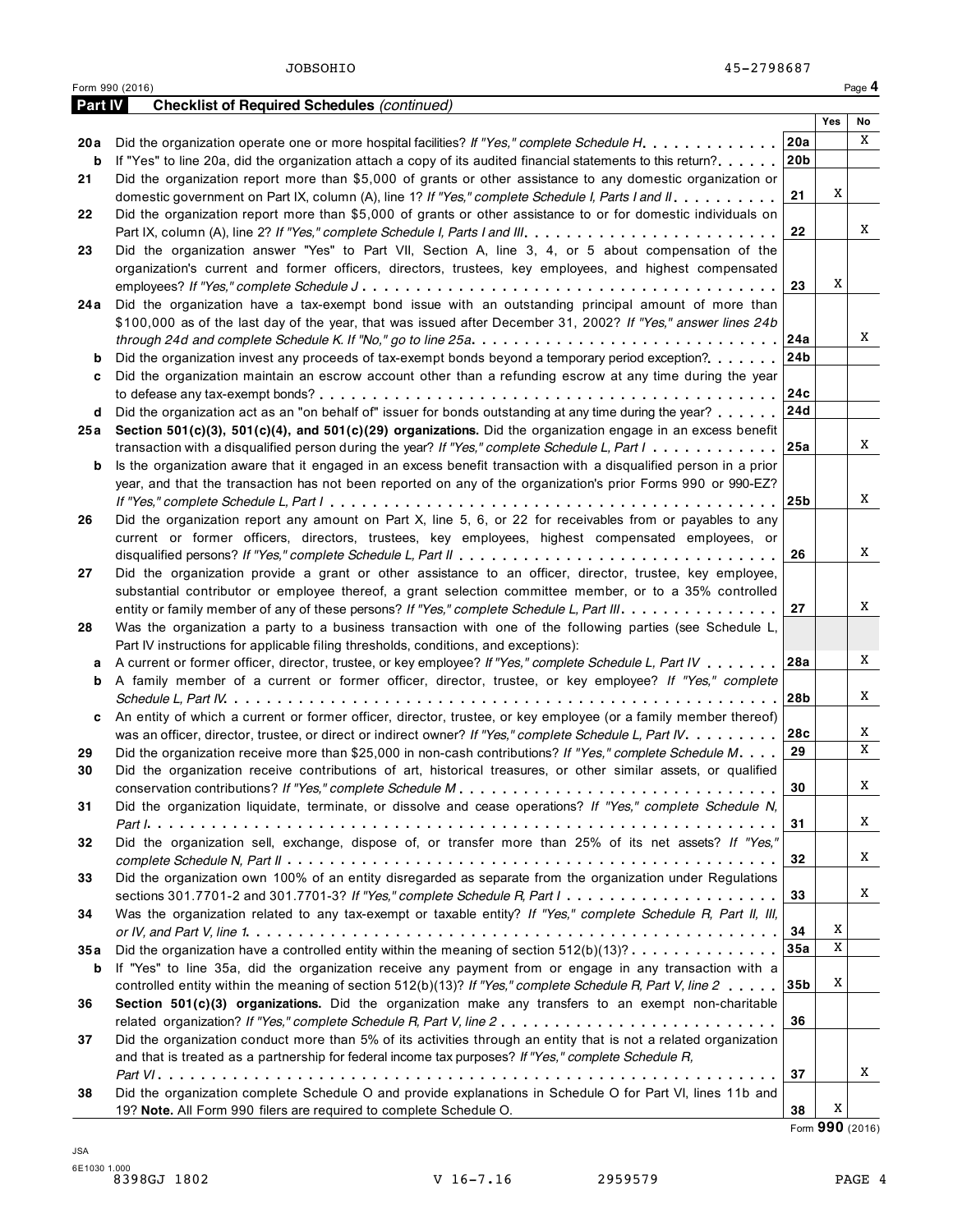| <b>Part V</b> | <b>Statements Regarding Other IRS Filings and Tax Compliance</b>                                                                                                                                                                                     |                |                 |        |
|---------------|------------------------------------------------------------------------------------------------------------------------------------------------------------------------------------------------------------------------------------------------------|----------------|-----------------|--------|
|               | Check if Schedule O contains a response or note to any line in this Part V                                                                                                                                                                           |                |                 |        |
|               | 63                                                                                                                                                                                                                                                   |                | <b>Yes</b>      | No     |
|               | 1a Enter the number reported in Box 3 of Form 1096. Enter -0- if not applicable. $\boxed{1a}$<br>$0$ .<br>1b                                                                                                                                         |                |                 |        |
|               | <b>b</b> Enter the number of Forms W-2G included in line 1a. Enter -0- if not applicable.<br>c Did the organization comply with backup withholding rules for reportable payments to vendors and                                                      |                |                 |        |
|               |                                                                                                                                                                                                                                                      | 1c             | Χ               |        |
|               | 2a Enter the number of employees reported on Form W-3, Transmittal of Wage and Tax                                                                                                                                                                   |                |                 |        |
|               | 83<br>Statements, filed for the calendar year ending with or within the year covered by this return.<br>2a                                                                                                                                           |                |                 |        |
|               | <b>b</b> If at least one is reported on line 2a, did the organization file all required federal employment tax returns?                                                                                                                              | 2b             | X               |        |
|               | Note. If the sum of lines 1a and 2a is greater than 250, you may be required to e-file (see instructions)                                                                                                                                            |                |                 |        |
|               | 3a Did the organization have unrelated business gross income of \$1,000 or more during the year?                                                                                                                                                     | За             |                 | Χ      |
|               | <b>b</b> If "Yes," has it filed a Form 990-T for this year? If "No" to line 3b, provide an explanation in Schedule O.                                                                                                                                | 3 <sub>b</sub> |                 |        |
|               | 4a At any time during the calendar year, did the organization have an interest in, or a signature or other authority                                                                                                                                 |                |                 |        |
|               | over, a financial account in a foreign country (such as a bank account, securities account, or other financial                                                                                                                                       |                |                 |        |
|               |                                                                                                                                                                                                                                                      | 4a             |                 | X      |
|               |                                                                                                                                                                                                                                                      |                |                 |        |
|               | See instructions for filing requirements for FinCEN Form 114, Report of Foreign Bank and Financial Accounts                                                                                                                                          |                |                 |        |
|               | (FBAR).                                                                                                                                                                                                                                              | 5а             |                 | Χ      |
|               | 5a Was the organization a party to a prohibited tax shelter transaction at any time during the tax year?<br><b>b</b> Did any taxable party notify the organization that it was or is a party to a prohibited tax shelter transaction?                | 5b             |                 | X      |
|               |                                                                                                                                                                                                                                                      | 5c             |                 |        |
|               | 6a Does the organization have annual gross receipts that are normally greater than \$100,000, and did the                                                                                                                                            |                |                 |        |
|               | organization solicit any contributions that were not tax deductible as charitable contributions?                                                                                                                                                     | 6a             |                 | X      |
|               | b If "Yes," did the organization include with every solicitation an express statement that such contributions or                                                                                                                                     |                |                 |        |
|               |                                                                                                                                                                                                                                                      | 6b             |                 |        |
| 7             | Organizations that may receive deductible contributions under section 170(c).                                                                                                                                                                        |                |                 |        |
|               | a Did the organization receive a payment in excess of \$75 made partly as a contribution and partly for goods                                                                                                                                        |                |                 |        |
|               |                                                                                                                                                                                                                                                      | 7а             |                 |        |
|               | <b>b</b> If "Yes," did the organization notify the donor of the value of the goods or services provided?                                                                                                                                             | 7b             |                 |        |
|               | c Did the organization sell, exchange, or otherwise dispose of tangible personal property for which it was                                                                                                                                           |                |                 |        |
|               |                                                                                                                                                                                                                                                      | 7c             |                 |        |
|               | 7d                                                                                                                                                                                                                                                   |                |                 |        |
|               | e Did the organization receive any funds, directly or indirectly, to pay premiums on a personal benefit contract?                                                                                                                                    | 7е<br>7f       |                 |        |
|               | f Did the organization, during the year, pay premiums, directly or indirectly, on a personal benefit contract?<br>g If the organization received a contribution of qualified intellectual property, did the organization file Form 8899 as required? | 7g             |                 |        |
|               | h If the organization received a contribution of cars, boats, airplanes, or other vehicles, did the organization file a Form 1098-C?                                                                                                                 | 7h             |                 |        |
| 8             | Sponsoring organizations maintaining donor advised funds. Did a donor advised fund maintained by the                                                                                                                                                 |                |                 |        |
|               | sponsoring organization have excess business holdings at any time during the year?                                                                                                                                                                   | 8              |                 |        |
| 9             | Sponsoring organizations maintaining donor advised funds.                                                                                                                                                                                            |                |                 |        |
|               | a Did the sponsoring organization make any taxable distributions under section 4966?                                                                                                                                                                 | 9a             |                 |        |
|               | <b>b</b> Did the sponsoring organization make a distribution to a donor, donor advisor, or related person? $\dots \dots \dots$                                                                                                                       | 9b             |                 |        |
| 10            | Section 501(c)(7) organizations. Enter:                                                                                                                                                                                                              |                |                 |        |
|               | 10a<br>a Initiation fees and capital contributions included on Part VIII, line 12                                                                                                                                                                    |                |                 |        |
|               | 10b<br><b>b</b> Gross receipts, included on Form 990, Part VIII, line 12, for public use of club facilities.                                                                                                                                         |                |                 |        |
| 11            | Section 501(c)(12) organizations. Enter:                                                                                                                                                                                                             |                |                 |        |
|               | 11a                                                                                                                                                                                                                                                  |                |                 |        |
|               | <b>b</b> Gross income from other sources (Do not net amounts due or paid to other sources                                                                                                                                                            |                |                 |        |
|               | 11b                                                                                                                                                                                                                                                  | 12a            |                 |        |
|               | 12a Section 4947(a)(1) non-exempt charitable trusts. Is the organization filing Form 990 in lieu of Form 1041?<br>12b                                                                                                                                |                |                 |        |
| 13            | <b>b</b> If "Yes," enter the amount of tax-exempt interest received or accrued during the year.<br>Section 501(c)(29) qualified nonprofit health insurance issuers.                                                                                  |                |                 |        |
|               | a Is the organization licensed to issue qualified health plans in more than one state?                                                                                                                                                               | 13a            |                 |        |
|               | Note. See the instructions for additional information the organization must report on Schedule O.                                                                                                                                                    |                |                 |        |
|               | <b>b</b> Enter the amount of reserves the organization is required to maintain by the states in which                                                                                                                                                |                |                 |        |
|               | 13 <sub>b</sub>                                                                                                                                                                                                                                      |                |                 |        |
|               | 13c                                                                                                                                                                                                                                                  |                |                 |        |
|               | 14a Did the organization receive any payments for indoor tanning services during the tax year?                                                                                                                                                       | 14a            |                 | X      |
|               | <b>b</b> If "Yes," has it filed a Form 720 to report these payments? If "No," provide an explanation in Schedule $O_1, \ldots, O_n$                                                                                                                  | 14b            |                 |        |
| JSA           | 6E1040 1.000                                                                                                                                                                                                                                         |                | Form 990 (2016) |        |
|               | 8398GJ 1802<br>$V$ 16-7.16<br>2959579                                                                                                                                                                                                                |                |                 | PAGE 5 |

Form 990 (2016) Page **5**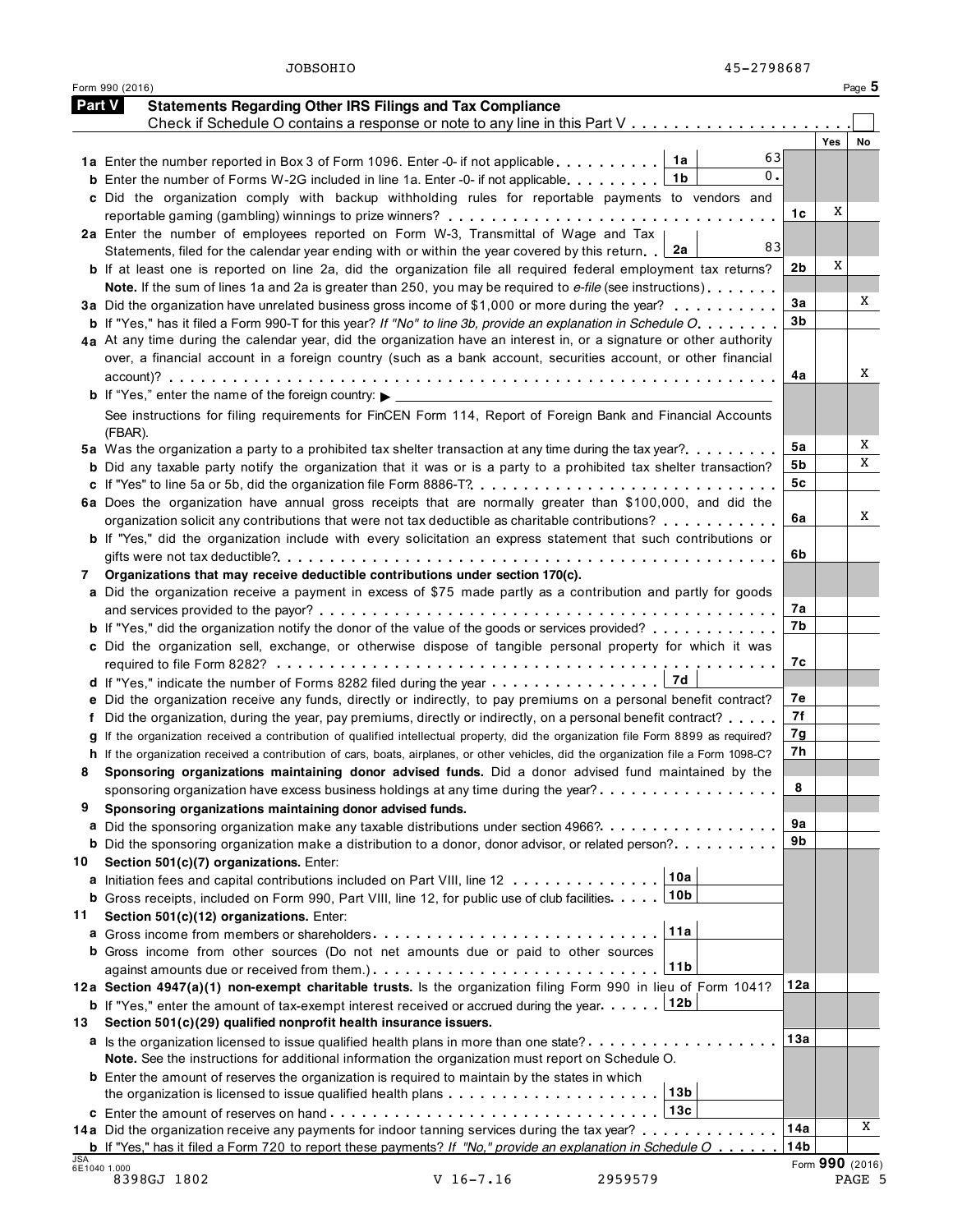|                     | 45-2798687<br><b>JOBSOHIO</b><br>Form 990 (2016)                                                                                                                                                                                |     |     | Page $6$        |
|---------------------|---------------------------------------------------------------------------------------------------------------------------------------------------------------------------------------------------------------------------------|-----|-----|-----------------|
| <b>Part VI</b>      | Governance, Management, and Disclosure For each "Yes" response to lines 2 through 7b below, and for a "No"                                                                                                                      |     |     |                 |
|                     | response to line 8a, 8b, or 10b below, describe the circumstances, processes, or changes in Schedule O. See instructions.                                                                                                       |     |     |                 |
|                     |                                                                                                                                                                                                                                 |     |     | X               |
|                     | <b>Section A. Governing Body and Management</b>                                                                                                                                                                                 |     |     |                 |
|                     |                                                                                                                                                                                                                                 |     | Yes | No              |
|                     | 1a<br>1a Enter the number of voting members of the governing body at the end of the tax year                                                                                                                                    |     |     |                 |
|                     | If there are material differences in voting rights among members of the governing body, or if the governing                                                                                                                     |     |     |                 |
|                     | body delegated broad authority to an executive committee or similar committee, explain in Schedule O.                                                                                                                           |     |     |                 |
| b                   | 1b<br>Enter the number of voting members included in line 1a, above, who are independent                                                                                                                                        |     |     |                 |
| 2                   | Did any officer, director, trustee, or key employee have a family relationship or a business relationship with                                                                                                                  |     |     |                 |
|                     |                                                                                                                                                                                                                                 | 2   | Χ   |                 |
| 3                   | Did the organization delegate control over management duties customarily performed by or under the direct                                                                                                                       |     |     |                 |
|                     | supervision of officers, directors, or trustees, or key employees to a management company or other person?                                                                                                                      | 3   |     | X<br>X          |
| 4                   | Did the organization make any significant changes to its governing documents since the prior Form 990 was filed?                                                                                                                | 4   |     | X               |
| 5                   | Did the organization become aware during the year of a significant diversion of the organization's assets?                                                                                                                      | 5   |     | X               |
| 6                   |                                                                                                                                                                                                                                 | 6   |     |                 |
| 7a                  | Did the organization have members, stockholders, or other persons who had the power to elect or appoint                                                                                                                         |     | Χ   |                 |
|                     |                                                                                                                                                                                                                                 | 7a  |     |                 |
| b                   | Are any governance decisions of the organization reserved to (or subject to approval by) members,                                                                                                                               | 7b  |     | X               |
|                     |                                                                                                                                                                                                                                 |     |     |                 |
| 8                   | Did the organization contemporaneously document the meetings held or written actions undertaken during                                                                                                                          |     |     |                 |
|                     | the year by the following:                                                                                                                                                                                                      | 8а  | Χ   |                 |
| а                   |                                                                                                                                                                                                                                 | 8b  | Χ   |                 |
| b<br>9              | Is there any officer, director, trustee, or key employee listed in Part VII, Section A, who cannot be reached at                                                                                                                |     |     |                 |
|                     | the organization's mailing address? If "Yes," provide the names and addresses in Schedule O.                                                                                                                                    | 9   |     | X               |
|                     | Section B. Policies (This Section B requests information about policies not required by the Internal Revenue Code.)                                                                                                             |     |     |                 |
|                     |                                                                                                                                                                                                                                 |     | Yes | No              |
|                     | 10a Did the organization have local chapters, branches, or affiliates?                                                                                                                                                          | 10a |     | X               |
| b                   | If "Yes," did the organization have written policies and procedures governing the activities of such chapters,                                                                                                                  |     |     |                 |
|                     | affiliates, and branches to ensure their operations are consistent with the organization's exempt purposes?                                                                                                                     | 10b |     |                 |
| 11a                 | Has the organization provided a complete copy of this Form 990 to all members of its governing body before filing the form?                                                                                                     | 11a | Χ   |                 |
| b                   | Describe in Schedule O the process, if any, used by the organization to review this Form 990.                                                                                                                                   |     |     |                 |
| 12a                 | Did the organization have a written conflict of interest policy? If "No," go to line 13                                                                                                                                         | 12a | X   |                 |
|                     | <b>b</b> Were officers, directors, or trustees, and key employees required to disclose annually interests that could give                                                                                                       |     |     |                 |
|                     | rise to conflicts?                                                                                                                                                                                                              | 12b | X   |                 |
| c                   | Did the organization regularly and consistently monitor and enforce compliance with the policy? If "Yes,"                                                                                                                       |     |     |                 |
|                     | describe in Schedule O how this was done                                                                                                                                                                                        | 12c | X   |                 |
| 13                  |                                                                                                                                                                                                                                 | 13  | Χ   |                 |
| 14                  | Did the organization have a written document retention and destruction policy?                                                                                                                                                  | 14  | Χ   |                 |
| 15                  | Did the process for determining compensation of the following persons include a review and approval by                                                                                                                          |     |     |                 |
|                     | independent persons, comparability data, and contemporaneous substantiation of the deliberation and decision?                                                                                                                   |     |     |                 |
|                     |                                                                                                                                                                                                                                 | 15a | X   |                 |
| b                   |                                                                                                                                                                                                                                 | 15b | Χ   |                 |
|                     | If "Yes" to line 15a or 15b, describe the process in Schedule O (see instructions).                                                                                                                                             |     |     |                 |
| 16a                 | Did the organization invest in, contribute assets to, or participate in a joint venture or similar arrangement                                                                                                                  |     |     |                 |
|                     |                                                                                                                                                                                                                                 | 16a |     | Χ               |
|                     | If "Yes," did the organization follow a written policy or procedure requiring the organization to evaluate its                                                                                                                  |     |     |                 |
|                     | participation in joint venture arrangements under applicable federal tax law, and take steps to safeguard the                                                                                                                   |     |     |                 |
|                     |                                                                                                                                                                                                                                 | 16b |     |                 |
|                     | <b>Section C. Disclosure</b>                                                                                                                                                                                                    |     |     |                 |
| 17                  | List the states with which a copy of this Form 990 is required to be filed $\blacktriangleright$                                                                                                                                |     |     |                 |
| 18                  | Section 6104 requires an organization to make its Forms 1023 (or 1024 if applicable), 990, and 990-T (Section 501(c)(3)s only)<br>available for public inspection. Indicate how you made these available. Check all that apply. |     |     |                 |
|                     | Own website<br>Another's website<br>$X$ Upon request<br>ΧI<br>Other (explain in Schedule O)                                                                                                                                     |     |     |                 |
| 19                  | Describe in Schedule O whether (and if so, how) the organization made its governing documents, conflict of interest policy, and                                                                                                 |     |     |                 |
|                     | financial statements available to the public during the tax year.                                                                                                                                                               |     |     |                 |
| 20                  |                                                                                                                                                                                                                                 |     |     |                 |
|                     | State the name, address, and telephone number of the person who possesses the organization's books and records: $\blacktriangleright$ Estava A. GIANGOLA 41 s HIGH STREET SUITE 1500 COLUMBUS, OH 43215                         |     |     |                 |
| JSA<br>6E1042 1.000 |                                                                                                                                                                                                                                 |     |     | Form 990 (2016) |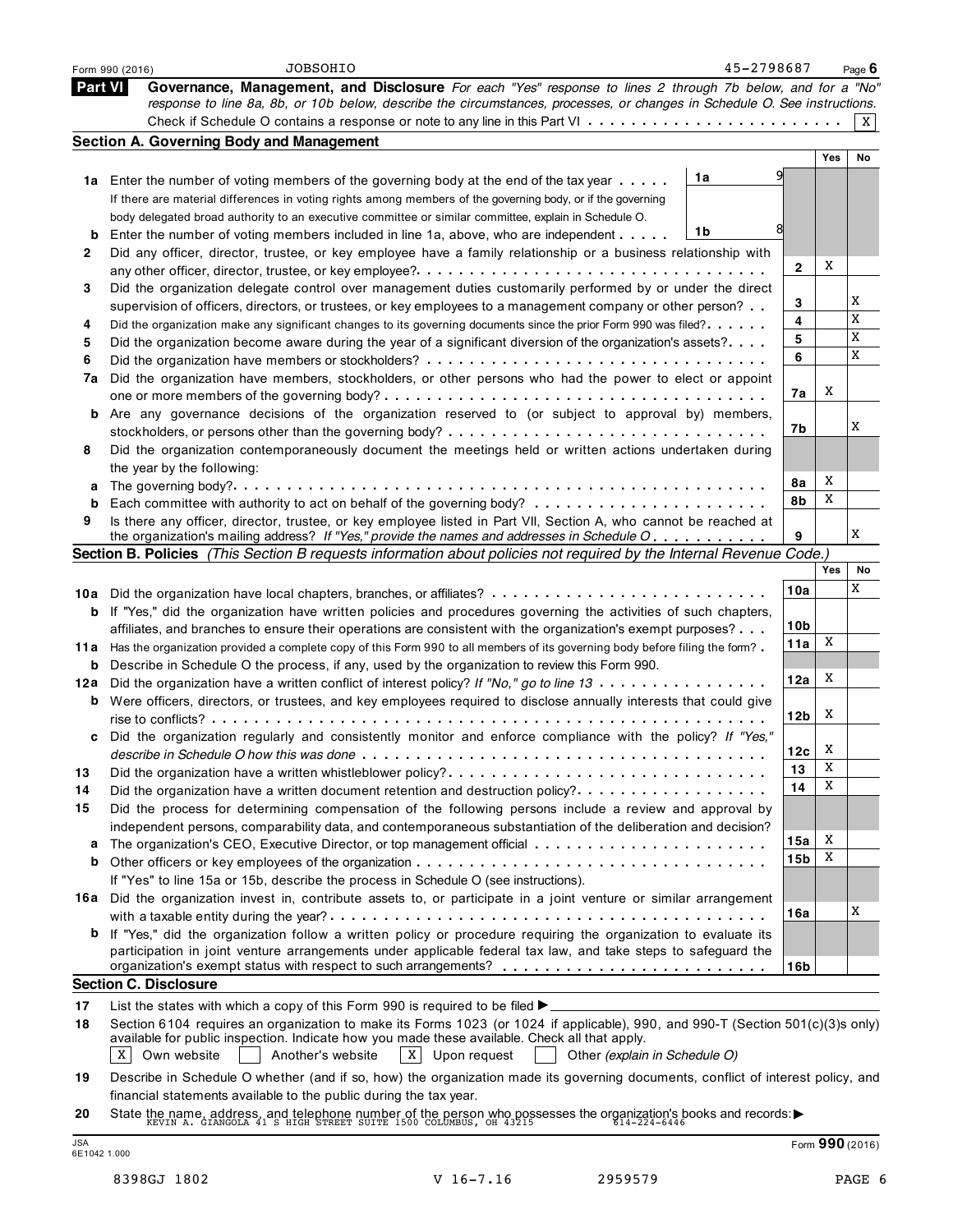| Form 990 (2016)                | JOBSOHIO                                                                                                                  | 45-2798687 | Page 7 |  |  |  |  |  |  |  |
|--------------------------------|---------------------------------------------------------------------------------------------------------------------------|------------|--------|--|--|--|--|--|--|--|
| <b>Part VII</b>                | Compensation of Officers, Directors, Trustees, Key Employees, Highest Compensated Employees, and                          |            |        |  |  |  |  |  |  |  |
| <b>Independent Contractors</b> |                                                                                                                           |            |        |  |  |  |  |  |  |  |
|                                | Check if Schedule O contains a response or note to any line in this Part VII. $\dots \dots \dots \dots \dots \dots \dots$ |            |        |  |  |  |  |  |  |  |
| <b>Section A.</b>              | Officers, Directors, Trustees, Key Employees, and Highest Compensated Employees                                           |            |        |  |  |  |  |  |  |  |
|                                |                                                                                                                           |            |        |  |  |  |  |  |  |  |

**1a** Complete this table for all persons required to be listed. Report compensation for the calendar year ending with or within the organization's tax year.

% List all of the organization's **current** officers, directors, trustees (whether individuals or organizations), regardless of amount of compensation. Enter -0- in columns (D), (E), and (F) if no compensation was paid.

npensation. Enter -∪- in columns (י), (ד), and (ד) if no compensation was paid.<br>● List all of the organization's **current** key employees, if any. See instructions for definition of "key employee."

● List all of the organization's **current** key employees, if any. See instructions for definition of "key employee."<br>● List the organization's five **current** highest compensated employees (other than an officer, director, who received reportable compensation (Box 5 of Form W-2 and/or Box 7 of Form 1099-MISC) of more than \$100,000 from the organization and any related organizations.

anization and any related organizations.<br>● List all of the organization's **former** officers, key employees, and highest compensated employees who received more than \$100,000 of reportable compensation from the organization and any related organizations.

00,000 of reportable compensation from the organization and any related organizations.<br>● List all of the organization's **former directors or trustees** that received, in the capacity as a former director or trustee of the organization, more than \$10,000 of reportable compensation from the organization and any related organizations.

List persons in the following order: individual trustees or directors; institutional trustees; officers; key employees; highest compensated employees; and former such persons.

Check this box if neither the organization nor any related organization compensated any current officer, director, or trustee.

|                                |                             |                                   |                                                              |         | (C)          |                                 |            |                      |                          |                              |
|--------------------------------|-----------------------------|-----------------------------------|--------------------------------------------------------------|---------|--------------|---------------------------------|------------|----------------------|--------------------------|------------------------------|
| (A)                            | (B)                         |                                   |                                                              |         | Position     |                                 |            | (D)                  | (E)                      | (F)                          |
| Name and Title                 | Average                     |                                   | (do not check more than one<br>box, unless person is both an |         |              |                                 | Reportable | Reportable           | Estimated                |                              |
|                                | hours per                   |                                   |                                                              |         |              |                                 |            | compensation<br>from | compensation from        | amount of                    |
|                                | week (list any<br>hours for |                                   |                                                              |         |              | officer and a director/trustee) |            | the                  | related<br>organizations | other<br>compensation        |
|                                | related                     |                                   |                                                              | Officer |              |                                 | Former     | organization         | (W-2/1099-MISC)          | from the                     |
|                                | organizations               | Individual trustee<br>or director | Institutional trustee                                        |         | Key employee |                                 |            | (W-2/1099-MISC)      |                          | organization                 |
|                                | below dotted<br>line)       |                                   |                                                              |         |              |                                 |            |                      |                          | and related<br>organizations |
|                                |                             |                                   |                                                              |         |              |                                 |            |                      |                          |                              |
|                                |                             |                                   |                                                              |         |              | Highest compensated<br>employee |            |                      |                          |                              |
|                                |                             |                                   |                                                              |         |              |                                 |            |                      |                          |                              |
| (1) JAMES BOLAND               | 1.00                        |                                   |                                                              |         |              |                                 |            |                      |                          |                              |
| CHAIRMAN OF THE BOARD          | 1.00                        | X                                 |                                                              | X       |              |                                 |            | 0.                   | 0.                       | 0.                           |
| $(2)$ JOHN MINOR               | 40.00                       |                                   |                                                              |         |              |                                 |            |                      |                          |                              |
| BOARD MEMBER PRESIDENT AND CIO | 1.00                        | Χ                                 |                                                              | Χ       |              |                                 |            | 502,203.             | 0.                       | 26,742.                      |
| (3) GARY HEMINGER              | 1.00                        |                                   |                                                              |         |              |                                 |            |                      |                          |                              |
| <b>BOARD MEMBER</b>            | 0.                          | Χ                                 |                                                              |         |              |                                 |            | 0.                   | 0.                       | 0.                           |
| (4) STEPHEN MARKOVICH          | 1.00                        |                                   |                                                              |         |              |                                 |            |                      |                          |                              |
| <b>BOARD MEMBER</b>            | 0.                          | Χ                                 |                                                              |         |              |                                 |            | 0.                   | 0.                       | 0.                           |
| (5) LAWRENCE KIDD              | 1.00                        |                                   |                                                              |         |              |                                 |            |                      |                          |                              |
| BOARD MEMBER, SEC-TREAS        | 0.                          | X                                 |                                                              | Χ       |              |                                 |            | 0.                   | $0$ .                    | $\mathbf 0$ .                |
| (6) TOM WILLIAMS               | 1.00                        |                                   |                                                              |         |              |                                 |            |                      |                          |                              |
| <b>BOARD MEMBER</b>            | 0.                          | X                                 |                                                              |         |              |                                 |            | 0.                   | 0.                       | $0$ .                        |
| (7) JOHN BISHOP                | 1.00                        |                                   |                                                              |         |              |                                 |            |                      |                          |                              |
| <b>BOARD MEMBER</b>            | 0.                          | Χ                                 |                                                              |         |              |                                 |            | О.                   | 0.                       | $0$ .                        |
| (8) BARBARA SNYDER             | 1.00                        |                                   |                                                              |         |              |                                 |            |                      |                          |                              |
| <b>BOARD MEMBER</b>            | 0.                          | X                                 |                                                              |         |              |                                 |            | О.                   | 0.                       | 0.                           |
| (9) BRAD LINDNER               | 1.00                        |                                   |                                                              |         |              |                                 |            |                      |                          |                              |
| BOARD MEMBER TERMED 7/5/16     | 0.                          | X                                 |                                                              |         |              |                                 |            | 0.                   | 0.                       | 0.                           |
| (10) STEPHEN PERRY             | 1.00                        |                                   |                                                              |         |              |                                 |            |                      |                          |                              |
| <b>BOARD MEMBER</b>            | 0.                          | X                                 |                                                              |         |              |                                 |            | 0.                   | 0.                       | $0$ .                        |
| (11) KEVIN A. GIANGOLA         | 40.00                       |                                   |                                                              |         |              |                                 |            |                      |                          |                              |
| CHIEF FINANCIAL OFFICER        | 1.00                        |                                   |                                                              | Χ       |              |                                 |            | 227,930.             | 0.                       | 14,636.                      |
| (12) TED GRIFFITH              | 40.00                       |                                   |                                                              |         |              |                                 |            |                      |                          |                              |
| MANAGING DIRECTOR              | 0.                          |                                   |                                                              |         | X            |                                 |            | 256,034.             | 0.                       | 24,575.                      |
| (13) DANA SAUCIER              | 40.00                       |                                   |                                                              |         |              |                                 |            |                      |                          |                              |
| MANAGING DIRECTOR              | 0.                          |                                   |                                                              |         | Ιx           |                                 |            | 252,314.             | 0.                       | 6,178.                       |
| (14) CHARLES MUSTINE           | 40.00                       |                                   |                                                              |         |              |                                 |            |                      |                          |                              |
| SENIOR ADVISOR                 | 0.                          |                                   |                                                              |         | X            |                                 |            | 297,147.             | 0.                       | 27,270.                      |

 $\blacksquare$  Form  $\mathbf{990}$  (2016) 6E1041 1.000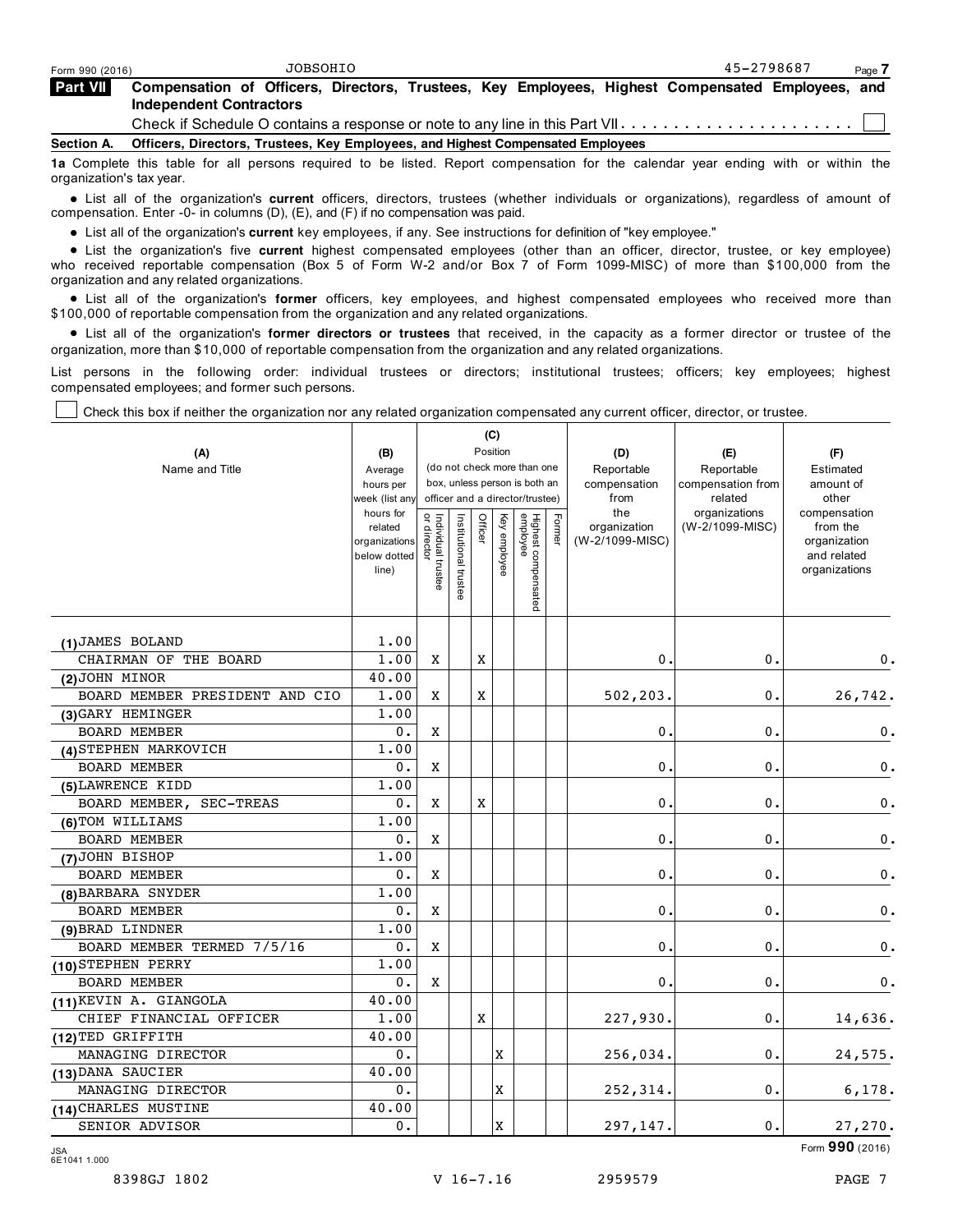| (A)                                                                                                                                                                                                                                                       | (B)                                                            |                                   |                       | (C)                    |                                                                    |        | (D)                                    | (E)                                        | (F)                                                                      |
|-----------------------------------------------------------------------------------------------------------------------------------------------------------------------------------------------------------------------------------------------------------|----------------------------------------------------------------|-----------------------------------|-----------------------|------------------------|--------------------------------------------------------------------|--------|----------------------------------------|--------------------------------------------|--------------------------------------------------------------------------|
| Name and title                                                                                                                                                                                                                                            | Average<br>hours per<br>week (list any                         |                                   |                       | Position               | (do not check more than one<br>box, unless person is both an       |        | Reportable<br>compensation<br>from     | Reportable<br>compensation from<br>related | Estimated<br>amount of<br>other                                          |
|                                                                                                                                                                                                                                                           | hours for<br>related<br>organizations<br>below dotted<br>line) | Individual trustee<br>or director | Institutional trustee | Office<br>Key employee | officer and a director/trustee)<br>Highest compensated<br>employee | Former | the<br>organization<br>(W-2/1099-MISC) | organizations<br>(W-2/1099-MISC)           | compensation<br>from the<br>organization<br>and related<br>organizations |
| (15) KRISTI TANNER                                                                                                                                                                                                                                        | 40.00                                                          |                                   |                       |                        |                                                                    |        |                                        |                                            |                                                                          |
| SENIOR MANAGING DIRECTOR                                                                                                                                                                                                                                  | 0.                                                             |                                   |                       | X                      |                                                                    |        | 300, 333.                              | о.                                         | 2,566.                                                                   |
| (16) DONELL GRUBBS<br>GENERAL COUNSEL                                                                                                                                                                                                                     | 40.00<br>0.                                                    |                                   |                       |                        |                                                                    |        |                                        | 0.                                         |                                                                          |
| (17) KRISTINA CLOUSE                                                                                                                                                                                                                                      | 40.00                                                          |                                   |                       | X                      |                                                                    |        | 209,334.                               |                                            | 28,892.                                                                  |
| EXECUTIVE DIR OF OPERATIONS                                                                                                                                                                                                                               | $0$ .                                                          |                                   |                       | X                      |                                                                    |        | 230,160.                               | 0.                                         | 27,675.                                                                  |
| (18) VALENTINA ISAKINA                                                                                                                                                                                                                                    | 40.00                                                          |                                   |                       |                        |                                                                    |        |                                        |                                            |                                                                          |
| MANAGING DIRECTOR                                                                                                                                                                                                                                         | 0.                                                             |                                   |                       | X                      |                                                                    |        | 174,807.                               | 0.                                         | 20,136.                                                                  |
| (19) AARON PITTS                                                                                                                                                                                                                                          | 40.00                                                          |                                   |                       |                        |                                                                    |        |                                        |                                            |                                                                          |
| SENIOR MANAGING DIRECTOR                                                                                                                                                                                                                                  | 0.                                                             |                                   |                       | X                      |                                                                    |        | 292,498.                               | 0.                                         | 28,649.                                                                  |
| (20) GLENN RICHARDSON                                                                                                                                                                                                                                     | 40.00                                                          |                                   |                       |                        |                                                                    |        |                                        |                                            |                                                                          |
| MANAGING DIRECTOR                                                                                                                                                                                                                                         | 0.                                                             |                                   |                       | X                      |                                                                    |        | 255,329.                               | 0.                                         | 30,987.                                                                  |
| (21) ANDREW DEYE<br>DIRECTOR, STRATEGY                                                                                                                                                                                                                    | 40.00<br>Ο.                                                    |                                   |                       | X                      |                                                                    |        | 176,983.                               | 0.                                         |                                                                          |
| (22) LEE CRUME                                                                                                                                                                                                                                            | 40.00                                                          |                                   |                       |                        |                                                                    |        |                                        |                                            | 13,649.                                                                  |
| DIRECTOR OF SALES                                                                                                                                                                                                                                         | 0.                                                             |                                   |                       |                        | X                                                                  |        | 180,358.                               | 0.                                         | 17,786.                                                                  |
| (23) MATTHEW CYBULSKI                                                                                                                                                                                                                                     | 40.00                                                          |                                   |                       |                        |                                                                    |        |                                        |                                            |                                                                          |
| SECTOR DIRECTOR                                                                                                                                                                                                                                           | $0$ .                                                          |                                   |                       |                        | Χ                                                                  |        | 162,266.                               | 0.                                         | 14,464.                                                                  |
| (24) CHERYL HAY                                                                                                                                                                                                                                           | 40.00                                                          |                                   |                       |                        |                                                                    |        |                                        |                                            |                                                                          |
| DIRECTOR, TALENT ACQUISITION                                                                                                                                                                                                                              | 0.                                                             |                                   |                       |                        | Χ                                                                  |        | 147,330.                               | 0.                                         | 14,676.                                                                  |
| (25) TIMOTHY SWEENEY                                                                                                                                                                                                                                      | 40.00                                                          |                                   |                       |                        |                                                                    |        |                                        |                                            |                                                                          |
| SECTOR DIRECTOR                                                                                                                                                                                                                                           | 0.                                                             |                                   |                       |                        | X                                                                  |        | 145,999.<br>1,535,628.                 | О.<br>0.                                   | 10, 168.<br>99,401.                                                      |
| 1b Sub-total<br>.                                                                                                                                                                                                                                         |                                                                |                                   |                       |                        |                                                                    |        | 2,438,282.                             | Ο.                                         | 216,939.                                                                 |
| c Total from continuation sheets to Part VII, Section A                                                                                                                                                                                                   |                                                                |                                   |                       |                        |                                                                    |        | 3,973,910.                             | 0.                                         | 316, 340.                                                                |
| 2 Total number of individuals (including but not limited to those listed above) who received more than \$100,000 of<br>reportable compensation from the organization ▶                                                                                    |                                                                | 32                                |                       |                        |                                                                    |        |                                        |                                            |                                                                          |
| Did the organization list any former officer, director, or trustee, key employee, or highest compensated<br>employee on line 1a? If "Yes," complete Schedule J for such individual                                                                        |                                                                |                                   |                       |                        |                                                                    |        |                                        |                                            | Yes  <br>No<br>3                                                         |
| For any individual listed on line 1a, is the sum of reportable compensation and other compensation from the<br>organization and related organizations greater than \$150,000? If "Yes," complete Schedule J for such                                      |                                                                |                                   |                       |                        |                                                                    |        |                                        |                                            | X<br>4                                                                   |
| Did any person listed on line 1a receive or accrue compensation from any unrelated organization or individual                                                                                                                                             |                                                                |                                   |                       |                        |                                                                    |        |                                        |                                            |                                                                          |
| for services rendered to the organization? If "Yes," complete Schedule J for such person<br><b>Section B. Independent Contractors</b>                                                                                                                     |                                                                |                                   |                       |                        |                                                                    |        |                                        |                                            | 5                                                                        |
| Complete this table for your five highest compensated independent contractors that received more than \$100,000 of<br>compensation from the organization. Report compensation for the calendar year ending with or within the organization's tax<br>year. |                                                                |                                   |                       |                        |                                                                    |        |                                        |                                            |                                                                          |
| (A)<br>Name and business address                                                                                                                                                                                                                          |                                                                |                                   |                       |                        |                                                                    |        | (B)<br>Description of services         |                                            | (C)<br>Compensation                                                      |
| <b>ATTACHMENT 1</b>                                                                                                                                                                                                                                       |                                                                |                                   |                       |                        |                                                                    |        |                                        |                                            |                                                                          |
|                                                                                                                                                                                                                                                           |                                                                |                                   |                       |                        |                                                                    |        |                                        |                                            |                                                                          |
|                                                                                                                                                                                                                                                           |                                                                |                                   |                       |                        |                                                                    |        |                                        |                                            |                                                                          |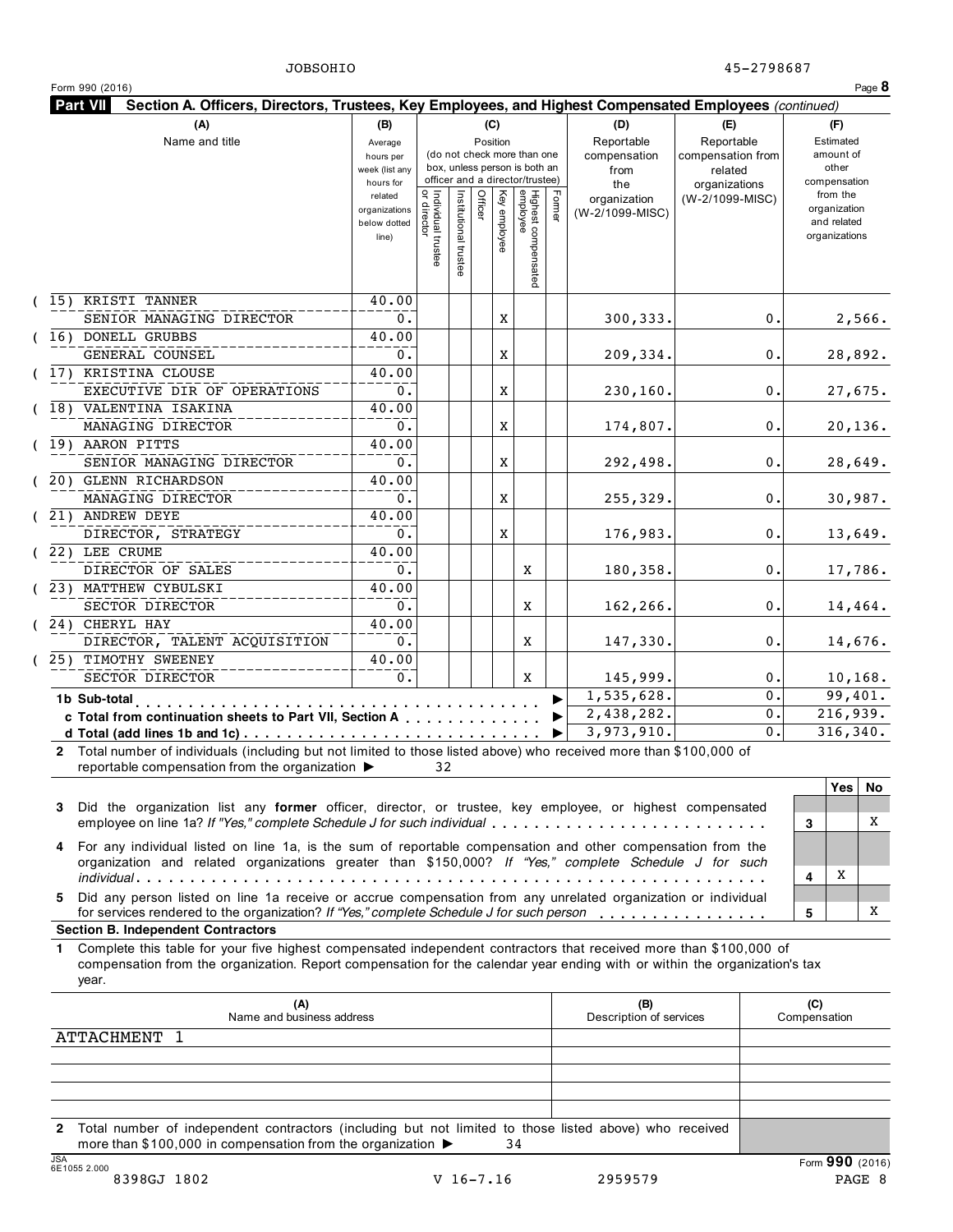| Section A. Officers, Directors, Trustees, Key Employees, and Highest Compensated Employees (continued)<br><b>Part VII</b>                                                                                                                                       |                                                                |                                    |                       |         |                 |                                                                    |        |                                           |                                                   |                                                                          |
|-----------------------------------------------------------------------------------------------------------------------------------------------------------------------------------------------------------------------------------------------------------------|----------------------------------------------------------------|------------------------------------|-----------------------|---------|-----------------|--------------------------------------------------------------------|--------|-------------------------------------------|---------------------------------------------------|--------------------------------------------------------------------------|
| (A)<br>Name and title                                                                                                                                                                                                                                           | (B)<br>Average<br>hours per<br>week (list any                  |                                    |                       |         | (C)<br>Position | (do not check more than one<br>box, unless person is both an       |        | (D)<br>Reportable<br>compensation<br>from | (E)<br>Reportable<br>compensation from<br>related | (F)<br>Estimated<br>amount of<br>other                                   |
|                                                                                                                                                                                                                                                                 | hours for<br>related<br>organizations<br>below dotted<br>line) | Individual trustee<br> or director | Institutional trustee | Officer | Key employee    | officer and a director/trustee)<br>Highest compensated<br>employee | Former | the<br>organization<br>(W-2/1099-MISC)    | organizations<br>(W-2/1099-MISC)                  | compensation<br>from the<br>organization<br>and related<br>organizations |
| 26) ANDREW LANGE<br>DIRECTOR, INTERNATIONAL SALES                                                                                                                                                                                                               | 40.00<br>0.                                                    |                                    |                       |         |                 | X                                                                  |        | 162,885.                                  | 0.                                                | 7,291.                                                                   |
|                                                                                                                                                                                                                                                                 |                                                                |                                    |                       |         |                 |                                                                    |        |                                           |                                                   |                                                                          |
|                                                                                                                                                                                                                                                                 |                                                                |                                    |                       |         |                 |                                                                    |        |                                           |                                                   |                                                                          |
|                                                                                                                                                                                                                                                                 |                                                                |                                    |                       |         |                 |                                                                    |        |                                           |                                                   |                                                                          |
|                                                                                                                                                                                                                                                                 |                                                                |                                    |                       |         |                 |                                                                    |        |                                           |                                                   |                                                                          |
|                                                                                                                                                                                                                                                                 |                                                                |                                    |                       |         |                 |                                                                    |        |                                           |                                                   |                                                                          |
|                                                                                                                                                                                                                                                                 |                                                                |                                    |                       |         |                 |                                                                    |        |                                           |                                                   |                                                                          |
|                                                                                                                                                                                                                                                                 |                                                                |                                    |                       |         |                 |                                                                    |        |                                           |                                                   |                                                                          |
|                                                                                                                                                                                                                                                                 |                                                                |                                    |                       |         |                 |                                                                    |        |                                           |                                                   |                                                                          |
|                                                                                                                                                                                                                                                                 |                                                                |                                    |                       |         |                 |                                                                    |        |                                           |                                                   |                                                                          |
| 1b Sub-total<br>c Total from continuation sheets to Part VII, Section A                                                                                                                                                                                         |                                                                |                                    |                       |         |                 |                                                                    |        |                                           |                                                   |                                                                          |
| Total number of individuals (including but not limited to those listed above) who received more than \$100,000 of<br>$\mathbf{2}$<br>reportable compensation from the organization ▶                                                                            |                                                                | 32                                 |                       |         |                 |                                                                    |        |                                           |                                                   |                                                                          |
| Did the organization list any former officer, director, or trustee, key employee, or highest compensated<br>3<br>employee on line 1a? If "Yes," complete Schedule J for such individual                                                                         |                                                                |                                    |                       |         |                 |                                                                    |        |                                           |                                                   | Yes<br>No<br>X<br>3                                                      |
| For any individual listed on line 1a, is the sum of reportable compensation and other compensation from the<br>4<br>organization and related organizations greater than \$150,000? If "Yes," complete Schedule J for such                                       |                                                                |                                    |                       |         |                 |                                                                    |        |                                           |                                                   | X<br>4                                                                   |
| Did any person listed on line 1a receive or accrue compensation from any unrelated organization or individual<br>5.<br>for services rendered to the organization? If "Yes," complete Schedule J for such person                                                 |                                                                |                                    |                       |         |                 |                                                                    |        |                                           |                                                   | 5                                                                        |
| <b>Section B. Independent Contractors</b>                                                                                                                                                                                                                       |                                                                |                                    |                       |         |                 |                                                                    |        |                                           |                                                   |                                                                          |
| Complete this table for your five highest compensated independent contractors that received more than \$100,000 of<br>1.<br>compensation from the organization. Report compensation for the calendar year ending with or within the organization's tax<br>year. |                                                                |                                    |                       |         |                 |                                                                    |        |                                           |                                                   |                                                                          |
| (A)<br>Name and business address                                                                                                                                                                                                                                |                                                                |                                    |                       |         |                 |                                                                    |        | (B)<br>Description of services            |                                                   | (C)<br>Compensation                                                      |
|                                                                                                                                                                                                                                                                 |                                                                |                                    |                       |         |                 |                                                                    |        |                                           |                                                   |                                                                          |
| 2 Total number of independent contractors (including but not limited to those listed above) who received                                                                                                                                                        |                                                                |                                    |                       |         |                 |                                                                    |        |                                           |                                                   |                                                                          |
| more than \$100,000 in compensation from the organization $\blacktriangleright$                                                                                                                                                                                 |                                                                |                                    |                       |         |                 |                                                                    |        |                                           |                                                   |                                                                          |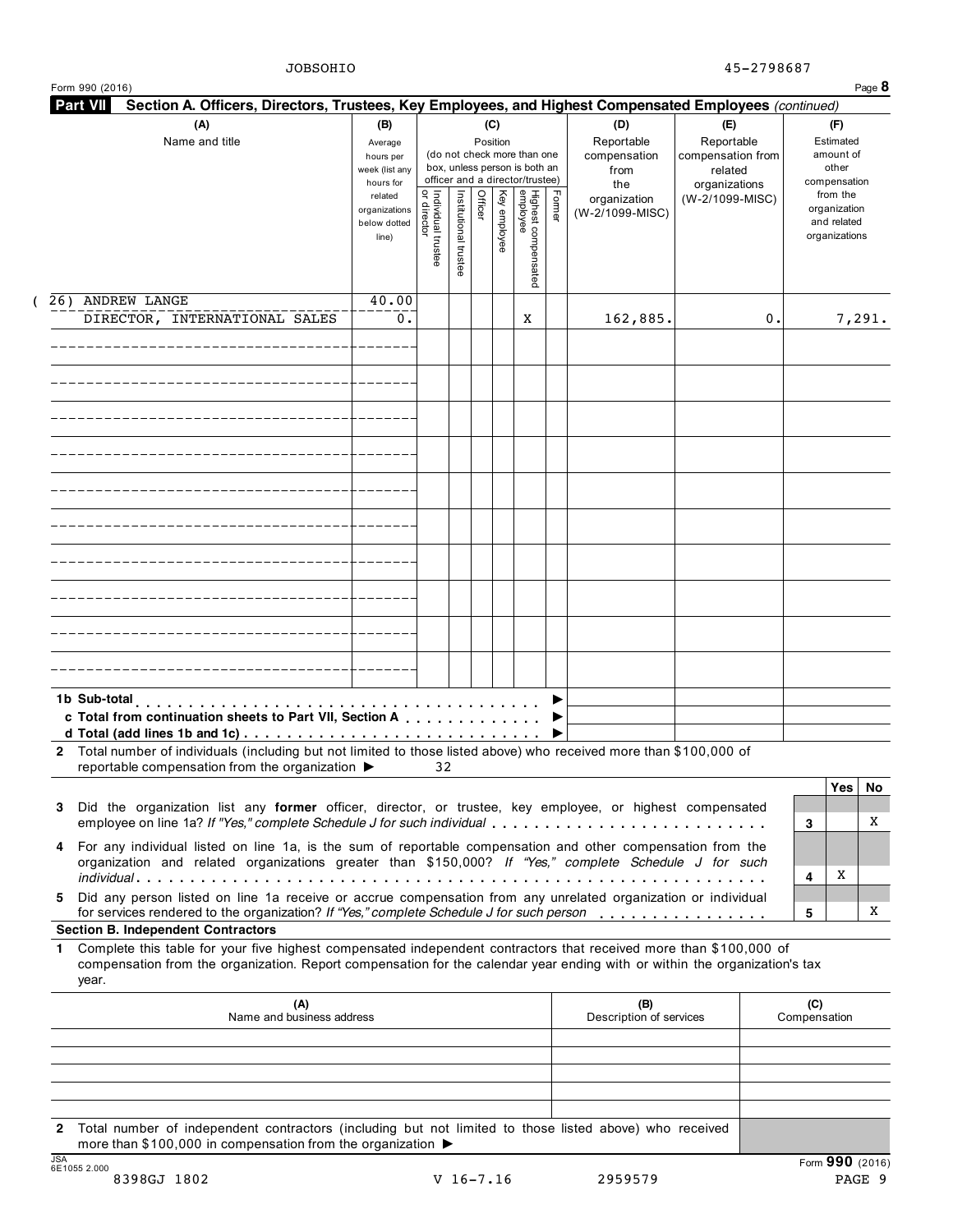| Part VIII<br><b>Statement of Revenue</b><br>Check if Schedule O contains a response or note to any line in this Part VIII.<br>(C)<br>(B)<br>(A)<br>Related or<br>Unrelated<br>Total revenue<br>business<br>exempt<br>function<br>revenue<br>revenue<br>Contributions, Gifts, Grants<br>and Other Similar Amounts<br>1a<br>Federated campaigns<br>1a<br>1b<br>Membership dues<br>b<br>1c<br>Fundraising events <b>Fundraising</b><br>c<br>180,000,000.<br>1d<br>Related organizations <b>contains</b><br>d<br>1e<br>Government grants (contributions)<br>е<br>All other contributions, gifts, grants,<br>f.<br>1f<br>and similar amounts not included above .<br>Noncash contributions included in lines 1a-1f: \$<br>g<br>180,000,000.<br>Total. Add lines 1a-1f ▶<br>h.<br>Program Service Revenue<br><b>Business Code</b><br>900099<br>MANAGEMENT FEES<br>731,113.<br>731, 113.<br>2a<br>900099<br>475,630.<br>475,630.<br><b>LOAN FEES</b><br>b<br>900099<br>1,708,130.<br>LOAN INTEREST<br>1,708,130.<br>C<br>d<br>е<br>All other program service revenue<br>2,914,873.<br>g<br>3<br>income<br>(including dividends,<br>Investment<br>interest.<br>1,837,159.<br>and other similar amounts). $\ldots$ , $\ldots$ , $\ldots$ , $\blacktriangleright$<br>0.<br>Income from investment of tax-exempt bond proceeds $\blacktriangleright$<br>4<br>5<br>0.<br>(i) Real<br>(ii) Personal<br>Gross rents <b>contains a state of the state of the state of the state of the state of the state of the state of the state of the state of the state of the state of the state of the state of the state of the state of the sta</b><br>6а<br>Less: rental expenses<br>b<br>Rental income or (loss)<br>с<br>0.<br>Net rental income or (loss) $\cdots$ $\cdots$ $\cdots$<br>d<br>(i) Securities<br>(ii) Other<br>Gross amount from sales of<br>7a<br>assets other than inventory<br>Less: cost or other basis<br>b<br>and sales expenses<br>Gain or (loss) Cain or (loss)<br>c<br>0.<br>Net gain or (loss) $\cdots$ $\cdots$ $\cdots$ $\cdots$ $\cdots$ $\cdots$<br>d<br>Gross income from fundraising<br>8а<br><b>Other Revenue</b><br>events (not including \$<br>of contributions reported on line 1c).<br>0.<br>See Part IV, line 18 a<br>0.<br>b Less: direct expenses<br>b<br>0.<br>Net income or (loss) from fundraising events $\blacksquare$<br>c<br>Gross income from gaming activities.<br>9а<br>0.<br>See Part IV, line 19<br>0.<br>Less: direct expenses by the state of the basic direct expenses<br>b<br>▶<br>0.<br>Net income or (loss) from gaming activities<br>c<br>sales<br>of inventory,<br>10a<br>Gross<br>less<br>0.<br>returns and allowances and allowances<br>0.<br>Less: cost of goods sold.<br>b<br>b<br>Net income or (loss) from sales of inventory<br>c<br>0.<br>▶<br>Miscellaneous Revenue<br><b>Business Code</b><br>MISCELLANEOUS INCOME<br>900099<br>2,233.<br>2,233.<br>11a<br>b | Form 990 (2016) | <b>JOBSOHIO</b> |  | 45-2798687 | Page 9                                                           |
|----------------------------------------------------------------------------------------------------------------------------------------------------------------------------------------------------------------------------------------------------------------------------------------------------------------------------------------------------------------------------------------------------------------------------------------------------------------------------------------------------------------------------------------------------------------------------------------------------------------------------------------------------------------------------------------------------------------------------------------------------------------------------------------------------------------------------------------------------------------------------------------------------------------------------------------------------------------------------------------------------------------------------------------------------------------------------------------------------------------------------------------------------------------------------------------------------------------------------------------------------------------------------------------------------------------------------------------------------------------------------------------------------------------------------------------------------------------------------------------------------------------------------------------------------------------------------------------------------------------------------------------------------------------------------------------------------------------------------------------------------------------------------------------------------------------------------------------------------------------------------------------------------------------------------------------------------------------------------------------------------------------------------------------------------------------------------------------------------------------------------------------------------------------------------------------------------------------------------------------------------------------------------------------------------------------------------------------------------------------------------------------------------------------------------------------------------------------------------------------------------------------------------------------------------------------------------------------------------------------------------------------------------------------------------------------------------------------------------------------------------------------------------------------------------------------------------------------------------------------------------------------------------------------|-----------------|-----------------|--|------------|------------------------------------------------------------------|
|                                                                                                                                                                                                                                                                                                                                                                                                                                                                                                                                                                                                                                                                                                                                                                                                                                                                                                                                                                                                                                                                                                                                                                                                                                                                                                                                                                                                                                                                                                                                                                                                                                                                                                                                                                                                                                                                                                                                                                                                                                                                                                                                                                                                                                                                                                                                                                                                                                                                                                                                                                                                                                                                                                                                                                                                                                                                                                                |                 |                 |  |            |                                                                  |
|                                                                                                                                                                                                                                                                                                                                                                                                                                                                                                                                                                                                                                                                                                                                                                                                                                                                                                                                                                                                                                                                                                                                                                                                                                                                                                                                                                                                                                                                                                                                                                                                                                                                                                                                                                                                                                                                                                                                                                                                                                                                                                                                                                                                                                                                                                                                                                                                                                                                                                                                                                                                                                                                                                                                                                                                                                                                                                                |                 |                 |  |            | (D)<br>Revenue<br>excluded from tax<br>under sections<br>512-514 |
|                                                                                                                                                                                                                                                                                                                                                                                                                                                                                                                                                                                                                                                                                                                                                                                                                                                                                                                                                                                                                                                                                                                                                                                                                                                                                                                                                                                                                                                                                                                                                                                                                                                                                                                                                                                                                                                                                                                                                                                                                                                                                                                                                                                                                                                                                                                                                                                                                                                                                                                                                                                                                                                                                                                                                                                                                                                                                                                |                 |                 |  |            |                                                                  |
|                                                                                                                                                                                                                                                                                                                                                                                                                                                                                                                                                                                                                                                                                                                                                                                                                                                                                                                                                                                                                                                                                                                                                                                                                                                                                                                                                                                                                                                                                                                                                                                                                                                                                                                                                                                                                                                                                                                                                                                                                                                                                                                                                                                                                                                                                                                                                                                                                                                                                                                                                                                                                                                                                                                                                                                                                                                                                                                |                 |                 |  |            |                                                                  |
|                                                                                                                                                                                                                                                                                                                                                                                                                                                                                                                                                                                                                                                                                                                                                                                                                                                                                                                                                                                                                                                                                                                                                                                                                                                                                                                                                                                                                                                                                                                                                                                                                                                                                                                                                                                                                                                                                                                                                                                                                                                                                                                                                                                                                                                                                                                                                                                                                                                                                                                                                                                                                                                                                                                                                                                                                                                                                                                |                 |                 |  |            |                                                                  |
|                                                                                                                                                                                                                                                                                                                                                                                                                                                                                                                                                                                                                                                                                                                                                                                                                                                                                                                                                                                                                                                                                                                                                                                                                                                                                                                                                                                                                                                                                                                                                                                                                                                                                                                                                                                                                                                                                                                                                                                                                                                                                                                                                                                                                                                                                                                                                                                                                                                                                                                                                                                                                                                                                                                                                                                                                                                                                                                |                 |                 |  |            |                                                                  |
|                                                                                                                                                                                                                                                                                                                                                                                                                                                                                                                                                                                                                                                                                                                                                                                                                                                                                                                                                                                                                                                                                                                                                                                                                                                                                                                                                                                                                                                                                                                                                                                                                                                                                                                                                                                                                                                                                                                                                                                                                                                                                                                                                                                                                                                                                                                                                                                                                                                                                                                                                                                                                                                                                                                                                                                                                                                                                                                |                 |                 |  |            |                                                                  |
|                                                                                                                                                                                                                                                                                                                                                                                                                                                                                                                                                                                                                                                                                                                                                                                                                                                                                                                                                                                                                                                                                                                                                                                                                                                                                                                                                                                                                                                                                                                                                                                                                                                                                                                                                                                                                                                                                                                                                                                                                                                                                                                                                                                                                                                                                                                                                                                                                                                                                                                                                                                                                                                                                                                                                                                                                                                                                                                |                 |                 |  |            |                                                                  |
|                                                                                                                                                                                                                                                                                                                                                                                                                                                                                                                                                                                                                                                                                                                                                                                                                                                                                                                                                                                                                                                                                                                                                                                                                                                                                                                                                                                                                                                                                                                                                                                                                                                                                                                                                                                                                                                                                                                                                                                                                                                                                                                                                                                                                                                                                                                                                                                                                                                                                                                                                                                                                                                                                                                                                                                                                                                                                                                |                 |                 |  |            |                                                                  |
|                                                                                                                                                                                                                                                                                                                                                                                                                                                                                                                                                                                                                                                                                                                                                                                                                                                                                                                                                                                                                                                                                                                                                                                                                                                                                                                                                                                                                                                                                                                                                                                                                                                                                                                                                                                                                                                                                                                                                                                                                                                                                                                                                                                                                                                                                                                                                                                                                                                                                                                                                                                                                                                                                                                                                                                                                                                                                                                |                 |                 |  |            |                                                                  |
|                                                                                                                                                                                                                                                                                                                                                                                                                                                                                                                                                                                                                                                                                                                                                                                                                                                                                                                                                                                                                                                                                                                                                                                                                                                                                                                                                                                                                                                                                                                                                                                                                                                                                                                                                                                                                                                                                                                                                                                                                                                                                                                                                                                                                                                                                                                                                                                                                                                                                                                                                                                                                                                                                                                                                                                                                                                                                                                |                 |                 |  |            |                                                                  |
|                                                                                                                                                                                                                                                                                                                                                                                                                                                                                                                                                                                                                                                                                                                                                                                                                                                                                                                                                                                                                                                                                                                                                                                                                                                                                                                                                                                                                                                                                                                                                                                                                                                                                                                                                                                                                                                                                                                                                                                                                                                                                                                                                                                                                                                                                                                                                                                                                                                                                                                                                                                                                                                                                                                                                                                                                                                                                                                |                 |                 |  |            |                                                                  |
|                                                                                                                                                                                                                                                                                                                                                                                                                                                                                                                                                                                                                                                                                                                                                                                                                                                                                                                                                                                                                                                                                                                                                                                                                                                                                                                                                                                                                                                                                                                                                                                                                                                                                                                                                                                                                                                                                                                                                                                                                                                                                                                                                                                                                                                                                                                                                                                                                                                                                                                                                                                                                                                                                                                                                                                                                                                                                                                |                 |                 |  |            |                                                                  |
|                                                                                                                                                                                                                                                                                                                                                                                                                                                                                                                                                                                                                                                                                                                                                                                                                                                                                                                                                                                                                                                                                                                                                                                                                                                                                                                                                                                                                                                                                                                                                                                                                                                                                                                                                                                                                                                                                                                                                                                                                                                                                                                                                                                                                                                                                                                                                                                                                                                                                                                                                                                                                                                                                                                                                                                                                                                                                                                |                 |                 |  |            |                                                                  |
|                                                                                                                                                                                                                                                                                                                                                                                                                                                                                                                                                                                                                                                                                                                                                                                                                                                                                                                                                                                                                                                                                                                                                                                                                                                                                                                                                                                                                                                                                                                                                                                                                                                                                                                                                                                                                                                                                                                                                                                                                                                                                                                                                                                                                                                                                                                                                                                                                                                                                                                                                                                                                                                                                                                                                                                                                                                                                                                |                 |                 |  |            | 1,837,159.                                                       |
|                                                                                                                                                                                                                                                                                                                                                                                                                                                                                                                                                                                                                                                                                                                                                                                                                                                                                                                                                                                                                                                                                                                                                                                                                                                                                                                                                                                                                                                                                                                                                                                                                                                                                                                                                                                                                                                                                                                                                                                                                                                                                                                                                                                                                                                                                                                                                                                                                                                                                                                                                                                                                                                                                                                                                                                                                                                                                                                |                 |                 |  |            |                                                                  |
|                                                                                                                                                                                                                                                                                                                                                                                                                                                                                                                                                                                                                                                                                                                                                                                                                                                                                                                                                                                                                                                                                                                                                                                                                                                                                                                                                                                                                                                                                                                                                                                                                                                                                                                                                                                                                                                                                                                                                                                                                                                                                                                                                                                                                                                                                                                                                                                                                                                                                                                                                                                                                                                                                                                                                                                                                                                                                                                |                 |                 |  |            |                                                                  |
|                                                                                                                                                                                                                                                                                                                                                                                                                                                                                                                                                                                                                                                                                                                                                                                                                                                                                                                                                                                                                                                                                                                                                                                                                                                                                                                                                                                                                                                                                                                                                                                                                                                                                                                                                                                                                                                                                                                                                                                                                                                                                                                                                                                                                                                                                                                                                                                                                                                                                                                                                                                                                                                                                                                                                                                                                                                                                                                |                 |                 |  |            |                                                                  |
|                                                                                                                                                                                                                                                                                                                                                                                                                                                                                                                                                                                                                                                                                                                                                                                                                                                                                                                                                                                                                                                                                                                                                                                                                                                                                                                                                                                                                                                                                                                                                                                                                                                                                                                                                                                                                                                                                                                                                                                                                                                                                                                                                                                                                                                                                                                                                                                                                                                                                                                                                                                                                                                                                                                                                                                                                                                                                                                |                 |                 |  |            |                                                                  |
|                                                                                                                                                                                                                                                                                                                                                                                                                                                                                                                                                                                                                                                                                                                                                                                                                                                                                                                                                                                                                                                                                                                                                                                                                                                                                                                                                                                                                                                                                                                                                                                                                                                                                                                                                                                                                                                                                                                                                                                                                                                                                                                                                                                                                                                                                                                                                                                                                                                                                                                                                                                                                                                                                                                                                                                                                                                                                                                |                 |                 |  |            |                                                                  |
|                                                                                                                                                                                                                                                                                                                                                                                                                                                                                                                                                                                                                                                                                                                                                                                                                                                                                                                                                                                                                                                                                                                                                                                                                                                                                                                                                                                                                                                                                                                                                                                                                                                                                                                                                                                                                                                                                                                                                                                                                                                                                                                                                                                                                                                                                                                                                                                                                                                                                                                                                                                                                                                                                                                                                                                                                                                                                                                |                 |                 |  |            |                                                                  |
|                                                                                                                                                                                                                                                                                                                                                                                                                                                                                                                                                                                                                                                                                                                                                                                                                                                                                                                                                                                                                                                                                                                                                                                                                                                                                                                                                                                                                                                                                                                                                                                                                                                                                                                                                                                                                                                                                                                                                                                                                                                                                                                                                                                                                                                                                                                                                                                                                                                                                                                                                                                                                                                                                                                                                                                                                                                                                                                |                 |                 |  |            |                                                                  |
|                                                                                                                                                                                                                                                                                                                                                                                                                                                                                                                                                                                                                                                                                                                                                                                                                                                                                                                                                                                                                                                                                                                                                                                                                                                                                                                                                                                                                                                                                                                                                                                                                                                                                                                                                                                                                                                                                                                                                                                                                                                                                                                                                                                                                                                                                                                                                                                                                                                                                                                                                                                                                                                                                                                                                                                                                                                                                                                |                 |                 |  |            |                                                                  |
|                                                                                                                                                                                                                                                                                                                                                                                                                                                                                                                                                                                                                                                                                                                                                                                                                                                                                                                                                                                                                                                                                                                                                                                                                                                                                                                                                                                                                                                                                                                                                                                                                                                                                                                                                                                                                                                                                                                                                                                                                                                                                                                                                                                                                                                                                                                                                                                                                                                                                                                                                                                                                                                                                                                                                                                                                                                                                                                |                 |                 |  |            |                                                                  |
|                                                                                                                                                                                                                                                                                                                                                                                                                                                                                                                                                                                                                                                                                                                                                                                                                                                                                                                                                                                                                                                                                                                                                                                                                                                                                                                                                                                                                                                                                                                                                                                                                                                                                                                                                                                                                                                                                                                                                                                                                                                                                                                                                                                                                                                                                                                                                                                                                                                                                                                                                                                                                                                                                                                                                                                                                                                                                                                |                 |                 |  |            |                                                                  |
|                                                                                                                                                                                                                                                                                                                                                                                                                                                                                                                                                                                                                                                                                                                                                                                                                                                                                                                                                                                                                                                                                                                                                                                                                                                                                                                                                                                                                                                                                                                                                                                                                                                                                                                                                                                                                                                                                                                                                                                                                                                                                                                                                                                                                                                                                                                                                                                                                                                                                                                                                                                                                                                                                                                                                                                                                                                                                                                |                 |                 |  |            |                                                                  |
|                                                                                                                                                                                                                                                                                                                                                                                                                                                                                                                                                                                                                                                                                                                                                                                                                                                                                                                                                                                                                                                                                                                                                                                                                                                                                                                                                                                                                                                                                                                                                                                                                                                                                                                                                                                                                                                                                                                                                                                                                                                                                                                                                                                                                                                                                                                                                                                                                                                                                                                                                                                                                                                                                                                                                                                                                                                                                                                |                 |                 |  |            |                                                                  |
|                                                                                                                                                                                                                                                                                                                                                                                                                                                                                                                                                                                                                                                                                                                                                                                                                                                                                                                                                                                                                                                                                                                                                                                                                                                                                                                                                                                                                                                                                                                                                                                                                                                                                                                                                                                                                                                                                                                                                                                                                                                                                                                                                                                                                                                                                                                                                                                                                                                                                                                                                                                                                                                                                                                                                                                                                                                                                                                |                 |                 |  |            |                                                                  |
|                                                                                                                                                                                                                                                                                                                                                                                                                                                                                                                                                                                                                                                                                                                                                                                                                                                                                                                                                                                                                                                                                                                                                                                                                                                                                                                                                                                                                                                                                                                                                                                                                                                                                                                                                                                                                                                                                                                                                                                                                                                                                                                                                                                                                                                                                                                                                                                                                                                                                                                                                                                                                                                                                                                                                                                                                                                                                                                |                 |                 |  |            |                                                                  |
|                                                                                                                                                                                                                                                                                                                                                                                                                                                                                                                                                                                                                                                                                                                                                                                                                                                                                                                                                                                                                                                                                                                                                                                                                                                                                                                                                                                                                                                                                                                                                                                                                                                                                                                                                                                                                                                                                                                                                                                                                                                                                                                                                                                                                                                                                                                                                                                                                                                                                                                                                                                                                                                                                                                                                                                                                                                                                                                |                 |                 |  |            |                                                                  |
|                                                                                                                                                                                                                                                                                                                                                                                                                                                                                                                                                                                                                                                                                                                                                                                                                                                                                                                                                                                                                                                                                                                                                                                                                                                                                                                                                                                                                                                                                                                                                                                                                                                                                                                                                                                                                                                                                                                                                                                                                                                                                                                                                                                                                                                                                                                                                                                                                                                                                                                                                                                                                                                                                                                                                                                                                                                                                                                |                 |                 |  |            |                                                                  |
|                                                                                                                                                                                                                                                                                                                                                                                                                                                                                                                                                                                                                                                                                                                                                                                                                                                                                                                                                                                                                                                                                                                                                                                                                                                                                                                                                                                                                                                                                                                                                                                                                                                                                                                                                                                                                                                                                                                                                                                                                                                                                                                                                                                                                                                                                                                                                                                                                                                                                                                                                                                                                                                                                                                                                                                                                                                                                                                |                 |                 |  |            |                                                                  |
|                                                                                                                                                                                                                                                                                                                                                                                                                                                                                                                                                                                                                                                                                                                                                                                                                                                                                                                                                                                                                                                                                                                                                                                                                                                                                                                                                                                                                                                                                                                                                                                                                                                                                                                                                                                                                                                                                                                                                                                                                                                                                                                                                                                                                                                                                                                                                                                                                                                                                                                                                                                                                                                                                                                                                                                                                                                                                                                |                 |                 |  |            |                                                                  |
|                                                                                                                                                                                                                                                                                                                                                                                                                                                                                                                                                                                                                                                                                                                                                                                                                                                                                                                                                                                                                                                                                                                                                                                                                                                                                                                                                                                                                                                                                                                                                                                                                                                                                                                                                                                                                                                                                                                                                                                                                                                                                                                                                                                                                                                                                                                                                                                                                                                                                                                                                                                                                                                                                                                                                                                                                                                                                                                |                 |                 |  |            |                                                                  |
|                                                                                                                                                                                                                                                                                                                                                                                                                                                                                                                                                                                                                                                                                                                                                                                                                                                                                                                                                                                                                                                                                                                                                                                                                                                                                                                                                                                                                                                                                                                                                                                                                                                                                                                                                                                                                                                                                                                                                                                                                                                                                                                                                                                                                                                                                                                                                                                                                                                                                                                                                                                                                                                                                                                                                                                                                                                                                                                |                 |                 |  |            |                                                                  |
|                                                                                                                                                                                                                                                                                                                                                                                                                                                                                                                                                                                                                                                                                                                                                                                                                                                                                                                                                                                                                                                                                                                                                                                                                                                                                                                                                                                                                                                                                                                                                                                                                                                                                                                                                                                                                                                                                                                                                                                                                                                                                                                                                                                                                                                                                                                                                                                                                                                                                                                                                                                                                                                                                                                                                                                                                                                                                                                |                 |                 |  |            |                                                                  |
|                                                                                                                                                                                                                                                                                                                                                                                                                                                                                                                                                                                                                                                                                                                                                                                                                                                                                                                                                                                                                                                                                                                                                                                                                                                                                                                                                                                                                                                                                                                                                                                                                                                                                                                                                                                                                                                                                                                                                                                                                                                                                                                                                                                                                                                                                                                                                                                                                                                                                                                                                                                                                                                                                                                                                                                                                                                                                                                |                 |                 |  |            |                                                                  |
|                                                                                                                                                                                                                                                                                                                                                                                                                                                                                                                                                                                                                                                                                                                                                                                                                                                                                                                                                                                                                                                                                                                                                                                                                                                                                                                                                                                                                                                                                                                                                                                                                                                                                                                                                                                                                                                                                                                                                                                                                                                                                                                                                                                                                                                                                                                                                                                                                                                                                                                                                                                                                                                                                                                                                                                                                                                                                                                |                 |                 |  |            |                                                                  |
|                                                                                                                                                                                                                                                                                                                                                                                                                                                                                                                                                                                                                                                                                                                                                                                                                                                                                                                                                                                                                                                                                                                                                                                                                                                                                                                                                                                                                                                                                                                                                                                                                                                                                                                                                                                                                                                                                                                                                                                                                                                                                                                                                                                                                                                                                                                                                                                                                                                                                                                                                                                                                                                                                                                                                                                                                                                                                                                |                 |                 |  |            |                                                                  |
|                                                                                                                                                                                                                                                                                                                                                                                                                                                                                                                                                                                                                                                                                                                                                                                                                                                                                                                                                                                                                                                                                                                                                                                                                                                                                                                                                                                                                                                                                                                                                                                                                                                                                                                                                                                                                                                                                                                                                                                                                                                                                                                                                                                                                                                                                                                                                                                                                                                                                                                                                                                                                                                                                                                                                                                                                                                                                                                |                 |                 |  |            |                                                                  |
|                                                                                                                                                                                                                                                                                                                                                                                                                                                                                                                                                                                                                                                                                                                                                                                                                                                                                                                                                                                                                                                                                                                                                                                                                                                                                                                                                                                                                                                                                                                                                                                                                                                                                                                                                                                                                                                                                                                                                                                                                                                                                                                                                                                                                                                                                                                                                                                                                                                                                                                                                                                                                                                                                                                                                                                                                                                                                                                |                 |                 |  |            |                                                                  |
| c<br>All other revenue entitled and the state of the state of the state of the state of the state of the state of the state of the state of the state of the state of the state of the state of the state of the state of the state<br>d                                                                                                                                                                                                                                                                                                                                                                                                                                                                                                                                                                                                                                                                                                                                                                                                                                                                                                                                                                                                                                                                                                                                                                                                                                                                                                                                                                                                                                                                                                                                                                                                                                                                                                                                                                                                                                                                                                                                                                                                                                                                                                                                                                                                                                                                                                                                                                                                                                                                                                                                                                                                                                                                       |                 |                 |  |            |                                                                  |
| 2,233.<br>Total. Add lines 11a-11d<br>е                                                                                                                                                                                                                                                                                                                                                                                                                                                                                                                                                                                                                                                                                                                                                                                                                                                                                                                                                                                                                                                                                                                                                                                                                                                                                                                                                                                                                                                                                                                                                                                                                                                                                                                                                                                                                                                                                                                                                                                                                                                                                                                                                                                                                                                                                                                                                                                                                                                                                                                                                                                                                                                                                                                                                                                                                                                                        |                 |                 |  |            |                                                                  |
| 184,754,265.<br>2,917,106.<br>12                                                                                                                                                                                                                                                                                                                                                                                                                                                                                                                                                                                                                                                                                                                                                                                                                                                                                                                                                                                                                                                                                                                                                                                                                                                                                                                                                                                                                                                                                                                                                                                                                                                                                                                                                                                                                                                                                                                                                                                                                                                                                                                                                                                                                                                                                                                                                                                                                                                                                                                                                                                                                                                                                                                                                                                                                                                                               |                 |                 |  |            | 1,837,159.                                                       |

JSA Form **990** (2016) 6E1051 1.000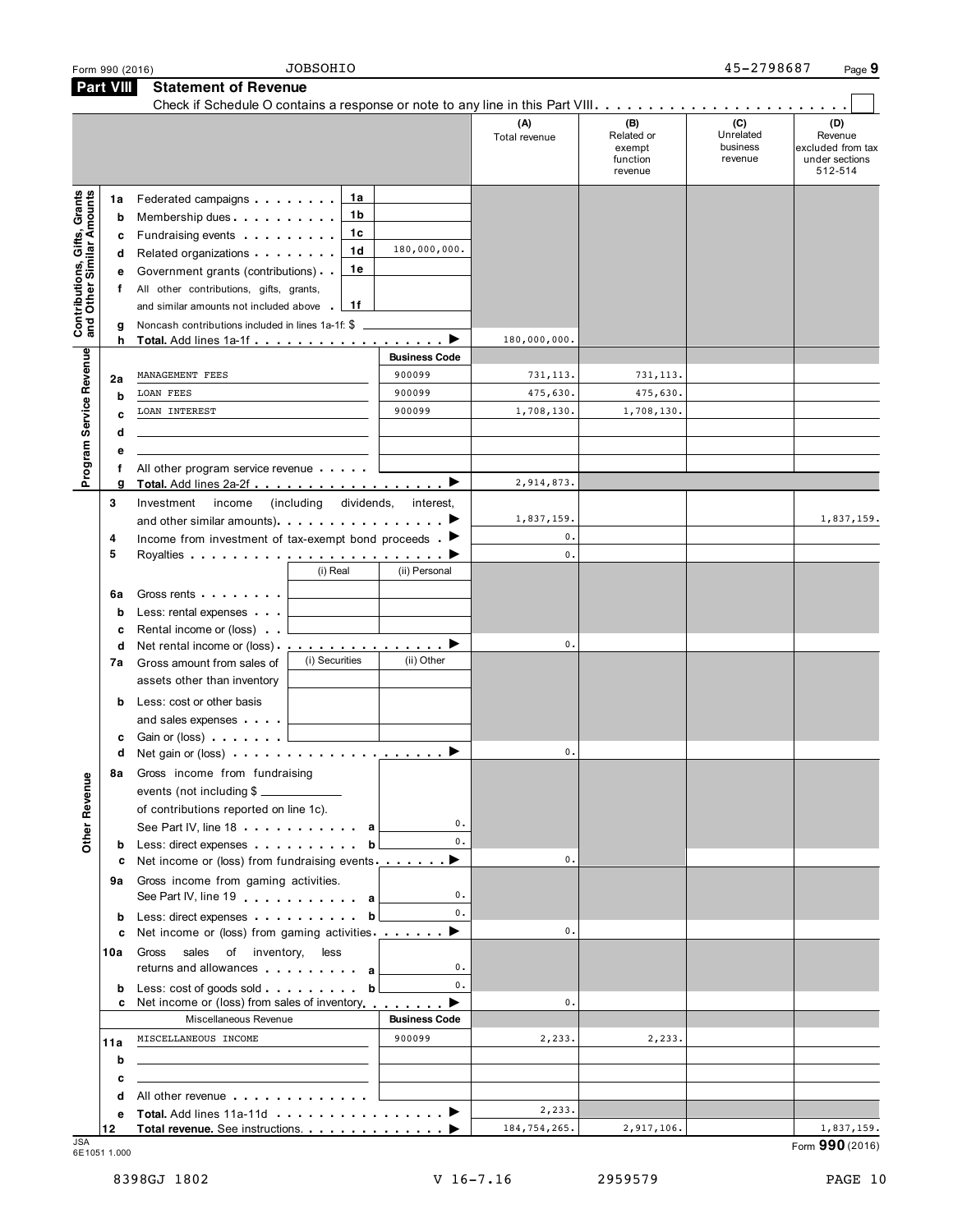**Part IX Statement of Functional Expenses**

## Section 501(c)(3) and 501(c)(4) organizations must complete all columns. All other organizations must complete column (A).<br>Check if Schedule O contains a response or note to any line in this Part IX **Do** not include amounts reported on lines 6b, 7b, (A) (B) (B) (C) (C) in an agement of **a include** *not include management* **<b>***management management management management management managemen* 8b, 9b, and 10b of Part VIII. expenses Management and general expenses (D)<br>Fundraising expenses **1** Grants and other assistance to domestic organizations and domestic governments. See Part IV, line 21 **2** Grants and other assistance to domestic individuals. See Part IV, line 22 **3** Grants and other assistance to foreign organizations, foreign governments, and foreign individuals. See Part IV, lines 15 and 16 **4** Benefits paid to or for members **5** Compensation of current officers, directors, trustees, and key employees m m m m m m m m m m **6** Compensation not included above, to disqualified persons (as defined under section 4958(f)(1)) and persons described in section  $4958(c)(3)(B)$ **7** Other salaries and wages  $\ldots$   $\ldots$   $\ldots$   $\ldots$  . **8** Pension plan accruals and contributions (include section 401(k) and 403(b) employer contributions)<br>Other employee benefits **9** Other employee benefits Payroll taxes **10** m m m m m m m m m m m m m m m m m m Fees for services (non-employees): **11** Management **a b** Legal Accounting **c d** Lobbying<br>**e** Professional fundraising services. See Part IV, line 17 **12** Advertising and promotion **13** Office expenses A amount, list line 11g expenses on Schedule O.<br> **12** Advertising and promotion<br> **13** Office expenses<br> **14** Information technology **15** Royalties **16** Occupancy **17** Travel **18 19** Conferences, conventions, and meetings **20** Interest **21** Payments to affiliates **22** Depreciation, depletion, and amortization **23** Insurance **24** Other expenses. Itemize expenses not covered **e** Professional fundraising services. See Part IV, line 17 **Professional fundraising services. See Part IV, line 17.<br><b>f** Investment management fees **g** Other. (If line 11g amount exceeds 10% of line 25, column <sup>m</sup> <sup>m</sup> <sup>m</sup> <sup>m</sup> <sup>m</sup> <sup>m</sup> <sup>m</sup> <sup>m</sup> <sup>m</sup> <sup>m</sup> <sup>m</sup> <sup>m</sup> <sup>m</sup> <sup>m</sup> <sup>m</sup> <sup>m</sup> <sup>m</sup> <sup>m</sup> <sup>m</sup> <sup>m</sup> <sup>m</sup> <sup>m</sup> <sup>m</sup> <sup>m</sup> <sup>m</sup> <sup>m</sup> <sup>m</sup> <sup>m</sup> <sup>m</sup> <sup>m</sup> <sup>m</sup> <sup>m</sup> <sup>m</sup> <sup>m</sup> <sup>m</sup> <sup>m</sup> <sup>m</sup> <sup>m</sup> <sup>m</sup> <sup>m</sup> <sup>m</sup> <sup>m</sup> <sup>m</sup> <sup>m</sup> <sup>m</sup> <sup>m</sup> <sup>m</sup> <sup>m</sup> <sup>m</sup> <sup>m</sup> <sup>m</sup> <sup>m</sup> <sup>m</sup> <sup>m</sup> <sup>m</sup> <sup>m</sup> <sup>m</sup> <sup>m</sup> <sup>m</sup> <sup>m</sup> <sup>m</sup> <sup>m</sup> <sup>m</sup> <sup>m</sup> <sup>m</sup> <sup>m</sup> <sup>m</sup> <sup>m</sup> <sup>m</sup> <sup>m</sup> <sup>m</sup> <sup>m</sup> <sup>m</sup> <sup>m</sup> <sup>m</sup> (A) amount, list line 11g expenses on Schedule O.) m m m m m m <sup>m</sup> <sup>m</sup> <sup>m</sup> <sup>m</sup> <sup>m</sup> <sup>m</sup> <sup>m</sup> <sup>m</sup> <sup>m</sup> <sup>m</sup> <sup>m</sup> <sup>m</sup> <sup>m</sup> <sup>m</sup> <sup>m</sup> <sup>m</sup> <sup>m</sup> <sup>m</sup> <sup>m</sup> <sup>m</sup> <sup>m</sup> <sup>m</sup> <sup>m</sup> <sup>m</sup> <sup>m</sup> <sup>m</sup> <sup>m</sup> <sup>m</sup> <sup>m</sup> <sup>m</sup> <sup>m</sup> <sup>m</sup> <sup>m</sup> <sup>m</sup> <sup>m</sup> <sup>m</sup> <sup>m</sup> <sup>m</sup> <sup>m</sup> <sup>m</sup> <sup>m</sup> <sup>m</sup> <sup>m</sup> <sup>m</sup> <sup>m</sup> <sup>m</sup> <sup>m</sup> <sup>m</sup> <sup>m</sup> <sup>m</sup> <sup>m</sup> <sup>m</sup> <sup>m</sup> <sup>m</sup> <sup>m</sup> <sup>m</sup> <sup>m</sup> <sup>m</sup> <sup>m</sup> Payments of travel or entertainment expenses for any federal, state, or local public officials ederal, state, or local public officials<br>
ces, conventions, and meetings<br>
is to affiliates<br>
ition, depletion, and amortization<br>
ition, depletion, and amortization<br>
ition, the metric of the metric of the metric of the metri above (List miscellaneous expenses in line 24e. If line 24e amount exceeds 10% of line 25, column (A) amount, list line 24e expenses on Schedule O.) **a**NETWORK PARTNER SERVICE FEES  $\begin{bmatrix} 10,735,492 \\ 19,735,492 \end{bmatrix}$ **b**RESEARCH AND MATERIALS 289,773. 289,773. **c**BAD DEBT EXPENSE 2010 998,316. **d** TRAINING 277, 396. 277, 396. **e** All other expenses **25 Total functional expenses.** Add lines 1 through 24e **26 Joint costs.** Complete this line only if the organization reported in column (B) joint costs from a combined educational campaign and fundraising solicitation. Check here  $\blacktriangleright$  | | if following SOP 98-2 (ASC 958-720)  $\cdots$  ... X 55,950,421. 55,950,421. 0. 0.  $\overline{0}$ . 4,275,109. 4,039,801. 235,308. 0. 5,052,779. 3,361,244. 1,691,535. 257,597. 195,948. 61,649. 813,070. 645,116. 167,954. 638,829. 506,868. 131,961. 6,854. 6,854. 410,833. 330,189. 80,644. 217,201.  $\Omega$ .  $\overline{0}$ . 271,516. 271,516.  $\begin{array}{c|c|c|c|c} 2,855,067. & 2,596,923. & 258,144. \ \hline 8,020,528. & 8,020,528. & \end{array}$ 8,020,528. 318,278. 1,268,520. 1,268,520. 0. 629,486. 629,486. 986,121. 986,121. 55,419. 55,419. 965,376. 918,851. 46,525.  $828.$  $\overline{0}$ . 502,739. 502,739. 204,052. 204,052. 246,292. 225,955. 20,337. 96,247,892. 90,141,215. 6,106,677. 0.

JSA Form **<sup>990</sup>** (2016) 6E1052 1.000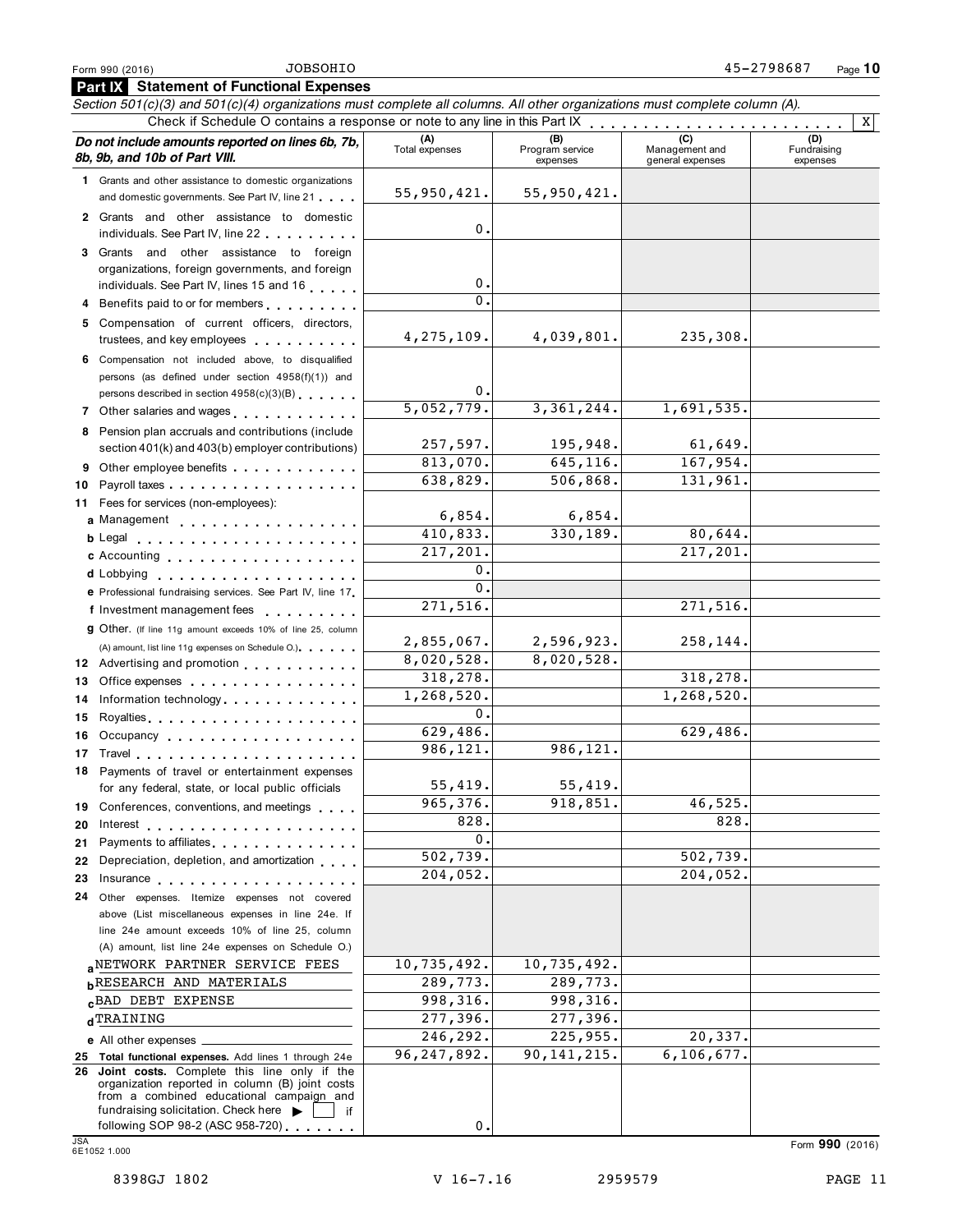Form 990 (2016) Page **11 Part X Balance Sheet**

|                             | <b>Part X</b> | <b>Balance Sheet</b>                                                                                                                                                                                                                                                                                        |     |              |                                 |                         |                           |
|-----------------------------|---------------|-------------------------------------------------------------------------------------------------------------------------------------------------------------------------------------------------------------------------------------------------------------------------------------------------------------|-----|--------------|---------------------------------|-------------------------|---------------------------|
|                             |               |                                                                                                                                                                                                                                                                                                             |     |              |                                 |                         |                           |
|                             |               |                                                                                                                                                                                                                                                                                                             |     |              | (A)<br>Beginning of year        |                         | (B)<br>End of year        |
|                             | 1             | Cash - non-interest-bearing                                                                                                                                                                                                                                                                                 |     |              | 6,024,000.                      | $\mathbf{1}$            | 6,000,000.                |
|                             | $\mathbf{2}$  | Savings and temporary cash investments [1] [1] [1] $\frac{1}{2}$ [1] $\frac{1}{2}$ [1] $\frac{1}{2}$ [1] $\frac{1}{2}$ [1] $\frac{1}{2}$ [1] $\frac{1}{2}$ [1] $\frac{1}{2}$ [1] $\frac{1}{2}$ [1] $\frac{1}{2}$ [1] $\frac{1}{2}$ [1] $\frac{1}{2}$ [1] $\frac{1}{2}$ [1] $\frac$                          |     |              | 74, 188, 951.                   | $\overline{2}$          | 87, 301, 443.             |
|                             | 3             |                                                                                                                                                                                                                                                                                                             |     |              | 0.                              | 3                       | 0.                        |
|                             | 4             |                                                                                                                                                                                                                                                                                                             |     |              | 693,742.                        | $\overline{\mathbf{4}}$ | 1,136,298.                |
|                             | 5             | Loans and other receivables from current and former officers, directors,                                                                                                                                                                                                                                    |     |              |                                 |                         |                           |
|                             |               | trustees, key employees, and highest compensated employees.                                                                                                                                                                                                                                                 |     |              |                                 |                         |                           |
|                             | 6             | Complete Part II of Schedule L<br>Loans and other receivables from other disqualified persons (as defined under section<br>$4958(f)(1)$ , persons described in section $4958(c)(3)(B)$ , and contributing employers<br>and sponsoring organizations of section $501(c)(9)$ voluntary employees' beneficiary |     |              | 0.<br>0.1                       | 5<br>6                  | 0.<br>0.                  |
|                             | 7             | organizations (see instructions). Complete Part II of Schedule L                                                                                                                                                                                                                                            |     |              | 0.1                             | $\overline{7}$          | $0$ .                     |
| Assets                      | 8             | Inventories for sale or use enterpreteration of the contract of the contract of the contract of the contract of                                                                                                                                                                                             |     |              | 0.1                             | 8                       | $0$ .                     |
|                             | 9             | Prepaid expenses and deferred charges entitled as a set of the set of the set of the set of the set of the set of the set of the set of the set of the set of the set of the set of the set of the set of the set of the set o                                                                              |     |              | 3,374,821.                      | 9                       | 580,168.                  |
|                             |               | 10a Land, buildings, and equipment: cost or                                                                                                                                                                                                                                                                 |     |              |                                 |                         |                           |
|                             |               | other basis. Complete Part VI of Schedule D                                                                                                                                                                                                                                                                 | 10a | 3,242,872.   |                                 |                         |                           |
|                             |               | <b>b</b> Less: accumulated depreciation. $\vert$ 10b                                                                                                                                                                                                                                                        |     | 2,055,280.   | $1,377,325.$ 10c                |                         | 1,187,592.                |
|                             | 11            | Investments - publicly traded securities                                                                                                                                                                                                                                                                    |     |              | 324, 253, 683.                  | 11                      | 393,331,326.              |
|                             | 12            | Investments - other securities. See Part IV, line 11                                                                                                                                                                                                                                                        |     |              | 0.1                             | 12                      | $0$ .                     |
|                             | 13            |                                                                                                                                                                                                                                                                                                             |     |              | 27,348,099.                     | 13                      | 48, 277, 812.             |
|                             | 14            |                                                                                                                                                                                                                                                                                                             |     |              |                                 | $0$ - 14                | 0.                        |
|                             | 15            |                                                                                                                                                                                                                                                                                                             |     |              | $17,952.$ 15                    |                         | 39,082.                   |
|                             | 16            | Total assets. Add lines 1 through 15 (must equal line 34)                                                                                                                                                                                                                                                   |     |              | 437, 278, 573.                  | 16                      | $\overline{537,853,721.}$ |
|                             | 17            | Accounts payable and accrued expenses                                                                                                                                                                                                                                                                       |     |              | $5,366,290.$ 17                 |                         | 3,789,142.                |
|                             | 18            |                                                                                                                                                                                                                                                                                                             |     |              | 33, 182, 214.                   | 18                      | 46,828,137.               |
|                             | 19            | Deferred revenue enterprise and the contract of the contract of the contract of the contract of the contract of                                                                                                                                                                                             | 0.1 | 19           | 0.                              |                         |                           |
|                             | 20            | Tax-exempt bond liabilities                                                                                                                                                                                                                                                                                 | 0.1 | 20           | 0.                              |                         |                           |
|                             | 21            | Escrow or custodial account liability. Complete Part IV of Schedule D                                                                                                                                                                                                                                       |     |              | 0.                              | 21                      | 0.                        |
|                             | 22            | Loans and other payables to current and former officers, directors,                                                                                                                                                                                                                                         |     |              |                                 |                         |                           |
| Liabilities                 |               | trustees, key employees, highest compensated employees, and                                                                                                                                                                                                                                                 |     |              |                                 |                         |                           |
|                             |               | disqualified persons. Complete Part II of Schedule Learn production of the set of the U.S. and the U.S. and the                                                                                                                                                                                             |     |              |                                 | $0$ - 22                | 0.                        |
|                             | 23            | Secured mortgages and notes payable to unrelated third parties                                                                                                                                                                                                                                              |     |              |                                 | $\overline{0}$ . 23     | 0.                        |
|                             | 24            | Unsecured notes and loans payable to unrelated third parties                                                                                                                                                                                                                                                |     |              |                                 | $0$ - 24                | $0$ .                     |
|                             | 25            | Other liabilities (including federal income tax, payables to related third                                                                                                                                                                                                                                  |     |              |                                 |                         |                           |
|                             |               | parties, and other liabilities not included on lines 17-24). Complete Part X                                                                                                                                                                                                                                |     |              |                                 | 0.25                    | 0.                        |
|                             |               |                                                                                                                                                                                                                                                                                                             |     |              | 38,548,504.                     |                         | 50,617,279.               |
|                             | 26            | Organizations that follow SFAS 117 (ASC 958), check here ▶                                                                                                                                                                                                                                                  |     |              |                                 | 26                      |                           |
|                             |               | complete lines 27 through 29, and lines 33 and 34.                                                                                                                                                                                                                                                          |     | and          |                                 |                         |                           |
|                             | 27            | Unrestricted net assets                                                                                                                                                                                                                                                                                     |     |              |                                 | 27                      |                           |
|                             | 28            |                                                                                                                                                                                                                                                                                                             |     |              |                                 | 28                      |                           |
|                             | 29            |                                                                                                                                                                                                                                                                                                             |     |              |                                 | 29                      |                           |
| Net Assets or Fund Balances |               | Organizations that do not follow SFAS 117 (ASC 958), check here ▶<br>complete lines 30 through 34.                                                                                                                                                                                                          |     | $X \mid$ and |                                 |                         |                           |
|                             | 30            | Capital stock or trust principal, or current funds                                                                                                                                                                                                                                                          |     |              |                                 | 0.30                    | 0.                        |
|                             | 31            |                                                                                                                                                                                                                                                                                                             |     | .            | 0.                              | 31                      | 0.                        |
|                             | 32            | Retained earnings, endowment, accumulated income, or other funds                                                                                                                                                                                                                                            |     |              | 398,730,069.                    | 32                      | 487, 236, 442.            |
|                             | 33            |                                                                                                                                                                                                                                                                                                             |     |              | 398,730,069.                    | 33                      | 487, 236, 442.            |
|                             | 34            | Total liabilities and net assets/fund balances                                                                                                                                                                                                                                                              |     |              | $\overline{437}$ , 278, 573. 34 |                         | 537,853,721.              |

Form **990** (2016)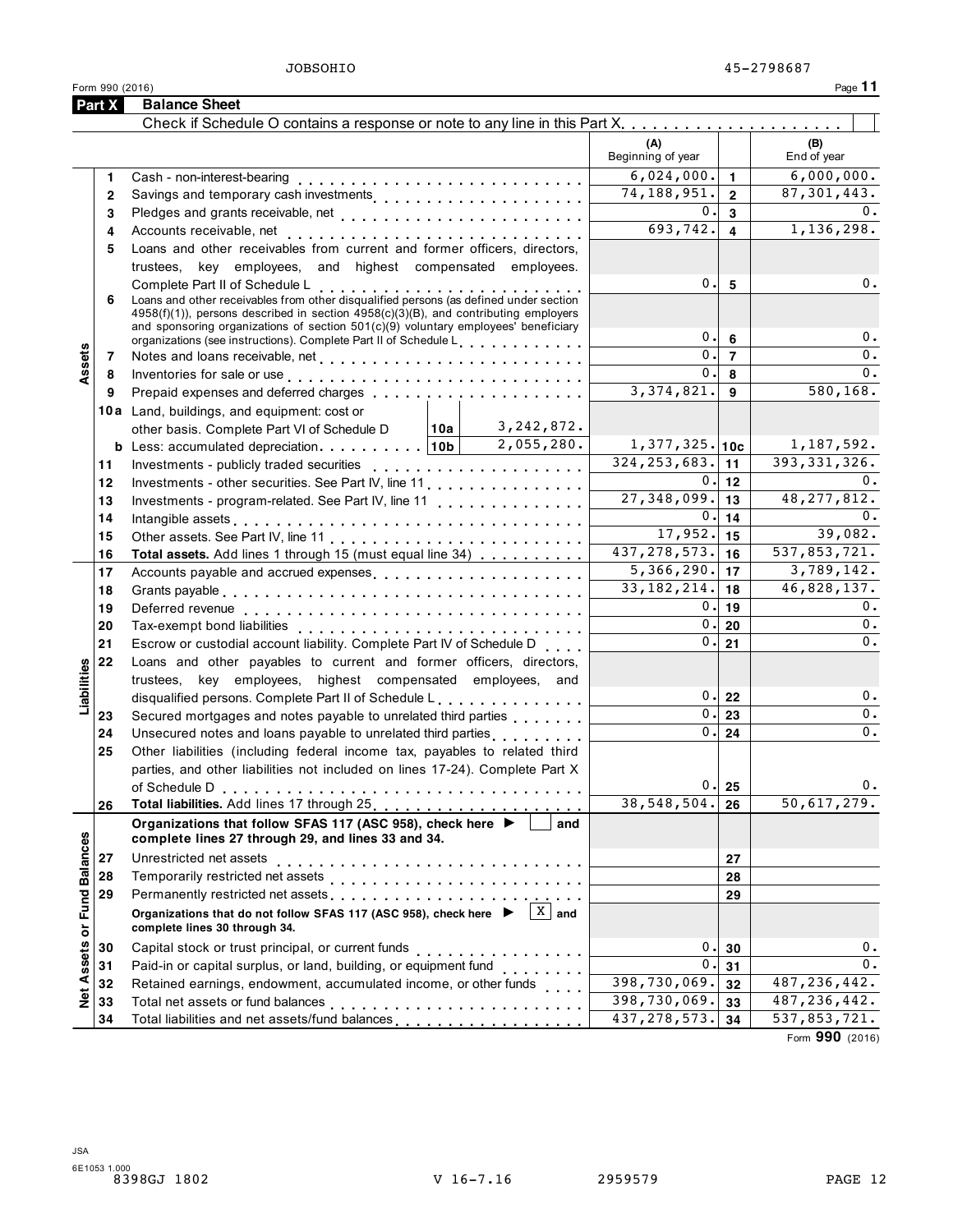|                 | Form 990 (2016)                                                                                                |                |                |                | Page 12 |
|-----------------|----------------------------------------------------------------------------------------------------------------|----------------|----------------|----------------|---------|
| <b>Part XI</b>  | <b>Reconciliation of Net Assets</b>                                                                            |                |                |                |         |
|                 |                                                                                                                |                |                |                |         |
| 1               |                                                                                                                | $\blacksquare$ |                | 184, 754, 265. |         |
| 2               |                                                                                                                | $\overline{2}$ |                | 96,247,892.    |         |
| 3               |                                                                                                                | 3              |                | 88,506,373.    |         |
| 4               | Net assets or fund balances at beginning of year (must equal Part X, line 33, column (A))                      | 4              |                | 398,730,069.   |         |
| 5               | Net unrealized gains (losses) on investments                                                                   | 5              |                |                | 0.      |
| 6               |                                                                                                                | 6              |                |                | 0.      |
| 7               |                                                                                                                | $\overline{7}$ |                |                | 0.      |
| 8               |                                                                                                                | 8              |                |                | 0.      |
| 9               | Other changes in net assets or fund balances (explain in Schedule O)                                           | 9              |                |                | 0.      |
| 10              | Net assets or fund balances at end of year. Combine lines 3 through 9 (must equal Part X, line                 |                |                |                |         |
|                 |                                                                                                                | 10             |                | 487,236,442.   |         |
| <b>Part XII</b> | <b>Financial Statements and Reporting</b>                                                                      |                |                |                |         |
|                 |                                                                                                                |                |                |                |         |
|                 |                                                                                                                |                |                | <b>Yes</b>     | No.     |
| 1               | $X$ Accrual<br>Accounting method used to prepare the Form 990:<br>Cash<br>Other                                |                |                |                |         |
|                 | If the organization changed its method of accounting from a prior year or checked "Other," explain in          |                |                |                |         |
|                 | Schedule O.                                                                                                    |                |                |                |         |
|                 | 2a Were the organization's financial statements compiled or reviewed by an independent accountant?             |                | 2a             |                | X       |
|                 | If "Yes," check a box below to indicate whether the financial statements for the year were compiled or         |                |                |                |         |
|                 | reviewed on a separate basis, consolidated basis, or both:                                                     |                |                |                |         |
|                 | <b>Consolidated basis</b><br>Separate basis<br>Both consolidated and separate basis                            |                |                |                |         |
|                 | <b>b</b> Were the organization's financial statements audited by an independent accountant?                    |                | 2 <sub>b</sub> | X              |         |
|                 | If "Yes," check a box below to indicate whether the financial statements for the year were audited on a        |                |                |                |         |
|                 | separate basis, consolidated basis, or both:                                                                   |                |                |                |         |
|                 | $X$ Both consolidated and separate basis<br>Separate basis<br><b>Consolidated basis</b>                        |                |                |                |         |
|                 | c If "Yes" to line 2a or 2b, does the organization have a committee that assumes responsibility for oversight  |                |                | X              |         |
|                 | of the audit, review, or compilation of its financial statements and selection of an independent accountant?   |                | 2c             |                |         |
|                 | If the organization changed either its oversight process or selection process during the tax year, explain in  |                |                |                |         |
|                 | Schedule O.                                                                                                    |                |                |                |         |
|                 | 3a As a result of a federal award, was the organization required to undergo an audit or audits as set forth in |                |                |                |         |
|                 | the Single Audit Act and OMB Circular A-133?                                                                   |                | 3a             |                | X       |
|                 | b If "Yes," did the organization undergo the required audit or audits? If the organization did not undergo the |                |                |                |         |
|                 | required audit or audits, explain why in Schedule O and describe any steps taken to undergo such audits.       |                | 3b             |                |         |

Form **990** (2016)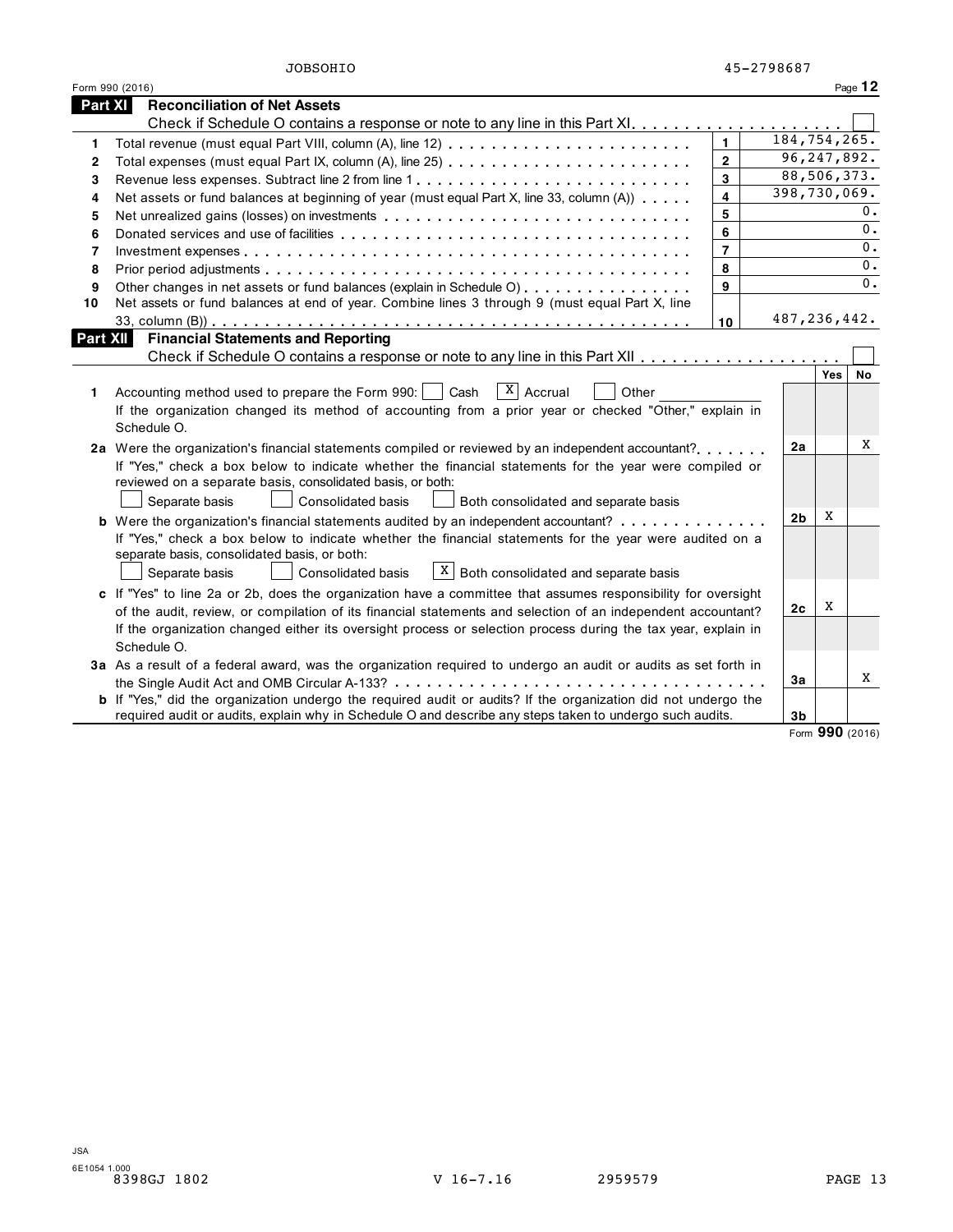| <b>Schedule B</b>  |  |
|--------------------|--|
| (Form 990, 990-EZ, |  |

# **Schedule B chedule of Contributors contribution**

**or 990-PF)** Department of the Treasury Internal Revenue Service

I **Attach to Form 990, Form 990-EZ, or Form 990-PF.**

**2016** I**Information about Schedule <sup>B</sup> (Form 990, 990-EZ, or 990-PF) and its instructions is at** *www.irs.gov/form990***.**

| Name of the organization       |                                                                             | <b>Employer identification number</b> |
|--------------------------------|-----------------------------------------------------------------------------|---------------------------------------|
| <b>JOBSOHIO</b>                |                                                                             | 45-2798687                            |
| Organization type (check one): |                                                                             |                                       |
| Filers of:                     | Section:                                                                    |                                       |
| Form 990 or 990-EZ             | $X$ 501(c)(4)<br>) (enter number) organization                              |                                       |
|                                | $4947(a)(1)$ nonexempt charitable trust not treated as a private foundation |                                       |
|                                | 527 political organization                                                  |                                       |
| Form 990-PF                    | $501(c)(3)$ exempt private foundation                                       |                                       |
|                                | 4947(a)(1) nonexempt charitable trust treated as a private foundation       |                                       |
|                                | $501(c)(3)$ taxable private foundation                                      |                                       |

Check if your organization is covered by the **General Rule** or a **Special Rule.**

**Note:** Only a section 501(c)(7), (8), or (10) organization can check boxes for both the General Rule and a Special Rule. See instructions.

# **General Rule**

 $\overline{X}$  For an organization filing Form 990, 990-EZ, or 990-PF that received, during the year, contributions totaling \$5,000 or more (in money or property) from any one contributor. Complete Parts I and II. See instructions for determining a contributor's total contributions.

## **Special Rules**

For an organization described in section 501(c)(3) filing Form 990 or 990-EZ that met the 33 1/3 % support test of the regulations under sections 509(a)(1) and 170(b)(1)(A)(vi), that checked Schedule A (Form 990 or 990-EZ), Part II, line 13, 16a, or 16b, and that received from any one contributor, during the year, total contributions of the greater of **(1)** \$5,000 or **(2)** 2% of the amount on (i) Form 990, Part VIII, line 1h, or (ii) Form 990-EZ, line 1. Complete Parts I and II.

For an organization described in section 501(c)(7), (8), or (10) filing Form 990 or 990-EZ that received from any one contributor, during the year, total contributions of more than \$1,000 *exclusively* for religious, charitable, scientific, literary, or educational purposes, or for the prevention of cruelty to children or animals. Complete Parts I, II, and III.

For an organization described in section 501(c)(7), (8), or (10) filing Form 990 or 990-EZ that received from any one contributor, during the year, contributions *exclusively* for religious, charitable, etc., purposes, but no such contributions totaled more than \$1,000. If this box is checked, enter here the total contributions that were received during the year for an *exclusively* religious, charitable, etc., purpose. Don't complete any of the parts unless the **General Rule** applies to this organization because it received *nonexclusively* religious, charitable, etc., contributions totaling \$5,000 or more during the year m m m m m m m m m m m m m m m m m m m m m m m m m m m m m m m I \$

**Caution:** An organization that isn't covered by the General Rule and/or the Special Rules doesn't file Schedule B (Form 990, 990-EZ, or 990-PF), but it **must** answer "No" on Part IV, line 2, of its Form 990; or check the box on line H of its Form 990-EZ or on its Form 990-PF, Part I, line 2, to certify that it doesn't meet the filing requirements of Schedule B (Form 990, 990-EZ, or 990-PF).

For Paperwork Reduction Act Notice, see the Instructions for Form 990, 990-EZ, or 990-PF. Schedule B (Form 990, 990-EZ, or 990-PF) (2016)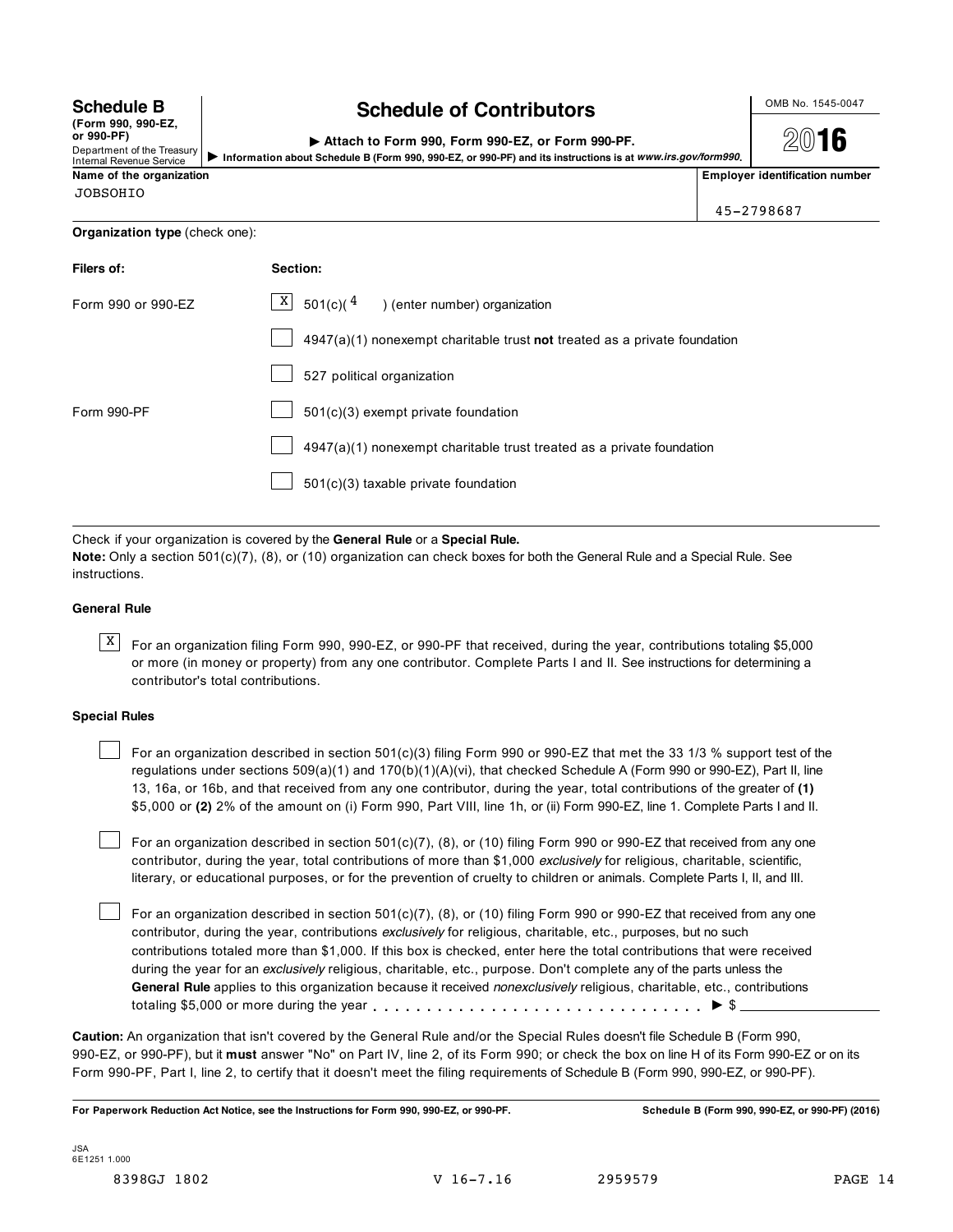| Schedule B (Form 990, 990-EZ, or 990-PF) (2016) | Page ▲ |
|-------------------------------------------------|--------|
|-------------------------------------------------|--------|

**Name of organization Employer identification number** JOBSOHIO

Employer identification number<br>45-2798687

| (a)          | (b)                        | (c)                        | (d)                                              |
|--------------|----------------------------|----------------------------|--------------------------------------------------|
| No.          | Name, address, and ZIP + 4 | <b>Total contributions</b> | Type of contribution                             |
| $\mathbf{1}$ |                            |                            | X                                                |
|              |                            |                            | Person                                           |
|              |                            | 180,000,000.<br>\$         | Payroll                                          |
|              |                            |                            | Noncash                                          |
|              |                            |                            | (Complete Part II for<br>noncash contributions.) |
| (a)          | (b)                        | (c)                        | (d)                                              |
| No.          | Name, address, and ZIP + 4 | <b>Total contributions</b> | Type of contribution                             |
|              |                            |                            | Person                                           |
|              |                            |                            | Payroll                                          |
|              |                            | \$                         | <b>Noncash</b>                                   |
|              |                            |                            | (Complete Part II for                            |
|              |                            |                            | noncash contributions.)                          |
| (a)          | (b)                        | (c)                        | (d)                                              |
| No.          | Name, address, and ZIP + 4 | <b>Total contributions</b> | Type of contribution                             |
|              |                            |                            | Person                                           |
|              |                            |                            | Payroll                                          |
|              |                            | \$                         | Noncash                                          |
|              |                            |                            | (Complete Part II for                            |
|              |                            |                            | noncash contributions.)                          |
| (a)          | (b)                        | (c)                        | (d)                                              |
| No.          | Name, address, and ZIP + 4 | <b>Total contributions</b> | Type of contribution                             |
|              |                            |                            | Person                                           |
|              |                            |                            | Payroll                                          |
|              |                            | \$                         | Noncash                                          |
|              |                            |                            | (Complete Part II for                            |
|              |                            |                            | noncash contributions.)                          |
| (a)          | (b)                        | (c)                        | (d)                                              |
| No.          | Name, address, and ZIP + 4 | <b>Total contributions</b> | Type of contribution                             |
|              |                            |                            |                                                  |
|              |                            |                            | Person                                           |
|              |                            | \$                         | Payroll<br>Noncash                               |
|              |                            |                            | (Complete Part II for                            |
|              |                            |                            | noncash contributions.)                          |
| (a)          | (b)                        | (c)                        | (d)                                              |
| No.          | Name, address, and ZIP + 4 | <b>Total contributions</b> | Type of contribution                             |
|              |                            |                            | Person                                           |
|              |                            |                            | Payroll                                          |
|              |                            | \$                         | Noncash                                          |
|              |                            |                            |                                                  |
|              |                            |                            | (Complete Part II for                            |

 $S$ chedule B (Form 990, 990-EZ, or 990-PF) (2016)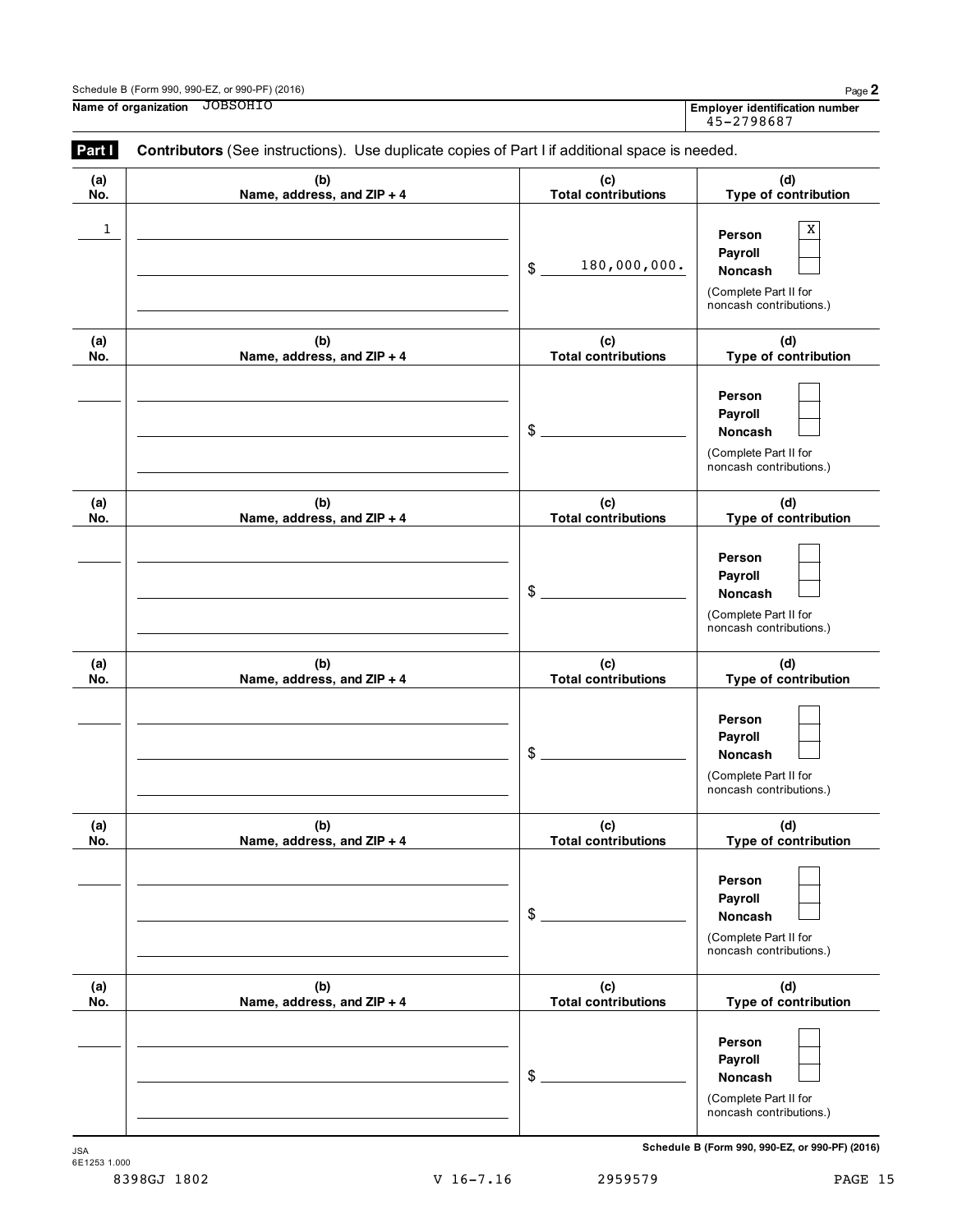| Schedule B (Form 990, 990-EZ, or 990-PF) (2016) |                                |  |
|-------------------------------------------------|--------------------------------|--|
| Name of organization<br>JOBSOHIO                | Employer identification number |  |
|                                                 | 45-2798687                     |  |

| (b)<br>Description of noncash property given | (c)<br>FMV (or estimate)<br>(See instructions) | (d)<br>Date received                                                                                      |
|----------------------------------------------|------------------------------------------------|-----------------------------------------------------------------------------------------------------------|
|                                              | \$                                             |                                                                                                           |
| (b)<br>Description of noncash property given | (c)<br>FMV (or estimate)<br>(See instructions) | (d)<br>Date received                                                                                      |
|                                              | $\frac{1}{2}$                                  |                                                                                                           |
| (b)<br>Description of noncash property given | (c)<br>FMV (or estimate)<br>(See instructions) | (d)<br>Date received                                                                                      |
|                                              | $\$\$                                          |                                                                                                           |
| (b)<br>Description of noncash property given | (c)<br>FMV (or estimate)<br>(See instructions) | (d)<br>Date received                                                                                      |
|                                              | \$                                             |                                                                                                           |
| (b)<br>Description of noncash property given | (c)<br>FMV (or estimate)<br>(See instructions) | (d)<br>Date received                                                                                      |
|                                              | \$                                             |                                                                                                           |
| (b)<br>Description of noncash property given | (c)<br>FMV (or estimate)<br>(See instructions) | (d)<br>Date received                                                                                      |
|                                              |                                                |                                                                                                           |
|                                              |                                                | Noncash Property (See instructions). Use duplicate copies of Part II if additional space is needed.<br>\$ |

**Schedule B (Form 990, 990-EZ, or 990-PF) (2016)**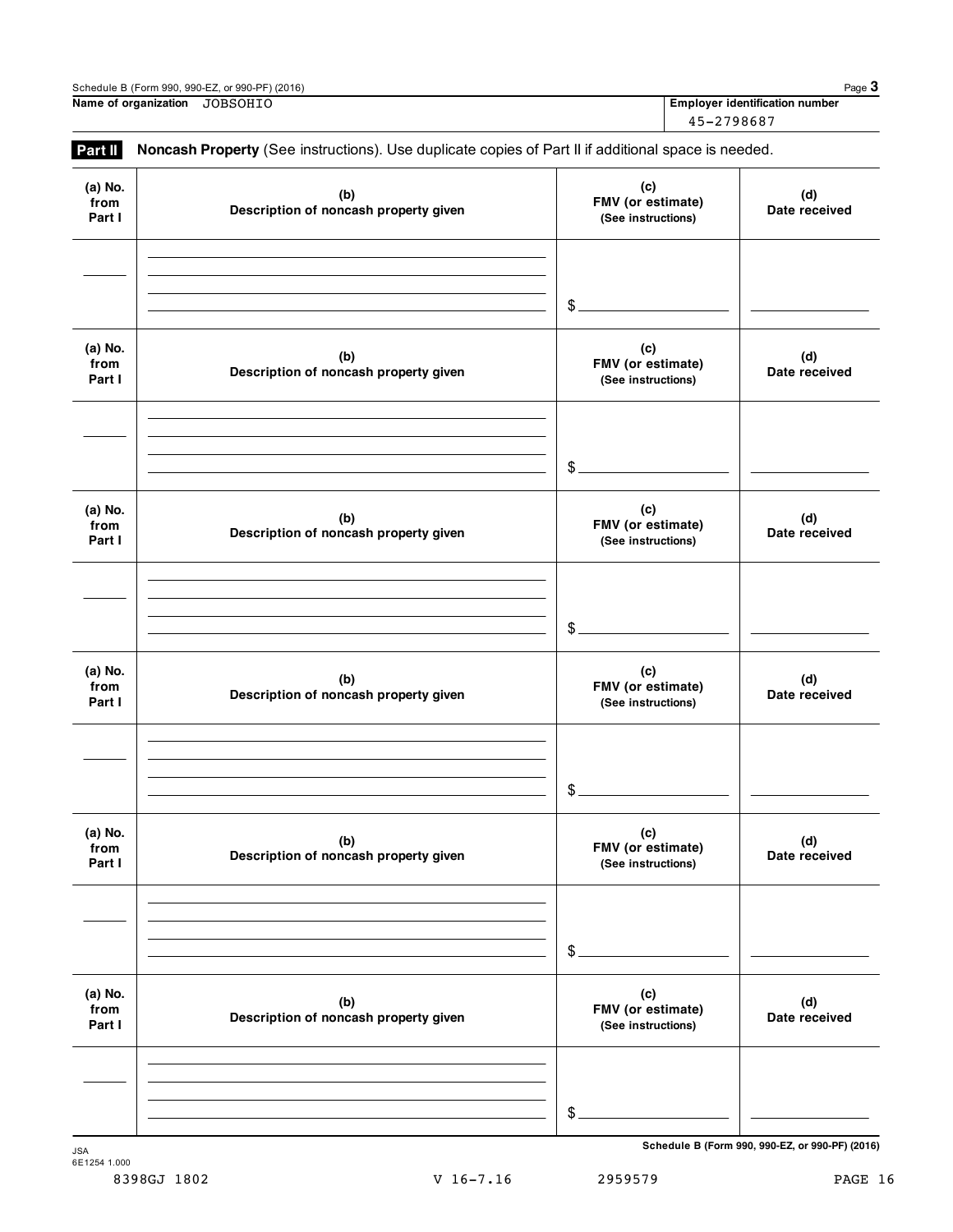| Name of organization JOBSOHIO | Employer identification number |
|-------------------------------|--------------------------------|

|                             |                                                                                                                                                                                                                                                                                                                                                                                                                                                                                                                                                            |                      | 45-2798687                               |
|-----------------------------|------------------------------------------------------------------------------------------------------------------------------------------------------------------------------------------------------------------------------------------------------------------------------------------------------------------------------------------------------------------------------------------------------------------------------------------------------------------------------------------------------------------------------------------------------------|----------------------|------------------------------------------|
| Part III                    | Exclusively religious, charitable, etc., contributions to organizations described in section 501(c)(7), (8), or<br>(10) that total more than \$1,000 for the year from any one contributor. Complete columns (a) through (e) and<br>the following line entry. For organizations completing Part III, enter the total of exclusively religious, charitable, etc.,<br>contributions of \$1,000 or less for the year. (Enter this information once. See instructions.) $\triangleright$ \$<br>Use duplicate copies of Part III if additional space is needed. |                      |                                          |
| $(a)$ No.<br>from<br>Part I | (b) Purpose of gift                                                                                                                                                                                                                                                                                                                                                                                                                                                                                                                                        | (c) Use of gift      | (d) Description of how gift is held      |
|                             |                                                                                                                                                                                                                                                                                                                                                                                                                                                                                                                                                            |                      |                                          |
|                             |                                                                                                                                                                                                                                                                                                                                                                                                                                                                                                                                                            | (e) Transfer of gift |                                          |
|                             | Transferee's name, address, and ZIP + 4                                                                                                                                                                                                                                                                                                                                                                                                                                                                                                                    |                      | Relationship of transferor to transferee |
|                             |                                                                                                                                                                                                                                                                                                                                                                                                                                                                                                                                                            |                      |                                          |
| $(a)$ No.<br>from<br>Part I | (b) Purpose of gift                                                                                                                                                                                                                                                                                                                                                                                                                                                                                                                                        | (c) Use of gift      | (d) Description of how gift is held      |
|                             |                                                                                                                                                                                                                                                                                                                                                                                                                                                                                                                                                            |                      |                                          |
|                             |                                                                                                                                                                                                                                                                                                                                                                                                                                                                                                                                                            | (e) Transfer of gift |                                          |
|                             | Transferee's name, address, and ZIP + 4                                                                                                                                                                                                                                                                                                                                                                                                                                                                                                                    |                      | Relationship of transferor to transferee |
|                             |                                                                                                                                                                                                                                                                                                                                                                                                                                                                                                                                                            |                      |                                          |
| (a) No.<br>from<br>Part I   | (b) Purpose of gift                                                                                                                                                                                                                                                                                                                                                                                                                                                                                                                                        | (c) Use of gift      | (d) Description of how gift is held      |
|                             |                                                                                                                                                                                                                                                                                                                                                                                                                                                                                                                                                            |                      |                                          |
|                             |                                                                                                                                                                                                                                                                                                                                                                                                                                                                                                                                                            | (e) Transfer of gift |                                          |
|                             | Transferee's name, address, and ZIP + 4                                                                                                                                                                                                                                                                                                                                                                                                                                                                                                                    |                      | Relationship of transferor to transferee |
|                             |                                                                                                                                                                                                                                                                                                                                                                                                                                                                                                                                                            |                      |                                          |
| $(a)$ No.<br>from<br>Part I | (b) Purpose of gift                                                                                                                                                                                                                                                                                                                                                                                                                                                                                                                                        | (c) Use of gift      | (d) Description of how gift is held      |
|                             |                                                                                                                                                                                                                                                                                                                                                                                                                                                                                                                                                            |                      |                                          |
|                             |                                                                                                                                                                                                                                                                                                                                                                                                                                                                                                                                                            | (e) Transfer of gift |                                          |
|                             | Transferee's name, address, and ZIP + 4                                                                                                                                                                                                                                                                                                                                                                                                                                                                                                                    |                      | Relationship of transferor to transferee |
|                             |                                                                                                                                                                                                                                                                                                                                                                                                                                                                                                                                                            |                      |                                          |

6E1255 1.000

 $S$ chedule **B** (Form 990, 990-EZ, or 990-PF) (2016)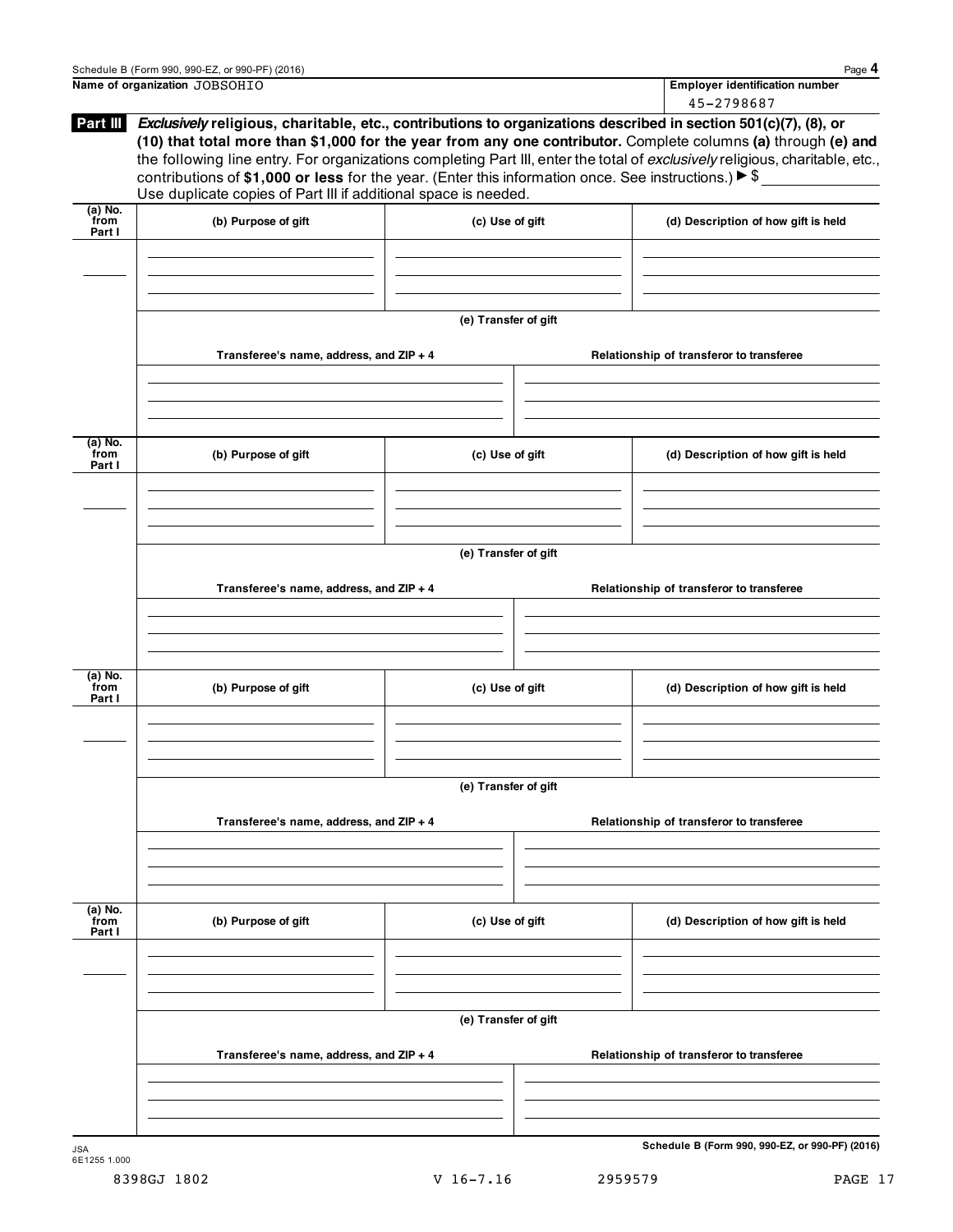SCHEDULE D<br>
(Form 990) Supplemental Financial Statements<br>  $\epsilon$  Complete if the organization answered "Yes" on Form 990,<br>
Part IV, line 6, 7, 8, 9, 10, 11a, 11b, 11c, 11d, 11e, 11f, 12a, or 12b.

Department of the Treasury **I CONSET CONSETS Attach to Form 990.**<br>Department of the Treasury **I CODEN to Public** 

| $20$ 16                      |
|------------------------------|
| Open to Public<br>Inspection |

|              | Department of the Treasury                                           |                                                                        | Attach to Form 990.                                                                                                                                                                                                            |                                                    | Open to Public                  |
|--------------|----------------------------------------------------------------------|------------------------------------------------------------------------|--------------------------------------------------------------------------------------------------------------------------------------------------------------------------------------------------------------------------------|----------------------------------------------------|---------------------------------|
|              | Internal Revenue Service                                             |                                                                        | Information about Schedule D (Form 990) and its instructions is at www.irs.gov/form990.                                                                                                                                        |                                                    | <b>Inspection</b>               |
|              | Name of the organization                                             |                                                                        |                                                                                                                                                                                                                                | <b>Employer identification number</b>              |                                 |
|              | <b>JOBSOHIO</b>                                                      |                                                                        |                                                                                                                                                                                                                                | 45-2798687                                         |                                 |
|              | Part I                                                               |                                                                        | Organizations Maintaining Donor Advised Funds or Other Similar Funds or Accounts.                                                                                                                                              |                                                    |                                 |
|              |                                                                      |                                                                        | Complete if the organization answered "Yes" on Form 990, Part IV, line 6.                                                                                                                                                      |                                                    |                                 |
|              |                                                                      |                                                                        | (a) Donor advised funds                                                                                                                                                                                                        |                                                    | (b) Funds and other accounts    |
| 1            |                                                                      | Total number at end of year example.                                   |                                                                                                                                                                                                                                |                                                    |                                 |
| 2            |                                                                      | Aggregate value of contributions to (during year)                      |                                                                                                                                                                                                                                |                                                    |                                 |
| 3            |                                                                      | Aggregate value of grants from (during year)                           |                                                                                                                                                                                                                                |                                                    |                                 |
| 4            |                                                                      | Aggregate value at end of year example.                                |                                                                                                                                                                                                                                |                                                    |                                 |
| 5            |                                                                      |                                                                        | Did the organization inform all donors and donor advisors in writing that the assets held in donor advised                                                                                                                     |                                                    |                                 |
|              |                                                                      |                                                                        | funds are the organization's property, subject to the organization's exclusive legal control? $\ldots \ldots \ldots$                                                                                                           |                                                    | Yes<br>No                       |
| 6            |                                                                      |                                                                        | Did the organization inform all grantees, donors, and donor advisors in writing that grant funds can be used                                                                                                                   |                                                    |                                 |
|              |                                                                      |                                                                        | only for charitable purposes and not for the benefit of the donor or donor advisor, or for any other purpose                                                                                                                   |                                                    |                                 |
|              |                                                                      |                                                                        |                                                                                                                                                                                                                                |                                                    | Yes<br>No.                      |
|              | Part II                                                              | <b>Conservation Easements.</b>                                         |                                                                                                                                                                                                                                |                                                    |                                 |
|              |                                                                      |                                                                        | Complete if the organization answered "Yes" on Form 990, Part IV, line 7.                                                                                                                                                      |                                                    |                                 |
| 1            |                                                                      |                                                                        | Purpose(s) of conservation easements held by the organization (check all that apply).                                                                                                                                          |                                                    |                                 |
|              |                                                                      | Preservation of land for public use (e.g., recreation or education)    |                                                                                                                                                                                                                                | Preservation of a historically important land area |                                 |
|              |                                                                      | Protection of natural habitat                                          |                                                                                                                                                                                                                                | Preservation of a certified historic structure     |                                 |
| 2            |                                                                      | Preservation of open space                                             | Complete lines 2a through 2d if the organization held a qualified conservation contribution in the form of a conservation                                                                                                      |                                                    |                                 |
|              |                                                                      | easement on the last day of the tax year.                              |                                                                                                                                                                                                                                |                                                    | Held at the End of the Tax Year |
|              |                                                                      |                                                                        |                                                                                                                                                                                                                                | 2a                                                 |                                 |
| а<br>b       |                                                                      |                                                                        | Total acreage restricted by conservation easements                                                                                                                                                                             | 2b                                                 |                                 |
| c            |                                                                      |                                                                        | Number of conservation easements on a certified historic structure included in $(a) \ldots$ .                                                                                                                                  | 2c                                                 |                                 |
| d            |                                                                      |                                                                        | Number of conservation easements included in (c) acquired after 8/17/06, and not on a                                                                                                                                          |                                                    |                                 |
|              |                                                                      |                                                                        |                                                                                                                                                                                                                                | 2d                                                 |                                 |
| 3            |                                                                      |                                                                        | Number of conservation easements modified, transferred, released, extinguished, or terminated by the organization during the                                                                                                   |                                                    |                                 |
|              | $\text{tax year}$ $\blacktriangleright$ $\_\_\_\_\_\_\_\_\_\_\_\_\_$ |                                                                        |                                                                                                                                                                                                                                |                                                    |                                 |
| 4            |                                                                      |                                                                        | Number of states where property subject to conservation easement is located $\blacktriangleright$ _________                                                                                                                    |                                                    |                                 |
| 5            |                                                                      |                                                                        | Does the organization have a written policy regarding the periodic monitoring, inspection, handling of                                                                                                                         |                                                    |                                 |
|              |                                                                      |                                                                        |                                                                                                                                                                                                                                |                                                    | Yes<br>No                       |
| 6            |                                                                      |                                                                        | Staff and volunteer hours devoted to monitoring, inspecting, handling of violations, and enforcing conservation easements during the year                                                                                      |                                                    |                                 |
|              |                                                                      |                                                                        |                                                                                                                                                                                                                                |                                                    |                                 |
| 7            |                                                                      |                                                                        | Amount of expenses incurred in monitoring, inspecting, handling of violations, and enforcing conservation easements during the year                                                                                            |                                                    |                                 |
|              | $\blacktriangleright$ \$                                             |                                                                        |                                                                                                                                                                                                                                |                                                    |                                 |
| 8            |                                                                      |                                                                        | Does each conservation easement reported on line 2(d) above satisfy the requirements of section 170(h)(4)(B)(i)                                                                                                                |                                                    |                                 |
|              |                                                                      |                                                                        |                                                                                                                                                                                                                                |                                                    | Yes<br>No                       |
| 9            |                                                                      |                                                                        | In Part XIII, describe how the organization reports conservation easements in its revenue and expense statement, and                                                                                                           |                                                    |                                 |
|              |                                                                      |                                                                        | balance sheet, and include, if applicable, the text of the footnote to the organization's financial statements that describes the                                                                                              |                                                    |                                 |
|              |                                                                      | organization's accounting for conservation easements.                  |                                                                                                                                                                                                                                |                                                    |                                 |
|              | Part III                                                             |                                                                        | Organizations Maintaining Collections of Art, Historical Treasures, or Other Similar Assets.                                                                                                                                   |                                                    |                                 |
|              |                                                                      |                                                                        | Complete if the organization answered "Yes" on Form 990, Part IV, line 8.                                                                                                                                                      |                                                    |                                 |
| 1a           |                                                                      |                                                                        | If the organization elected, as permitted under SFAS 116 (ASC 958), not to report in its revenue statement and balance sheet works of art, historical treasures, or other similar assets held for public exhibition, education |                                                    |                                 |
|              |                                                                      |                                                                        | public service, provide, in Part XIII, the text of the footnote to its financial statements that describes these items.                                                                                                        |                                                    |                                 |
| b            |                                                                      |                                                                        | If the organization elected, as permitted under SFAS 116 (ASC 958), to report in its revenue statement and balance sheet                                                                                                       |                                                    |                                 |
|              |                                                                      |                                                                        | works of art, historical treasures, or other similar assets held for public exhibition, education, or research in furtherance of                                                                                               |                                                    |                                 |
|              |                                                                      | public service, provide the following amounts relating to these items: |                                                                                                                                                                                                                                |                                                    |                                 |
|              |                                                                      |                                                                        |                                                                                                                                                                                                                                |                                                    |                                 |
|              |                                                                      |                                                                        |                                                                                                                                                                                                                                |                                                    | $\triangleright$ \$             |
| $\mathbf{2}$ |                                                                      |                                                                        | If the organization received or held works of art, historical treasures, or other similar assets for financial gain, provide the                                                                                               |                                                    |                                 |
|              |                                                                      |                                                                        | following amounts required to be reported under SFAS 116 (ASC 958) relating to these items:                                                                                                                                    |                                                    |                                 |
| а            |                                                                      |                                                                        |                                                                                                                                                                                                                                |                                                    |                                 |
| b            |                                                                      |                                                                        |                                                                                                                                                                                                                                | $\blacktriangleright$ \$                           |                                 |
| <b>JSA</b>   |                                                                      | For Paperwork Reduction Act Notice, see the Instructions for Form 990. |                                                                                                                                                                                                                                |                                                    | Schedule D (Form 990) 2016      |
|              | 6E1268 1.000                                                         |                                                                        |                                                                                                                                                                                                                                |                                                    |                                 |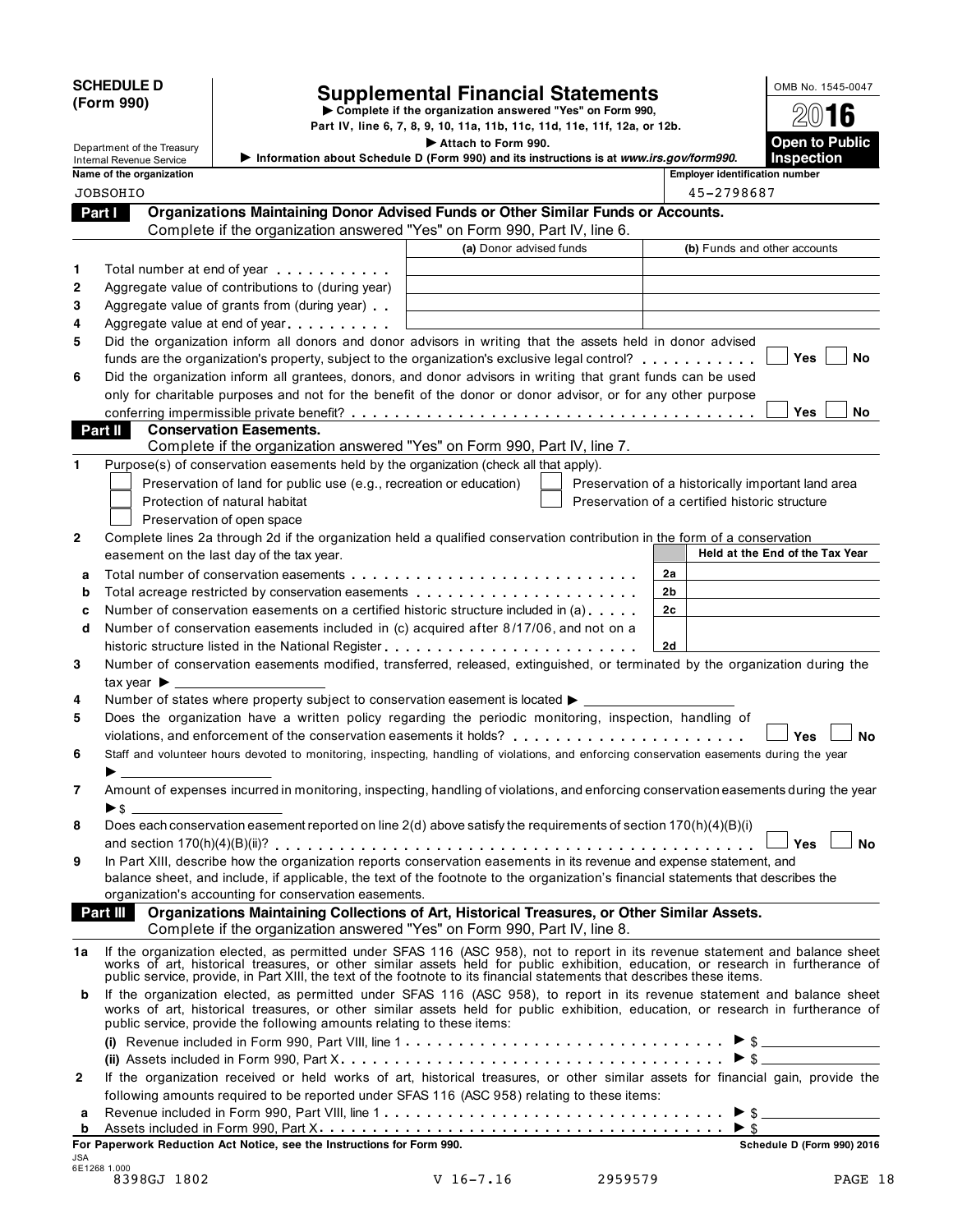|                | <b>JOBSOHIO</b>                                                                                                                                                                                 |                                         |                                    |                                                                                                                      | 45-2798687          |
|----------------|-------------------------------------------------------------------------------------------------------------------------------------------------------------------------------------------------|-----------------------------------------|------------------------------------|----------------------------------------------------------------------------------------------------------------------|---------------------|
|                | Schedule D (Form 990) 2016                                                                                                                                                                      |                                         |                                    |                                                                                                                      | Page 2              |
|                | Organizations Maintaining Collections of Art, Historical Treasures, or Other Similar Assets (continued)<br>Part III                                                                             |                                         |                                    |                                                                                                                      |                     |
| 3              | Using the organization's acquisition, accession, and other records, check any of the following that are a significant use of its                                                                |                                         |                                    |                                                                                                                      |                     |
|                | collection items (check all that apply):                                                                                                                                                        |                                         |                                    |                                                                                                                      |                     |
| a              | Public exhibition                                                                                                                                                                               | d                                       | Loan or exchange programs          |                                                                                                                      |                     |
| b              | Scholarly research                                                                                                                                                                              | e                                       | Other                              | <u> 1989 - Jan Barbara Barbara, prima popular popular popular popular popular popular popular popular popular po</u> |                     |
| c              | Preservation for future generations                                                                                                                                                             |                                         |                                    |                                                                                                                      |                     |
|                | Provide a description of the organization's collections and explain how they further the organization's exempt purpose in Part                                                                  |                                         |                                    |                                                                                                                      |                     |
|                | XIII.                                                                                                                                                                                           |                                         |                                    |                                                                                                                      |                     |
| 5              | During the year, did the organization solicit or receive donations of art, historical treasures, or other similar                                                                               |                                         |                                    |                                                                                                                      |                     |
|                | assets to be sold to raise funds rather than to be maintained as part of the organization's collection?                                                                                         |                                         |                                    |                                                                                                                      | Yes<br>No.          |
|                | <b>Escrow and Custodial Arrangements.</b><br><b>Part IV</b><br>Complete if the organization answered "Yes" on Form 990, Part IV, line 9, or reported an amount on Form<br>990, Part X, line 21. |                                         |                                    |                                                                                                                      |                     |
|                | 1a Is the organization an agent, trustee, custodian or other intermediary for contributions or other assets not                                                                                 |                                         |                                    |                                                                                                                      |                     |
|                |                                                                                                                                                                                                 |                                         |                                    |                                                                                                                      | Yes<br>No           |
| b              | If "Yes," explain the arrangement in Part XIII and complete the following table:                                                                                                                |                                         |                                    |                                                                                                                      |                     |
|                |                                                                                                                                                                                                 |                                         |                                    |                                                                                                                      | Amount              |
| c              |                                                                                                                                                                                                 |                                         | 1c                                 |                                                                                                                      |                     |
|                |                                                                                                                                                                                                 |                                         | 1d                                 |                                                                                                                      |                     |
| е              |                                                                                                                                                                                                 |                                         | 1е                                 |                                                                                                                      |                     |
|                |                                                                                                                                                                                                 |                                         | 1f                                 |                                                                                                                      |                     |
| 2a             | Did the organization include an amount on Form 990, Part X, line 21, for escrow or custodial account liability?                                                                                 |                                         |                                    |                                                                                                                      | Yes<br>No.          |
|                | b If "Yes," explain the arrangement in Part XIII. Check here if the explanation has been provided on Part XIII                                                                                  |                                         |                                    |                                                                                                                      |                     |
|                | Part V<br><b>Endowment Funds.</b>                                                                                                                                                               |                                         |                                    |                                                                                                                      |                     |
|                | Complete if the organization answered "Yes" on Form 990, Part IV, line 10.                                                                                                                      |                                         |                                    |                                                                                                                      |                     |
|                |                                                                                                                                                                                                 | (b) Prior year<br>(a) Current year      | (c) Two years back                 | (d) Three years back                                                                                                 | (e) Four years back |
|                |                                                                                                                                                                                                 |                                         |                                    |                                                                                                                      |                     |
| 1a             | Beginning of year balance                                                                                                                                                                       |                                         |                                    |                                                                                                                      |                     |
| b              | Contributions                                                                                                                                                                                   |                                         |                                    |                                                                                                                      |                     |
| c              | Net investment earnings, gains,                                                                                                                                                                 |                                         |                                    |                                                                                                                      |                     |
|                | and losses                                                                                                                                                                                      |                                         |                                    |                                                                                                                      |                     |
|                | <b>d</b> Grants or scholarships <b>contains</b>                                                                                                                                                 |                                         |                                    |                                                                                                                      |                     |
| е              | Other expenditures for facilities                                                                                                                                                               |                                         |                                    |                                                                                                                      |                     |
|                | and programs                                                                                                                                                                                    |                                         |                                    |                                                                                                                      |                     |
| Ť.             | Administrative expenses                                                                                                                                                                         |                                         |                                    |                                                                                                                      |                     |
| g              | End of year balance expansion of the large                                                                                                                                                      |                                         |                                    |                                                                                                                      |                     |
| 2              | Provide the estimated percentage of the current year end balance (line 1g, column (a)) held as:                                                                                                 |                                         |                                    |                                                                                                                      |                     |
| а              | Board designated or quasi-endowment ▶                                                                                                                                                           | %                                       |                                    |                                                                                                                      |                     |
| b              | Permanent endowment ▶<br>%                                                                                                                                                                      |                                         |                                    |                                                                                                                      |                     |
| c              | Temporarily restricted endowment ▶                                                                                                                                                              | %                                       |                                    |                                                                                                                      |                     |
|                | The percentages on lines 2a, 2b, and 2c should equal 100%.                                                                                                                                      |                                         |                                    |                                                                                                                      |                     |
|                | 3a Are there endowment funds not in the possession of the organization that are held and administered for the                                                                                   |                                         |                                    |                                                                                                                      |                     |
|                | organization by:                                                                                                                                                                                |                                         |                                    |                                                                                                                      | Yes<br>No           |
|                |                                                                                                                                                                                                 |                                         |                                    |                                                                                                                      | 3a(i)               |
|                |                                                                                                                                                                                                 |                                         |                                    |                                                                                                                      | 3a(ii)              |
| b              | If "Yes" on line 3a(ii), are the related organizations listed as required on Schedule R?                                                                                                        |                                         |                                    |                                                                                                                      | 3b                  |
|                | Describe in Part XIII the intended uses of the organization's endowment funds.                                                                                                                  |                                         |                                    |                                                                                                                      |                     |
| <b>Part VI</b> | Land, Buildings, and Equipment.                                                                                                                                                                 |                                         |                                    |                                                                                                                      |                     |
|                | Complete if the organization answered "Yes" on Form 990, Part IV, line 11a. See Form 990, Part X, line 10.                                                                                      |                                         |                                    |                                                                                                                      |                     |
|                | Description of property                                                                                                                                                                         | (a) Cost or other basis<br>(investment) | (b) Cost or other basis<br>(other) | (c) Accumulated<br>depreciation                                                                                      | (d) Book value      |
| 1a             |                                                                                                                                                                                                 |                                         |                                    |                                                                                                                      |                     |
| b              | Buildings <b>Communications</b> Buildings                                                                                                                                                       |                                         |                                    |                                                                                                                      |                     |
| c              | Leasehold improvements <b>Leasehold</b> improvements                                                                                                                                            |                                         | 884,376.                           | 409,670.                                                                                                             | 474,706.            |
| d              | Equipment                                                                                                                                                                                       |                                         | 656,948.                           | 412,062.                                                                                                             | 244,886.            |
|                | e Other                                                                                                                                                                                         |                                         | 1,701,548.                         | 1,233,548.                                                                                                           | 468,000.            |
|                | Total. Add lines 1a through 1e. (Column (d) must equal Form 990, Part X, column (B), line 10c.) ▶                                                                                               |                                         |                                    |                                                                                                                      | 1,187,592.          |
|                |                                                                                                                                                                                                 |                                         |                                    |                                                                                                                      |                     |

**Schedule D (Form 990) 2016**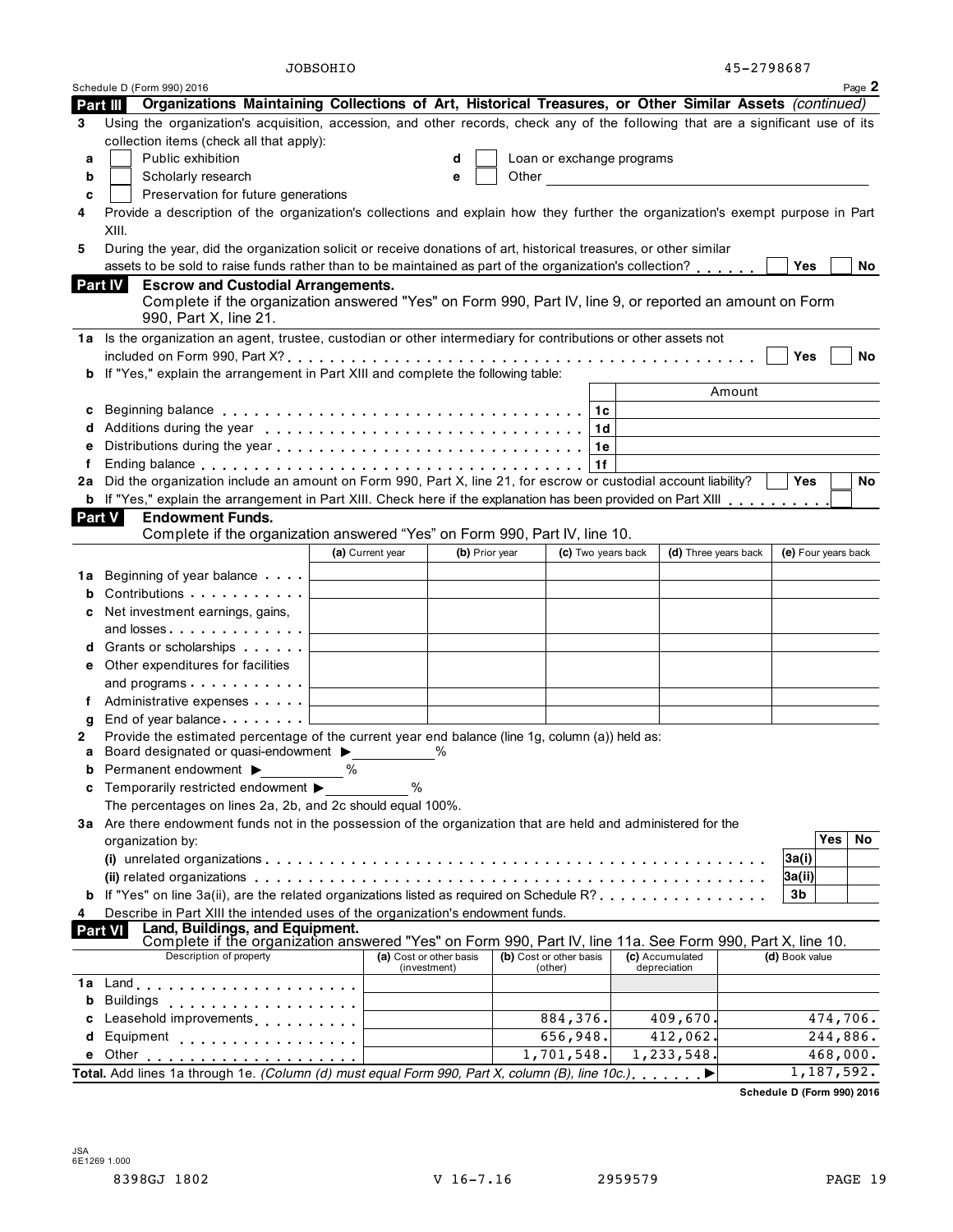| (a) Description of security or category                                                  | (b) Book value  | Complete if the organization answered "Yes" on Form 990, Part IV, line 11b. See Form 990, Part X, line 12.<br>(c) Method of valuation: |
|------------------------------------------------------------------------------------------|-----------------|----------------------------------------------------------------------------------------------------------------------------------------|
| (including name of security)                                                             |                 | Cost or end-of-year market value                                                                                                       |
| (1) Financial derivatives                                                                |                 |                                                                                                                                        |
| (2) Closely-held equity interests                                                        |                 |                                                                                                                                        |
| $(3)$ Other                                                                              |                 |                                                                                                                                        |
| (A)                                                                                      |                 |                                                                                                                                        |
| (B)                                                                                      |                 |                                                                                                                                        |
| (C)                                                                                      |                 |                                                                                                                                        |
| (D)                                                                                      |                 |                                                                                                                                        |
| (E)                                                                                      |                 |                                                                                                                                        |
| (F)                                                                                      |                 |                                                                                                                                        |
| (G)                                                                                      |                 |                                                                                                                                        |
| (H)                                                                                      |                 |                                                                                                                                        |
| Total. (Column (b) must equal Form 990, Part X, col. (B) line 12.) $\blacktriangleright$ |                 |                                                                                                                                        |
| <b>Investments - Program Related.</b><br><b>Part VIII</b>                                |                 | Complete if the organization answered "Yes" on Form 990, Part IV, line 11c. See Form 990, Part X, line 13.                             |
| (a) Description of investment                                                            | (b) Book value  | (c) Method of valuation:                                                                                                               |
|                                                                                          |                 | Cost or end-of-year market value                                                                                                       |
| (1) ECONOMIC DEVELOPMENT LOANS                                                           | 48, 277, 812.   | <b>FMV</b>                                                                                                                             |
| (2)                                                                                      |                 |                                                                                                                                        |
| (3)                                                                                      |                 |                                                                                                                                        |
| (4)                                                                                      |                 |                                                                                                                                        |
| (5)                                                                                      |                 |                                                                                                                                        |
| (6)                                                                                      |                 |                                                                                                                                        |
| (7)                                                                                      |                 |                                                                                                                                        |
| (8)                                                                                      |                 |                                                                                                                                        |
| (9)                                                                                      |                 |                                                                                                                                        |
| Total. (Column (b) must equal Form 990, Part X, col. (B) line 13.) $\blacktriangleright$ | 48, 277, 812.   |                                                                                                                                        |
| Part IX<br>Other Assets.                                                                 |                 |                                                                                                                                        |
|                                                                                          |                 |                                                                                                                                        |
|                                                                                          |                 |                                                                                                                                        |
|                                                                                          | (a) Description |                                                                                                                                        |
| (1)                                                                                      |                 |                                                                                                                                        |
| (2)                                                                                      |                 |                                                                                                                                        |
| (3)                                                                                      |                 |                                                                                                                                        |
| (4)                                                                                      |                 |                                                                                                                                        |
| (5)                                                                                      |                 |                                                                                                                                        |
| (6)                                                                                      |                 |                                                                                                                                        |
| (7)                                                                                      |                 |                                                                                                                                        |
| (8)                                                                                      |                 |                                                                                                                                        |
| (9)                                                                                      |                 |                                                                                                                                        |
|                                                                                          |                 | ▶                                                                                                                                      |
| <b>Other Liabilities.</b>                                                                |                 |                                                                                                                                        |
|                                                                                          |                 | Complete if the organization answered "Yes" on Form 990, Part IV, line 11e or 11f. See Form 990, Part X,                               |
| line 25.                                                                                 |                 |                                                                                                                                        |
| (a) Description of liability                                                             | (b) Book value  |                                                                                                                                        |
| (1) Federal income taxes                                                                 |                 |                                                                                                                                        |
| (2)                                                                                      |                 |                                                                                                                                        |
| (3)                                                                                      |                 |                                                                                                                                        |
| (4)                                                                                      |                 |                                                                                                                                        |
|                                                                                          |                 |                                                                                                                                        |
| (5)                                                                                      |                 |                                                                                                                                        |
| (6)                                                                                      |                 |                                                                                                                                        |
| (7)                                                                                      |                 |                                                                                                                                        |
| Part X<br>1.<br>(8)<br>(9)                                                               |                 | Complete if the organization answered "Yes" on Form 990, Part IV, line 11d. See Form 990, Part X, line 15.<br>(b) Book value           |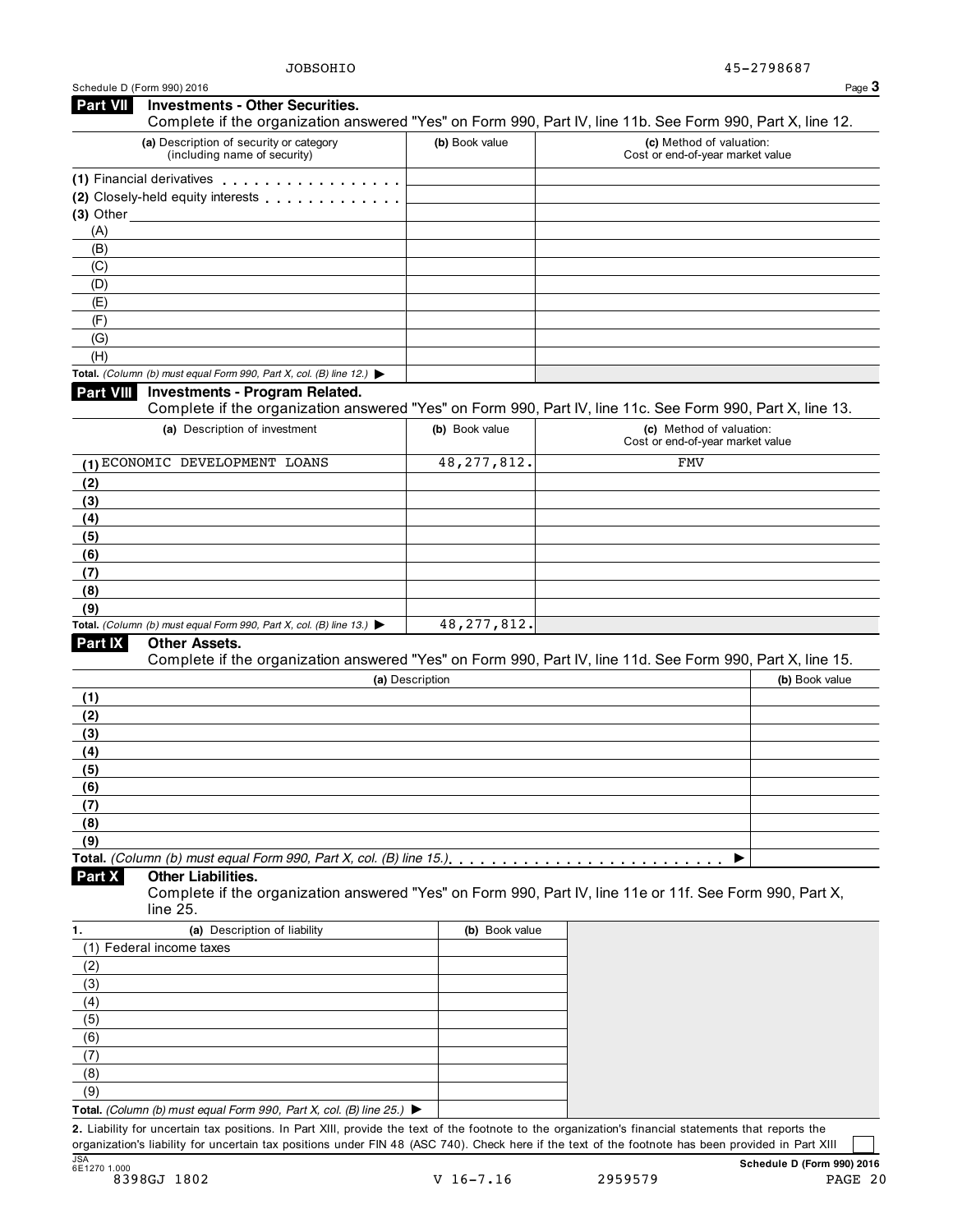|                 | Schedule D (Form 990) 2016                                                                                                                                           |              | Page 4            |
|-----------------|----------------------------------------------------------------------------------------------------------------------------------------------------------------------|--------------|-------------------|
| Part XI         | Reconciliation of Revenue per Audited Financial Statements With Revenue per Return.<br>Complete if the organization answered "Yes" on Form 990, Part IV, line 12a.   |              |                   |
| 1               | Total revenue, gains, and other support per audited financial statements                                                                                             | $\mathbf{1}$ | $184, 754, 265$ . |
| $\mathbf{2}$    | Amounts included on line 1 but not on Form 990, Part VIII, line 12:                                                                                                  |              |                   |
| a               | 2a                                                                                                                                                                   |              |                   |
| b               | 2 <sub>b</sub>                                                                                                                                                       |              |                   |
| c               | 2 <sub>c</sub><br>Recoveries of prior year grants                                                                                                                    |              |                   |
| d               | 2d                                                                                                                                                                   |              |                   |
| е               |                                                                                                                                                                      | 2e           |                   |
| 3               |                                                                                                                                                                      | 3            | 184, 754, 265.    |
| 4               | Amounts included on Form 990, Part VIII, line 12, but not on line 1:                                                                                                 |              |                   |
| a               | 4a<br>Investment expenses not included on Form 990, Part VIII, line 7b $\ldots \ldots$                                                                               |              |                   |
| b               | 4b                                                                                                                                                                   |              |                   |
| c.              |                                                                                                                                                                      | 4c           |                   |
| 5.              | Total revenue. Add lines 3 and 4c. (This must equal Form 990, Part I, line 12.)                                                                                      | 5            | 184, 754, 265.    |
| <b>Part XII</b> | Reconciliation of Expenses per Audited Financial Statements With Expenses per Return.<br>Complete if the organization answered "Yes" on Form 990, Part IV, line 12a. |              |                   |
| 1               | Total expenses and losses per audited financial statements                                                                                                           | 1.           | 96,247,892.       |
| 2               | Amounts included on line 1 but not on Form 990, Part IX, line 25:                                                                                                    |              |                   |
| a               | 2a                                                                                                                                                                   |              |                   |
| b               | 2 <sub>b</sub>                                                                                                                                                       |              |                   |
| c               | 2c                                                                                                                                                                   |              |                   |
| d               |                                                                                                                                                                      |              |                   |
| e               |                                                                                                                                                                      | 2e           |                   |
| 3               |                                                                                                                                                                      | 3            | 96,247,892.       |
| 4               | Amounts included on Form 990, Part IX, line 25, but not on line 1:                                                                                                   |              |                   |
| a               | 4a<br>Investment expenses not included on Form 990, Part VIII, line 7b                                                                                               |              |                   |
| b               | 4b                                                                                                                                                                   |              |                   |
| c               |                                                                                                                                                                      | 4с           |                   |
| 5.              | Total expenses. Add lines 3 and 4c. (This must equal Form 990, Part I, line 18.)                                                                                     | 5            | 96,247,892.       |
|                 | Part XIII Supplemental Information.                                                                                                                                  |              |                   |
|                 | Draughe the deceptitions required for Dart II, lines $2, E$ and 0; Dart III, lines 10 and 4; Dart IV, lines 1b and 2b; Dart V, line 4; Dart V, line                  |              |                   |

Provide the descriptions required for Part II, lines 3, 5, and 9; Part III, lines 1a and 4; Part IV, lines 1b and 2b; Part V, line 4; Part X, line 2; Part XI, lines 2d and 4b; and Part XII, lines 2d and 4b. Also complete this part to provide any additional information.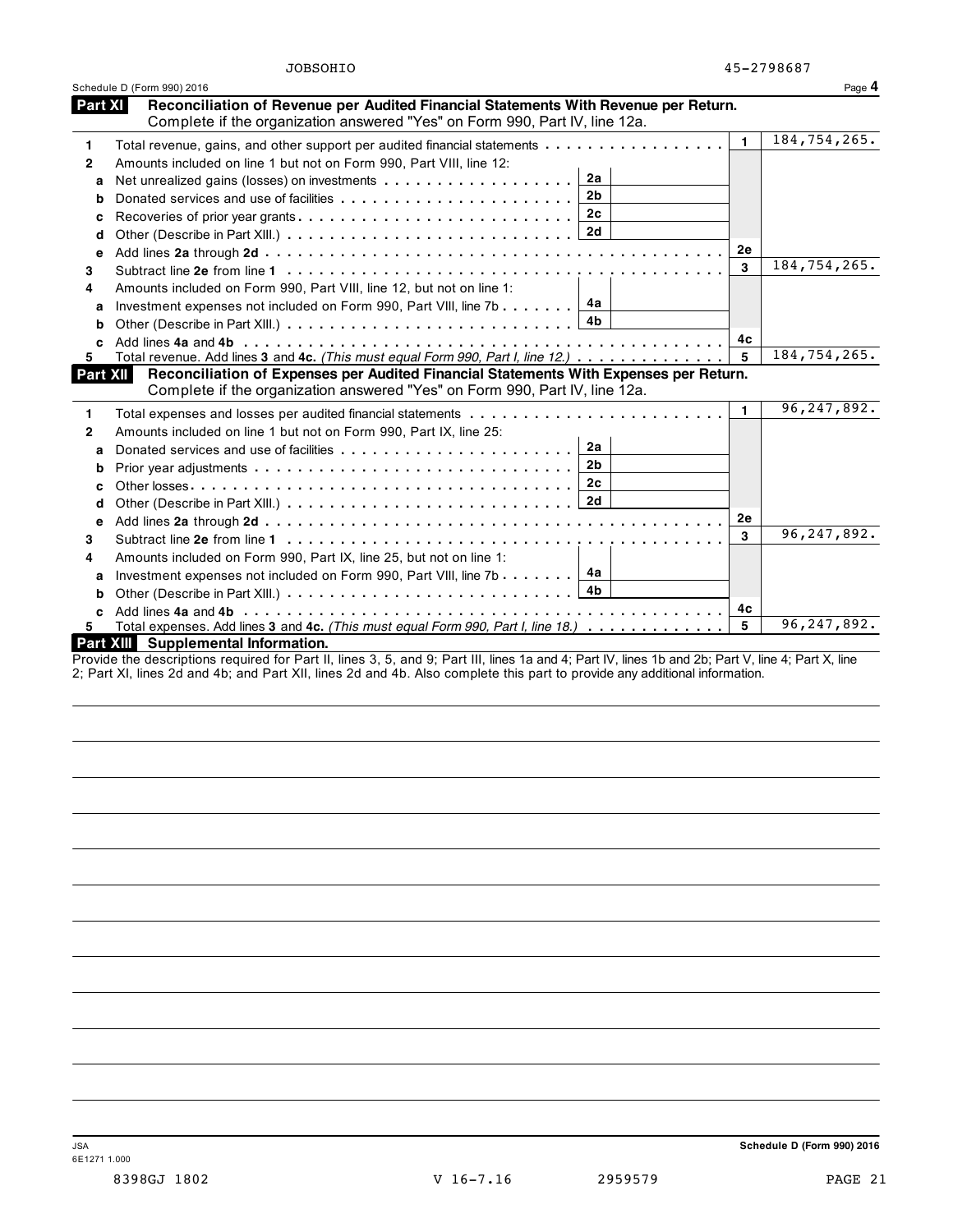**Part XIII Supplemental Information** *(continued)*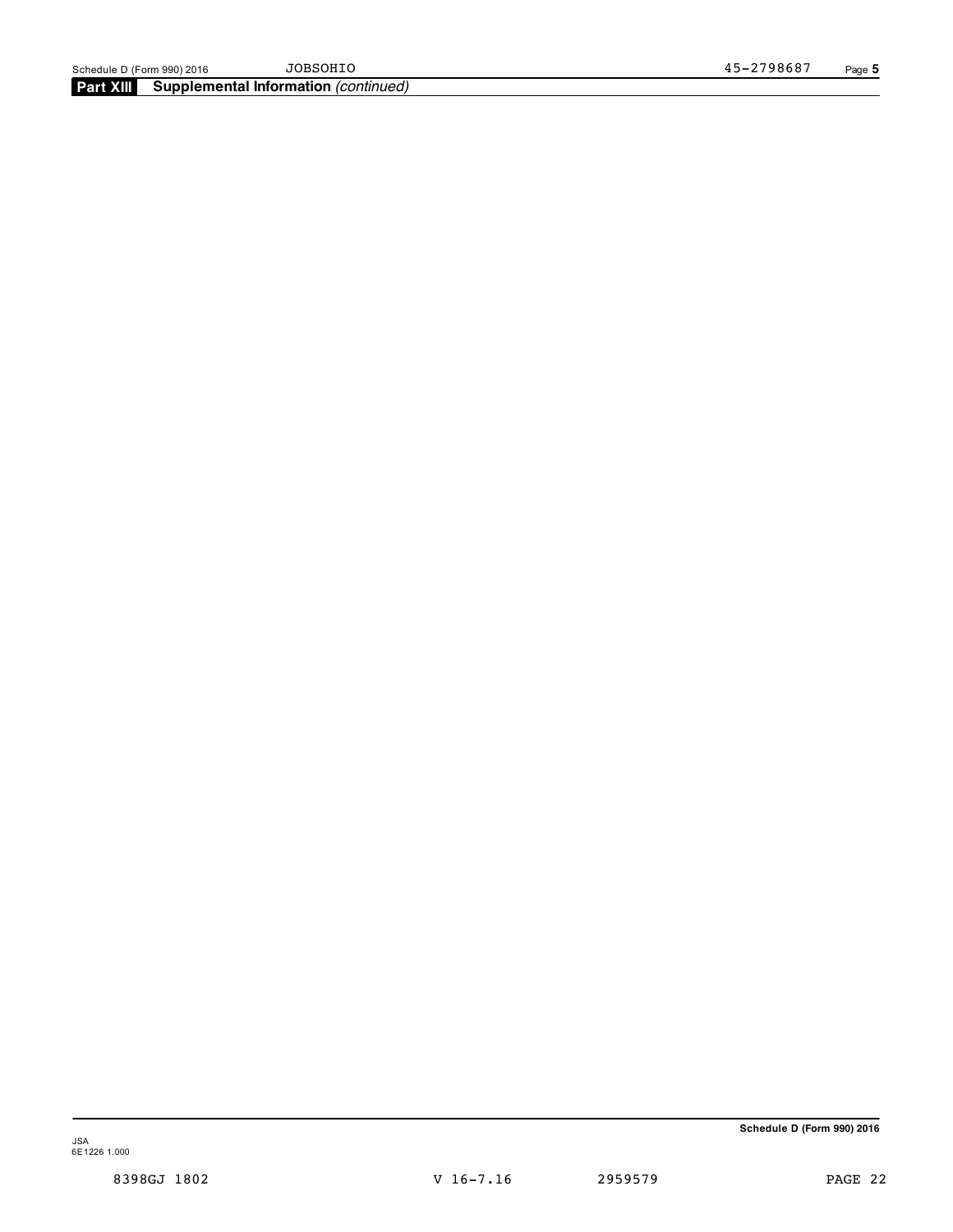| <b>SCHEDULE F</b> |  |
|-------------------|--|
| (Form 990)        |  |

# **Statement of Activities Outside the United States**  $\Box$  OMB No. 1545-0047

I **Complete if the organization answered "Yes" on Form 990, Part IV, line 14b, 15, or 16.** À¾µº I 
I Complete if the organization answered "Yes" on Form 990, Part IV, line 14b, 15, or 16.<br>
Department of the Treasury 
information about Schedule F (Form 990) and its instructions is at www.irs.gov/form990 Internal Revenue Service I**Information about Schedule <sup>F</sup> (Form 990) and its instructions is at** *www.irs.gov/form990***. Inspection**

Name of the organization **Employer identification number**

# **Part I** JOBSOHIO 45-2798687

**General Information on Activities Outside the United States.** Complete if the organization answered "Yes" on Form 990, Part IV, line 14b.

**1 For grantmakers.** Does the organization maintain records to substantiate the amount of its grants and other assistance, the grantees' eligibility for the grants or assistance, and the selection criteria used to award the grants or assistance? m m m m m m m m m m m m m m m m m m m m m m m m m m m m m m m m m m m m m m m m m m m m m m m **Yes No**

**2 For grantmakers.** Describe in Part V the organization's procedures for monitoring the use of its grants and other assistance outside the United States.

## **3** Activities per Region. (The following Part I, line 3 table can be duplicated if additional space is needed.)

|      | (a) Region                                                             | (b) Number of<br>offices in the<br>region | (c) Number of<br>employees,<br>agents, and<br>independent<br>contractors<br>in the region | (d) Activities conducted in the<br>region (by type) (such as,<br>fundraising, program services,<br>investments, grants to recipients<br>located in the region) | (e) If activity listed in (d) is<br>a program service,<br>describe specific type of<br>service(s) in the region | (f) Total<br>expenditures for<br>and investments<br>in the region |
|------|------------------------------------------------------------------------|-------------------------------------------|-------------------------------------------------------------------------------------------|----------------------------------------------------------------------------------------------------------------------------------------------------------------|-----------------------------------------------------------------------------------------------------------------|-------------------------------------------------------------------|
| (1)  | <b>EUROPE</b>                                                          |                                           | 1.                                                                                        | PROGRAM SERVICES                                                                                                                                               | ECONOMIC DEVELOPMENT                                                                                            | 770,648.                                                          |
|      |                                                                        |                                           |                                                                                           |                                                                                                                                                                |                                                                                                                 |                                                                   |
| (2)  | EAST ASIA AND THE PACIFIC                                              |                                           | $1$ .                                                                                     | PROGRAM SERVICES                                                                                                                                               | ECONOMIC DEVELOPMENT                                                                                            | 770,648.                                                          |
| (3)  | NORTH AMERICA                                                          |                                           | 1.                                                                                        | PROGRAM SERVICES                                                                                                                                               | ECONOMIC DEVELOPMENT                                                                                            | 131,655.                                                          |
| (4)  | <u> 1980 - Andrea Station Books, amerikansk politik (</u>              |                                           |                                                                                           |                                                                                                                                                                |                                                                                                                 |                                                                   |
| (5)  |                                                                        |                                           |                                                                                           |                                                                                                                                                                |                                                                                                                 |                                                                   |
| (6)  | <u> 1989 - Johann Barn, mars ann an t-Amhain</u>                       |                                           |                                                                                           |                                                                                                                                                                |                                                                                                                 |                                                                   |
| (7)  |                                                                        |                                           |                                                                                           |                                                                                                                                                                |                                                                                                                 |                                                                   |
| (8)  | <u> 1989 - Johann Barbara, martxa amerikan per</u>                     |                                           |                                                                                           |                                                                                                                                                                |                                                                                                                 |                                                                   |
| (9)  |                                                                        |                                           |                                                                                           |                                                                                                                                                                |                                                                                                                 |                                                                   |
| (10) | the control of the control of the control of                           |                                           |                                                                                           |                                                                                                                                                                |                                                                                                                 |                                                                   |
| (11) |                                                                        |                                           |                                                                                           |                                                                                                                                                                |                                                                                                                 |                                                                   |
| (12) |                                                                        |                                           |                                                                                           |                                                                                                                                                                |                                                                                                                 |                                                                   |
| (13) |                                                                        |                                           |                                                                                           |                                                                                                                                                                |                                                                                                                 |                                                                   |
| (14) |                                                                        |                                           |                                                                                           |                                                                                                                                                                |                                                                                                                 |                                                                   |
| (15) |                                                                        |                                           |                                                                                           |                                                                                                                                                                |                                                                                                                 |                                                                   |
| (16) | the control of the control of the                                      |                                           |                                                                                           |                                                                                                                                                                |                                                                                                                 |                                                                   |
| (17) |                                                                        |                                           |                                                                                           |                                                                                                                                                                |                                                                                                                 |                                                                   |
| 3a   | Sub-total                                                              |                                           | 3.                                                                                        |                                                                                                                                                                |                                                                                                                 | 1,672,951.                                                        |
| b    | Total<br>from<br>continuation<br>sheets to Part I                      |                                           |                                                                                           |                                                                                                                                                                |                                                                                                                 |                                                                   |
|      | c Totals (add lines 3a and 3b)                                         |                                           | 3.                                                                                        |                                                                                                                                                                |                                                                                                                 | 1,672,951.                                                        |
|      | For Paperwork Reduction Act Notice, see the Instructions for Form 990. |                                           |                                                                                           |                                                                                                                                                                |                                                                                                                 | Schedule F (Form 990) 2016                                        |

JSA 6E1274 1.000 8398GJ 1802 V 16-7.16 2959579 PAGE 23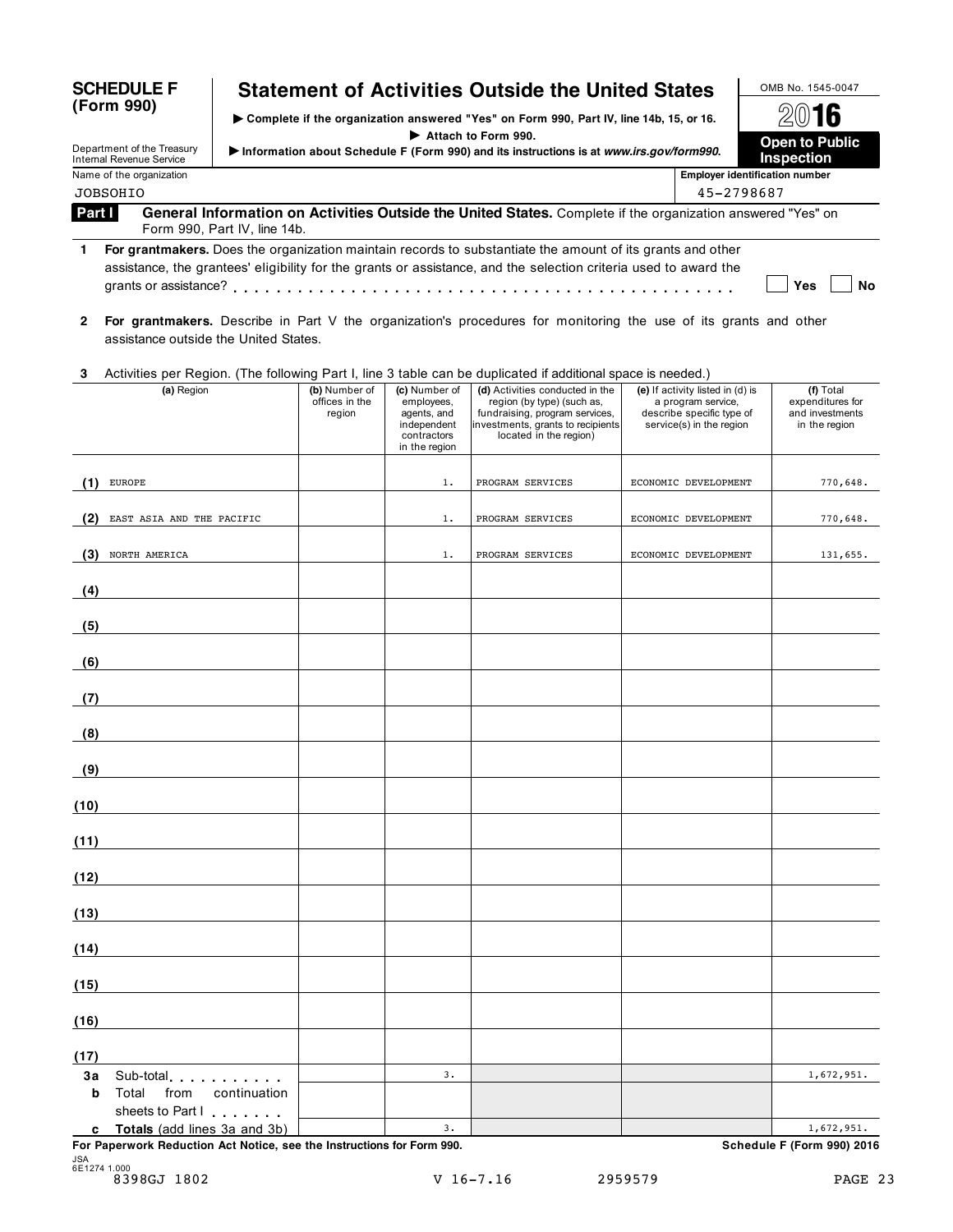PAGE 24 PAGE 24

V 16-7.16 V 16-7.16 2959579 2959579

**Schedule F (Form 990) 2016**

| Part II                     | Grants and Other Assistance to Organizations or Entities Outside the United States. Complete if the organization answered "Yes" on Form 990,<br>Part IV, line 15, for any recipient who received more than \$5,000. Part II can be duplicated if additional space is needed.                                                         |                                                    |            |                         |                             |                                       |                                        |                                             |                                                                |
|-----------------------------|--------------------------------------------------------------------------------------------------------------------------------------------------------------------------------------------------------------------------------------------------------------------------------------------------------------------------------------|----------------------------------------------------|------------|-------------------------|-----------------------------|---------------------------------------|----------------------------------------|---------------------------------------------|----------------------------------------------------------------|
|                             | organization<br>(a) Name of                                                                                                                                                                                                                                                                                                          | (b) IRS code<br>section and EIN<br>(if applicable) | (c) Region | (d) Purpose of<br>grant | (e) Amount of<br>cash grant | disbursement<br>(f) Manner of<br>cash | (g) Amount of<br>noncash<br>assistance | (h) Description<br>of noncash<br>assistance | appraisal, other)<br>(i) Method of<br>valuation<br>(book, FMV, |
| Ξ                           |                                                                                                                                                                                                                                                                                                                                      |                                                    |            |                         |                             |                                       |                                        |                                             |                                                                |
| $\overline{3}$              |                                                                                                                                                                                                                                                                                                                                      |                                                    |            |                         |                             |                                       |                                        |                                             |                                                                |
| $\overline{v}$              |                                                                                                                                                                                                                                                                                                                                      |                                                    |            |                         |                             |                                       |                                        |                                             |                                                                |
| $\left( 4\right)$           |                                                                                                                                                                                                                                                                                                                                      |                                                    |            |                         |                             |                                       |                                        |                                             |                                                                |
| $\overline{(\overline{6})}$ |                                                                                                                                                                                                                                                                                                                                      |                                                    |            |                         |                             |                                       |                                        |                                             |                                                                |
| $\overline{\Theta}$         |                                                                                                                                                                                                                                                                                                                                      |                                                    |            |                         |                             |                                       |                                        |                                             |                                                                |
| ા                           |                                                                                                                                                                                                                                                                                                                                      |                                                    |            |                         |                             |                                       |                                        |                                             |                                                                |
| $\overline{a}$              |                                                                                                                                                                                                                                                                                                                                      |                                                    |            |                         |                             |                                       |                                        |                                             |                                                                |
| $\circledcirc$              |                                                                                                                                                                                                                                                                                                                                      |                                                    |            |                         |                             |                                       |                                        |                                             |                                                                |
| $\frac{1}{2}$               |                                                                                                                                                                                                                                                                                                                                      |                                                    |            |                         |                             |                                       |                                        |                                             |                                                                |
| (11)                        |                                                                                                                                                                                                                                                                                                                                      |                                                    |            |                         |                             |                                       |                                        |                                             |                                                                |
| (12)                        |                                                                                                                                                                                                                                                                                                                                      |                                                    |            |                         |                             |                                       |                                        |                                             |                                                                |
| (13)                        |                                                                                                                                                                                                                                                                                                                                      |                                                    |            |                         |                             |                                       |                                        |                                             |                                                                |
| (14)                        |                                                                                                                                                                                                                                                                                                                                      |                                                    |            |                         |                             |                                       |                                        |                                             |                                                                |
| (15)                        |                                                                                                                                                                                                                                                                                                                                      |                                                    |            |                         |                             |                                       |                                        |                                             |                                                                |
| (16)                        |                                                                                                                                                                                                                                                                                                                                      |                                                    |            |                         |                             |                                       |                                        |                                             |                                                                |
| N                           | by the HS' o'r tor virich the grande of coursel has broxided a section contomative form of the control of the control of the control of the control of $O(0)$ of $O(0)$ and $\alpha$<br>Enter total number of recipient organizations listed above that are recognized as charities by the foreign country, recognized as tax-exempt |                                                    |            |                         |                             |                                       |                                        |                                             |                                                                |
| ω                           | Enter total number of other organizations or entities                                                                                                                                                                                                                                                                                |                                                    |            |                         |                             |                                       | ▼                                      |                                             |                                                                |

**OIHOSHOL** JOBSOHIO

Schedule

F (Form

990) 2016

45-2798687 45-2798687 Page **2**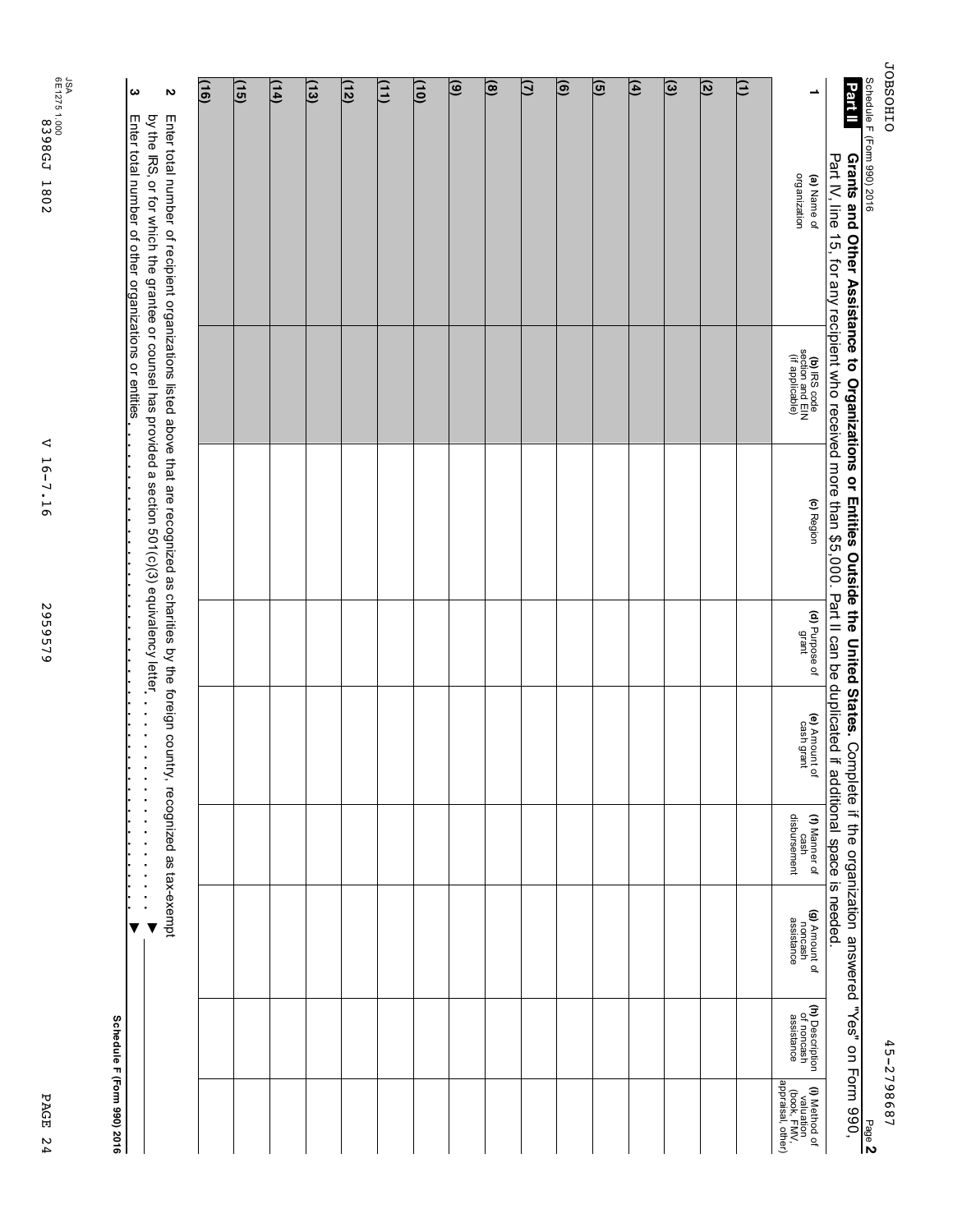| п      |
|--------|
| Ċ<br>Ξ |
| п      |
| N      |
| ப      |

V 16-7.16 2959579 2959579

V 16-7.16

|                             | (a) Type of grant or assistance<br>Part III can be duplicated if additional space is needed. | (b) Region | (c) Number of | (d) Amount of<br>cash grant |                                       |                                        |                                             |                                                                       |
|-----------------------------|----------------------------------------------------------------------------------------------|------------|---------------|-----------------------------|---------------------------------------|----------------------------------------|---------------------------------------------|-----------------------------------------------------------------------|
|                             |                                                                                              |            |               |                             | (e) Manner of<br>cash<br>disbursement | (f) Amount of<br>noncash<br>assistance | (g) Description<br>of noncash<br>assistance | <b>(h)</b> Method of<br>valuation<br>(book, FMV,<br>appraisal, other) |
| $\overline{\Xi}$            |                                                                                              |            |               |                             |                                       |                                        |                                             |                                                                       |
| $\overline{3}$              |                                                                                              |            |               |                             |                                       |                                        |                                             |                                                                       |
| ভ়                          |                                                                                              |            |               |                             |                                       |                                        |                                             |                                                                       |
| $\left  \mathbf{f} \right $ |                                                                                              |            |               |                             |                                       |                                        |                                             |                                                                       |
| $\mathbf{G}$                |                                                                                              |            |               |                             |                                       |                                        |                                             |                                                                       |
| ම                           |                                                                                              |            |               |                             |                                       |                                        |                                             |                                                                       |
| β                           |                                                                                              |            |               |                             |                                       |                                        |                                             |                                                                       |
| $\circ$                     |                                                                                              |            |               |                             |                                       |                                        |                                             |                                                                       |
| $\circ$                     |                                                                                              |            |               |                             |                                       |                                        |                                             |                                                                       |
| $\boxed{10}$                |                                                                                              |            |               |                             |                                       |                                        |                                             |                                                                       |
| $\left(\frac{1}{2}\right)$  |                                                                                              |            |               |                             |                                       |                                        |                                             |                                                                       |
| (12)                        |                                                                                              |            |               |                             |                                       |                                        |                                             |                                                                       |
| $\frac{13}{2}$              |                                                                                              |            |               |                             |                                       |                                        |                                             |                                                                       |
| (14)                        |                                                                                              |            |               |                             |                                       |                                        |                                             |                                                                       |
| $\frac{15}{2}$              |                                                                                              |            |               |                             |                                       |                                        |                                             |                                                                       |
| $\sqrt{(6)}$                |                                                                                              |            |               |                             |                                       |                                        |                                             |                                                                       |
| $\sqrt{11}$                 |                                                                                              |            |               |                             |                                       |                                        |                                             |                                                                       |
| $\sqrt{18}$                 |                                                                                              |            |               |                             |                                       |                                        |                                             |                                                                       |
|                             |                                                                                              |            |               |                             |                                       |                                        |                                             | Schedule F (Form 990) 2016                                            |

45-2798687 45-2798687

Page **3**

**JOBSOHIO** JOBSOHIO F (Form

Schedule

990) 2016

**Grants**

**Part III**

**and**

**Other**

**Assistance**

**to**

**Individuals**

**Outside**

**the**

**United**

**States.**

Complete

። the

organization

answered

"Yes" on Form

990,

Part<br>H IV, line  $\vec{e}$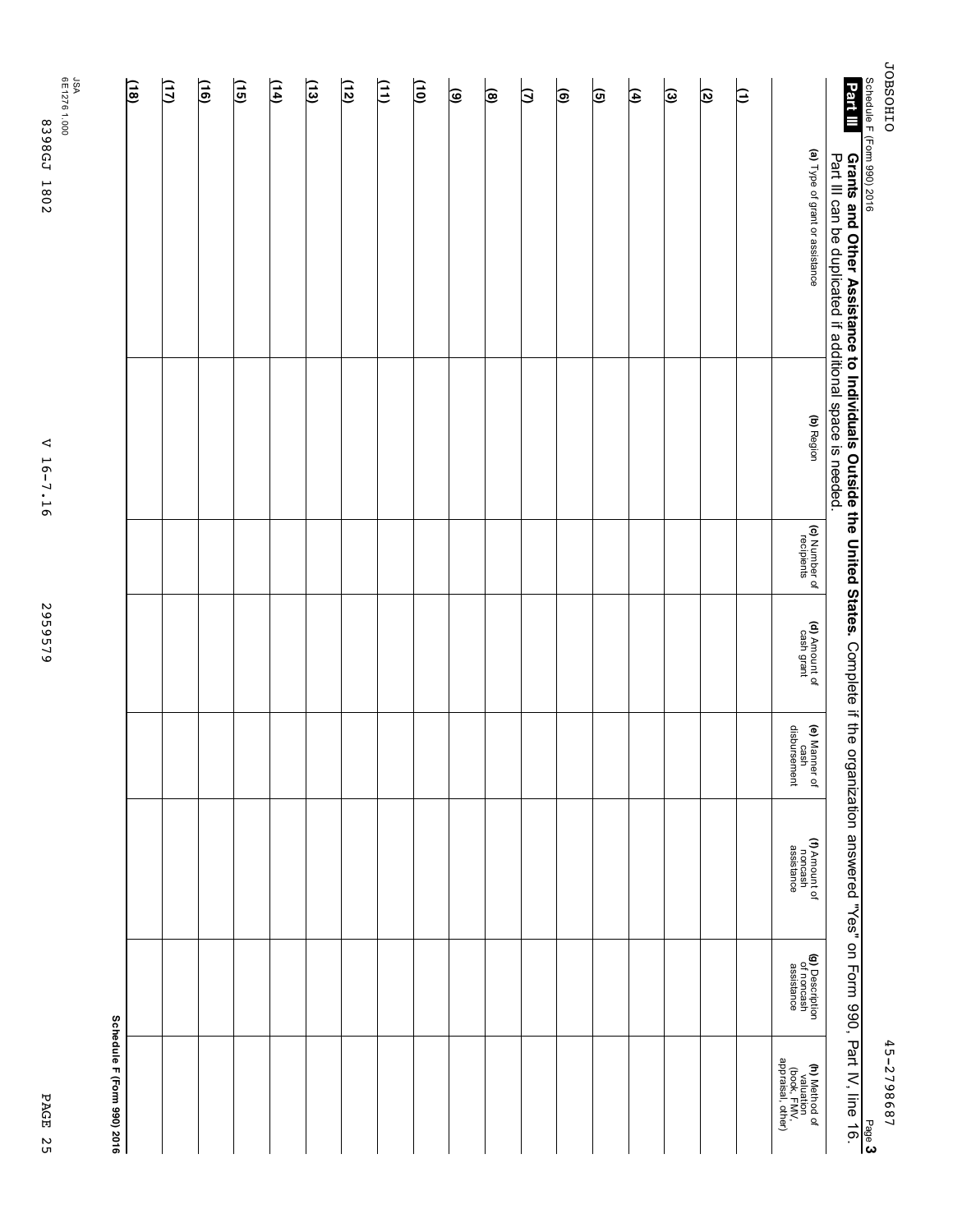| Schedule F (Form 990) 2016<br>.<br>.<br>. | Page 4 |
|-------------------------------------------|--------|
|-------------------------------------------|--------|

| Part IV | <b>Foreign Forms</b>                                                                                                                                                                                                                                                                                                                                                                                                    |     |                |
|---------|-------------------------------------------------------------------------------------------------------------------------------------------------------------------------------------------------------------------------------------------------------------------------------------------------------------------------------------------------------------------------------------------------------------------------|-----|----------------|
| 1.      | Was the organization a U.S. transferor of property to a foreign corporation during the tax year? If "Yes,"<br>the organization may be required to file Form 926, Return by a U.S. Transferor of Property to a Foreign                                                                                                                                                                                                   | Yes | X<br><b>No</b> |
| 2       | Did the organization have an interest in a foreign trust during the tax year? If "Yes," the organization<br>may be required to separately file Form 3520, Annual Return To Report Transactions With Foreign<br>Trusts and Receipt of Certain Foreign Gifts, and/or Form 3520-A, Annual Information Return of Foreign<br>Trust With a U.S. Owner (see Instructions for Forms 3520 and 3520-A; do not file with Form 990) | Yes | X<br>No        |
| 3       | Did the organization have an ownership interest in a foreign corporation during the tax year? If "Yes,"<br>the organization may be required to file Form 5471, Information Return of U.S. Persons With Respect To<br>Certain Foreign Corporations (see Instructions for Form 5471) [1994] Certain Foreign Corporations (see Instructions of Form 1997)                                                                  | Yes | X<br><b>No</b> |
| 4       | Was the organization a direct or indirect shareholder of a passive foreign investment company or a<br>qualified electing fund during the tax year? If "Yes," the organization may be required to file Form 8621,<br>Information Return by a Shareholder of a Passive Foreign Investment Company or Qualified Electing<br>Fund (see Instructions for Form 8621)                                                          | Yes | Χ<br>No        |
| 5       | Did the organization have an ownership interest in a foreign partnership during the tax year? If "Yes."<br>the organization may be required to file Form 8865, Return of U.S. Persons With Respect to Certain<br>Foreign Partnerships (see Instructions for Form 8865)                                                                                                                                                  | Yes | X<br><b>No</b> |
| 6       | Did the organization have any operations in or related to any boycotting countries during the tax year? If<br>"Yes," the organization may be required to separately file Form 5713, International Boycott Report (see<br>Instructions for Form 5713; do not file with Form 990)                                                                                                                                         | Yes | X<br>No        |

**Schedule F (Form 990) 2016**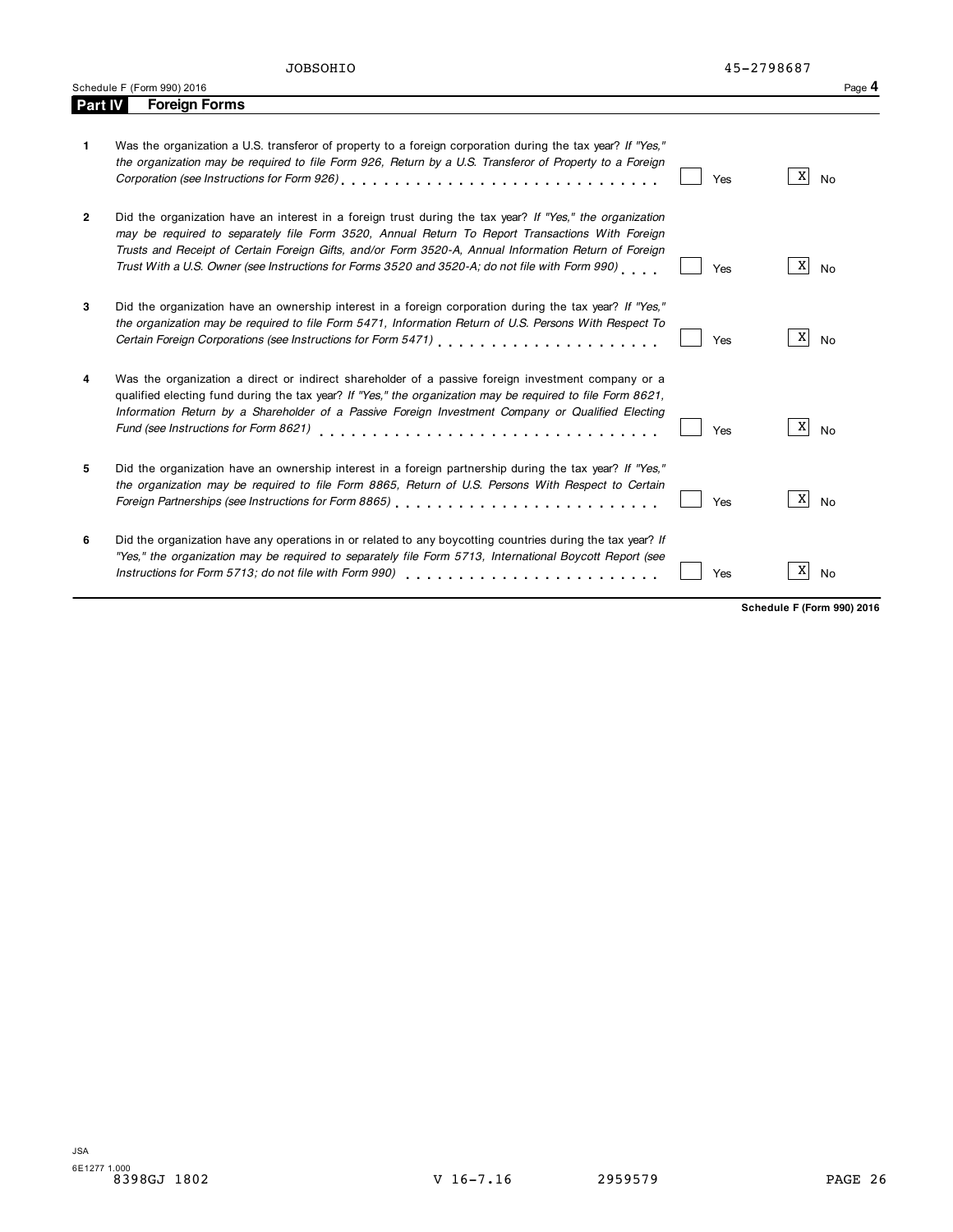Schedule F (Form 990) 2016 Page **5**

# **Part V Supplemental Information**

Provide the information required by Part I, line 2 (monitoring of funds); Part I, line 3, column (f) (accounting method; amounts of investments vs. expenditures per region); Part II, line 1 (accounting method); Part III (accounting method); and Part III, column (c) (estimated number of recipients), as applicable. Also complete this part to provide any additional information (see instructions).

PART I, LINE 3

JOBSOHIO RETAINS MARKET CONSULTANTS TO REPRESENT ITS INTERESTS IN OTHER

COUNTRIES FOR FOREIGN DIRECT INVESTMENT IN OHIO. THE COUNTRIES ARE

OHIO'S TOP MARKETS FOR BOTH CURRENT INTERNATIONAL INVESTMENT AND ACTIVE

ECONOMIC DEVELOPMENT PROJECTS.

PART I, LINE 3, COLUMN (F)

ACCOUNTING METHOD IS ACCRUAL. ALL AMOUNTS ARE FOR EXPENDITURES.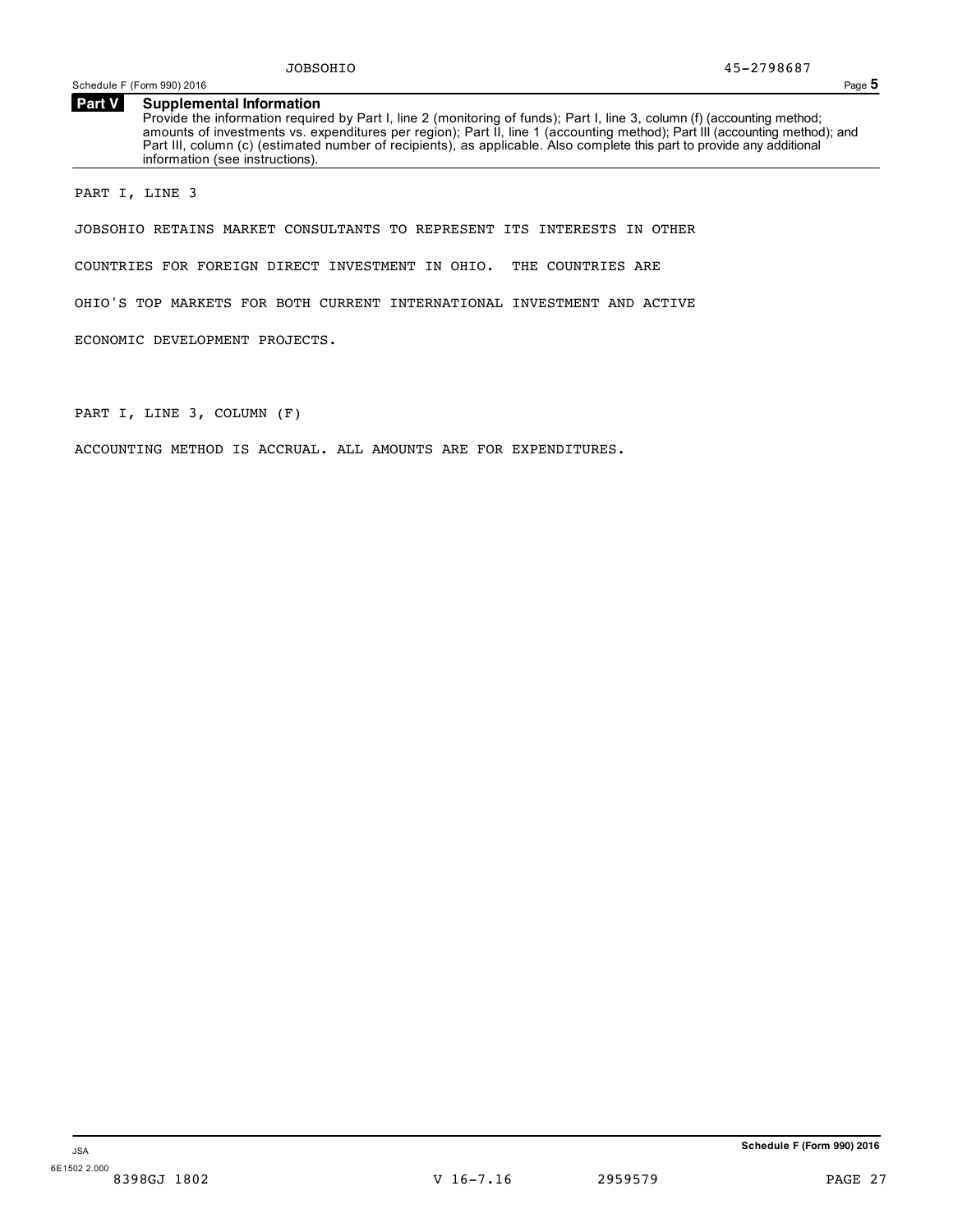2959579

2959579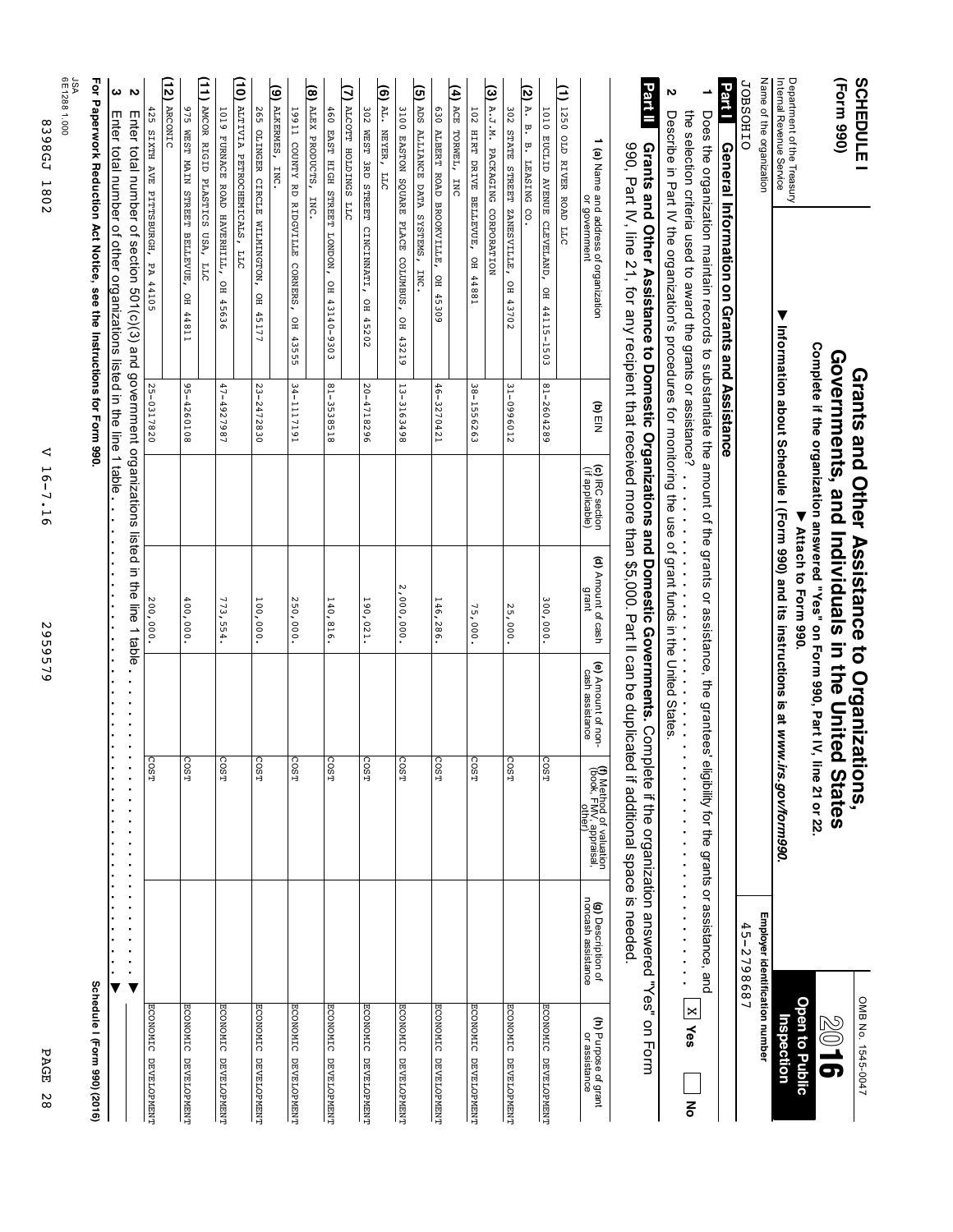| (Form 990)<br>SCHEDULE                                 |                                                                                                                                                                                                                                            |            |                                    | Complete if the organization answered "Yes" on Form 990, Part IV, line 21 or 22<br>Governments, and Individuals in the United<br>Grants and Other Assistance to Organizati<br>Attach to Form 990. |                                       | <b>States</b><br>ons,                                                                           |                                                       | OMB No. 1545-0047<br><b>Open to Public</b><br><b>9108</b> |
|--------------------------------------------------------|--------------------------------------------------------------------------------------------------------------------------------------------------------------------------------------------------------------------------------------------|------------|------------------------------------|---------------------------------------------------------------------------------------------------------------------------------------------------------------------------------------------------|---------------------------------------|-------------------------------------------------------------------------------------------------|-------------------------------------------------------|-----------------------------------------------------------|
| Department of the Treasury<br>Internal Revenue Service | ▼                                                                                                                                                                                                                                          |            |                                    | Information about Schedule I (Form 990) and its instructions is at www.irs.gov/form990.                                                                                                           |                                       |                                                                                                 |                                                       | Inspection                                                |
| Name of the organization                               |                                                                                                                                                                                                                                            |            |                                    |                                                                                                                                                                                                   |                                       |                                                                                                 | Employer identification number                        |                                                           |
| <b>JOBSOHIO</b>                                        |                                                                                                                                                                                                                                            |            |                                    |                                                                                                                                                                                                   |                                       |                                                                                                 | 45-2798687                                            |                                                           |
| Part I                                                 | General Information on Grants and Assistance                                                                                                                                                                                               |            |                                    |                                                                                                                                                                                                   |                                       |                                                                                                 |                                                       |                                                           |
|                                                        | Does the organization maintain records to substantiate the amount of the grants or assistance, the grantees' el                                                                                                                            |            |                                    |                                                                                                                                                                                                   |                                       |                                                                                                 | igibility for the grants or assistance, and           |                                                           |
|                                                        | the selection criteria used to award the grants or assistance?                                                                                                                                                                             |            | $\frac{1}{2}$                      |                                                                                                                                                                                                   | <b>Product</b>                        | $\begin{array}{c} \bullet \\ \bullet \\ \bullet \\ \bullet \end{array}$<br>j,<br>$\ddot{\cdot}$ | ×,<br>i,<br>×<br>$\ddot{\cdot}$                       | $\times$<br>Yes<br>종                                      |
| N                                                      | Describe in Part IV the organization's procedures for monitoring the use of grant funds in the United States                                                                                                                               |            |                                    |                                                                                                                                                                                                   |                                       |                                                                                                 |                                                       |                                                           |
| <b>Part II</b>                                         | 990, Part IV, line 21, for any recipient that received more than \$5,000. Part II can be duplicated<br>Grants and Other Assistance to Domestic Organizations and Domestic Governments. Complete if the organization answered "Yes" on Form |            |                                    |                                                                                                                                                                                                   |                                       | if additional space is needed                                                                   |                                                       |                                                           |
|                                                        |                                                                                                                                                                                                                                            | $(n)$ EIN  |                                    | (d) Amount of cash                                                                                                                                                                                |                                       |                                                                                                 |                                                       |                                                           |
|                                                        | <b>(a)</b> Name and address of organization<br>or government                                                                                                                                                                               |            | (c) IRC section<br>(if applicable) | grant                                                                                                                                                                                             | (e) Amount of non-<br>cash assistance | <b>(f)</b> Method of valuation<br>(book, FMV, appraisal,<br>other)                              | (g) Description of<br>noncash assistance              | <b>(h)</b> Purpose of grant<br>or assistance              |
| $(1)$ arhaus, llc                                      |                                                                                                                                                                                                                                            |            |                                    |                                                                                                                                                                                                   |                                       |                                                                                                 |                                                       |                                                           |
|                                                        | 7700 NORTHFIELD ROAD WALTON HILLS, OH 44146                                                                                                                                                                                                | 34-1185757 |                                    | 200,000.                                                                                                                                                                                          |                                       | COST                                                                                            |                                                       | ECONOMIC DEVELOPMENT                                      |
| (2) BARCLAYS SERVICES OHIO                             |                                                                                                                                                                                                                                            |            |                                    |                                                                                                                                                                                                   |                                       |                                                                                                 |                                                       |                                                           |
| 101 KNIGHTSBRIDGE DRIVE HAMILTON,                      | OH 45011                                                                                                                                                                                                                                   | 51-0407971 |                                    | 252,869                                                                                                                                                                                           |                                       | $\overline{5}$<br>ξ                                                                             |                                                       | <b>ECONOMIC</b><br><b>DEVELOPMENT</b>                     |
| (3) BIBBO PROPERTIES, LTD.                             |                                                                                                                                                                                                                                            |            |                                    |                                                                                                                                                                                                   |                                       |                                                                                                 |                                                       |                                                           |
| 6001 TONPATH DRIVE VALLEY VIEW,                        | OH 44125                                                                                                                                                                                                                                   | 34-1929504 |                                    | 100,000.                                                                                                                                                                                          |                                       | costr                                                                                           |                                                       | ECONOMIC DEVELOPMENT                                      |
| (4) BORGERS OHIO,<br>INC.                              |                                                                                                                                                                                                                                            |            |                                    |                                                                                                                                                                                                   |                                       |                                                                                                 |                                                       |                                                           |
| 400 INDUSTRIAL PARKWAY NORWALK,                        | 유<br>44857                                                                                                                                                                                                                                 | 30-0841962 |                                    | 150,000                                                                                                                                                                                           |                                       | S<br>្អ                                                                                         |                                                       | ECONOMIC DEVELOPMENT                                      |
| ত্র<br>CAMPBELL SOUP SUPPLY COMPANY L.L.C              |                                                                                                                                                                                                                                            |            |                                    |                                                                                                                                                                                                   |                                       |                                                                                                 |                                                       |                                                           |
|                                                        | 12773 STATE ROUTE 110 NAPOLEON, OH 43545                                                                                                                                                                                                   | 51-0389504 |                                    | 100,000                                                                                                                                                                                           |                                       | co:<br>ξ                                                                                        |                                                       | ECONOMIC DEVELOPMENT                                      |
| (6) CANDLE-LITE COMPANY,                               | <b>TTC</b>                                                                                                                                                                                                                                 |            |                                    |                                                                                                                                                                                                   |                                       |                                                                                                 |                                                       |                                                           |
| 250 EASTERN AVE LEESBURG,                              | OH 45135-9783                                                                                                                                                                                                                              | 46-3867345 |                                    | 200,000                                                                                                                                                                                           |                                       | S<br>¥                                                                                          |                                                       | ECONOMIC DEVELOPMENT                                      |
| Э<br>CARDINALCOMMERCE CORPORATION                      |                                                                                                                                                                                                                                            |            |                                    |                                                                                                                                                                                                   |                                       |                                                                                                 |                                                       |                                                           |
| 6119 HEISLEY ROAD MENTOR, OH 44060                     |                                                                                                                                                                                                                                            | 34-1888626 |                                    | 000,000.                                                                                                                                                                                          |                                       | cosr                                                                                            |                                                       | ECONOMIC DEVELOPMENT                                      |
| (8) CHESTNUT COMMERCE CENTER,                          | <b>LLC</b>                                                                                                                                                                                                                                 |            |                                    |                                                                                                                                                                                                   |                                       |                                                                                                 |                                                       |                                                           |
| 2480 BARTLETT ROAD MANTUA,                             | OH 44255                                                                                                                                                                                                                                   | 47-5586394 |                                    | 281,994                                                                                                                                                                                           |                                       | co:<br>ξ                                                                                        |                                                       | <b>ECONOMIC</b><br><b>DEVELOPMENT</b>                     |
| ම<br>CTTY OF TORONTO                                   |                                                                                                                                                                                                                                            |            |                                    |                                                                                                                                                                                                   |                                       |                                                                                                 |                                                       |                                                           |
| 416 CLARK STREET TORONTO, OH 43964                     |                                                                                                                                                                                                                                            | 34-6002813 |                                    | 153,071.                                                                                                                                                                                          |                                       | COST                                                                                            |                                                       | ECONOMIC DEVELOPMENT                                      |
| (10) CLARKWESTERN DIETRICH BUILDING SYSTEMS            | <b>LLC</b>                                                                                                                                                                                                                                 |            |                                    |                                                                                                                                                                                                   |                                       |                                                                                                 |                                                       |                                                           |
| 1455 RIDGE ROAD VIENNA,                                | OH 44473-9702                                                                                                                                                                                                                              | 27-5010387 |                                    | 300,000.                                                                                                                                                                                          |                                       | S<br>ξ                                                                                          |                                                       | <b>ECONOMIC</b><br><b>DEVELOPMENT</b>                     |
| $\Xi$<br>CLASSIC WAREHOUSING, INC.                     |                                                                                                                                                                                                                                            |            |                                    |                                                                                                                                                                                                   |                                       |                                                                                                 |                                                       |                                                           |
| 160 INDUSTRIAL PARKWAY VERSAILLES,                     | OB 45380                                                                                                                                                                                                                                   | 31-1809959 |                                    | 39,996                                                                                                                                                                                            |                                       | $\overline{\mathbf{S}}$<br>2                                                                    |                                                       | ECONOMIC DEVELOPMENT                                      |
| (12)<br>CORVAC<br>COMPOSITES,                          | <b>DTT</b>                                                                                                                                                                                                                                 |            |                                    |                                                                                                                                                                                                   |                                       |                                                                                                 |                                                       |                                                           |
| 4450 36TH STREET KENTWOOD, MI 49512                    |                                                                                                                                                                                                                                            | 20-2485456 |                                    | 381,446.                                                                                                                                                                                          |                                       | co:<br>ξ                                                                                        |                                                       | ECONOMIC DEVELOPMENT                                      |
| ယ လ                                                    | Enter total number of section (0) (0)(0) and 00 yergenizations listed in the line 1 table                                                                                                                                                  |            |                                    |                                                                                                                                                                                                   | $\blacksquare$<br>×<br>$\blacksquare$ | ×<br>×<br>ä<br>$\blacksquare$<br>×<br>×<br>$\blacksquare$<br>$\blacksquare$<br>×<br>×           | ×<br>×<br>×<br>$\blacksquare$<br>$\blacktriangledown$ |                                                           |
|                                                        | Enter total number of other organizations listed in the line 1 table                                                                                                                                                                       |            |                                    |                                                                                                                                                                                                   |                                       |                                                                                                 | v.                                                    |                                                           |
|                                                        | For Paperwork Reduction Act Notice, see the Instructions for Form 990                                                                                                                                                                      |            |                                    |                                                                                                                                                                                                   |                                       |                                                                                                 |                                                       | Schedule I (Form 990) (2016)                              |
| JSA<br>6E1288 1.000                                    |                                                                                                                                                                                                                                            |            |                                    |                                                                                                                                                                                                   |                                       |                                                                                                 |                                                       |                                                           |
|                                                        |                                                                                                                                                                                                                                            |            |                                    |                                                                                                                                                                                                   |                                       |                                                                                                 |                                                       |                                                           |

8398GJ 1802

839865 1802

V 16-7.16

V 16-7.16

2959579

2959579

PAGE 29

**PAGE 29**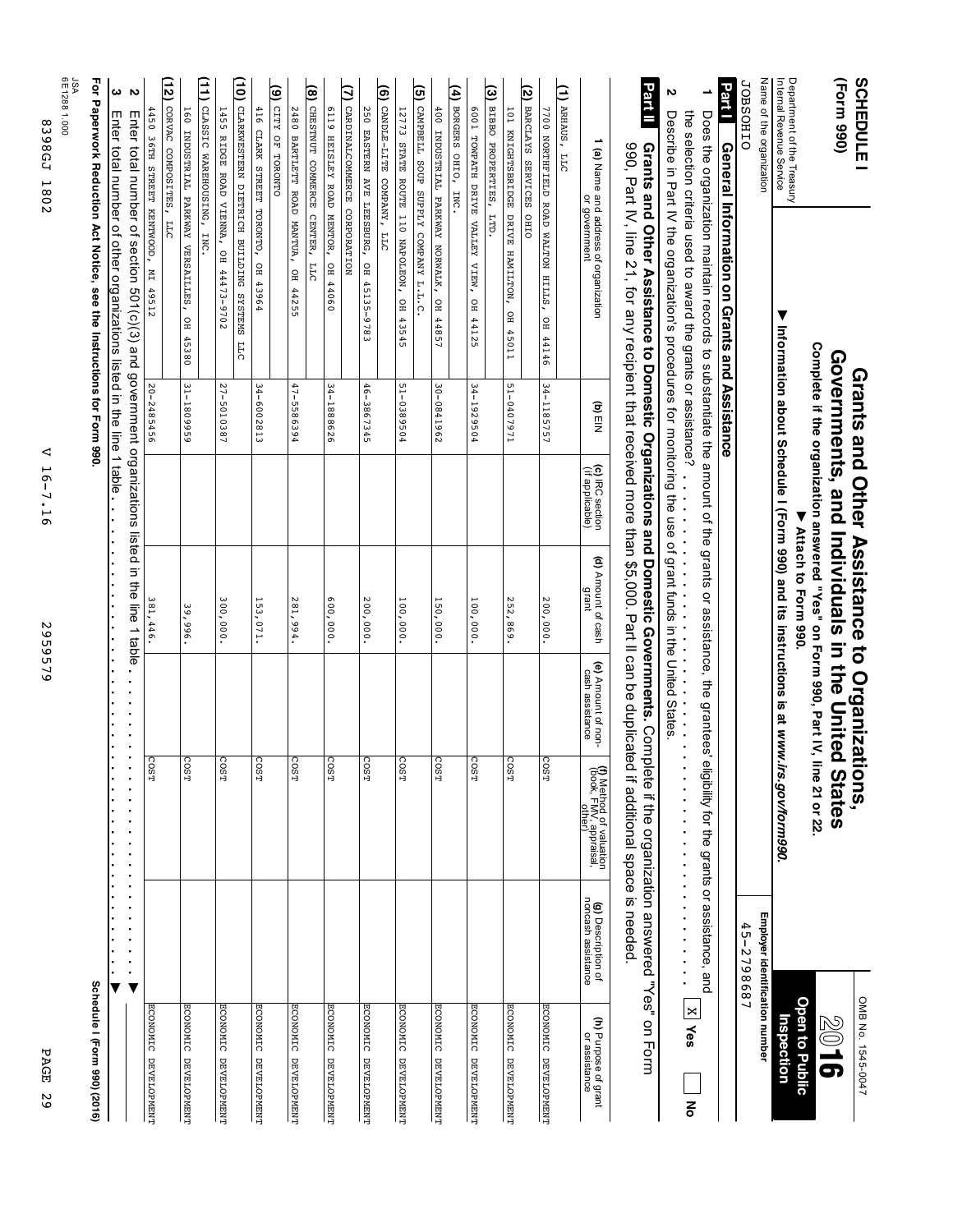| σ<br>ĩ.   |  |
|-----------|--|
| ה<br>ы    |  |
| د، ا<br>0 |  |

2959579 2959579

V 16-7.16 V 16-7.16

|             | 6E1288<br>٦g |
|-------------|--------------|
| 839865      | 1.000        |
| <b>1802</b> |              |

| i<br>ś<br>i                              |
|------------------------------------------|
| ì                                        |
| š                                        |
| ֧֧֧֧֧֧֦֧֦֧֚֓֓֓֓֓֓֬֓֓֓֓֓֬֓֓ <b>֓</b><br>ī |

**For Paperwork Reduction Act Notice, see the Instructions for Form 990.**

|                                       |                                          |                                                             |                                       |                             |                                    |            | ယ<br>Enter total number of other organizations listed in the line 1 table                                                                                                                                                                                                                                              |
|---------------------------------------|------------------------------------------|-------------------------------------------------------------|---------------------------------------|-----------------------------|------------------------------------|------------|------------------------------------------------------------------------------------------------------------------------------------------------------------------------------------------------------------------------------------------------------------------------------------------------------------------------|
|                                       |                                          |                                                             | ä,                                    |                             |                                    |            | Z<br>Later total number of section is subsectional (0)(0) and 00 section is that in the line of the line total number                                                                                                                                                                                                  |
| ECONOMIC DEVELOPMENT                  |                                          | <b>COST</b>                                                 |                                       | 37,740.                     |                                    | 27-2252732 | 663 MONTGOMERY AVENUE SPRINGFIELD,<br>OH 45506                                                                                                                                                                                                                                                                         |
|                                       |                                          |                                                             |                                       |                             |                                    |            | $\Xi$<br>HDI LANDING GEAR USA,<br><b>INC.</b>                                                                                                                                                                                                                                                                          |
| ECONOMIC DEVELOPMENT                  |                                          | <b>COST</b>                                                 |                                       | 3,000,000.                  |                                    | 38-3928174 | 2801 WEST STROP ROAD MORAINE,<br>OH 45439                                                                                                                                                                                                                                                                              |
|                                       |                                          |                                                             |                                       |                             |                                    |            | (11) FUYAO GLASS AMERICA INC.                                                                                                                                                                                                                                                                                          |
| <b>ECONOMIC</b><br><b>DEVELOPMENT</b> |                                          | costr                                                       |                                       | 11,500.                     |                                    | 31-0789412 | 2050 SOUTH HIGH STREET COLUMBUS,<br>OH 43206                                                                                                                                                                                                                                                                           |
|                                       |                                          |                                                             |                                       |                             |                                    |            | (10) FORTNER UPHOLSTERING,<br><b>INC</b>                                                                                                                                                                                                                                                                               |
| ECONOMIC DEVELOPMENT                  |                                          | <b>COST</b>                                                 |                                       | 100,000.                    |                                    | 13-3916524 | 4010 BRIDGEWAY AVENUE COLUMBUS, OH 43219                                                                                                                                                                                                                                                                               |
|                                       |                                          |                                                             |                                       |                             |                                    |            | (9) FLIGHTSAFETY INTERNATIONAL INC                                                                                                                                                                                                                                                                                     |
| ECONOMIC DEVELOPMENT                  |                                          | costr                                                       |                                       | 12,408,019.                 |                                    | 34-1940561 | 76 SOUTH MAIN STREET AKRON, OH 44308                                                                                                                                                                                                                                                                                   |
|                                       |                                          |                                                             |                                       |                             |                                    |            | (8) FIRSTENERGY GENERATION, LLC                                                                                                                                                                                                                                                                                        |
| ECONOMIC DEVELOPMENT                  |                                          | COST                                                        |                                       | 180,000.                    |                                    | 26-4715674 | 1400 NORTH MAIN STREET DELPHOS,<br>OH 45833                                                                                                                                                                                                                                                                            |
|                                       |                                          |                                                             |                                       |                             |                                    |            | (7) EVANSTON INVESTMENTS LLC                                                                                                                                                                                                                                                                                           |
| <b>ECONOMIC</b><br>DEVELOPMENT        |                                          | <b>COST</b>                                                 |                                       | 24,295.                     |                                    | 20-8588211 | 1440 SEYMOUR AVENUE CINCINNATI,<br>OH 45237                                                                                                                                                                                                                                                                            |
|                                       |                                          |                                                             |                                       |                             |                                    |            | (6) EUROSTAMPA NORTH AMERICA INC                                                                                                                                                                                                                                                                                       |
| ECONOMIC DEVELOPMENT                  |                                          | cosr                                                        |                                       | 150,000.                    |                                    | 20-3246696 | 2920 KREITZER ROAD MORAINE, OH 45439-1644                                                                                                                                                                                                                                                                              |
|                                       |                                          |                                                             |                                       |                             |                                    |            | (5) ERNST METAL TECHNOLOGIES LLC                                                                                                                                                                                                                                                                                       |
| ECONOMIC DEVELOPMENT                  |                                          | <b>COST</b>                                                 |                                       | 000'00"                     |                                    | 20-4410794 | 250 MCCORMICK ROAD GALLIPOLIS,<br>$\overline{H}$<br>45631                                                                                                                                                                                                                                                              |
|                                       |                                          |                                                             |                                       |                             |                                    |            | (4) ELECTROCRAFT OHIO,<br><b>LNC</b>                                                                                                                                                                                                                                                                                   |
| <b>ECONOMIC</b><br><b>DEVELOPMENT</b> |                                          | <b>COST</b>                                                 |                                       | 500,000.                    |                                    | 61-1728225 | 721 EMERSON ROAD SAINT LOUIS,<br>ŏ<br>63141-6770                                                                                                                                                                                                                                                                       |
|                                       |                                          |                                                             |                                       |                             |                                    |            | (3) DRURY SOUTHWEST, INC.                                                                                                                                                                                                                                                                                              |
| ECONOMIC DEVELOPMENT                  |                                          | <b>COST</b>                                                 |                                       | 250,000.                    |                                    | 31-1624971 | 3100 DRYDEN ROAD MORAINE, OH<br>45439-1622                                                                                                                                                                                                                                                                             |
|                                       |                                          |                                                             |                                       |                             |                                    |            | $(2)$ DMAX,<br>ET<br>J                                                                                                                                                                                                                                                                                                 |
| ECONOMIC DEVELOPMENT                  |                                          | COST                                                        |                                       | 150,000.                    |                                    | 26-3446223 | TWO MIRANOVA PLACE COLUMBUS, OH 43215-5078                                                                                                                                                                                                                                                                             |
|                                       |                                          |                                                             |                                       |                             |                                    |            | (1) COVERMYRDS LLC                                                                                                                                                                                                                                                                                                     |
| (h) Purpose of grant<br>or assistance | (g) Description of<br>noncash assistance | (f) Method of valuation<br>(book, FMV, appraisal,<br>other) | (e) Amount of non-<br>cash assistance | (d) Amount of cash<br>grant | (c) IRC section<br>(if applicable) | to)<br>ElM | 1 (a) Name and address of organization<br>or government                                                                                                                                                                                                                                                                |
|                                       |                                          | if additional space is needed.                              |                                       |                             |                                    |            | <b>Part II</b><br>Grants and Other Assistance to Domestic Organization and the proportional proping and Domestic Governments. Complete if the organization answered "Yes" on Form<br>990, Part IV, inea do permit of the sequence data that the sequence of the animal sequence of the state of the sequence of $\sim$ |
|                                       |                                          |                                                             |                                       |                             |                                    |            | N<br>Describe in the organization's the organization's procedures for monitoring the use of grant funds in the United States                                                                                                                                                                                           |
| <b>X</b> yes<br>종                     | $\blacksquare$<br>$\ddot{\phantom{0}}$   |                                                             |                                       |                             |                                    |            | the selection criteria used to award the grants or assistance?                                                                                                                                                                                                                                                         |

o<br>S No.

 $1545-0047$  **SCHEDULE I**<br>  $1545-005$  **In the SQLEDULE I**<br>  $1545-005$  **In the SQLEDULE I**<br>  $1545-005$  **In the SQLEDULE I**<br>  $1545-005$  **In the SQLEDULE I** 

**Assistance**

**to**

**Organizations,**

**Grants**

**Governments,**

**and**

**Individuals**

**Attach to Form** ■ Attach to Form 990.

Complete if the organization answered "Yes" on Form 990, Part IV, line 21 or 22.

**in the**

**United**

**States**

**and**

**Other**

**(Form**

Internal

Name of the

JOBSOHIO

**1**

organization

Revenue

Service

 $\blacktriangledown$ 

**Information**

**about**

**Schedule**

**I (Form**

**990) and its**

**instructions**

**is at**

*www.irs.gov/form990***.**

**990)**

**SCHEDULE1** 

**Open to Port of the Treasury Nitach to Form 990.**<br>Department of the Treasury Nitach to Department of the Treasury of the Treasury of the Treasury of the Treasury

**Employer identification** Inspection **Inspection number**

an<br>B

45-2798687 45-2798687

**JOBSOHIO Barrie General International Massistance**<br>**Party in Particular States and Particular States in Party Center General Information on Grants and**

Does ទី organization maintain records to substantiate the amount ቧ ទី grants or assistance, ទី grantees' eligibility for ទី grants or assistance,

**1802**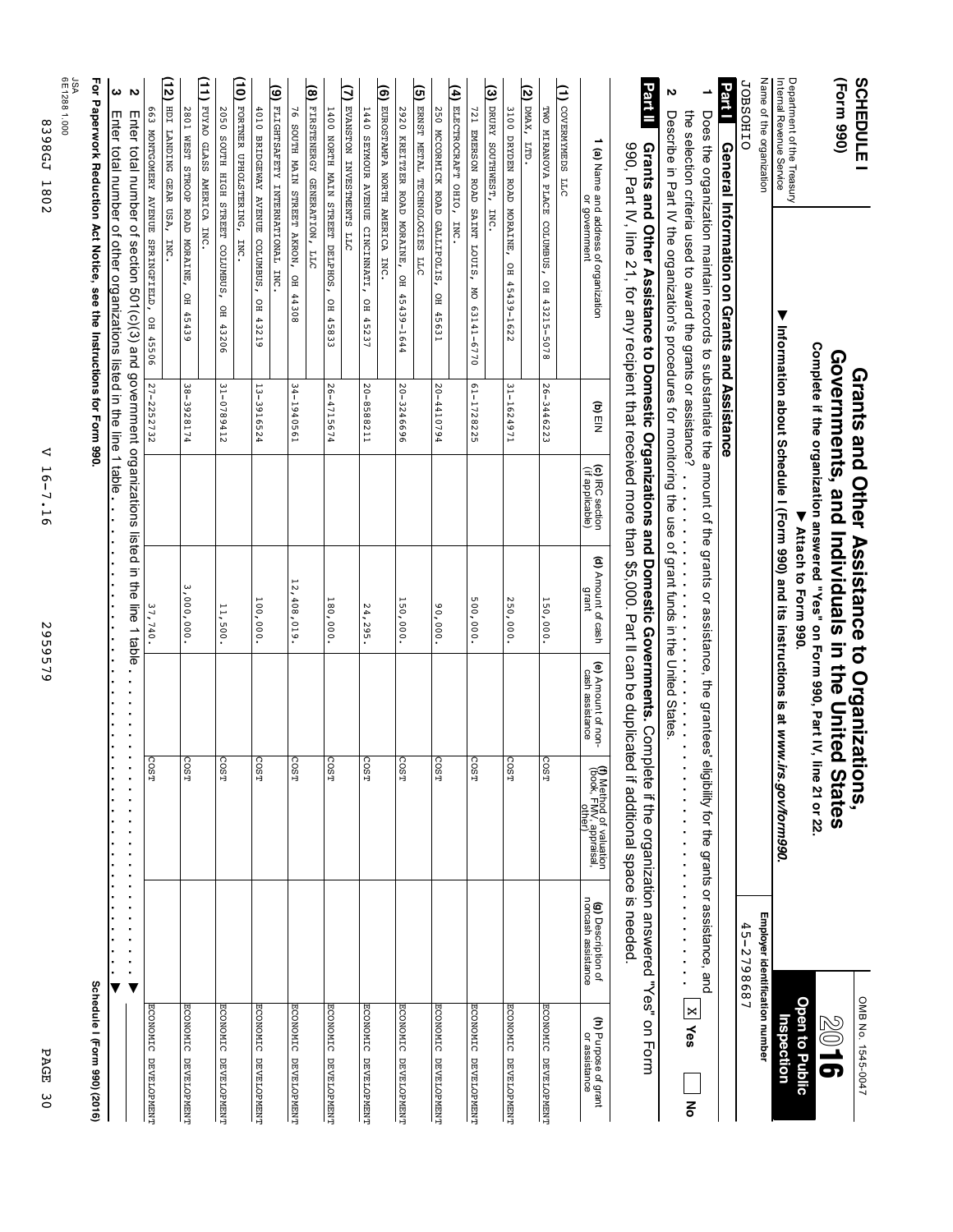| (Form 990)<br><b>SCHEDULE</b>                                  |                                                                                                                                                                                                                                                                                                                                                                       |            |                                    | Complete if the organization answered "Yes" on Form 990, Part IV, line 21 or 22.<br>Governments, and Individuals in the United<br>Grants and Other Assistance to Organizati |                                                                         | <b>States</b><br>ons,                                         |                                                                                                                  | OMB No. 1545-0047<br>10%<br>51               |
|----------------------------------------------------------------|-----------------------------------------------------------------------------------------------------------------------------------------------------------------------------------------------------------------------------------------------------------------------------------------------------------------------------------------------------------------------|------------|------------------------------------|-----------------------------------------------------------------------------------------------------------------------------------------------------------------------------|-------------------------------------------------------------------------|---------------------------------------------------------------|------------------------------------------------------------------------------------------------------------------|----------------------------------------------|
| Department of the Treasury<br>Internal Revenue Service         |                                                                                                                                                                                                                                                                                                                                                                       |            |                                    | Information about Schedule I (Form 990) and its instructions is at www.irs.gov/form990.<br>▶ Attach to Form 990.                                                            |                                                                         |                                                               |                                                                                                                  | <b>Open to Public</b><br>Inspection          |
| Name of the organization                                       |                                                                                                                                                                                                                                                                                                                                                                       |            |                                    |                                                                                                                                                                             |                                                                         |                                                               | Employer identification number                                                                                   |                                              |
| <b>JOBSOHIO</b><br>Part I                                      | General Information on Grants and Assistance                                                                                                                                                                                                                                                                                                                          |            |                                    |                                                                                                                                                                             |                                                                         |                                                               | 45-2798687                                                                                                       |                                              |
|                                                                |                                                                                                                                                                                                                                                                                                                                                                       |            |                                    |                                                                                                                                                                             |                                                                         |                                                               |                                                                                                                  |                                              |
|                                                                | Does the organization maintain records to substantiate the amount of the grants or assistance, the grantees el<br>the selection criteria used to award the grants or assistance?                                                                                                                                                                                      |            |                                    |                                                                                                                                                                             |                                                                         | igibility for the grants or assistance, and<br>$\ddot{\cdot}$ | $\blacksquare$<br>×<br>$\begin{array}{c} \bullet \\ \bullet \\ \bullet \\ \bullet \end{array}$<br>$\blacksquare$ | $\times$<br>Yes<br>종                         |
| N                                                              | Describe in Part IV the organization's procedures for monitoring the use of grant funds in the United States                                                                                                                                                                                                                                                          |            |                                    | $\frac{1}{2}$ , $\frac{1}{2}$ , $\frac{1}{2}$ , $\frac{1}{2}$ , $\frac{1}{2}$ , $\frac{1}{2}$ , $\frac{1}{2}$ , $\frac{1}{2}$ , $\frac{1}{2}$                               | $\begin{array}{c} \bullet \\ \bullet \\ \bullet \\ \bullet \end{array}$ | $\ddot{\phantom{0}}$                                          |                                                                                                                  |                                              |
| <b>Part II</b>                                                 | 990, Part IV, ineal can be act illustrated that the section of the fight of the angle of the section of the section of the section of the section of the section of the section of the section of the section of the section o<br>Grants and Other Assistance to Domestic Organizations and Domestic Governments. Complete if the organization answered "Yes" on Form |            |                                    |                                                                                                                                                                             |                                                                         | if additional space is needed.                                |                                                                                                                  |                                              |
|                                                                | <b>1 (a)</b> Name and address of organization<br>or government                                                                                                                                                                                                                                                                                                        | (d) ElN    | (c) IRC section<br>(if applicable) | (d) Amount of cash<br>grant                                                                                                                                                 | (e) Amount of non-<br>cash assistance                                   | (f) Method of valuation<br>(book, FMV, appraisal,<br>other)   | (g) Description of<br>noncash assistance                                                                         | <b>(h)</b> Purpose of grant<br>or assistance |
| (1) HOMAGE,<br>DTI                                             |                                                                                                                                                                                                                                                                                                                                                                       |            |                                    |                                                                                                                                                                             |                                                                         |                                                               |                                                                                                                  |                                              |
|                                                                | 4480 BRIDGEWAY AVENUE COLUMBUS, OH 43219                                                                                                                                                                                                                                                                                                                              | 20-8826851 |                                    | 30,000.                                                                                                                                                                     |                                                                         | COST                                                          |                                                                                                                  | ECONOMIC DEVELOPMENT                         |
| $(2)$ HSNI,<br><b>DTT</b>                                      |                                                                                                                                                                                                                                                                                                                                                                       |            |                                    |                                                                                                                                                                             |                                                                         |                                                               |                                                                                                                  |                                              |
| HSN DRIVE ST.                                                  | PETERSBURG,<br>EL 33729                                                                                                                                                                                                                                                                                                                                               | 26-2590893 |                                    | 150,000                                                                                                                                                                     |                                                                         | COST                                                          |                                                                                                                  | <b>ECONOMIC</b><br><b>DEVELOPMENT</b>        |
| (3) HUMTOWN PATTERN COMPANY                                    |                                                                                                                                                                                                                                                                                                                                                                       |            |                                    |                                                                                                                                                                             |                                                                         |                                                               |                                                                                                                  |                                              |
|                                                                | 120 INDUSTRY STREET LEETONIA, OH 44431-8707                                                                                                                                                                                                                                                                                                                           | 34-1193031 |                                    | 25,000                                                                                                                                                                      |                                                                         | COST                                                          |                                                                                                                  | ECONOMIC DEVELOPMENT                         |
|                                                                | (4) INTERNATIONAL BUSINESS MACHINES CORPORATION                                                                                                                                                                                                                                                                                                                       |            |                                    |                                                                                                                                                                             |                                                                         |                                                               |                                                                                                                  |                                              |
| NORTH CASTLE DRIVE ARMONK, NY 10504                            |                                                                                                                                                                                                                                                                                                                                                                       | 13-0871985 |                                    | 500,000                                                                                                                                                                     |                                                                         | COST                                                          |                                                                                                                  | <b>ECONOMIC</b><br><b>DEVELOPMENT</b>        |
| (5) KING'S COMMAND FOODS, LLC<br>70 N CENTER STREE VERSAILLES, | OB 45380                                                                                                                                                                                                                                                                                                                                                              | 27-4718303 |                                    | 250,000                                                                                                                                                                     |                                                                         | cosr                                                          |                                                                                                                  | ECONOMIC DEVELOPMENT                         |
| $\widehat{\mathbf{e}}$<br>KLARNA INC                           |                                                                                                                                                                                                                                                                                                                                                                       |            |                                    |                                                                                                                                                                             |                                                                         |                                                               |                                                                                                                  |                                              |
| 274 MARCONI BOULEVARD COLUMBUS,                                | OH 43215                                                                                                                                                                                                                                                                                                                                                              | 99-0365994 |                                    | 125,000                                                                                                                                                                     |                                                                         | cosr                                                          |                                                                                                                  | <b>ECONOMIC</b><br><b>DEVELOPMENT</b>        |
| (7) MADTREE HOUSE, LLC                                         |                                                                                                                                                                                                                                                                                                                                                                       |            |                                    |                                                                                                                                                                             |                                                                         |                                                               |                                                                                                                  |                                              |
|                                                                | 5164 KENNEDY AVENUE CINCINNATI, OH 45209                                                                                                                                                                                                                                                                                                                              | 45-1257111 |                                    | 500,000                                                                                                                                                                     |                                                                         | cost                                                          |                                                                                                                  | ECONOMIC DEVELOPMENT                         |
|                                                                | <b>(8)</b> MANUFACTURING BUSINESS DEVELOPMENT SOLUTION                                                                                                                                                                                                                                                                                                                |            |                                    |                                                                                                                                                                             |                                                                         |                                                               |                                                                                                                  |                                              |
|                                                                | 1950 INDUSTRIAL DRIVE FINDLAY, OH 45840                                                                                                                                                                                                                                                                                                                               | 32-0071821 |                                    | 36,664.                                                                                                                                                                     |                                                                         | COST                                                          |                                                                                                                  | ECONOMIC DEVELOPMENT                         |
| (9) мля-вдг,<br>INC.                                           |                                                                                                                                                                                                                                                                                                                                                                       |            |                                    |                                                                                                                                                                             |                                                                         |                                                               |                                                                                                                  |                                              |
| 787 RENAISSANCE PKWY PAINSVILLE,                               | OH 44407                                                                                                                                                                                                                                                                                                                                                              | 34-1059601 |                                    | 500,000                                                                                                                                                                     |                                                                         | COST                                                          |                                                                                                                  | ECONOMIC DEVELOPMENT                         |
| (10) MASTERS PHARMACEUTICAL,                                   | INC.                                                                                                                                                                                                                                                                                                                                                                  |            |                                    |                                                                                                                                                                             |                                                                         |                                                               |                                                                                                                  |                                              |
|                                                                | 11930 KEMPER SPRINGS DR CINTI, OH 45240                                                                                                                                                                                                                                                                                                                               | 31-1752403 |                                    | 200,000.                                                                                                                                                                    |                                                                         | COST                                                          |                                                                                                                  | ECONOMIC DEVELOPMENT                         |
| (11) MIBA ENERGY HOLDING LLC                                   |                                                                                                                                                                                                                                                                                                                                                                       |            |                                    |                                                                                                                                                                             |                                                                         |                                                               |                                                                                                                  |                                              |
| 5037 STATE RTE 60 MCCONNELSVILLE,                              | OH 43756                                                                                                                                                                                                                                                                                                                                                              | 38-3825650 |                                    | 100,000                                                                                                                                                                     |                                                                         | COST                                                          |                                                                                                                  | ECONOMIC DEVELOPMENT                         |
| $\Xi$<br>MONROE COUNTY PORT AUTHORITY                          |                                                                                                                                                                                                                                                                                                                                                                       |            |                                    |                                                                                                                                                                             |                                                                         |                                                               |                                                                                                                  |                                              |
|                                                                | 101 NORTH MAIN STREET WOODSFIELD, OH 43793                                                                                                                                                                                                                                                                                                                            | 47-1636712 |                                    | 146,469.                                                                                                                                                                    |                                                                         | cost                                                          |                                                                                                                  | ECONOMIC DEVELOPMENT                         |
| Z                                                              | Enter total number of section 501(c)(3) and government organizations listed in the line 1 table                                                                                                                                                                                                                                                                       |            |                                    |                                                                                                                                                                             |                                                                         | $\blacksquare$                                                |                                                                                                                  |                                              |
| ω                                                              | Enter total number of other organizations listed in the line 1 table                                                                                                                                                                                                                                                                                                  |            |                                    |                                                                                                                                                                             |                                                                         |                                                               | v                                                                                                                |                                              |
|                                                                | For Paperwork Reduction Act Notice, see the Instructions for Form 990.                                                                                                                                                                                                                                                                                                |            |                                    |                                                                                                                                                                             |                                                                         |                                                               |                                                                                                                  | Schedule I (Form 990) (2016)                 |
| JSA<br>6E1288 1.000                                            |                                                                                                                                                                                                                                                                                                                                                                       |            |                                    |                                                                                                                                                                             |                                                                         |                                                               |                                                                                                                  |                                              |
|                                                                |                                                                                                                                                                                                                                                                                                                                                                       |            |                                    |                                                                                                                                                                             |                                                                         |                                                               |                                                                                                                  |                                              |

V 16-7.16

V 16-7.16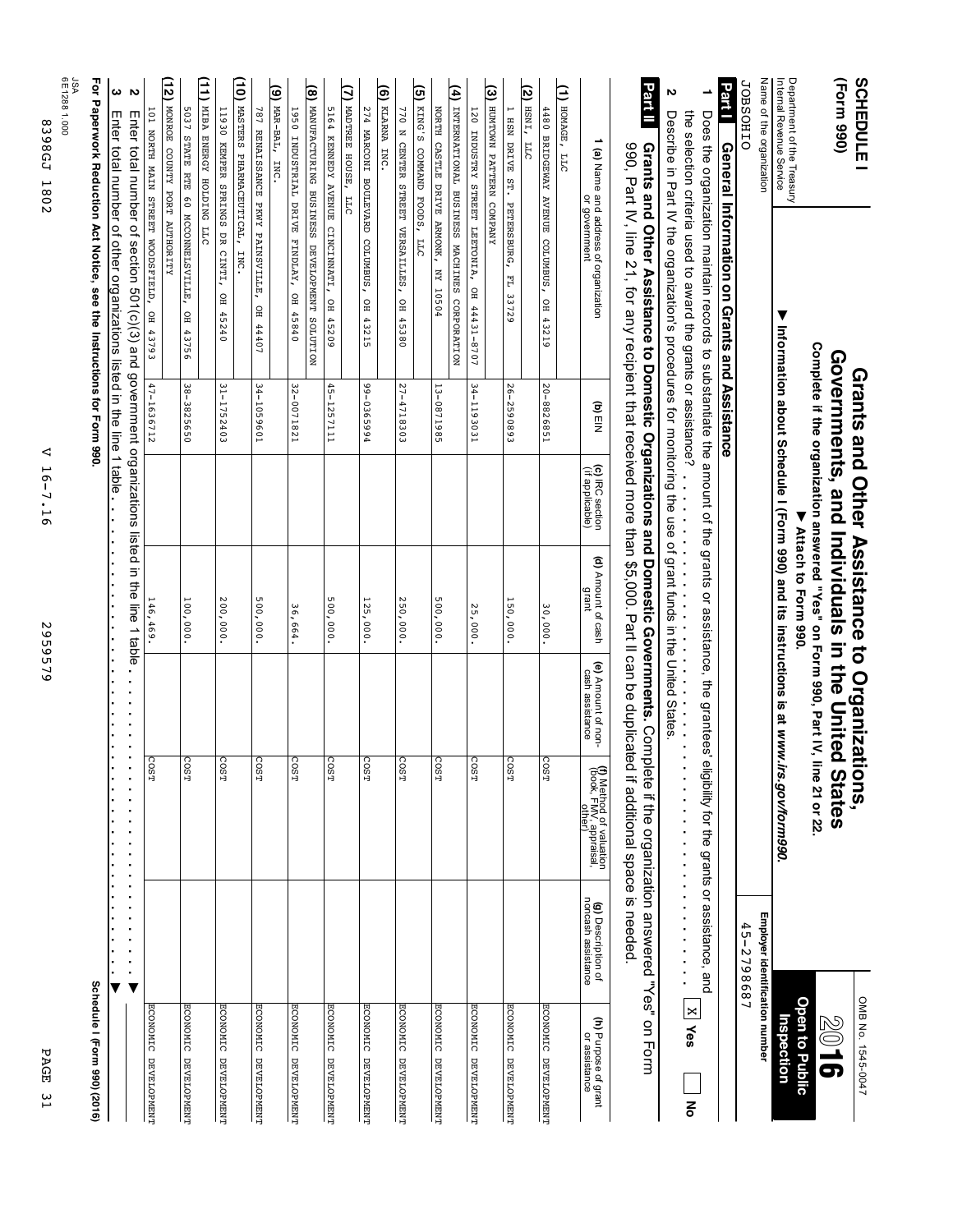| PAGE<br>$\frac{2}{3}$                 |                                              |                                                             | 2959579                                                      |                                                                                                  | ◁<br>$-91$<br>$\ddot{\cdot}$<br>$\overline{9}$ |            |                                                                                                                                                                                                                                                                                | <b>8398GJ</b><br>1802                                  |
|---------------------------------------|----------------------------------------------|-------------------------------------------------------------|--------------------------------------------------------------|--------------------------------------------------------------------------------------------------|------------------------------------------------|------------|--------------------------------------------------------------------------------------------------------------------------------------------------------------------------------------------------------------------------------------------------------------------------------|--------------------------------------------------------|
|                                       |                                              |                                                             |                                                              |                                                                                                  |                                                |            |                                                                                                                                                                                                                                                                                | JSA<br>6E1288 1.000                                    |
| Schedule I (Form 990) (2016)          |                                              |                                                             |                                                              |                                                                                                  |                                                |            | For Paperwork Reduction Act Notice, see the Instructions for Form 990                                                                                                                                                                                                          |                                                        |
|                                       |                                              |                                                             |                                                              |                                                                                                  |                                                |            | Enter total number of other organizations listed in the line 1 table                                                                                                                                                                                                           | ω                                                      |
|                                       |                                              |                                                             |                                                              |                                                                                                  |                                                |            | Enter total number of section 501(c)(3) and government organizations listed in the line 1 table                                                                                                                                                                                | Z                                                      |
| ECONOMIC DEVELOPMENT                  |                                              | COST                                                        |                                                              | 1,749,893.                                                                                       |                                                | 31-1752368 | OH 45202-3745                                                                                                                                                                                                                                                                  | EAST 4TH STREET CINCINNATI,                            |
|                                       |                                              |                                                             |                                                              |                                                                                                  |                                                |            | PORT OF GREATER CINCINNATI DEVELOPMENT AUTH                                                                                                                                                                                                                                    | (12)                                                   |
| ECONOMIC DEVELOPMENT                  |                                              | g<br>ΞS                                                     |                                                              | 50,000.                                                                                          |                                                | 34-1570807 | 6277 HEISLEY ROAD MENTOR, OH 44060-1858                                                                                                                                                                                                                                        |                                                        |
|                                       |                                              |                                                             |                                                              |                                                                                                  |                                                |            |                                                                                                                                                                                                                                                                                | $\Xi$<br>POLYCHEM CORPORATION                          |
| ECONOMIC DEVELOPMENT                  |                                              | cost                                                        |                                                              | م<br><b>653</b>                                                                                  |                                                | 27-4453719 | <b>OH 44141</b>                                                                                                                                                                                                                                                                | 6101 W SNOWVILLE RD BRECKSVILLE,                       |
|                                       |                                              |                                                             |                                                              |                                                                                                  |                                                |            | <b>LLC</b>                                                                                                                                                                                                                                                                     | SNOTLLOS NEEWS NOSTE (01)                              |
| ECONOMIC DEVELOPMENT                  |                                              | COST                                                        |                                                              | 250,000                                                                                          |                                                | 31-1635680 | $_{\rm HO}$<br>45204                                                                                                                                                                                                                                                           | 3117 SOUTHSIDE AVENUE CINCINNATI,                      |
|                                       |                                              |                                                             |                                                              |                                                                                                  |                                                |            |                                                                                                                                                                                                                                                                                | (9) PETER CREMER NORTH AMERICA, L.P.                   |
| <b>ECONOMIC</b><br><b>DEVELOPMENT</b> |                                              | <b>COST</b>                                                 |                                                              | 30,000.                                                                                          |                                                | 77-0584954 | CА<br>95054                                                                                                                                                                                                                                                                    | 2055 LAURELWOOD ROAD SANTA CLARA,                      |
|                                       |                                              |                                                             |                                                              |                                                                                                  |                                                |            | INC.                                                                                                                                                                                                                                                                           | (8) PERSISTEMT SYSTEMS'                                |
| ECONOMIC DEVELOPMENT                  |                                              | <b>COST</b>                                                 |                                                              | 119,863.                                                                                         |                                                | 25-1487618 | 1401 WEST MARKET STREET WARREN, OH 44485                                                                                                                                                                                                                                       |                                                        |
|                                       |                                              |                                                             |                                                              |                                                                                                  |                                                |            |                                                                                                                                                                                                                                                                                | (7) PEERLESS-WINSMITH, INC.                            |
| ECONOMIC DEVELOPMENT                  |                                              | <b>COST</b>                                                 |                                                              | 137,500                                                                                          |                                                | 13-3934027 | P0855 BO4                                                                                                                                                                                                                                                                      | 2200 FORT AMANDA ROAD LIMA,                            |
|                                       |                                              |                                                             |                                                              |                                                                                                  |                                                |            |                                                                                                                                                                                                                                                                                | (6) PCS NITROGEN OHIO L. P.                            |
| <b>ECONOMIC</b><br><b>DEVELOPMENT</b> |                                              | g<br>ΞS                                                     |                                                              | 190,000.                                                                                         |                                                | 34-1667697 | $\rm _{HO}$<br>44618-9280                                                                                                                                                                                                                                                      | 630 HENRY STREET DALTON,                               |
|                                       |                                              |                                                             |                                                              |                                                                                                  |                                                |            | INC.                                                                                                                                                                                                                                                                           | তি<br>GRAHAM DUNN,                                     |
| ECONOMIC DEVELOPMENT                  |                                              | costr                                                       |                                                              | 187,781                                                                                          |                                                | 34-1421920 | 56461 FERRY LANDING RD SHADYSIDE, OH 43947                                                                                                                                                                                                                                     |                                                        |
|                                       |                                              |                                                             |                                                              |                                                                                                  |                                                |            |                                                                                                                                                                                                                                                                                | (4) OHIO-WEST VIRGINIA EXCAVATING CO.                  |
| ECONOMIC DEVELOPMENT                  |                                              | COST                                                        |                                                              | 40,000.                                                                                          |                                                | 45-4498851 | $_{\rm H O}$<br>45202                                                                                                                                                                                                                                                          | 1101 SAINT GREGORY ST CINCINNATI,                      |
|                                       |                                              |                                                             |                                                              |                                                                                                  |                                                |            |                                                                                                                                                                                                                                                                                | $(3)$ NPW-USA, INC.                                    |
| ECONOMIC DEVELOPMENT                  |                                              | <b>COST</b>                                                 |                                                              | 233,433.                                                                                         |                                                | 46-4196165 | <b>CH 44117</b>                                                                                                                                                                                                                                                                | 20001 EUCLID AVENUE EUCLID,                            |
|                                       |                                              |                                                             |                                                              |                                                                                                  |                                                |            | <b>TTC</b>                                                                                                                                                                                                                                                                     | (2) NICKEL PLATE STATION,                              |
| ECONOMIC DEVELOPMENT                  |                                              | COST                                                        |                                                              | 100,000.                                                                                         |                                                | 31-1014212 | OH 43025-9764                                                                                                                                                                                                                                                                  | 9711 LANCASTER ROAD HEBRON,                            |
|                                       |                                              |                                                             |                                                              |                                                                                                  |                                                |            |                                                                                                                                                                                                                                                                                | (1) MPW INDUSTRIAL SERVICES, INC.                      |
| (h) Purpose of grant<br>or assistance | (g) Description of<br>noncash assistance     | (f) Method of valuation<br>(book, FMV, appraisal,<br>other) | (e) Amount of non-<br>cash assistance                        | (d) Amount of cash<br>grant                                                                      | (c) IRC section<br>(if applicable)             | (d) ElN    | 1 (a) Name and address of organization<br>or government                                                                                                                                                                                                                        |                                                        |
|                                       |                                              |                                                             |                                                              |                                                                                                  |                                                |            |                                                                                                                                                                                                                                                                                |                                                        |
|                                       |                                              | d if additional space is needed.                            |                                                              |                                                                                                  |                                                |            | 990, Part IV, line 2 1, for any to the specific that the consect of the consect of the sequation of the conditional condition of $\sim$<br>Grants and Other Assistance to Domestic Organizations and Domestic Governments. Complete if the organization answered "Yes" on Form | Part II                                                |
|                                       |                                              |                                                             |                                                              |                                                                                                  |                                                |            | ure serecuon criteria useu to awaru ure granis or assistance :<br>Describe in Part IV the organization's procedures for monitoring the use of grant funds in the United States.                                                                                                | N                                                      |
| <b>X</b> yes<br>종                     |                                              |                                                             | $\begin{array}{c} \bullet \\ \bullet \\ \bullet \end{array}$ |                                                                                                  |                                                |            | the selection criteria used to award the grants or assistance?                                                                                                                                                                                                                 |                                                        |
|                                       |                                              |                                                             |                                                              |                                                                                                  |                                                |            | Does the organization maintain records to substantiate the amount of the grants or assistance, the grantees' eligibility for the grants or assistance, and                                                                                                                     |                                                        |
|                                       |                                              |                                                             |                                                              |                                                                                                  |                                                |            | General Information on Grants and Assistance                                                                                                                                                                                                                                   | <b>Part1</b>                                           |
|                                       | Employer identification number<br>45-2798687 |                                                             |                                                              |                                                                                                  |                                                |            |                                                                                                                                                                                                                                                                                | Name of the organization<br><b>JOBSOHIO</b>            |
|                                       |                                              |                                                             |                                                              |                                                                                                  |                                                |            |                                                                                                                                                                                                                                                                                |                                                        |
| pen to Public<br>nspection            |                                              | irs.gov/form990.                                            |                                                              | Ministruction about Schedule I (Form 990) and its instructions is at www.<br>Attach to Form 990. |                                                |            |                                                                                                                                                                                                                                                                                | Internal Revenue Service<br>Department of the Treasury |
|                                       |                                              |                                                             |                                                              | Complete if the organization answered "Yes" on Form 990, Part IV, line 21 or 22.                 |                                                |            |                                                                                                                                                                                                                                                                                |                                                        |
|                                       |                                              | <b>States</b>                                               |                                                              | Governments, and Individuals in the United                                                       |                                                |            |                                                                                                                                                                                                                                                                                | (Form 990)                                             |
| OMB No. 1545-0047                     |                                              | ions,                                                       |                                                              | Grants and Other Assistance to Organizat                                                         |                                                |            |                                                                                                                                                                                                                                                                                | <b>SCHEDULE</b>                                        |
|                                       |                                              |                                                             |                                                              |                                                                                                  |                                                |            |                                                                                                                                                                                                                                                                                |                                                        |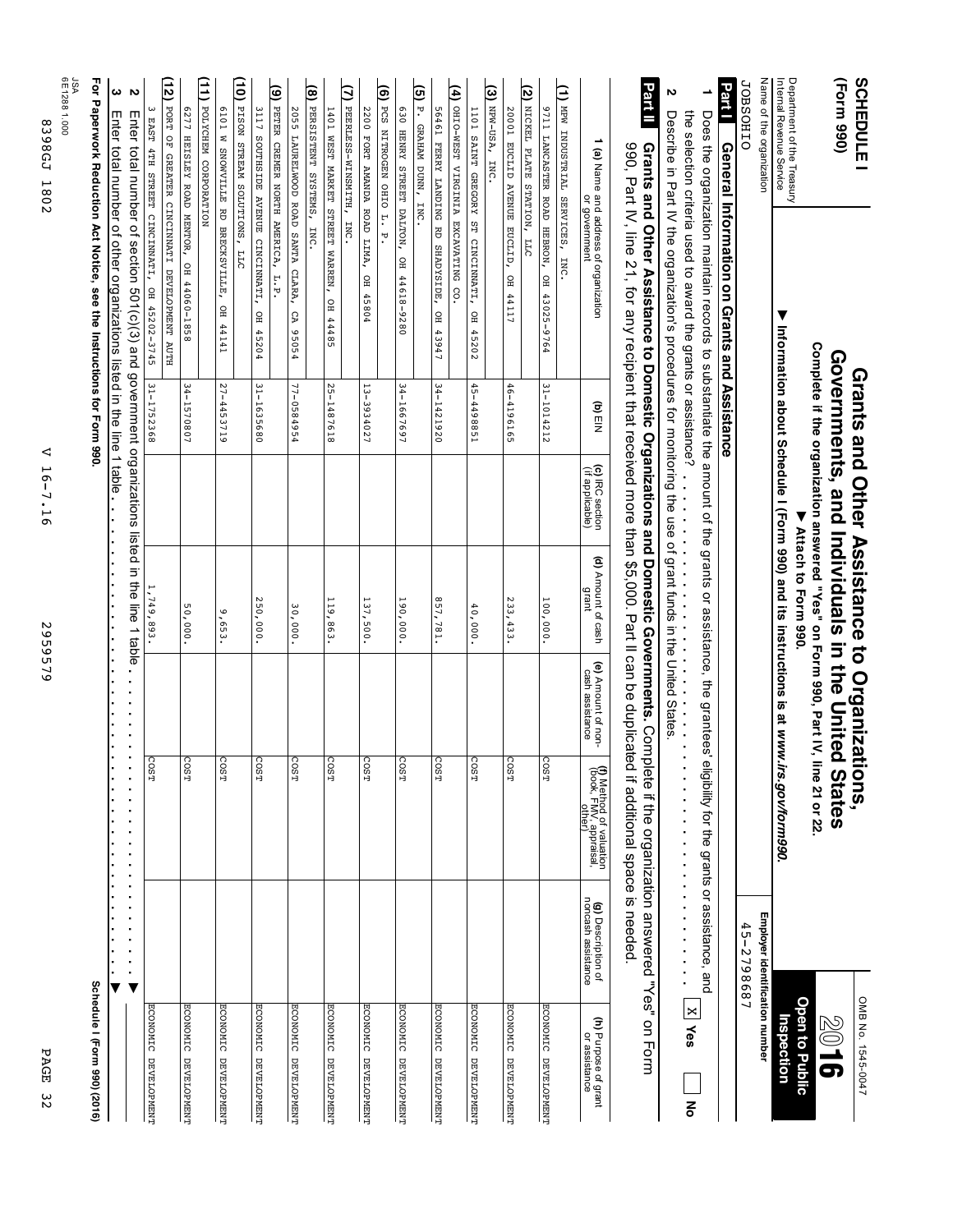| (Form 990)<br>SCHEDULE                                     |                                                                                                                                                                                                                                                                                                                                         |            |                                    | Complete if the organization answered "Yes" on Form 990, Part IV, line 21 or 22<br>Governments, and Individuals in the United<br>Grants and Other Assistance to Organizati |                                       | <b>States</b><br>ons,                                                                          |                                             | OMB No. 1545-0047<br><b>Open to Public</b><br><b>9108</b> |
|------------------------------------------------------------|-----------------------------------------------------------------------------------------------------------------------------------------------------------------------------------------------------------------------------------------------------------------------------------------------------------------------------------------|------------|------------------------------------|----------------------------------------------------------------------------------------------------------------------------------------------------------------------------|---------------------------------------|------------------------------------------------------------------------------------------------|---------------------------------------------|-----------------------------------------------------------|
| Department of the Treasury<br>Internal Revenue Service     | ▼                                                                                                                                                                                                                                                                                                                                       |            |                                    | Information about Schedule I (Form 990) and its instructions is at www.irs.gov/form990<br>Attach to Form 990.                                                              |                                       |                                                                                                |                                             | Inspection                                                |
| Name of the organization                                   |                                                                                                                                                                                                                                                                                                                                         |            |                                    |                                                                                                                                                                            |                                       |                                                                                                | Employer identification number              |                                                           |
| <b>JOBSOHIO</b>                                            |                                                                                                                                                                                                                                                                                                                                         |            |                                    |                                                                                                                                                                            |                                       |                                                                                                | 45-2798687                                  |                                                           |
| <b>Part1</b>                                               | General Information on Grants and Assistance                                                                                                                                                                                                                                                                                            |            |                                    |                                                                                                                                                                            |                                       |                                                                                                |                                             |                                                           |
|                                                            | the selection criteria used to award the grants or assistance?<br>Does the organization maintain records to substantiate the amount of the grants or assistance, the grantees' el                                                                                                                                                       |            |                                    |                                                                                                                                                                            |                                       |                                                                                                | igibility for the grants or assistance, and | $\times$<br>Yes<br>종                                      |
| N                                                          | Describe in Part IV the organization's procedures for monitoring the use of grant funds in the United States.                                                                                                                                                                                                                           |            |                                    | $\ddot{\phantom{0}}$                                                                                                                                                       |                                       |                                                                                                |                                             |                                                           |
| Part II                                                    | 990, Part IV, ineral Leap per Lease de than that the section of the completed on the section of the section of the section of the section of the section of the section of the section of $\sim$<br>Grants and Other Assistance to Domestic Organizations and Domestic Governments. Complete if the organization answered "Yes" on Form |            |                                    |                                                                                                                                                                            |                                       | if additional space is needed                                                                  |                                             |                                                           |
|                                                            |                                                                                                                                                                                                                                                                                                                                         | (b) EIN    | (c) IRC section<br>(if applicable) | (d) Amount of cash<br>grant                                                                                                                                                | (e) Amount of non-<br>cash assistance | <b>(f)</b> Method of valuation<br>(book, FMV, appraisal,<br>other)                             | (g) Description of<br>noncash assistance    | <b>(h)</b> Purpose of grant<br>or assistance              |
|                                                            | (a) Name and address of organization<br>or government                                                                                                                                                                                                                                                                                   |            |                                    |                                                                                                                                                                            |                                       |                                                                                                |                                             |                                                           |
| (1) PRECISION PRODUCTS GROUP, INC.                         |                                                                                                                                                                                                                                                                                                                                         |            |                                    |                                                                                                                                                                            |                                       |                                                                                                |                                             |                                                           |
|                                                            | 339 MILL STREET APPLE CREEK, OH 44606-9573                                                                                                                                                                                                                                                                                              | 46-2903016 |                                    | 100,000.                                                                                                                                                                   |                                       | COST                                                                                           |                                             | ECONOMIC DEVELOPMENT                                      |
| ত্র<br>PTTGC AMERICA LLC                                   |                                                                                                                                                                                                                                                                                                                                         |            |                                    |                                                                                                                                                                            |                                       |                                                                                                |                                             |                                                           |
| 2800 POST OAK BOULEVARD HOUSTON,                           | TX 77056                                                                                                                                                                                                                                                                                                                                | 47-4510612 |                                    | 1,451,981.                                                                                                                                                                 |                                       | S<br>្អ                                                                                        |                                             | <b>ECONOMIC</b><br>DEVELOPMENT                            |
| $(3)$ REPACORP, INC.                                       |                                                                                                                                                                                                                                                                                                                                         |            |                                    |                                                                                                                                                                            |                                       |                                                                                                |                                             |                                                           |
| 31 INDUSTRY PARK COURT TIPP CITY,                          | OH 45371                                                                                                                                                                                                                                                                                                                                | 31-1144772 |                                    | 40,000.                                                                                                                                                                    |                                       | COST                                                                                           |                                             | ECONOMIC DEVELOPMENT                                      |
| (4) SAUDER WOODWORKING CO.                                 |                                                                                                                                                                                                                                                                                                                                         |            |                                    |                                                                                                                                                                            |                                       |                                                                                                |                                             |                                                           |
|                                                            | 502 MIDDLE STREET ARCHBOLD, OH 43502-1559                                                                                                                                                                                                                                                                                               | 34-4346145 |                                    | 100,000.                                                                                                                                                                   |                                       | S<br>ξ                                                                                         |                                             | ECONOMIC DEVELOPMENT                                      |
| <u>j</u><br>SCANNELL PROPERTIES #277,                      | $\Gamma\Gamma C$                                                                                                                                                                                                                                                                                                                        |            |                                    |                                                                                                                                                                            |                                       |                                                                                                |                                             |                                                           |
| 8801 RIVER CROSSING BLVD INDY,                             | IN 46240                                                                                                                                                                                                                                                                                                                                | 81-2288733 |                                    | 100,000                                                                                                                                                                    |                                       | COST                                                                                           |                                             | ECONOMIC DEVELOPMENT                                      |
| $\widehat{\mathbf{e}}$<br>TOK ASY TTC                      |                                                                                                                                                                                                                                                                                                                                         |            |                                    |                                                                                                                                                                            |                                       |                                                                                                |                                             |                                                           |
| 3401 OLD AIRPORT ROAD WOOSTER,                             | DH 44691                                                                                                                                                                                                                                                                                                                                | 84-1651449 |                                    | 1,500,000.                                                                                                                                                                 |                                       | co:<br>្អ                                                                                      |                                             | ECONOMIC DEVELOPMENT                                      |
| ₿<br>SETEX, INC                                            |                                                                                                                                                                                                                                                                                                                                         |            |                                    |                                                                                                                                                                            |                                       |                                                                                                |                                             |                                                           |
| 1111 MCKINLEY ROAD SAINT MARYS,                            | OH 45885                                                                                                                                                                                                                                                                                                                                | 34-1570556 |                                    | 30,000.                                                                                                                                                                    |                                       | co:<br>2                                                                                       |                                             | ECONOMIC DEVELOPMENT                                      |
| $\widehat{\mathbf{e}}$<br>STANDARDAERO COMPONENT SERVICES, | INC.                                                                                                                                                                                                                                                                                                                                    |            |                                    |                                                                                                                                                                            |                                       |                                                                                                |                                             |                                                           |
|                                                            | 11550 MOSTELLER ROAD CINCINNATI, OH 45241                                                                                                                                                                                                                                                                                               | 31-1813317 |                                    | 120,000.                                                                                                                                                                   |                                       | S<br>្អ                                                                                        |                                             | <b>ECONOMIC</b><br><b>DEVELOPMENT</b>                     |
| ම<br>STANLEY ELECTRIC US CO INC                            |                                                                                                                                                                                                                                                                                                                                         |            |                                    |                                                                                                                                                                            |                                       |                                                                                                |                                             |                                                           |
| 420 EAST HIGH STREET LONDON,                               | OF 43140                                                                                                                                                                                                                                                                                                                                | 43-1192063 |                                    | 750,000.                                                                                                                                                                   |                                       | cosr                                                                                           |                                             | ECONOMIC DEVELOPMENT                                      |
| $\widehat{\mathsf{E}}$<br>SUPERIOR DAIRY,<br><b>INC</b>    |                                                                                                                                                                                                                                                                                                                                         |            |                                    |                                                                                                                                                                            |                                       |                                                                                                |                                             |                                                           |
|                                                            | 4719 NAVARRE ROAD CANTON, OH 44706-2338                                                                                                                                                                                                                                                                                                 | 34-0564691 |                                    | 100,000.                                                                                                                                                                   |                                       | COST                                                                                           |                                             | ECONOMIC DEVELOPMENT                                      |
| ίij<br>T.N.T. EQUIPMENT COMPANY                            |                                                                                                                                                                                                                                                                                                                                         |            |                                    |                                                                                                                                                                            |                                       |                                                                                                |                                             |                                                           |
| 7070 STATE ROUTE 13 SOMERSET,                              | $\overline{a}$<br>43783                                                                                                                                                                                                                                                                                                                 | 31-1119067 |                                    | 30,000                                                                                                                                                                     |                                       | co:<br>ξ                                                                                       |                                             | ECONOMIC DEVELOPMENT                                      |
| ί2)<br><b>TALIS</b><br>CLINICAL,<br>DLI                    |                                                                                                                                                                                                                                                                                                                                         |            |                                    |                                                                                                                                                                            |                                       |                                                                                                |                                             |                                                           |
|                                                            | 650 MONDIAL PARKWAY, STREETSBORO, OH 44241                                                                                                                                                                                                                                                                                              | 46-1515066 |                                    | 50,000.                                                                                                                                                                    |                                       | $\overline{5}$<br>ΣŢ                                                                           |                                             | ECONOMIC DEVELOPMENT                                      |
| Z                                                          | Enter total number of section 501(c)(3) and government organizations listed in the line 1 table                                                                                                                                                                                                                                         |            |                                    |                                                                                                                                                                            | $\blacksquare$                        | $\blacksquare$<br>$\blacksquare$<br>$\blacksquare$<br>$\bullet$<br>$\blacksquare$<br>$\bullet$ | $\bullet$<br>$\bullet$<br>▼                 |                                                           |
| ω                                                          | Enter total number of other organizations listed in the line 1 table                                                                                                                                                                                                                                                                    |            |                                    |                                                                                                                                                                            |                                       |                                                                                                |                                             |                                                           |
|                                                            | For Paperwork Reduction Act Notice, see the Instructions for Form 990                                                                                                                                                                                                                                                                   |            |                                    |                                                                                                                                                                            |                                       |                                                                                                |                                             | Schedule I (Form 990) (2016)                              |
| JSA<br>6E1288 1.000                                        |                                                                                                                                                                                                                                                                                                                                         |            |                                    |                                                                                                                                                                            |                                       |                                                                                                |                                             |                                                           |
|                                                            |                                                                                                                                                                                                                                                                                                                                         |            |                                    |                                                                                                                                                                            |                                       |                                                                                                |                                             |                                                           |

V 16-7.16 V 16-7.16

2959579

2959579

**PAGE 33** PAGE 33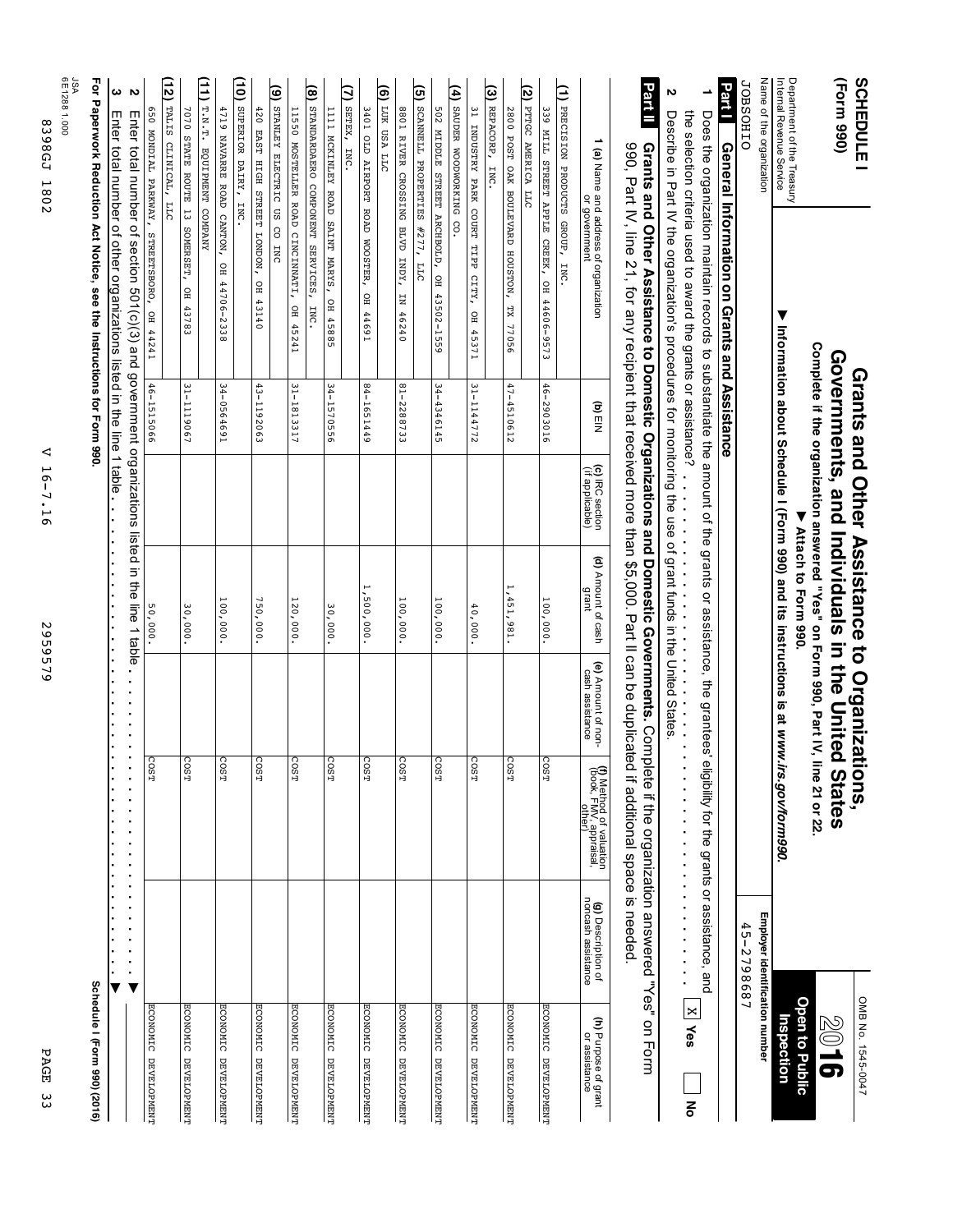| (Form 990)<br><b>SCHEDULE</b>                                           |                                                                                                                                                                                                                                                                                                                                                                      |                              |                                                              | Complete if the organization answered "Yes" on Form 990, Part IV, line 21 or 22<br>Governments, and Individuals in the United<br>Grants and Other Assistance to Organizations, |                                       | States                                                                                  |                                             | OMB No. 1545-0047<br>$\mathbb{Z}^{0}$<br>5 |
|-------------------------------------------------------------------------|----------------------------------------------------------------------------------------------------------------------------------------------------------------------------------------------------------------------------------------------------------------------------------------------------------------------------------------------------------------------|------------------------------|--------------------------------------------------------------|--------------------------------------------------------------------------------------------------------------------------------------------------------------------------------|---------------------------------------|-----------------------------------------------------------------------------------------|---------------------------------------------|--------------------------------------------|
| Department of the Treasury<br>Internal Revenue Service                  |                                                                                                                                                                                                                                                                                                                                                                      |                              |                                                              | ▶ Attach to Form 990.                                                                                                                                                          |                                       | Information about Schedule I (Form 990) and its instructions is at www.irs.gov/form990. |                                             | Open to Public<br>Inspection               |
| Name of the organization                                                |                                                                                                                                                                                                                                                                                                                                                                      |                              |                                                              |                                                                                                                                                                                |                                       |                                                                                         | Employer identification number              |                                            |
| JOBSOHIO<br><b>Part1</b>                                                | General Information on Grants and Assistance                                                                                                                                                                                                                                                                                                                         |                              |                                                              |                                                                                                                                                                                |                                       |                                                                                         | 45-2798687                                  |                                            |
|                                                                         | Does the organization maintain records to substantiate the amount of the grants or assistance, the grantees el                                                                                                                                                                                                                                                       |                              |                                                              |                                                                                                                                                                                |                                       |                                                                                         | igibility for the grants or assistance, and | $\times$                                   |
| N                                                                       | Description that IV the organization's procedures for monitoring the use of grant funds in the United States.<br>the selection criteria used to award the grants or assistance?                                                                                                                                                                                      |                              | $\begin{array}{c} \bullet \\ \bullet \\ \bullet \end{array}$ | $\ddot{\cdot}$                                                                                                                                                                 | $\frac{1}{2}$                         | $\ddot{\phantom{1}}$<br>$\blacksquare$<br>i,                                            | $\blacksquare$                              | Yes<br>종                                   |
| <b>Part II</b>                                                          | 990, Part IV, inea 1, tor and least of the term of the term of the sequence of the state of the state of the state of the state of the state of the state of the state of the state of the state of the state of the state of<br>Grants and Other Assistance to Domestic Organizations and Domestic Governments. Complete if the organization answered "Yes" on Form |                              |                                                              |                                                                                                                                                                                |                                       | if additional space is needed                                                           |                                             |                                            |
|                                                                         | (a) Name and address of organization<br>or government                                                                                                                                                                                                                                                                                                                | $\mathbf{a}$ in $\mathbf{b}$ | (c) IRC section<br>(if applicable)                           | (d) Amount of cash<br>qrant                                                                                                                                                    | (e) Amount of non-<br>cash assistance | <b>(f)</b> Method of valuation<br>(book, FMV, appraisal,<br>other)                      | (g) Description of<br>noncash assistance    | (h) Purpose of grant<br>or assistance      |
| (1) TE-CO MANUFACTURING LLC                                             |                                                                                                                                                                                                                                                                                                                                                                      |                              |                                                              |                                                                                                                                                                                |                                       |                                                                                         |                                             |                                            |
|                                                                         | 109 QUINTER FARM ROAD UNION, OH 45322-9796                                                                                                                                                                                                                                                                                                                           | 26-0349166                   |                                                              | 50,000.                                                                                                                                                                        |                                       | COST                                                                                    |                                             | ECONOMIC DEVELOPMENT                       |
| (2) THE BLACK FAMILY LIMITED PARTNERSHIP                                |                                                                                                                                                                                                                                                                                                                                                                      |                              |                                                              |                                                                                                                                                                                |                                       |                                                                                         |                                             |                                            |
| 1116                                                                    | LANCASTER ROAD HEBRON, OH 43025                                                                                                                                                                                                                                                                                                                                      | 31-1456357                   |                                                              | 250,000                                                                                                                                                                        |                                       | cosr                                                                                    |                                             | ECONOMIC DEVELOPMENT                       |
| $\widehat{\boldsymbol{\omega}}$<br>THE BON-TON DEPARTMENT STORES, INC.  |                                                                                                                                                                                                                                                                                                                                                                      |                              |                                                              |                                                                                                                                                                                |                                       |                                                                                         |                                             |                                            |
|                                                                         | 2801 EAST MARKET STREET YORK, PA 17402-2406                                                                                                                                                                                                                                                                                                                          | 23-1269309                   |                                                              | 100,000                                                                                                                                                                        |                                       | COST                                                                                    |                                             | ECONOMIC DEVELOPMENT                       |
| E<br>THE GENT MACHINE COMPANY                                           |                                                                                                                                                                                                                                                                                                                                                                      |                              |                                                              |                                                                                                                                                                                |                                       |                                                                                         |                                             |                                            |
| 12315 KIRBY ROAD CLEVELAND,                                             | OH 44108-1616                                                                                                                                                                                                                                                                                                                                                        | 34-0655810                   |                                                              | 423,228                                                                                                                                                                        |                                       | COST                                                                                    |                                             | ECONOMIC DEVELOPMENT                       |
| ত্র<br>THE IMPERIAL ELECTRIC COMPANY<br>345 SYCAMORE STREET MIDDLEPORT, | OH 45760                                                                                                                                                                                                                                                                                                                                                             | 20-5839715                   |                                                              | 200,000.                                                                                                                                                                       |                                       | cosr                                                                                    |                                             | ECONOMIC DEVELOPMENT                       |
| (6) THE LINCOLN ELECTRIC COMPANY                                        |                                                                                                                                                                                                                                                                                                                                                                      |                              |                                                              |                                                                                                                                                                                |                                       |                                                                                         |                                             |                                            |
| 22801 ST CLAIR AVENUE EUCLID,                                           | OH 44117-1199                                                                                                                                                                                                                                                                                                                                                        | 34-0359955                   |                                                              | 500,000                                                                                                                                                                        |                                       | COST                                                                                    |                                             | ECONOMIC DEVELOPMENT                       |
| $(7)$ THE MENNEL MILLING COMPANY                                        |                                                                                                                                                                                                                                                                                                                                                                      |                              |                                                              |                                                                                                                                                                                |                                       |                                                                                         |                                             |                                            |
|                                                                         | 319 VINE STREET FOSTORIA, OH 44830-2315                                                                                                                                                                                                                                                                                                                              | 34-4302060                   |                                                              | 174,640.                                                                                                                                                                       |                                       | COST                                                                                    |                                             | ECONOMIC DEVELOPMENT                       |
| (8) THE SANSON COMPANY                                                  |                                                                                                                                                                                                                                                                                                                                                                      |                              |                                                              |                                                                                                                                                                                |                                       |                                                                                         |                                             |                                            |
| 3716 CROTON AVENUE CLEVELAND,                                           | OH 44115-3417                                                                                                                                                                                                                                                                                                                                                        | 34-0697598                   |                                                              | 100,000                                                                                                                                                                        |                                       | COST                                                                                    |                                             | <b>ECONOMIC</b><br>DEVELOPMENT             |
| ම                                                                       | THYSSENKRUPP BILSTEIN OF AMERICA INC                                                                                                                                                                                                                                                                                                                                 |                              |                                                              |                                                                                                                                                                                |                                       |                                                                                         |                                             |                                            |
|                                                                         | 8685 BILSTEIN BOULEVARD HAMILTON, OH 45015                                                                                                                                                                                                                                                                                                                           | 95-2797355                   |                                                              | 50,000.                                                                                                                                                                        |                                       | COST                                                                                    |                                             | ECONOMIC DEVELOPMENT                       |
| (10) TOWER PARTNERS LLC                                                 |                                                                                                                                                                                                                                                                                                                                                                      |                              |                                                              |                                                                                                                                                                                |                                       |                                                                                         |                                             |                                            |
| 40 NORTH MAIN STREET DAYTON,                                            | OH 45423-1020                                                                                                                                                                                                                                                                                                                                                        | 1160180-08                   |                                                              | 300,000                                                                                                                                                                        |                                       | <b>COST</b>                                                                             |                                             | <b>ECONOMIC</b><br><b>DEVELOPMENT</b>      |
| $(11)$ ugn $\sum$                                                       |                                                                                                                                                                                                                                                                                                                                                                      |                              |                                                              |                                                                                                                                                                                |                                       |                                                                                         |                                             |                                            |
|                                                                         | 201 EXPLORATION DRIVE MONROE, OH 45050                                                                                                                                                                                                                                                                                                                               | 36-3435795                   |                                                              | 850,000                                                                                                                                                                        |                                       | COST                                                                                    |                                             | ECONOMIC DEVELOPMENT                       |
| ί                                                                       | UMICORE SPECIALTY MATERIALS RECYCLING, LLC                                                                                                                                                                                                                                                                                                                           |                              |                                                              |                                                                                                                                                                                |                                       |                                                                                         |                                             |                                            |
| 28960 LAKELAND BLVD WICKLIFFE,                                          | OH 44092                                                                                                                                                                                                                                                                                                                                                             | 62-1551944                   |                                                              | 157,043.                                                                                                                                                                       |                                       | co:<br>¥                                                                                |                                             | ECONOMIC DEVELOPMENT                       |
| ယ လ                                                                     | Enter total number of section 501(c)(c) a nd government organizations listed in the line 1 table                                                                                                                                                                                                                                                                     |                              |                                                              |                                                                                                                                                                                | ×                                     | ×<br>×<br>ä<br>×<br>×<br>×<br>×<br>$\blacksquare$<br>×<br>×                             | ×<br>$\blacksquare$<br>×<br>×<br>▼          |                                            |
|                                                                         | Enter total number of other organizations listed in the line 1 table                                                                                                                                                                                                                                                                                                 |                              |                                                              |                                                                                                                                                                                |                                       | $\blacksquare$                                                                          |                                             |                                            |
|                                                                         | For Paperwork Reduction Act Notice, see the Instructions for Form 990                                                                                                                                                                                                                                                                                                |                              |                                                              |                                                                                                                                                                                |                                       |                                                                                         |                                             | Schedule I (Form 990) (2016)               |
| JSA<br>6E1288 1.000                                                     |                                                                                                                                                                                                                                                                                                                                                                      |                              |                                                              |                                                                                                                                                                                |                                       |                                                                                         |                                             |                                            |
|                                                                         |                                                                                                                                                                                                                                                                                                                                                                      |                              |                                                              |                                                                                                                                                                                |                                       |                                                                                         |                                             |                                            |

V 16-7.16

V 16-7.16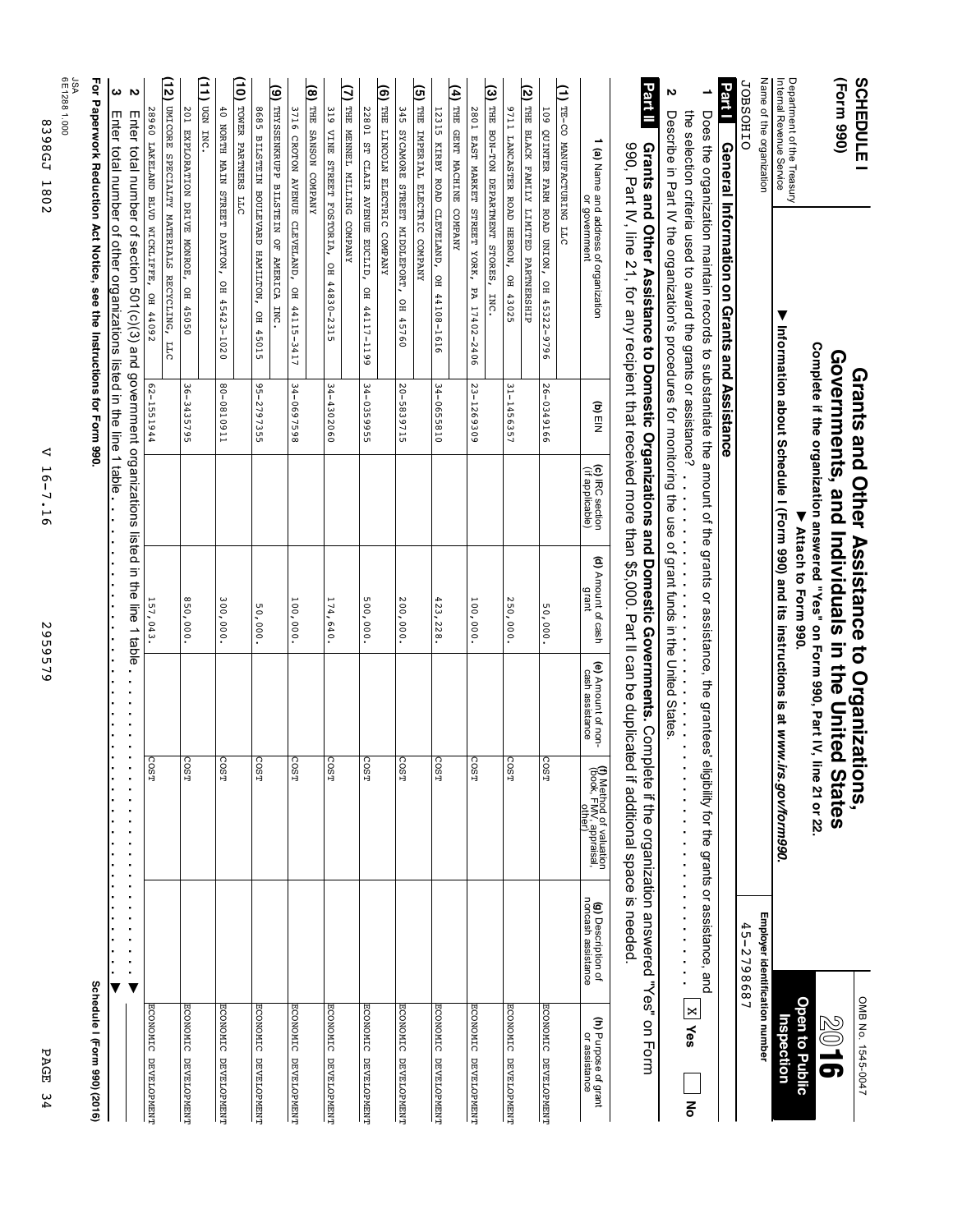| PAGE 35                      |             | 2959579                                       | V 16-7.16       |           |
|------------------------------|-------------|-----------------------------------------------|-----------------|-----------|
| Schedule I (Form 990) (2016) |             |                                               |                 | Form 990. |
|                              |             |                                               | ne line 1 taple |           |
|                              |             | nent organizations listed in the line 1 taple |                 |           |
| ECONOMIC DEVELOPMENT         | cost        | 400,000.                                      |                 | 15612     |
| ECONOMIC DEVELOPMENT         | <b>COST</b> | 250,000.                                      |                 | 2150      |
| ECONOMIC DEVELOPMENT         | <b>COST</b> | 775,976.                                      |                 | 0800      |
| ECONOMIC DEVELOPMENT         | cost        | 55,075.                                       |                 | 16029     |
| ECONOMIC DEVELOPMENT         | costr       | 200,000.                                      |                 | 0088      |
| ECONOMIC DEVELOPMENT         | <b>COST</b> | 199,478.                                      |                 | 86662     |
| ECONOMIC DEVELOPMENT         | cost        | 30,000.                                       |                 | 66101     |
| ECONOMIC DEVELOPMENT         | costr       | 400,000.                                      |                 | 10591     |

| N<br>Describe in Part IV the organization's procedures for monitoring the use of grant funds in the United States<br>the selection criteria used to award the grants or assistance?                                                                                                                                                        |            |                                    |                             |                                       |                                                             | ċ                                             | <b>X</b> yes<br>ᅙ                     |
|--------------------------------------------------------------------------------------------------------------------------------------------------------------------------------------------------------------------------------------------------------------------------------------------------------------------------------------------|------------|------------------------------------|-----------------------------|---------------------------------------|-------------------------------------------------------------|-----------------------------------------------|---------------------------------------|
| <b>Part II</b><br>Grants and Other Assistance to Domestic Organizations and Domestic Governments. Comple<br>990, Part IV, line addinated that the series of the series of the series of the series of the series of the series of the series of the series of the series of the series of the series of the series of the series of the se |            |                                    |                             |                                       | f additional space is needed.                               | te if the organization answered "Yes" on Lorm |                                       |
| 1 (a) Name and address of organization<br>or government                                                                                                                                                                                                                                                                                    | (b) EIN    | (c) IRC section<br>(if applicable) | (d) Amount of cash<br>grant | (e) Amount of non-<br>cash assistance | (f) Method of valuation<br>(book, FMV, appraisal,<br>other) | (g) Description of<br>noncash assistance      | (h) Purpose of grant<br>or assistance |
| (1) UNI-GRIP INC                                                                                                                                                                                                                                                                                                                           |            |                                    |                             |                                       |                                                             |                                               |                                       |
| 823<br>ST KWH TR<br>N UPPER SANDUSKY,<br>$\overline{B}$<br>43351                                                                                                                                                                                                                                                                           | 34-1108705 |                                    | 100,000.                    |                                       | <b>COST</b>                                                 |                                               | ECONOMIC DEVELOPMENT                  |
| (2) VELUSCEK AND HEBAN PROPERTIES                                                                                                                                                                                                                                                                                                          |            |                                    |                             |                                       |                                                             |                                               |                                       |
| 200 DIXIE HIGHWAY ROSSFORD, OH 43460                                                                                                                                                                                                                                                                                                       | 34-1776126 |                                    | 307,622.                    |                                       | cost                                                        |                                               | ECONOMIC DEVELOPMENT                  |
| $(3)$ venture<br>PACKAGING MIDWEST,<br>INC                                                                                                                                                                                                                                                                                                 |            |                                    |                             |                                       |                                                             |                                               |                                       |
| 101 OAKLEY STREET EVANSVILLE, IN 47710                                                                                                                                                                                                                                                                                                     | 34-1809003 |                                    | 45,000.                     |                                       | cosu                                                        |                                               | ECONOMIC DEVELOPMENT                  |
| (4) W&W DRY CLEANERS, LAUNDRY AND LINEN SERVICE                                                                                                                                                                                                                                                                                            |            |                                    |                             |                                       |                                                             |                                               |                                       |
| 1440 JEFFERSON STREET GREENFIELD, OH 45123                                                                                                                                                                                                                                                                                                 | 46-5690691 |                                    | 50,000.                     |                                       | cos                                                         |                                               | ECONOMIC DEVELOPMENT                  |
| (5) MAVERLY 3PL,<br>DTI                                                                                                                                                                                                                                                                                                                    |            |                                    |                             |                                       |                                                             |                                               |                                       |
| 424 HOPEWELL ROAD WAVERLY,<br>$\Omega$<br>45690                                                                                                                                                                                                                                                                                            | 47-1846501 |                                    | 400,000.                    |                                       | cos                                                         |                                               | ECONOMIC DEVELOPMENT                  |
| (6) WEST CHESTER HOLDINGS,<br>INC.                                                                                                                                                                                                                                                                                                         |            |                                    |                             |                                       |                                                             |                                               |                                       |
| 11500 CANAL ROAD SHARONVILLE,<br>$\overline{H}$<br>45241                                                                                                                                                                                                                                                                                   | 31-1440199 |                                    | 30,000                      |                                       | $\overline{\text{cos}}$                                     |                                               | ECONOMIC DEVELOPMENT                  |
| (7) WESTERN RESERVE PORT AUTHORITY                                                                                                                                                                                                                                                                                                         |            |                                    |                             |                                       |                                                             |                                               |                                       |
| 1453 YOUNGSTWN KINGSVLE RD VIENNA, OH 44473                                                                                                                                                                                                                                                                                                | 34-1696662 |                                    | 199,478.                    |                                       | cos                                                         |                                               | ECONOMIC DEVELOPMENT                  |
| (8) MILBERT PLASTIC<br>SERVICES                                                                                                                                                                                                                                                                                                            |            |                                    |                             |                                       |                                                             |                                               |                                       |
| 635 SOUTHWEST STREET BELLEVUE, OH 44811                                                                                                                                                                                                                                                                                                    | 36-1178800 |                                    | 200,000.                    |                                       | cos                                                         |                                               | ECONOMIC DEVELOPMENT                  |
| (9) WRAP N' SHIP, INC                                                                                                                                                                                                                                                                                                                      |            |                                    |                             |                                       |                                                             |                                               |                                       |
| 5055<br>ENTERPRISE BOULEVARD TOLEDO,<br>OH 43612                                                                                                                                                                                                                                                                                           | 34-1376029 |                                    | 55,075                      |                                       | cost                                                        |                                               | ECONOMIC DEVELOPMENT                  |
| (10) ZANESVILLE MUSKINSUM COUNTY PORT AUTHORITY                                                                                                                                                                                                                                                                                            |            |                                    |                             |                                       |                                                             |                                               |                                       |
| 205 NORTH STREET ZANESVILLE, OH 43701                                                                                                                                                                                                                                                                                                      | 31-6400080 |                                    | 775,976.                    |                                       | cosu                                                        |                                               | ECONOMIC DEVELOPMENT                  |
| $NITATT1$ (11)                                                                                                                                                                                                                                                                                                                             |            |                                    |                             |                                       |                                                             |                                               |                                       |
| 2601 ELLIOT SEATTLE,<br>WN<br>12186                                                                                                                                                                                                                                                                                                        | 27-1202150 |                                    | 250,000.                    |                                       | cos                                                         |                                               | ECONOMIC DEVELOPMENT                  |
| (12) ATHENS MOLD AND MACHINE, INC                                                                                                                                                                                                                                                                                                          |            |                                    |                             |                                       |                                                             |                                               |                                       |
| 180 R MILL STREET ATHENS, OH 4570:                                                                                                                                                                                                                                                                                                         | 31-1145612 |                                    | 400,000.                    |                                       | cosu                                                        |                                               | ECONOMIC DEVELOPMENT                  |
| Z<br>Enter total<br>number of section 501(c)(3) and government organizations listed in the line 1 table                                                                                                                                                                                                                                    |            |                                    |                             |                                       |                                                             |                                               |                                       |
| ω<br>mater total number of other organizations listed in the line 1 table.                                                                                                                                                                                                                                                                 |            |                                    | ä,                          |                                       |                                                             |                                               |                                       |

o<br>S No.

À $\circledcirc$ 

**Open to**

**Inspection**

Inspection

**Employer**

**identification**

45-2798687

45-2798687

**number**

 $1545-0047$  **Subsequently and**  $1545-0047$  **is the sequence of**  $1545-0047$  **is the sequence of**  $1545-0047$  **is the sequence of**  $1545-0047$  **is the sequence of**  $1545-0047$  **is the sequence of**  $1545-0047$  **is the sequence of 1545** 

**Assistance**

**to**

**Organizations,**

**Grants**

**Governments,**

**and**

**Individuals**

**Attach to Form** ■ Attach to Form 990.

**Port of the Treasury Nitach to Form 990.**<br>Department of the Treasury Nitach to Department of the Treasury of the Treasury of the Treasury of the Treasury

Complete if the organization answered "Yes" on Form 990, Part IV, line 21 or 22.

**in the**

**United**

 $\epsilon$  Governments, and individuals in the United States  $\mathbb{Z}_0$   $\mathbf{16}$ 

**States**

**and**

**Other**

**(Form**

Internal

Name of the

JOBSOHIO

**JOBSOHIO** 

organization

**General**

**1**

Does ទី

organization

maintain

records

to

substantiate

the

amount

q ទី

grants or

assistance,

ទី

grantees'

eligibility

for ទី grants or

assistance,

an<br>B

**Information**

**on**

**Barrie General International Massistance**<br>**Party in Particular States and Particular States in Party Center** 

**Grants**

**and**

Revenue

Service

 $\blacktriangledown$ 

**Information**

**about**

**Schedule**

**I (Form**

**990) and its**

**instructions**

**is at**

*www.irs.gov/form990***.**

**990)**

SCHEDULE<sup>1</sup>

JSA 6E1288

**For**

**Paperwork**

**Reduction**

**Act**

**Notice,**

**see the**

**Instructions**

**for**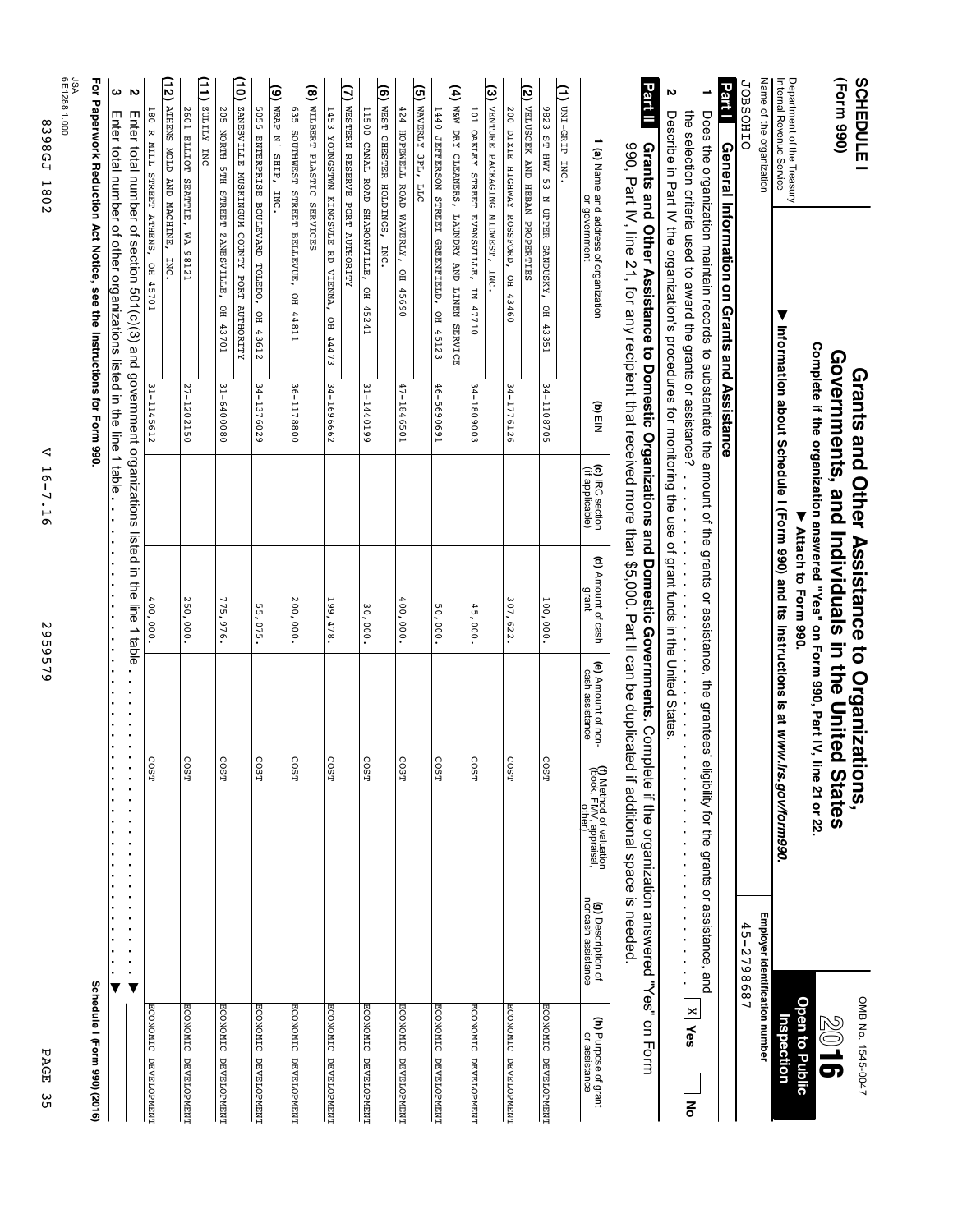| PAGE<br>96                                         |                                              |                                                           | 2959579                                                                 |                                                                                                                                                                                  | ≺<br>$16 - 7.16$                   |            |                                                                                                                                                                                                                                                                                                                                              | JSA<br>6E1288 1.000<br>8398GL<br>1802                  |
|----------------------------------------------------|----------------------------------------------|-----------------------------------------------------------|-------------------------------------------------------------------------|----------------------------------------------------------------------------------------------------------------------------------------------------------------------------------|------------------------------------|------------|----------------------------------------------------------------------------------------------------------------------------------------------------------------------------------------------------------------------------------------------------------------------------------------------------------------------------------------------|--------------------------------------------------------|
| Schedule I (Form 990) (2016)                       |                                              |                                                           |                                                                         |                                                                                                                                                                                  |                                    |            | For Paperwork Reduction and the linstructions for Dan 200.                                                                                                                                                                                                                                                                                   |                                                        |
| 97.                                                |                                              |                                                           |                                                                         |                                                                                                                                                                                  |                                    |            | Enter total number of other organizations listed in the line 1 table                                                                                                                                                                                                                                                                         | ω                                                      |
| $\ddot{\phantom{0}}$                               | ▼                                            |                                                           |                                                                         |                                                                                                                                                                                  |                                    |            | Enter total number of section 501(c)(3) and government organizations listed in the line 1 table                                                                                                                                                                                                                                              | Z                                                      |
|                                                    |                                              |                                                           |                                                                         |                                                                                                                                                                                  |                                    |            |                                                                                                                                                                                                                                                                                                                                              | (12                                                    |
|                                                    |                                              |                                                           |                                                                         |                                                                                                                                                                                  |                                    |            |                                                                                                                                                                                                                                                                                                                                              | 冝                                                      |
|                                                    |                                              |                                                           |                                                                         |                                                                                                                                                                                  |                                    |            |                                                                                                                                                                                                                                                                                                                                              | Θ                                                      |
|                                                    |                                              |                                                           |                                                                         |                                                                                                                                                                                  |                                    |            |                                                                                                                                                                                                                                                                                                                                              | ම                                                      |
|                                                    |                                              |                                                           |                                                                         |                                                                                                                                                                                  |                                    |            |                                                                                                                                                                                                                                                                                                                                              | ම                                                      |
|                                                    |                                              |                                                           |                                                                         |                                                                                                                                                                                  |                                    |            |                                                                                                                                                                                                                                                                                                                                              | Θ                                                      |
|                                                    |                                              |                                                           |                                                                         |                                                                                                                                                                                  |                                    |            |                                                                                                                                                                                                                                                                                                                                              | ම                                                      |
|                                                    |                                              |                                                           |                                                                         |                                                                                                                                                                                  |                                    |            |                                                                                                                                                                                                                                                                                                                                              | তি                                                     |
|                                                    |                                              |                                                           |                                                                         |                                                                                                                                                                                  |                                    |            |                                                                                                                                                                                                                                                                                                                                              | Ð                                                      |
| ECONOMIC DEVELOPMENT                               |                                              | COST                                                      |                                                                         | 187,500.                                                                                                                                                                         |                                    | 81-5322241 | 172 EAST STATE STREET COLUMBUS, OH 43215                                                                                                                                                                                                                                                                                                     | (3) HZW CONSULTING LLC                                 |
|                                                    |                                              |                                                           |                                                                         |                                                                                                                                                                                  |                                    |            |                                                                                                                                                                                                                                                                                                                                              |                                                        |
| ECONOMIC DEVELOPMENT                               |                                              | COST                                                      |                                                                         | 6,561.                                                                                                                                                                           | 501(C)(3)                          | 31-0536715 | (2) UNIVERSITY OF DAYTON RESEARCH INSTITUTE<br>OH 45469                                                                                                                                                                                                                                                                                      | 300<br>COLLEGE PARK DAYTON,                            |
| ECONOMIC DEVELOPMENT                               |                                              | cost                                                      |                                                                         | 200,000                                                                                                                                                                          | 501(C)(3)                          | 31-0798878 | 1467 MOUNT VERNON AVENUE MARION, OH 43302                                                                                                                                                                                                                                                                                                    | (1) MARION TECHNICAL COLLEGE                           |
| (h) Purpose of grant<br>or assistance              | (g) Description of<br>noncash assistance     | f) Method of valuation<br>book, FMV, appraisal,<br>other) | (e) Amount of non-<br>cash assistance                                   | (d) Amount of cash<br>grant                                                                                                                                                      | (c) IRC section<br>(if applicable) | $(d)$ EIN  | 1 (a) Name and address of organization<br>or government                                                                                                                                                                                                                                                                                      |                                                        |
|                                                    |                                              | if additional space is needed.                            |                                                                         |                                                                                                                                                                                  |                                    |            | Grants and Other Assistance to Domestic Organizations and Domestic Governments. Complete if the organization answered "Yes" on Form<br>990, Part IV, inea 1, tor and least 1 can be the term of the form of the construct of the 2.1, the 2.1, incert                                                                                        | Part II                                                |
| $X$ yes<br>ᅙ                                       |                                              |                                                           | $\begin{array}{c} \bullet \\ \bullet \\ \bullet \\ \bullet \end{array}$ |                                                                                                                                                                                  |                                    |            | Does the organization maintain records to substantiate the amount of the grants or assistance, the grantees eligibility for the grants or assistance, and<br>the selection criteria used to award the grants or assistance?<br>Describe in Part IV the organization's procedures for monitoring the use of grant funds in the United States. | ∸<br>N                                                 |
|                                                    |                                              |                                                           |                                                                         |                                                                                                                                                                                  |                                    |            | General Information on Grants and Assistance                                                                                                                                                                                                                                                                                                 | Part <sup>1</sup>                                      |
|                                                    | Employer identification number<br>45-2798687 |                                                           |                                                                         |                                                                                                                                                                                  |                                    |            |                                                                                                                                                                                                                                                                                                                                              | Name of the organization<br><b>JOBSOHIO</b>            |
| Inspection                                         |                                              |                                                           |                                                                         | ▶ Information about Schedule I (Form 990) and its instructions is at <i>www.irs.gov/form990</i> .<br>Attach to Form 990.                                                         |                                    |            |                                                                                                                                                                                                                                                                                                                                              | Internal Revenue Service<br>Department of the Treasury |
| OMB No. 1545-0047<br>Open to Public<br><b>9102</b> |                                              | <b>States</b>                                             |                                                                         | Complete if the organization answered "Yes" on Form 990, Part IV, line 21 or 22.<br>Governments, and Individuals in the United<br>Grants and Otrour Assistance to Organizations, |                                    |            |                                                                                                                                                                                                                                                                                                                                              | (Form 990)<br>SCHEDULE I                               |
|                                                    |                                              |                                                           |                                                                         |                                                                                                                                                                                  |                                    |            |                                                                                                                                                                                                                                                                                                                                              |                                                        |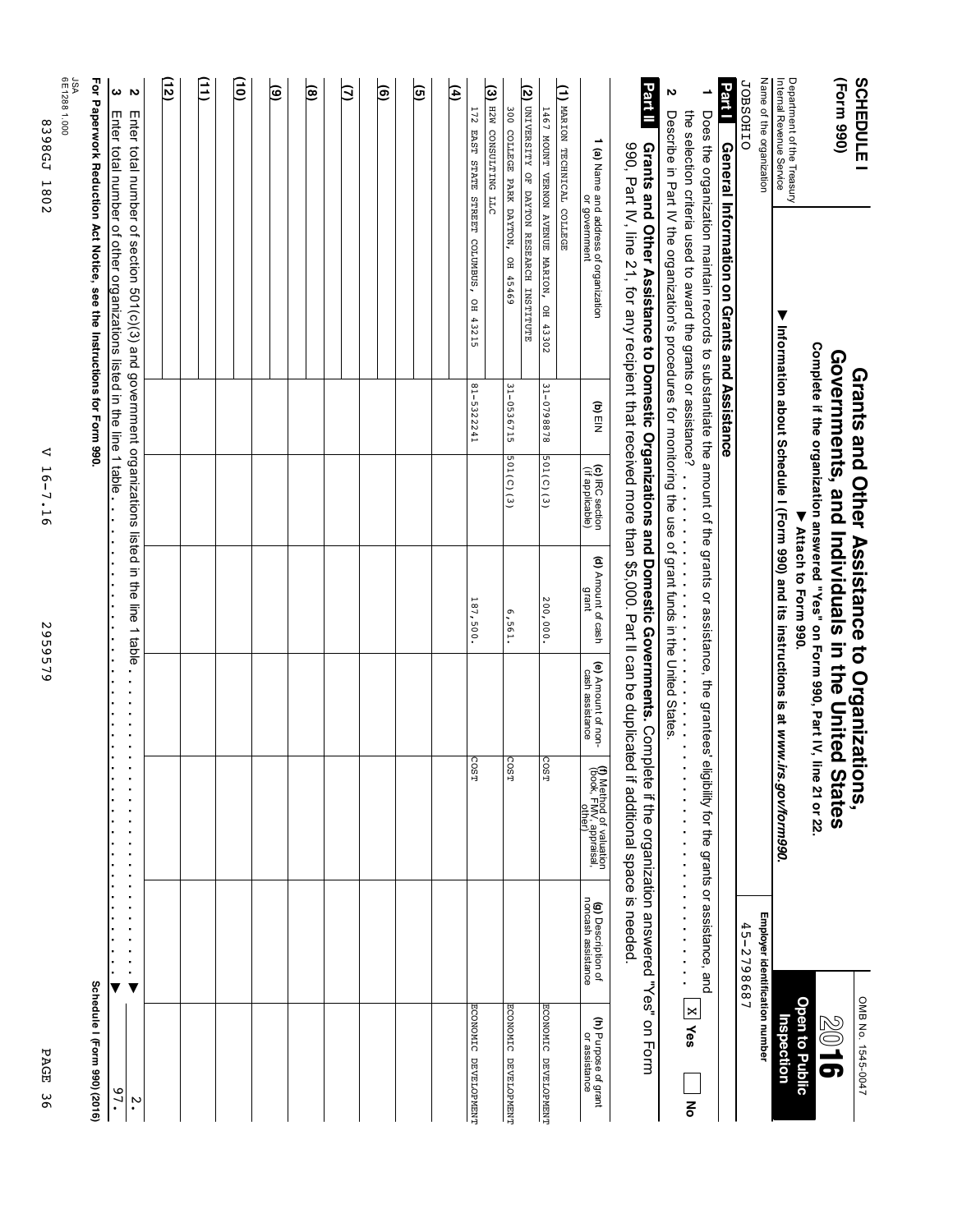V 16-7.16

V 16-7.16

8398GJ 1802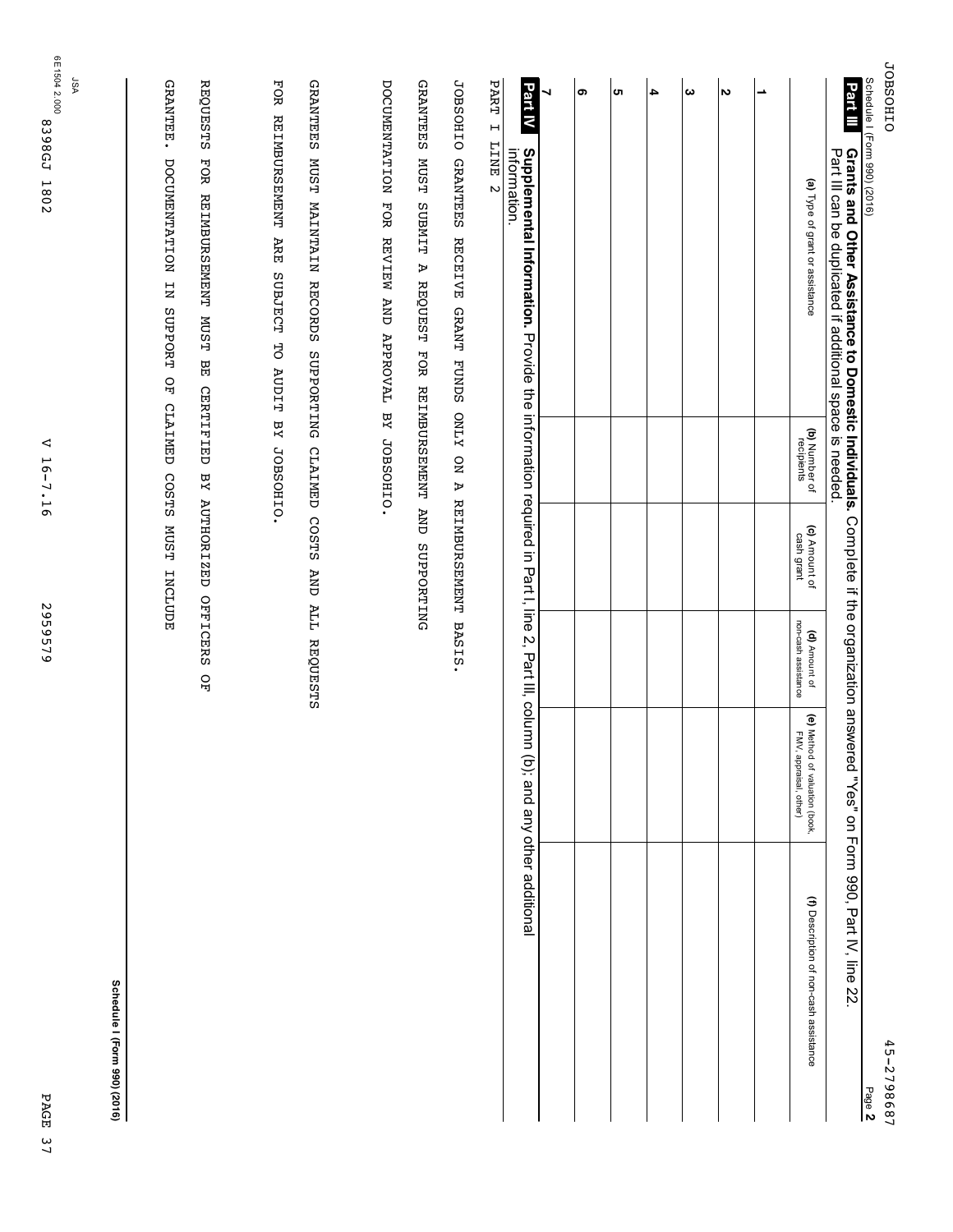| Schedule I (Form 990) (2016)<br>Part III<br>Grants and Other Assistance to Domestic Individuals.<br>Part III can be duplicated it additional space is needed. |                               |                                     |                                      |                                                          | Complete if the organization answered "Yes" on Form 990, Part IV, line 22<br>Page 2 |
|---------------------------------------------------------------------------------------------------------------------------------------------------------------|-------------------------------|-------------------------------------|--------------------------------------|----------------------------------------------------------|-------------------------------------------------------------------------------------|
| (a) Type of grant or assistance                                                                                                                               | (b) Number of<br>recipients   | (c) Amount of<br>cash grant         | non-cash assistance<br>(d) Amount of | (e) Method of valuation (book,<br>FMV, appraisal, other) | (f) Description of non-cash assistance                                              |
| ∸                                                                                                                                                             |                               |                                     |                                      |                                                          |                                                                                     |
| $\mathbf{v}$                                                                                                                                                  |                               |                                     |                                      |                                                          |                                                                                     |
| $\boldsymbol{\omega}$                                                                                                                                         |                               |                                     |                                      |                                                          |                                                                                     |
| 4                                                                                                                                                             |                               |                                     |                                      |                                                          |                                                                                     |
| <b>UT</b>                                                                                                                                                     |                               |                                     |                                      |                                                          |                                                                                     |
| ၜ                                                                                                                                                             |                               |                                     |                                      |                                                          |                                                                                     |
| ⇃                                                                                                                                                             |                               |                                     |                                      |                                                          |                                                                                     |
| <b>Part IV</b><br>information.<br>Supplemental Information. The article in Part I, line 2 and interview in Part I, line 2, Part III, colom                    |                               |                                     |                                      |                                                          | b); and any other additional                                                        |
| <b>AGREMENTS,</b><br>DOCUMENTATION<br>PAID<br>$\mathbb{R}^{\mathbb{S}}$<br>NEEDED.<br>INVOICES, VOUCHERS, PAID RECEIPTS, AND OTHER<br>PROGRAM DISBURSEMENTS   | <b>ARE</b>                    | <b>REVIEWED</b>                     | <b>AT MULTIPLE</b>                   |                                                          |                                                                                     |
| <b>LEVELS</b><br><b>NIHILM</b><br>JOBSOHIO.                                                                                                                   |                               |                                     |                                      |                                                          |                                                                                     |
| <b>GRANTEES</b><br><b>ARE</b><br><b>REQUIRED</b><br>50<br><b>SUBMIT</b>                                                                                       | AN ANNUAL REPORT              | 5O<br><b>THE</b><br><b>JOBSOHIO</b> | DIRECTOR                             |                                                          |                                                                                     |
| OF COMPLIANCE.<br>ALL SUCH REPORTS<br><b>ARE REVIEWED</b>                                                                                                     | BY THE                        | DIRECTOR                            | å                                    |                                                          |                                                                                     |
| COMPLIANCE,<br><b>OHM</b><br>PREPARES<br>A<br><b>REPORT</b><br>$\overline{a}$                                                                                 | <b>PROJECT</b>                | PERFORMANCE.                        | <b>UNDERPERPONING</b>                |                                                          |                                                                                     |
| <b>PROJECTS</b><br>YAN<br>멻<br><b>THE</b><br><b>SUBJECT</b><br>å<br><b>ACTION AT</b>                                                                          | THE                           | <b>RECOMMENDATION</b>               | å<br><b>THE</b>                      |                                                          |                                                                                     |
| <b>DIRECTOR</b><br>្អ<br>អ្<br>COMPLIANCE<br>$\overline{M}$<br><b>THE</b>                                                                                     | JOBSOHIO COMPLIANCE TEAM, AND |                                     | <b>FINNLE</b>                        |                                                          |                                                                                     |
| DETERMINATION<br>$\overline{AB}$<br><b>THE</b><br><b>JOBSOHIO</b><br>PRESIDENT/CIO.                                                                           |                               |                                     |                                      |                                                          |                                                                                     |
|                                                                                                                                                               |                               |                                     |                                      |                                                          | Schedule I (Form 990) (2016)                                                        |

2959579 2959579

V 16-7.16

V 16-7.16

6E1504 2.000

8398GJ 1802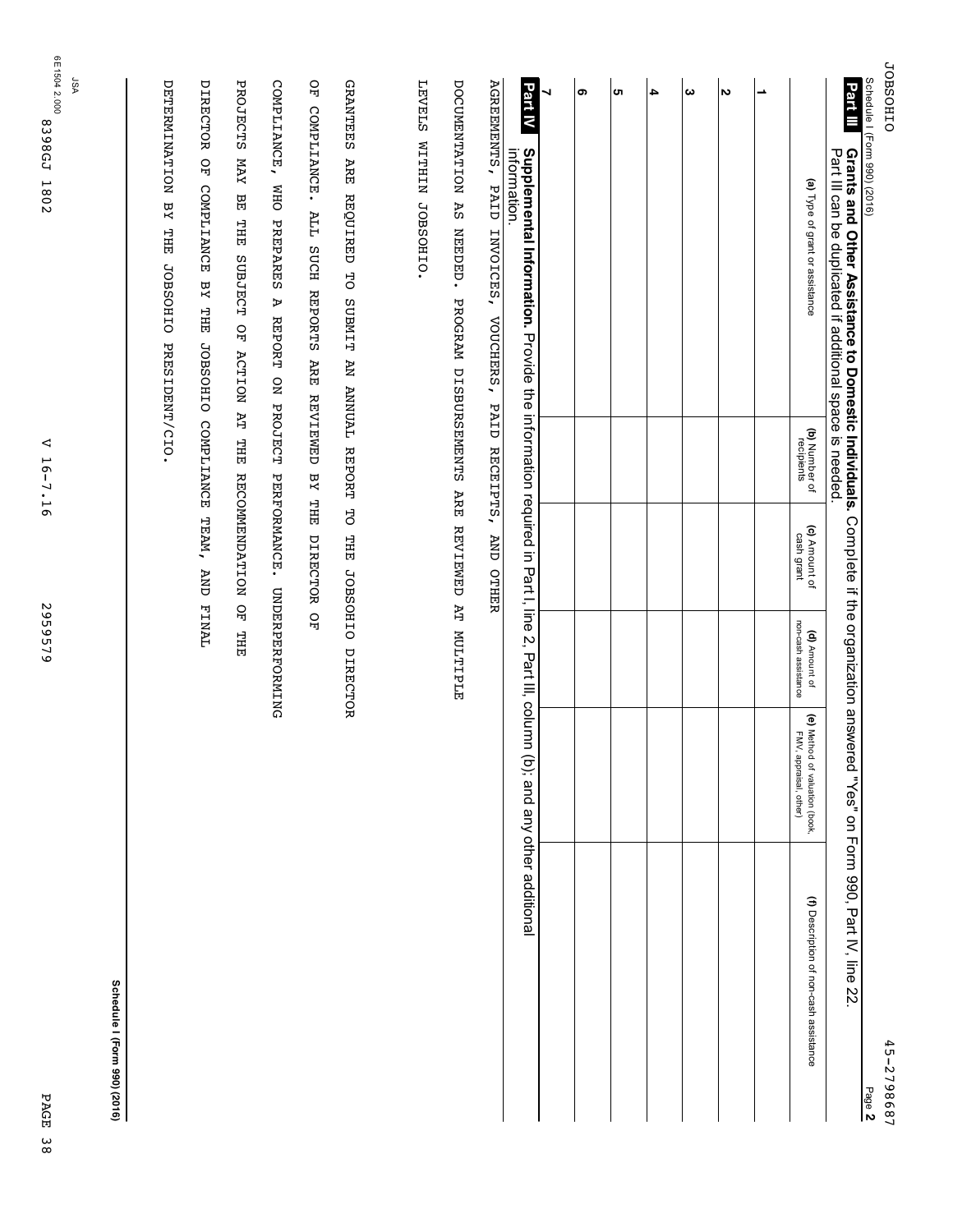|         | ↵<br>ப<br>ı<br>N<br>◡         |
|---------|-------------------------------|
| ള്<br>N | ص<br>$^\infty$<br>σ<br>∞<br>◡ |

| ¢<br>I<br>İ<br>t<br>3 |  |
|-----------------------|--|
|                       |  |

| ouledule<br>Į<br>ı                            |  |
|-----------------------------------------------|--|
| י הייי ה<br>π<br>I<br>١<br>j                  |  |
| $\frac{1}{2}$<br>١<br>$\frac{1}{2}$<br>b<br>١ |  |
|                                               |  |
|                                               |  |
|                                               |  |

| - A H H A H A A A A A H A H A A H A A H A H A H A H A A H A H A H A H A H A H A H A H A H A H A H A H A H A H A<br>ロコーポ ミッシュ・ショップ | <b>Part III</b> Grants and Other Assistance to Domestic projection if the computer of the computation and Other Assistance of the computation of the computation of the computation of the computation and Other Assistance of $\sim$ |
|-----------------------------------------------------------------------------------------------------------------------------------|---------------------------------------------------------------------------------------------------------------------------------------------------------------------------------------------------------------------------------------|
|                                                                                                                                   |                                                                                                                                                                                                                                       |
|                                                                                                                                   | ì                                                                                                                                                                                                                                     |
|                                                                                                                                   |                                                                                                                                                                                                                                       |

| リリー・コート |                                                                                                                              | ┙ | <b>၈</b> | <mark>ບາ</mark> | $\boldsymbol{\omega}$ | N |                                                          |  |
|---------|------------------------------------------------------------------------------------------------------------------------------|---|----------|-----------------|-----------------------|---|----------------------------------------------------------|--|
|         | Part N. Occupa entail information. Provide the information required in Part I, line 2, Part III, column (p);<br>information. |   |          |                 |                       |   | (a) Type of grant or assistance                          |  |
|         |                                                                                                                              |   |          |                 |                       |   | (b) Number of<br>recipients                              |  |
|         |                                                                                                                              |   |          |                 |                       |   | (c) Amount of<br>cash grant                              |  |
|         |                                                                                                                              |   |          |                 |                       |   | non-cash assistance<br>(d) Amount of                     |  |
|         |                                                                                                                              |   |          |                 |                       |   | (e) Method of valuation (book,<br>FMV, appraisal, other) |  |
|         | and any other additional                                                                                                     |   |          |                 |                       |   | (f) Description of non-cash assistance                   |  |

PART II PART II

THE STATEMENT OF FUNCTIONAL EXPENSES IS PREPARED ON THE ACCRUAL BASIS OF THE STATEMENT OF FUNCTIONAL EXPENSES IS PREPARED ON THE ACCRUAL BASIS OF

ACCOUNTING AND SCHEDULE I IS PREPARED ON THE CASH BASIS OF ACCOUNTING, IN ACCOUNTING AND SCHEDULE I IS PREPARED ON THE CASH BASIS OF ACCOUNTING, IN

ACCORDANCE WITH IRS REPORTING INSTRUCTIONS. ACCORDINGLY, A VARIANCE ACCORDANCE WITH IRS REPORTING INSTRUCTIONS. ACCORDINGLY, A VARIANCE

EXISTS BETWEEN THE AMOUNTS REPORTED FOR GRANT EXPENSE ON EACH SCHEDULE. EXISTS BETWEEN THE AMOUNTS REPORTED FOR GRANT EXPENSE ON EACH SCHEDULE.

**Schedule**

**I (Form 990) (2016)**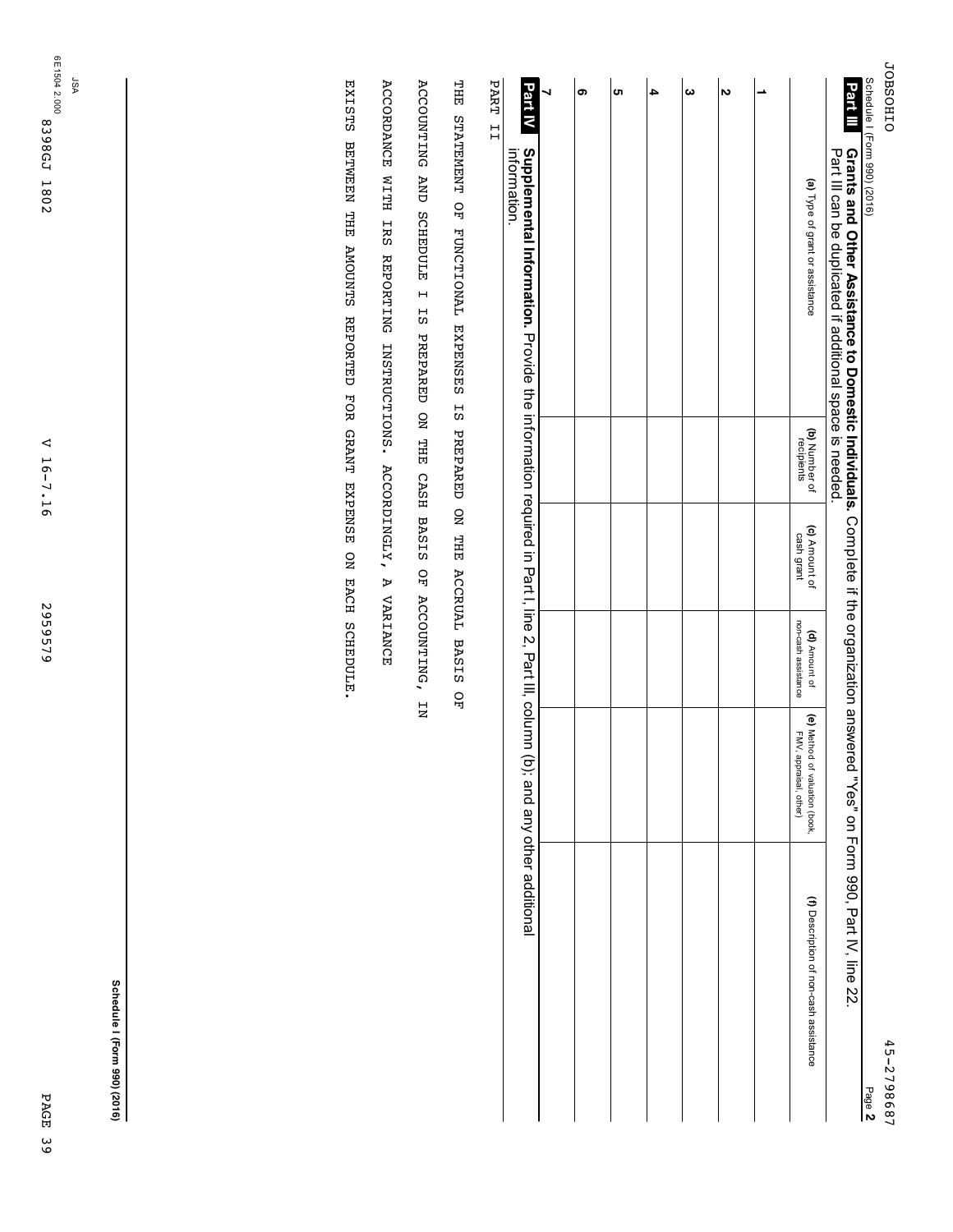|                         | <b>SCHEDULE J</b>                           |                                                                                                  | <b>Compensation Information</b>                                                                                                                                                                                                                                                                                                   | OMB No. 1545-0047              |            |    |
|-------------------------|---------------------------------------------|--------------------------------------------------------------------------------------------------|-----------------------------------------------------------------------------------------------------------------------------------------------------------------------------------------------------------------------------------------------------------------------------------------------------------------------------------|--------------------------------|------------|----|
|                         | (Form 990)                                  |                                                                                                  | For certain Officers, Directors, Trustees, Key Employees, and Highest                                                                                                                                                                                                                                                             |                                |            |    |
|                         |                                             |                                                                                                  | <b>Compensated Employees</b><br>> Complete if the organization answered "Yes" on Form 990, Part IV, line 23.                                                                                                                                                                                                                      |                                | 2016       |    |
|                         | Department of the Treasury                  |                                                                                                  | Attach to Form 990.                                                                                                                                                                                                                                                                                                               | <b>Open to Public</b>          |            |    |
|                         | Internal Revenue Service                    |                                                                                                  | Information about Schedule J (Form 990) and its instructions is at www.irs.gov/form990.                                                                                                                                                                                                                                           |                                | Inspection |    |
|                         | Name of the organization<br><b>JOBSOHIO</b> |                                                                                                  | 45-2798687                                                                                                                                                                                                                                                                                                                        | Employer identification number |            |    |
| Part I                  |                                             | <b>Questions Regarding Compensation</b>                                                          |                                                                                                                                                                                                                                                                                                                                   |                                |            |    |
|                         |                                             |                                                                                                  |                                                                                                                                                                                                                                                                                                                                   |                                | Yes        | No |
|                         |                                             |                                                                                                  | 1a Check the appropriate box(es) if the organization provided any of the following to or for a person listed on Form                                                                                                                                                                                                              |                                |            |    |
|                         |                                             |                                                                                                  | 990, Part VII, Section A, line 1a. Complete Part III to provide any relevant information regarding these items.                                                                                                                                                                                                                   |                                |            |    |
|                         |                                             | First-class or charter travel                                                                    | Housing allowance or residence for personal use                                                                                                                                                                                                                                                                                   |                                |            |    |
|                         |                                             | Travel for companions                                                                            | Payments for business use of personal residence                                                                                                                                                                                                                                                                                   |                                |            |    |
|                         |                                             | Tax indemnification and gross-up payments                                                        | Health or social club dues or initiation fees                                                                                                                                                                                                                                                                                     |                                |            |    |
|                         |                                             | Discretionary spending account                                                                   | Personal services (such as, maid, chauffeur, chef)                                                                                                                                                                                                                                                                                |                                |            |    |
| b                       |                                             |                                                                                                  | If any of the boxes on line 1a are checked, did the organization follow a written policy regarding payment<br>or reimbursement or provision of all of the expenses described above? If "No," complete Part III to                                                                                                                 |                                |            |    |
|                         |                                             |                                                                                                  |                                                                                                                                                                                                                                                                                                                                   | 1b                             |            |    |
| $\mathbf{2}$            |                                             |                                                                                                  | Did the organization require substantiation prior to reimbursing or allowing expenses incurred by all                                                                                                                                                                                                                             |                                |            |    |
|                         |                                             |                                                                                                  | directors, trustees, and officers, including the CEO/Executive Director, regarding the items checked on line                                                                                                                                                                                                                      | $\mathbf{2}$                   |            |    |
|                         |                                             |                                                                                                  |                                                                                                                                                                                                                                                                                                                                   |                                |            |    |
| 3                       |                                             |                                                                                                  | Indicate which, if any, of the following the filing organization used to establish the compensation of the<br>organization's CEO/Executive Director. Check all that apply. Do not check any boxes for methods used by a<br>related organization to establish compensation of the CEO/Executive Director, but explain in Part III. |                                |            |    |
|                         | X                                           | Compensation committee                                                                           | Written employment contract                                                                                                                                                                                                                                                                                                       |                                |            |    |
|                         | $\mathbf X$                                 | Independent compensation consultant                                                              | X <br>Compensation survey or study                                                                                                                                                                                                                                                                                                |                                |            |    |
|                         |                                             | Form 990 of other organizations                                                                  | X <br>Approval by the board or compensation committee                                                                                                                                                                                                                                                                             |                                |            |    |
| 4                       |                                             | organization or a related organization:                                                          | During the year, did any person listed on Form 990, Part VII, Section A, line 1a, with respect to the filing                                                                                                                                                                                                                      |                                |            |    |
| a                       |                                             |                                                                                                  |                                                                                                                                                                                                                                                                                                                                   | 4a                             |            | Χ  |
| b                       |                                             |                                                                                                  | Participate in, or receive payment from, a supplemental nonqualified retirement plan?                                                                                                                                                                                                                                             | 4b                             |            | X  |
| c                       |                                             |                                                                                                  | Participate in, or receive payment from, an equity-based compensation arrangement?                                                                                                                                                                                                                                                | 4c                             |            | X  |
|                         |                                             |                                                                                                  | If "Yes" to any of lines 4a-c, list the persons and provide the applicable amounts for each item in Part III.                                                                                                                                                                                                                     |                                |            |    |
|                         |                                             | Only section $501(c)(3)$ , $501(c)(4)$ , and $501(c)(29)$ organizations must complete lines 5-9. |                                                                                                                                                                                                                                                                                                                                   |                                |            |    |
| 5                       |                                             |                                                                                                  | For persons listed on Form 990, Part VII, Section A, line 1a, did the organization pay or accrue any                                                                                                                                                                                                                              |                                |            |    |
|                         |                                             | compensation contingent on the revenues of:                                                      |                                                                                                                                                                                                                                                                                                                                   |                                |            |    |
| а                       |                                             |                                                                                                  |                                                                                                                                                                                                                                                                                                                                   | 5а                             |            | Χ  |
|                         |                                             |                                                                                                  |                                                                                                                                                                                                                                                                                                                                   | 5b                             |            | X  |
|                         |                                             | If "Yes" on line 5a or 5b, describe in Part III.                                                 |                                                                                                                                                                                                                                                                                                                                   |                                |            |    |
| 6                       |                                             |                                                                                                  | For persons listed on Form 990, Part VII, Section A, line 1a, did the organization pay or accrue any                                                                                                                                                                                                                              |                                |            |    |
|                         |                                             | compensation contingent on the net earnings of:                                                  |                                                                                                                                                                                                                                                                                                                                   |                                |            |    |
| a                       |                                             |                                                                                                  |                                                                                                                                                                                                                                                                                                                                   | 6a                             |            | X  |
| b                       |                                             |                                                                                                  |                                                                                                                                                                                                                                                                                                                                   | 6b                             |            | X  |
|                         |                                             | If "Yes" on line 6a or 6b, describe in Part III.                                                 |                                                                                                                                                                                                                                                                                                                                   |                                |            |    |
| $\overline{\mathbf{r}}$ |                                             |                                                                                                  | For persons listed on Form 990, Part VII, Section A, line 1a, did the organization provide any nonfixed                                                                                                                                                                                                                           | $\overline{7}$                 |            | X  |
| 8                       |                                             |                                                                                                  | Were any amounts reported on Form 990, Part VII, paid or accrued pursuant to a contract that was subject                                                                                                                                                                                                                          |                                |            |    |
|                         |                                             |                                                                                                  | to the initial contract exception described in Regulations section 53.4958-4(a)(3)? If "Yes," describe                                                                                                                                                                                                                            |                                |            |    |
|                         |                                             |                                                                                                  |                                                                                                                                                                                                                                                                                                                                   | 8                              |            | X  |
| 9                       |                                             |                                                                                                  | If "Yes" on line 8, did the organization also follow the rebuttable presumption procedure described in                                                                                                                                                                                                                            |                                |            |    |
|                         |                                             |                                                                                                  |                                                                                                                                                                                                                                                                                                                                   | 9                              |            |    |
|                         |                                             | For Paperwork Reduction Act Notice, see the Instructions for Form 990.                           |                                                                                                                                                                                                                                                                                                                                   | Schedule J (Form 990) 2016     |            |    |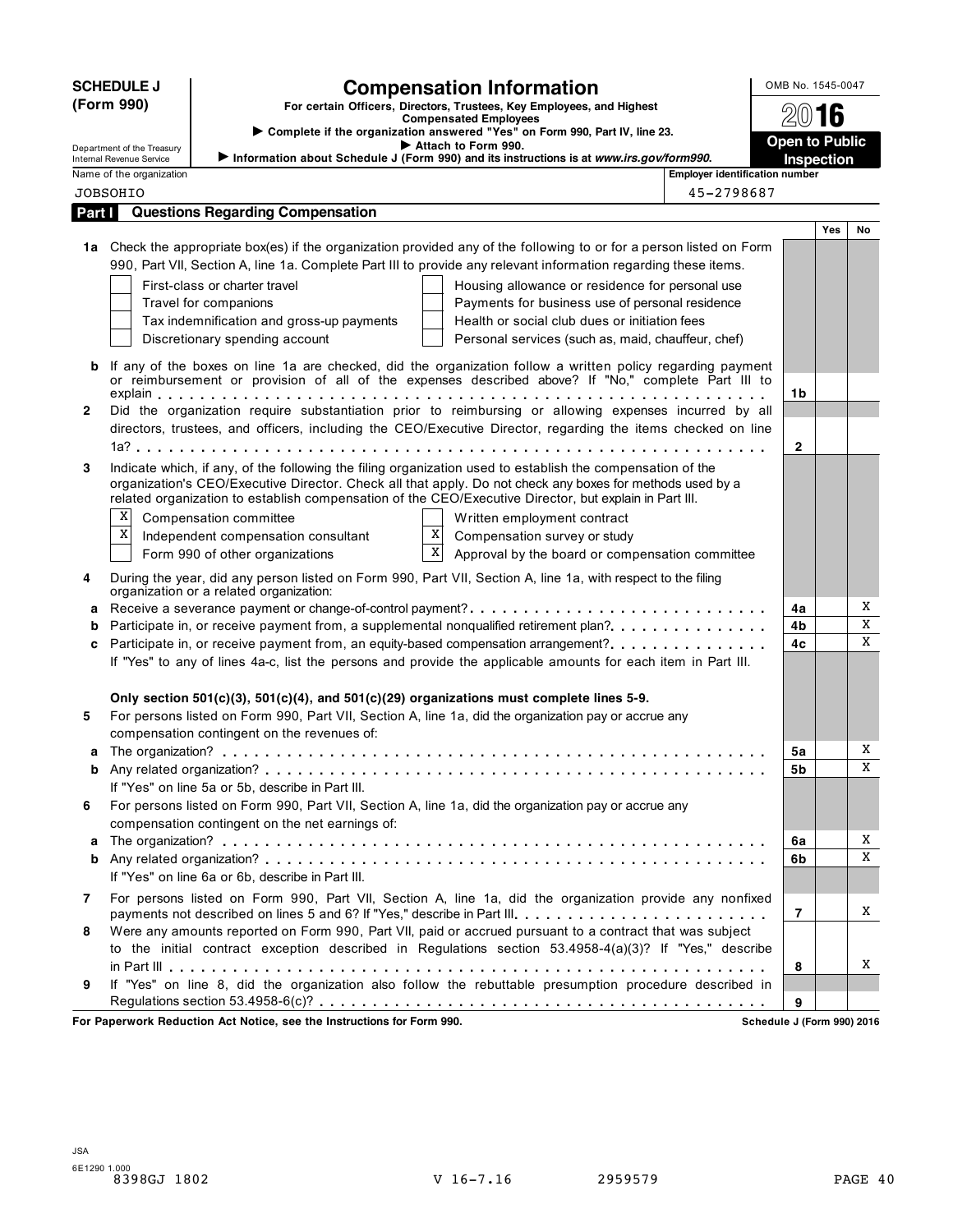PAGE 41

PAGE 41

2959579 2959579

JSA

| Schedule J (Form 990) 2016                 |                                                   |                                            |                                             |                            |                                                    |                                    |                                                         |
|--------------------------------------------|---------------------------------------------------|--------------------------------------------|---------------------------------------------|----------------------------|----------------------------------------------------|------------------------------------|---------------------------------------------------------|
|                                            |                                                   |                                            |                                             | $\cdot$                    | $\circ$                                            | $\circ$                            | 16 <sup>DIRECTOR,</sup><br>INTERNATIONAL SALES<br>€     |
| $\circ$                                    | ┙<br>$\circ$<br>H<br>O                            | ◡<br>Z<br>G<br>I                           | $\circ$                                     | N<br>$\overline{91}$       | 14<br>008                                          | 4<br>┙<br>608                      | <b>ANDREW</b><br><b>LANGE</b><br>⊜                      |
| $\circ$                                    | $\circ$                                           | $\cdot$                                    | $\circ$                                     | $\circ$                    | $\circ$                                            | $\circ$                            | 18 MANAGING DIRECTOR<br>€                               |
| $\tilde{\cdot}$                            | 982<br>ω<br>$\overline{9}$                        | N<br>$\circ$<br>U<br>23.7                  | 10,4<br>$\overline{0}$                      | 77                         | 40,<br>000                                         | N<br>14<br>452                     | <b>GLENN</b><br><b>RICHARDSON</b><br>⊜                  |
| $\tilde{\phantom{0}}$                      | $\circ$                                           | $\cdot$                                    | $\ddot{\circ}$                              | $\circ$                    | $\circ$                                            | $\cdot$                            | 14 SENIOR MANAGING DIRECTOR<br>€                        |
| $\tilde{\cdot}$                            | 122<br>۰<br>$\overline{ }$<br>$\frac{4}{7}$       | N<br>$\circ$<br>$\sigma$<br>$\overline{8}$ | $\frac{8}{0}$<br>51.                        | 324.                       | 64,<br>100.                                        | N<br>28,<br>$\overline{0}$<br>Á,   | <b>AARON PITTS</b><br>⊜                                 |
| $\tilde{\cdot}$                            | $\circ$                                           | $\cdot$                                    | $\cdot$                                     | $\ddot{\cdot}$             | $\circ$                                            | $\cdot$                            | 13 <sup>MANAGING</sup> DIRECTOR<br>€                    |
| $\tilde{\cdot}$                            | ی<br>4<br>G<br>$\frac{4}{3}$                      | N<br>$\circ$<br>۰.<br>136.                 | $\ddot{\cdot}$                              | N<br>ςi<br>•               | $\circ$                                            | $\overline{1}$<br>4,<br>U<br>72    | VALENTINA ISAKINA<br>Ξ                                  |
| $\tilde{\cdot}$                            | $\circ$                                           | $\cdot$                                    | $\ddot{\cdot}$                              | $\ddot{\cdot}$             | $\circ$                                            | $\cdot$                            | 12 <sup>SECTOR</sup> DIRECTOR<br>€                      |
| $\tilde{\cdot}$                            | ÜЛ<br>ِّقِ.<br>$-167.$                            | $\overline{a}$<br>164.                     | $\frac{8}{10}$<br>04.                       | 181.                       | 100                                                | 45,718.                            | <b>TIMOTHY SWEENEY</b><br>$\widehat{\phantom{a}}$       |
| $\ddot{\cdot}$                             | $\circ$                                           | $\cdot$                                    | $\cdot$                                     | $\ddot{\cdot}$             | $\circ$                                            | $\frac{1}{1}$                      | 1 PIRECTOR, TALENT ACQUISITION<br>€                     |
| $\ddot{\cdot}$                             | Ō<br>$\sim$<br>۰.<br>900                          | 4<br>G<br>$-50.$                           | $\ddot{\cdot}$                              | 397                        | 1001                                               | 4<br>ة.<br>833.                    | <b>CHERYL</b><br><b>IRAY</b><br>$\widehat{\phantom{a}}$ |
| $\tilde{\cdot}$                            | $\circ$                                           | $\ddot{\cdot}$                             | $\ddot{\circ}$                              | $\ddot{\cdot}$             | $\circ$                                            | $\frac{1}{1}$                      | 10 EXECUTIVE DIR OF OPERATIONS<br>€                     |
| $\tilde{\cdot}$                            | N<br>is7.<br><b>835</b>                           | N<br>$\circ$<br>۰.<br>351.                 | $\frac{7}{3}$<br>24                         | 168                        | 4<br>$\sigma$<br>400.                              | 83.<br>592.                        | KRISTINA CLOUSE<br>$\widehat{\phantom{a}}$              |
| $\ddot{\circ}$                             | $\circ$                                           | $\cdot$                                    | $\ddot{\cdot}$                              | $\ddot{\cdot}$             | $\circ$                                            | $\cdot$                            | OENERAL COUNSEL<br>€                                    |
| $\tilde{\cdot}$                            | N<br>ω<br>$\infty$<br>$\mathsf{N}$<br>$\sim$<br>Ō | N<br>$\circ$<br>N<br>$\overline{8}$        | $\infty$<br>ò<br>24                         | Ō<br>$\overline{L}$        | 33<br>,<br>009                                     | $\tilde{\cdot}$<br><b>C90</b>      | DONELL GRUBBS<br>⊜                                      |
| $\ddot{\circ}$                             | $\circ$                                           | $\cdot$                                    | $\circ$                                     | $\circ$                    | $\circ$                                            | $\circ$<br>$\bullet$               | 8 <sup>ECTOR</sup> DIRECTOR<br>€                        |
| $\tilde{\cdot}$                            | ┙<br>G<br>,<br>J<br>$\tilde{\varepsilon}$         | ┙<br>.178                                  | Q<br>$\mathbf{r}$<br>ΣŚ                     | <b>102</b>                 | 22<br>005                                          | ω<br>$\ddot{\circ}$<br>664         | MATTHEW CYBULSKI<br>$\widehat{\phantom{a}}$             |
| $\ddot{\cdot}$                             | $\circ$                                           | $\cdot$                                    | $\ddot{\cdot}$                              | $\circ$                    | $\circ$                                            | $\cdot$                            | <b>DIRECTOR OF SALES</b><br>€                           |
| $\tilde{\cdot}$                            | 19<br>${}^{\circ}$<br>I<br>4<br>4                 | I<br>G<br>$\frac{4}{9}$                    | Ō<br>ľ<br>37                                | 961                        | 25<br>000                                          | UП<br>LΠ<br><b>162</b>             | LEE<br><b>CRUME</b><br>⊜                                |
| $\tilde{\cdot}$                            | $\circ$                                           | $\tilde{\cdot}$                            | $\circ$                                     | $\tilde{\cdot}$            | $\circ$                                            | $\circ$                            | SENIOR MANAGING DIRECTOR<br>€                           |
| $\tilde{\cdot}$                            | 302<br>668                                        | Z<br>UЛ<br>99                              | $\circ$                                     | 33                         | ς9<br>000                                          | N<br>33<br>000                     | KRISTI<br>TANNER<br>⊜                                   |
| $\tilde{\cdot}$                            | $\circ$                                           | $\circ$                                    | $\circ$                                     | $\circ$                    | $\circ$                                            | $\circ$                            | BENIOR ADVISOR<br>€                                     |
| $\tilde{C}$                                | ς<br>4<br>4<br>$\overline{11}$                    | 55<br>186                                  | 12, 0<br>84                                 | 626                        | 57<br>100                                          | N<br>ن<br>9<br>H<br>$\overline{8}$ | <b>CHARLES</b><br><b>NUSTINE</b><br>⊜                   |
| $\tilde{C}$                                | $\circ$                                           | $\cdot$                                    | $\circ$                                     | $\circ$                    | $\circ$                                            | $\circ$                            | MANAGING DIRECTOR<br>€                                  |
| $\tilde{\cdot}$                            | 258<br>492                                        | ω<br>.170                                  | $\frac{3}{1}$<br>57.                        | 314.                       | 27,<br>000.                                        | 225,<br>000.                       | <b>DANA</b><br>SAUCIER<br>∍                             |
| $\tilde{\cdot}$                            | $\circ$                                           | $\cdot$                                    | $\circ$                                     | $\circ$                    | $\circ$                                            | $\cdot$                            | SCHIEF FINANCIAL OFFICER<br>3<br>€                      |
| $\tilde{\cdot}$                            | N<br>42<br>995                                    | $\overline{\phantom{a}}$<br>337.           | $\frac{7}{2}$<br>99                         | <b>251.</b>                | 39,500.                                            | 188,<br>179                        | KEVIN<br>A. GIANGOLA<br>∍                               |
| $\tilde{\cdot}$                            | $\circ$                                           | $\cdot$                                    | $\circ$                                     | $\circ$                    | $\circ$                                            | $\cdot$                            | PAANAGING DIRECTOR<br>€                                 |
| $\tilde{\cdot}$                            | 280,609.                                          | H<br>$\frac{1}{2}$<br>729.                 | 4, 8<br>46                                  | 315                        | 37,700.                                            | N<br>$-81$<br>.610                 | TED GRIFFITH<br>Э                                       |
| $\circ$                                    | $\circ$                                           | $\cdot$                                    | $\ddot{\cdot}$                              | $\ddot{\cdot}$             | $\circ$                                            | $\frac{1}{1}$                      | BOARD MEMBER PRESIDENT AND CIO<br>€                     |
| $\circ$                                    | UТ<br>28'<br>$-945$                               | $\ddot{a}$ ,<br>630.                       | 12,1<br>$\frac{1}{2}$                       | 324.                       | 180,000.                                           | 321,879.                           | <b>JOHN MINOR</b><br>$\widehat{\phantom{a}}$            |
| as deferred on prior<br>Form 990           |                                                   |                                            | compensation                                | compensation<br>reportable | compensation                                       | compensation                       |                                                         |
| in column (B) reported<br>(F) Compensation | (E) Total of columns<br>(B) (i) (i) (D)           | (D) Nontaxable<br>benefits                 | <b>(C)</b> Retirement and<br>other deferred | (iii) Other                | (ii) Bonus & incentive                             | $(1)$ Base                         | (A) Name and Title                                      |
|                                            |                                                   |                                            |                                             |                            | (B) Breakdown of W-2 and/or 1099-MISC compensation |                                    |                                                         |

Page **2** JOBSOHIO

**JOBSOHIO** 

Schedule

J (Form

990) 2016

**Officers,**

]<br>ዓ each

instructions,

**Note:**

individual.

individual.

ነት<br>አ sum q

columns

(B)(i)-(iii)

for each

listed

individual

must

equal e<br>1 total

amount

q Form

990, Part ≧,

Section

A, line أه

applicable

column

(D) and  $\widehat{\mathbb{C}}$ 

amounts

for that

on row (ii). Do not list any

individual

whose

compensation

must ទ<br>ល

individuals

that

aren't

listed on Form

990, ሥ<br>አ  $\leqq$  reported

on

Schedule

J, report

compensation

from e<br>S

organization

on row  $\widehat{\text{}}$ and from **Directors,**

**Trustees,**

**Key**

**Employees,**

**and**

**Highest**

**Compensated**

**2011 Decess. Trustees: Trustees: Trustees: Separator Business. Use and Highest Composes. Use and Highest Compiled Employees. Use and Highes is a decled in the section of the section of the section of the section of**  $\sim$ 

**Employees.**

ទ<br>ទ

duplicate

copies if

additional

space is

related

organizations,

described

 $\Xi^{\cdot}$ the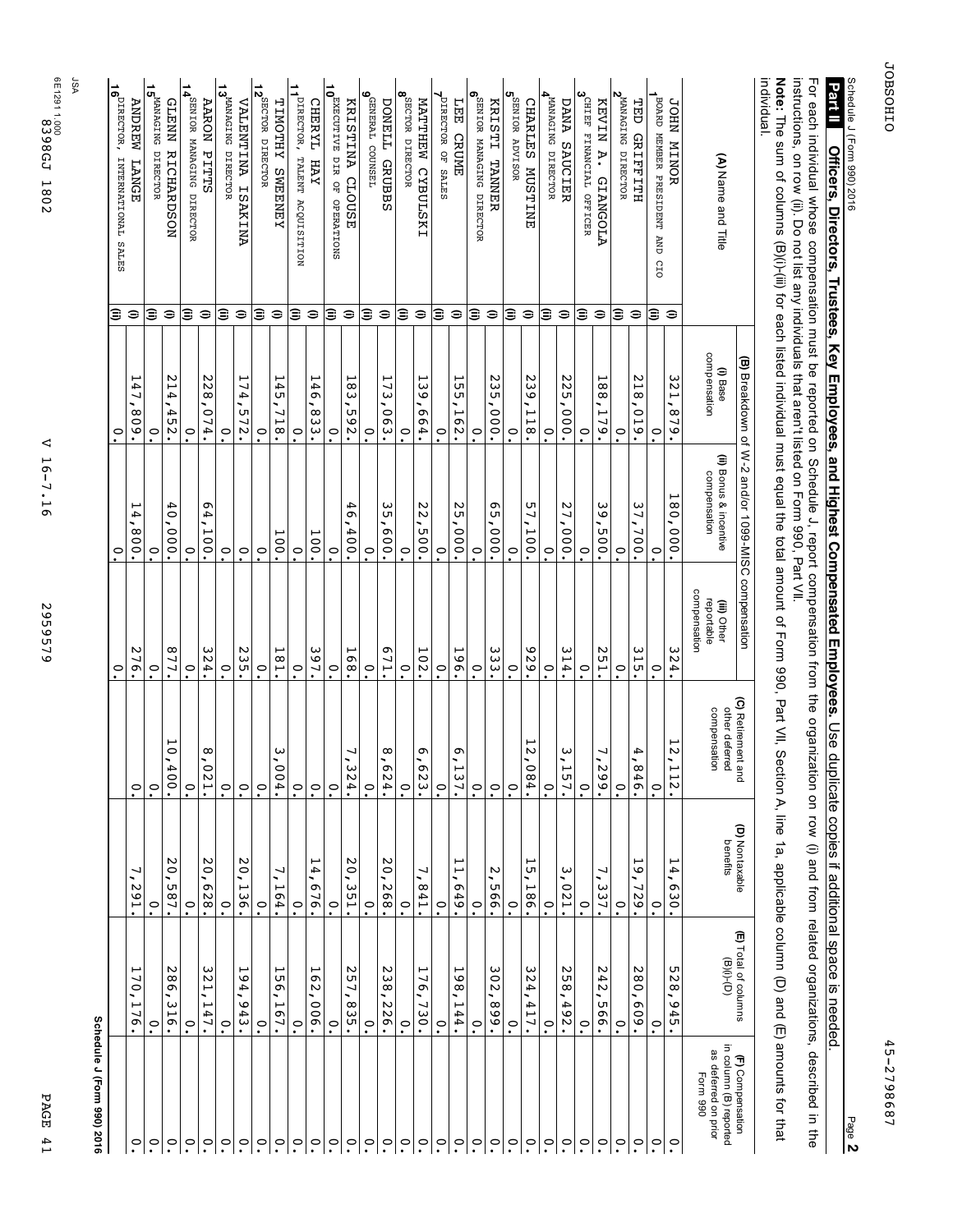| n   |
|-----|
| : Е |
|     |
| ᄗ   |
|     |
| ≏   |
| N   |
|     |

2959579 2959579

| individual.           |                         |                          |                                                    |                                           |                                                      |                |                                             |                                                            |
|-----------------------|-------------------------|--------------------------|----------------------------------------------------|-------------------------------------------|------------------------------------------------------|----------------|---------------------------------------------|------------------------------------------------------------|
|                       |                         |                          | (B) Breakdown of W-2 and/or 1099-MISC compensation |                                           |                                                      | (D) Nontaxable | (E) Total of columns                        | (F) Compensation                                           |
| (A) Name and Title    |                         | (i) Base<br>compensation | <b>(ii)</b> Bonus & incentive<br>compensation      | compensation<br>(iii) Other<br>reportable | (C) Retirement and<br>other deferred<br>compensation | benefits       | $(\mathsf{B})(\mathsf{i})$ - $(\mathsf{D})$ | in column (B) reported<br>as deferred on prior<br>Form 990 |
| <b>ANDREW</b><br>DEYE | $\widehat{\phantom{a}}$ | 165,<br>870.             | 11,000.                                            | 113.                                      | 6.1<br>ن<br>60                                       | 7,<br>490.     | 190,<br>632.                                | $\ddot{\cdot}$                                             |
| PIRECTOR, STRATEGY    | Ι∋                      | $\ddot{\circ}$           | $\tilde{C}$                                        | $\ddot{\cdot}$                            | $\ddot{\circ}$                                       | $\ddot{\circ}$ | $\circ$                                     | $\ddot{\circ}$                                             |
|                       | $\widehat{\phantom{a}}$ |                          |                                                    |                                           |                                                      |                |                                             |                                                            |
| $\boldsymbol{\kappa}$ | €                       |                          |                                                    |                                           |                                                      |                |                                             |                                                            |
|                       | $\widehat{\phantom{a}}$ |                          |                                                    |                                           |                                                      |                |                                             |                                                            |
| $\boldsymbol{\omega}$ | €                       |                          |                                                    |                                           |                                                      |                |                                             |                                                            |
|                       | $\widehat{\phantom{a}}$ |                          |                                                    |                                           |                                                      |                |                                             |                                                            |
| 4                     | ⊜                       |                          |                                                    |                                           |                                                      |                |                                             |                                                            |
|                       | $\Rightarrow$           |                          |                                                    |                                           |                                                      |                |                                             |                                                            |
| c                     | ε                       |                          |                                                    |                                           |                                                      |                |                                             |                                                            |
|                       | $\widehat{\phantom{m}}$ |                          |                                                    |                                           |                                                      |                |                                             |                                                            |
| თ                     | €                       |                          |                                                    |                                           |                                                      |                |                                             |                                                            |
|                       | $\widehat{\phantom{a}}$ |                          |                                                    |                                           |                                                      |                |                                             |                                                            |
| ┙                     | િ                       |                          |                                                    |                                           |                                                      |                |                                             |                                                            |
|                       | $\widehat{\phantom{a}}$ |                          |                                                    |                                           |                                                      |                |                                             |                                                            |
| $\infty$              | િ                       |                          |                                                    |                                           |                                                      |                |                                             |                                                            |
|                       | $\widehat{\phantom{a}}$ |                          |                                                    |                                           |                                                      |                |                                             |                                                            |
| $\bullet$             | €                       |                          |                                                    |                                           |                                                      |                |                                             |                                                            |
|                       | $\widehat{\phantom{a}}$ |                          |                                                    |                                           |                                                      |                |                                             |                                                            |
| a                     | િ                       |                          |                                                    |                                           |                                                      |                |                                             |                                                            |
|                       | $\widehat{\phantom{a}}$ |                          |                                                    |                                           |                                                      |                |                                             |                                                            |
| Ë,                    | ⊜                       |                          |                                                    |                                           |                                                      |                |                                             |                                                            |
|                       | $\widehat{\phantom{a}}$ |                          |                                                    |                                           |                                                      |                |                                             |                                                            |
| $\overline{5}$        | ⊜                       |                          |                                                    |                                           |                                                      |                |                                             |                                                            |
|                       | $\widehat{\phantom{a}}$ |                          |                                                    |                                           |                                                      |                |                                             |                                                            |
| $\frac{1}{2}$         | િ                       |                          |                                                    |                                           |                                                      |                |                                             |                                                            |
|                       | $\widehat{\phantom{a}}$ |                          |                                                    |                                           |                                                      |                |                                             |                                                            |
| $\frac{1}{4}$         | િ                       |                          |                                                    |                                           |                                                      |                |                                             |                                                            |
|                       | $\Rightarrow$           |                          |                                                    |                                           |                                                      |                |                                             |                                                            |
| G1                    | િ                       |                          |                                                    |                                           |                                                      |                |                                             |                                                            |
|                       | $\widehat{\phantom{m}}$ |                          |                                                    |                                           |                                                      |                |                                             |                                                            |
| $\frac{16}{2}$        | €                       |                          |                                                    |                                           |                                                      |                |                                             |                                                            |
|                       |                         |                          |                                                    |                                           |                                                      |                |                                             | Schedule J (Form 990) 2016                                 |
| 9Sr                   |                         |                          |                                                    |                                           |                                                      |                |                                             |                                                            |

Page **2**

Schedule

]<br>ዓ each

individual

whose

compensation

must ទ<br>ល

reported

on

Schedule

J, report

compensation

from e<br>S

organization

on row  $\widehat{\text{}}$ and from J (Form

990) 2016 **Officers,**

**Directors,**

**Trustees,**

**Key**

**Employees,**

**and**

**Highest**

**Compensated**

**2011 Decess. Trustees: Trustees: Trustees: Separator Business. Use and Highest Composes. Use and Highest Compiled Employees. Use and Highes is a decled in the section of the section of the section of the section of**  $\sim$ 

**Employees.**

ទ<br>ទ

duplicate

copies if

additional

space is

related

organizations,

described

 $\Xi^{\cdot}$ the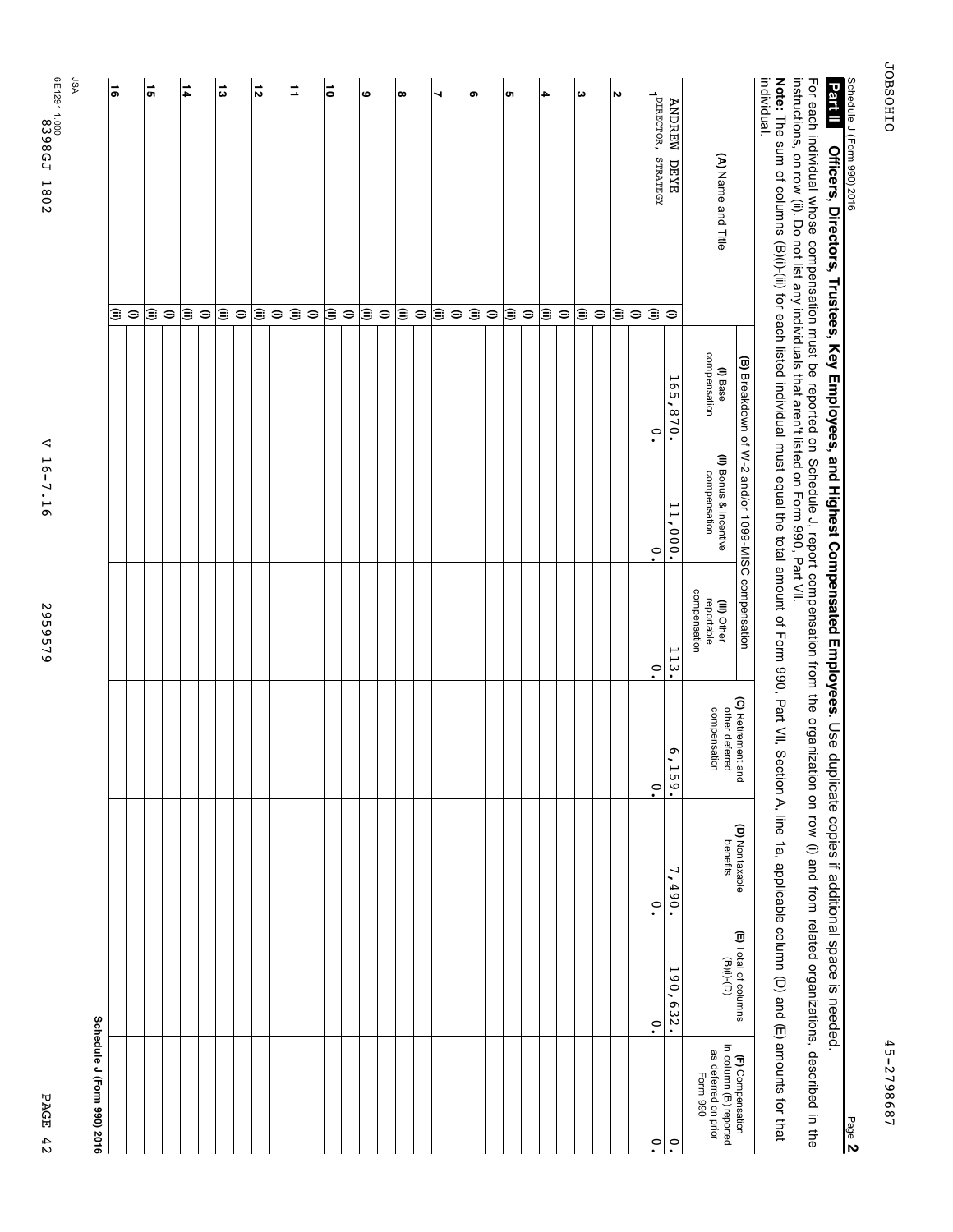Page **3**

**Supplemental Information Part III** Provide the information, explanation, ۹ descriptions required for Part I, lines بو<br>پ 1b, بي 4a, 4b, 4c, 5a, 5b, 6a, 6b, ا. and 8, a<br>Do for Part<br>E = Also complete this part for any additional information.

6E1505 2.000 8398GJ 1802

JSA

**Schedule J (Form 990) 2016**

PAGE 43

PAGE 43

2959579 2959579

V 16-7.16 V 16-7.16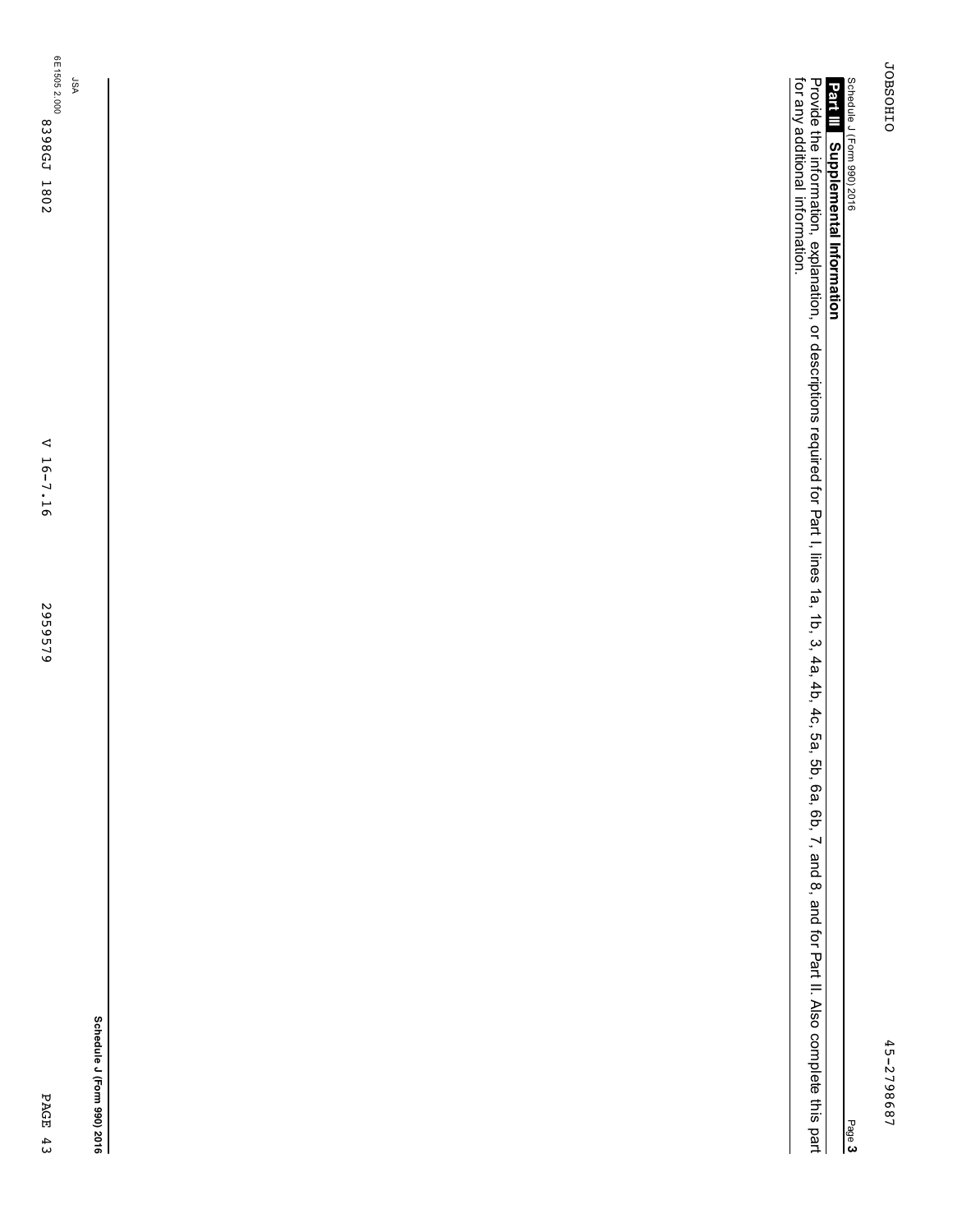# **SCHEDULE O** Supplemental Information to Form 990 or 990-EZ **DIG NO. 1545-0047**

(Form 990 or 990-EZ) Complete to provide information for responses to specific questions on  $\sim$  2016 Form 990 or 990-EZ or to provide any additional information.<br>
Attach to Form 990 or 990-EZ.<br> **Open to Public** 

**Inspection**

Department of the Treasury<br>Internal Revenue Service Internal Revenue Service I**Information about Schedule <sup>O</sup> (Form <sup>990</sup> or 990-EZ) and its instructions is at** *www.irs.gov/form990.*

**Employer identification number** JOBSOHIO 45-2798687

FORM 990 PART VI LINE 2

JOHN MINOR, A DIRECTOR AND OFFICER OF JOBSOHIO, JAMES BOLAND, A DIRECTOR AND OFFICER OF JOBSOHIO, AND KEVIN GIANGOLA, AN OFFICER OF JOBSOHIO, WERE SIMULTANEOUSLY DIRECTORS AND OFFICERS OF JOBSOHIO BEVERAGE SYSTEM.

FORM 990 PART VI LINE 7A

THE GOVERNING BODY IS APPOINTED BY THE GOVERNOR ACCORDING TO OHIO STATE LAW, CHAPTER 187, REVISED CODE.

FORM 990 PART VI LINE 11B

THE FORM 990 IS SUBMITTED TO THE CHIEF FINANCIAL OFFICER FOR HIS REVIEW. SUBSEQUENT TO HIS APPROVAL, IT IS SUBMITTED TO THE PRESIDENT AND CHIEF INVESTMENT OFFICER FOR REVIEW AND APPROVAL. COPIES OF THE FORM 990 ARE PROVIDED TO THE BOARD OF DIRECTORS FOR REVIEW PRIOR TO FILING THE RETURN. ADDITIONALLY, JOBSOHIO EMPLOYS KPMG TO REVIEW THE RETURN AND PROVIDE GUIDANCE IN IDENTIFYING ERRORS IN THE RETURN SUBMISSION AND FEEDBACK ON QUANTITATIVE AND QUALITATIVE RESPONSES.

FORM 990 PART VI LINE 12C

JOBSOHIO'S CONFLICTS OF INTEREST POLICY IS INTENDED TO PROTECT THE CORPORATION'S INTEREST WHEN IT IS CONSIDERING A TRANSACTION OR ARRANGEMENT THAT MIGHT BENEFIT THE PRIVATE INTEREST OF A DIRECTOR OR OFFICER OR EMPLOYEE OF THE CORPORATION OR MIGHT DIRECTLY BENEFIT THAT INDIVIDUAL IN OTHER THAN A DE MINIMIS MANNER. THIS POLICY SUPPLEMENTS,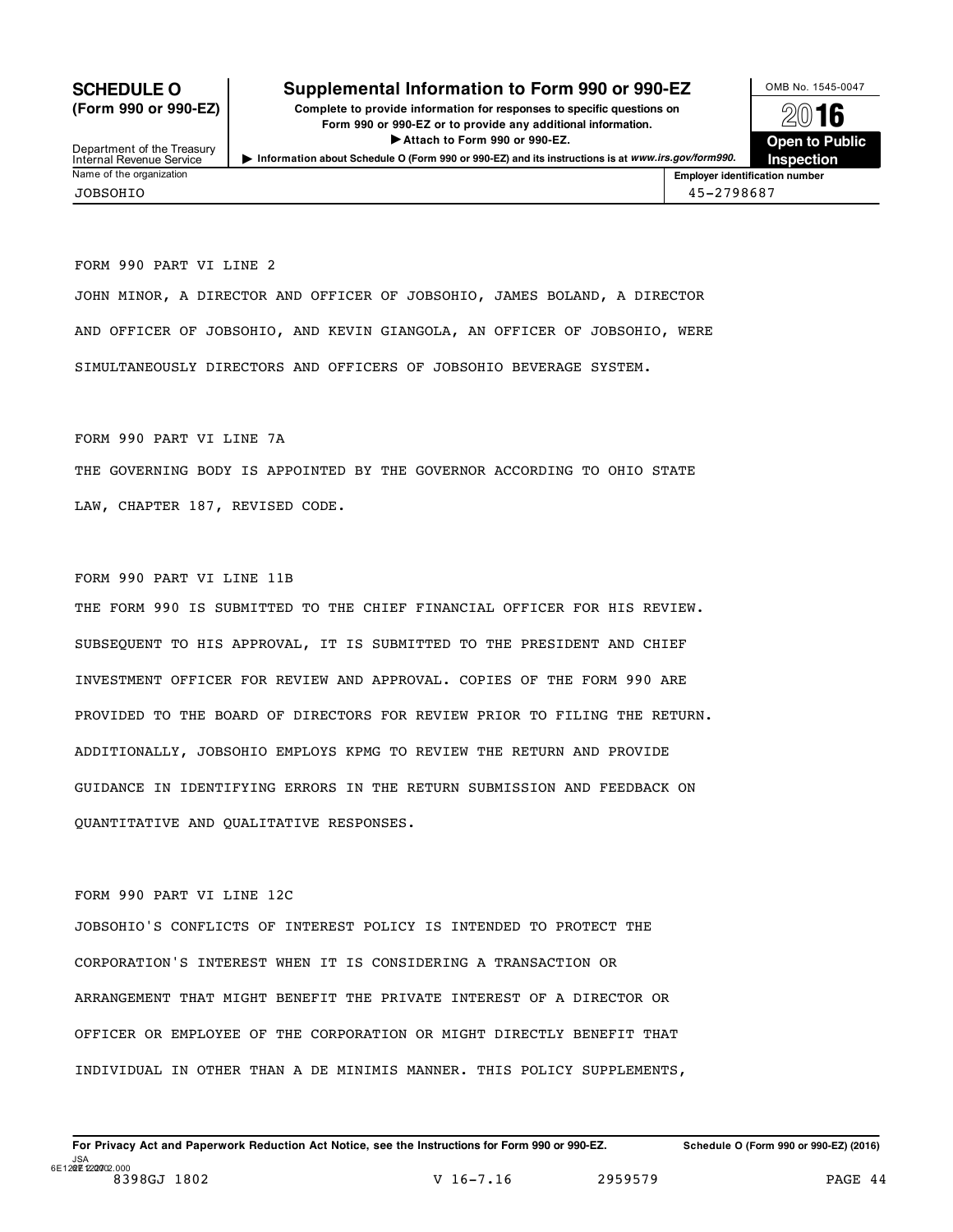BUT DOES NOT REPLACE, OHIO LAWS GOVERNING CONFLICTS OF INTEREST APPLICABLE TO THE CORPORATION.

UNDER JOBSOHIO'S CONFLICTS OF INTEREST POLICY, DIRECTORS, OFFICERS AND EMPLOYEES OF THE CORPORATION ARE CONSIDERED TO BE INTERESTED INDIVIDUALS WHERE THEY HAVE, DIRECTLY OR INDIRECTLY, THROUGH BUSINESS, INVESTMENT, OR FAMILY:

(A) A NON DE MINIMIS OWNERSHIP OR INVESTMENT INTEREST IN ANY PERSON WITH WHICH THE CORPORATION HAS A TRANSACTION OR ARRANGEMENT; (B) A COMPENSATION ARRANGEMENT WITH THE CORPORATION OR ANY PERSON WITH WHICH THE CORPORATION HAS A TRANSACTION OR ARRANGEMENT; OR (C) A NON DE MINIMIS POTENTIAL OWNERSHIP OR INVESTMENT INTEREST IN, OR POTENTIAL COMPENSATION ARRANGEMENT WITH, ANY PERSON WITH WHICH THE CORPORATION IS NEGOTIATING A TRANSACTION OR ARRANGEMENT.

COMPENSATION INCLUDES DIRECT OR INDIRECT REMUNERATION AS WELL AS MATERIAL GIFTS OR FAVORS.

IN CONNECTION WITH ANY ACTUAL OR POSSIBLE CONFLICTS OF INTEREST WITH RESPECT TO A SPECIFIC TRANSACTION OR ARRANGEMENT BETWEEN AN INTERESTED INDIVIDUAL AND THE CORPORATION, AN INTERESTED INDIVIDUAL MUST DISCLOSE THE EXISTENCE AND NATURE OF THE FINANCIAL INTEREST AND ALL MATERIAL FACTS TO THE DIRECTOR OF COMPLIANCE, BOARD, AND MEMBERS OF ANY COMMITTEES OR INDIVIDUALS WITH BOARD-DELEGATED POWERS THAT ARE CONSIDERING THE PROPOSED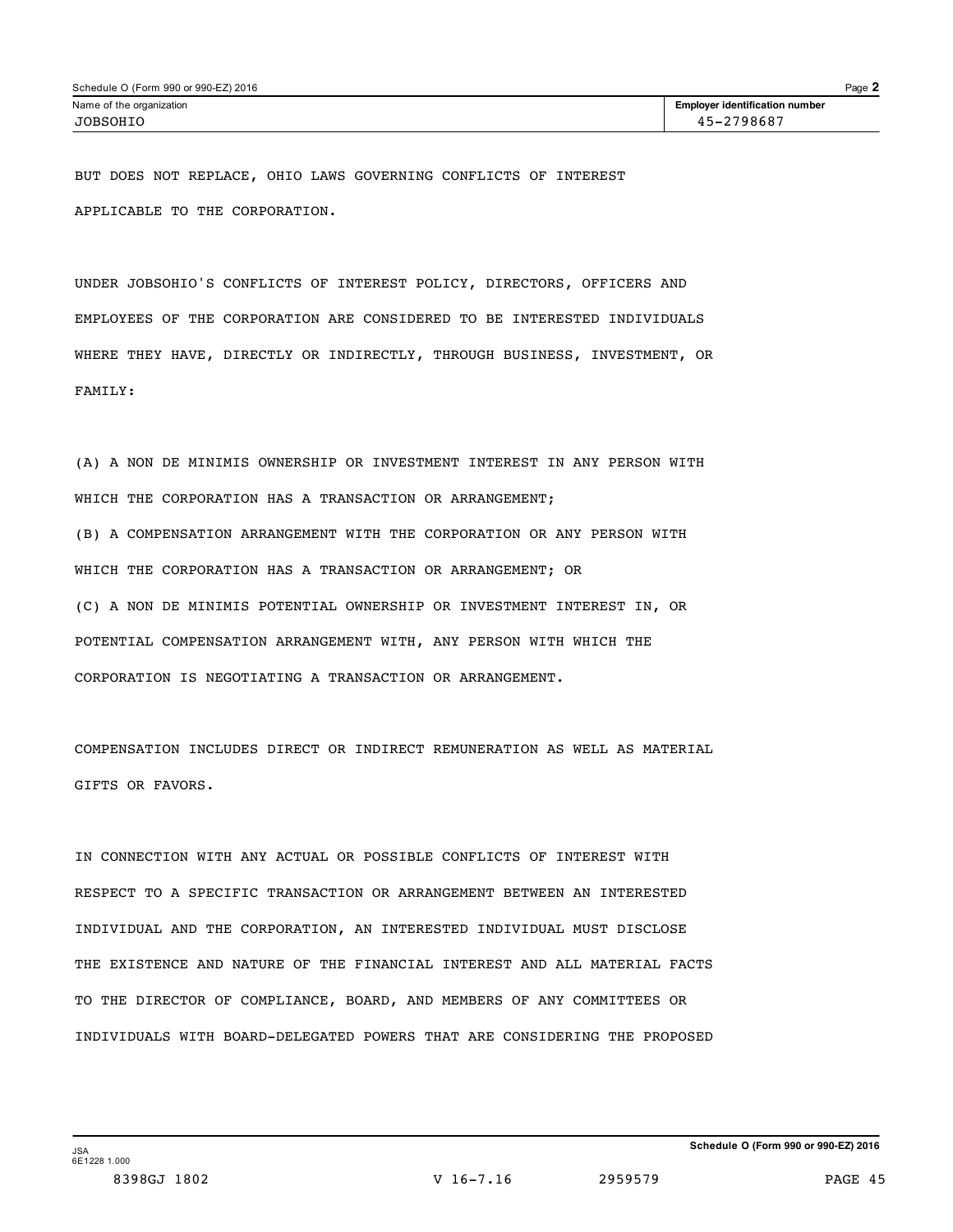TRANSACTION OR ARRANGEMENT.

AFTER DISCLOSURE OF THE FINANCIAL INTEREST AND ALL MATERIAL FACTS AND ANY DISCUSSION WITH THE INTERESTED INDIVIDUAL, THE INTERESTED INDIVIDUAL MUST LEAVE THE BOARD OR OTHER MEETING WHILE A DETERMINATION IS MADE AS TO WHETHER A CONFLICT OF INTEREST EXISTS. THE BOARD SHALL DECIDE IF A CONFLICT OF INTEREST EXISTS.

IF THE BOARD DECIDES BY A MAJORITY VOTE OF THE DISINTERESTED DIRECTORS THAT A CONFLICT EXISTS, THE DISINTERESTED DIRECTORS MUST DETERMINE WHETHER THE CORPORATION CAN OBTAIN, WITH REASONABLE EFFORTS, A MORE ADVANTAGEOUS TRANSACTION OR ARRANGEMENT FROM A PERSON THAT WOULD NOT GIVE RISE TO A CONFLICT OF INTEREST.

IF A MORE ADVANTAGEOUS TRANSACTION OR ARRANGEMENT IS NOT REASONABLY AVAILABLE UNDER CIRCUMSTANCES THAT WOULD NOT GIVE RISE TO A CONFLICT OF INTEREST, THE BOARD MUST DETERMINE BY A MAJORITY VOTE OF THE DISINTERESTED DIRECTORS WHETHER THE TRANSACTION OR ARRANGEMENT IS IN THE CORPORATION'S BEST INTEREST, FOR ITS OWN BENEFIT, AND WHETHER THE TRANSACTION OR ARRANGEMENT IS FAIR AND REASONABLE.

IF THE BOARD HAS REASONABLE CAUSE TO BELIEVE THAT A DIRECTOR OR OFFICER HAS FAILED TO DISCLOSE AN ACTUAL OR POSSIBLE CONFLICT OF INTEREST, IT WILL INFORM THE INDIVIDUAL OF THE BASIS FOR SUCH BELIEF AND PROVIDE THE INDIVIDUAL WITH AN OPPORTUNITY TO EXPLAIN THE ALLEGED FAILURE TO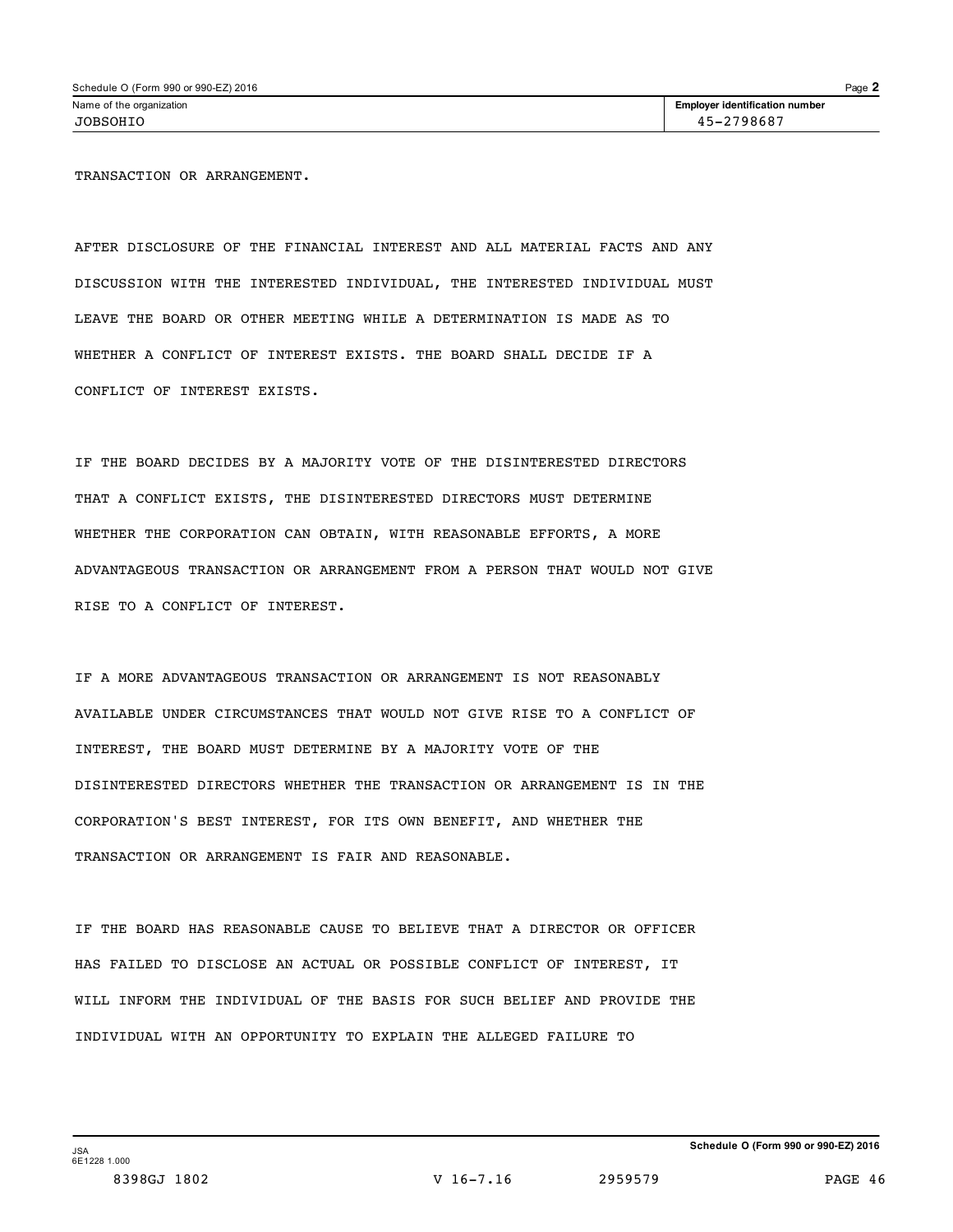| Schedule O (Form 990 or 990-EZ) 2016 |                                       | $P$ age $\lambda$ |
|--------------------------------------|---------------------------------------|-------------------|
| Name of the organization             | <b>Employer identification number</b> |                   |
| JOBSOHIO                             | 45-2798687                            |                   |

DISCLOSE. IF, AFTER HEARING THE RESPONSE OF THE DIRECTOR OR OFFICER AND MAKING SUCH FURTHER INVESTIGATION AS MAY BE WARRANTED IN THE CIRCUMSTANCES, THE BOARD DETERMINES THAT THE DIRECTOR OR OFFICER HAS IN FACT FAILED TO DISCLOSE AN ACTUAL OR POSSIBLE CONFLICT OF INTEREST, IT MUST TAKE APPROPRIATE DISCIPLINARY AND CORRECTIVE ACTION, INCLUDING, WITHOUT LIMITATION, INITIATING AN ACTION FOR BREACH OF FIDUCIARY DUTY. THE MINUTES OF THE BOARD MEETINGS CONSIDERING POSSIBLE OR ACTUAL CONFLICTS OF INTEREST SHALL BE KEPT AND SHALL CONTAIN BOTH OF THE FOLLOWING:

(A) THE NAMES OF THE INDIVIDUALS WHO DISCLOSED OR OTHERWISE WERE FOUND TO HAVE A FINANCIAL INTEREST IN CONNECTION WITH AN ACTUAL OR POSSIBLE CONFLICT OF INTEREST, THE NATURE OF THE FINANCIAL INTEREST, ANY ACTION TAKEN TO DETERMINE WHETHER A CONFLICT OF INTEREST WAS PRESENT, AND THE BOARD'S DECISION AS TO WHETHER A CONFLICT OF INTEREST EXISTED; AND (B) THE NAMES OF THE INDIVIDUALS WHO WERE PRESENT FOR DISCUSSIONS AND VOTES RELATING TO THE TRANSACTION OR ARRANGEMENT, THE CONTENT OF THE DISCUSSION, INCLUDING ANY ALTERNATIVES TO THE PROPOSED TRANSACTION OR ARRANGEMENT, AND A RECORD OF ANY VOTES TAKEN IN CONNECTION THEREWITH.

IN ADDITION TO THE FOREGOING, ANY OFFICER OR EMPLOYEE OF THE CORPORATION WHOSE RESPONSIBILITY INCLUDES COMPENSATION MATTERS AND WHO RECEIVES COMPENSATION DIRECTLY OR INDIRECTLY FROM THE CORPORATION IS PRECLUDED FROM VOTING OR PROVIDING INFORMATION TO ANY COMPENSATION COMMITTEE ON MATTERS PERTAINING TO THAT INDIVIDUAL'S COMPENSATION.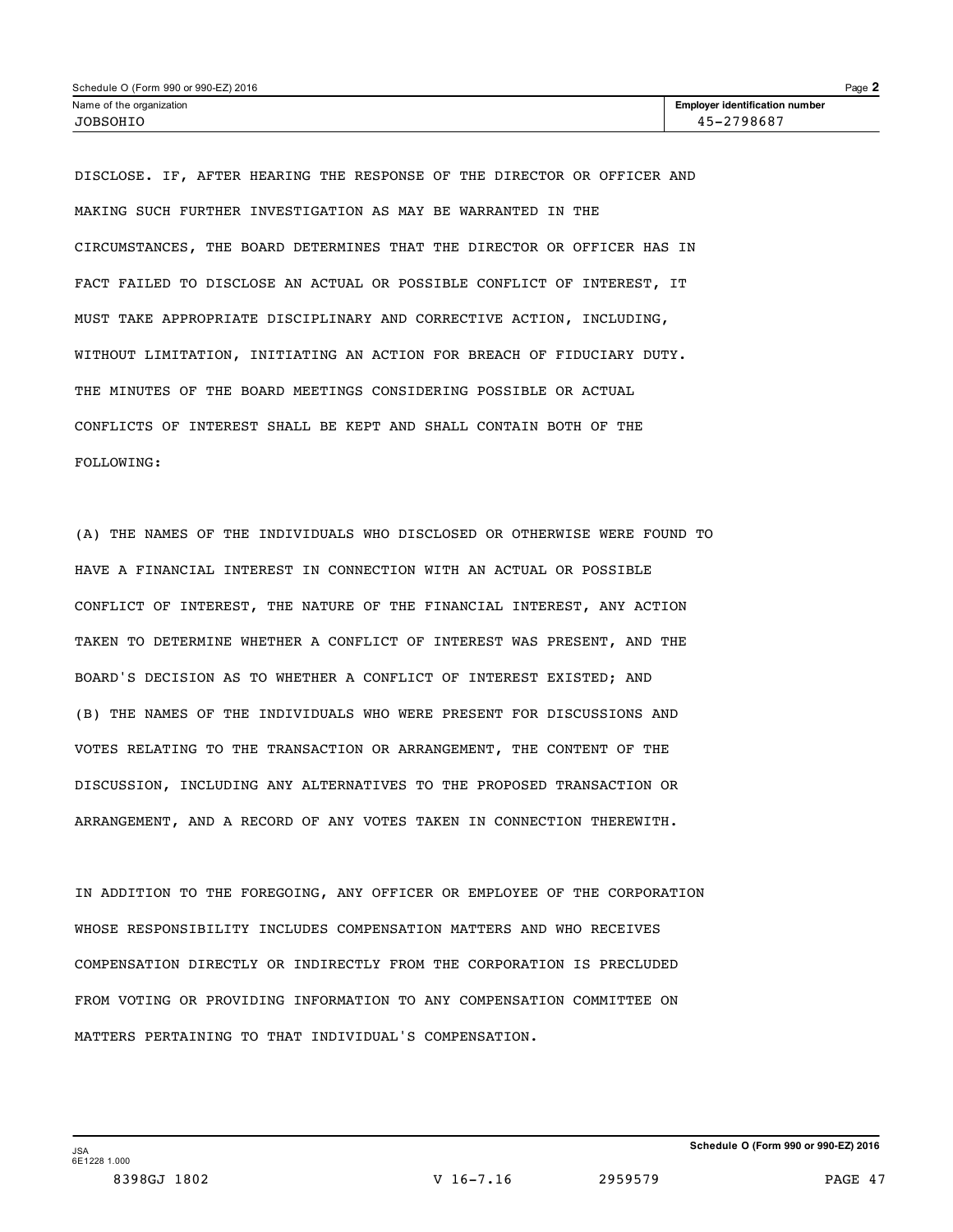DIRECTORS MAY NOT SOLICIT OR ACCEPT EMPLOYMENT WITH ANY PERSON THAT RECEIVES OR HAS RECEIVED AN INCENTIVE OR OTHER ASSISTANCE AS A RESULT OF A DECISION THAT SUCH DIRECTOR PARTICIPATED IN AS A DIRECTOR OF THE CORPORATION.

EACH DIRECTOR, OFFICER AND EMPLOYEE IS REQUIRED TO ANNUALLY SIGN A STATEMENT AFFIRMING THAT SUCH INDIVIDUAL: (A) HAS RECEIVED A COPY OF THE POLICY; (B) HAS READ AND UNDERSTANDS THE POLICY; (C) HAS AGREED TO COMPLY WITH THE POLICY; AND (D) UNDERSTANDS THE CORPORATION'S STATUTORY PURPOSE AND THAT IT IS A NONPROFIT CORPORATION.

TO ENSURE THAT THE CORPORATION OPERATES IN A MANNER CONSISTENT WITH ITS STATUTORY AND CHARITABLE PURPOSES OR CONTRACTUAL OBLIGATIONS AND THAT IT DOES NOT ENGAGE IN ACTIVITIES THAT COULD JEOPARDIZE THE STATUS OF THE CORPORATION AS AN ORGANIZATION EXEMPT FROM FEDERAL INCOME TAX, PERIODIC REVIEWS OF ITS OPERATIONS ARE PERFORMED. THE PERIODIC REVIEWS, AT A MINIMUM, DETERMINE ALL OF THE FOLLOWING:

(A) WHETHER COMPENSATION ARRANGEMENTS AND BENEFITS ARE REASONABLE, BASED UPON COMPETENT SURVEY INFORMATION, AND ARE THE RESULT OF ARM'S LENGTH BARGAINING;

(B) WHETHER THE CORPORATION'S OPERATIONS ARE CONSISTENT WITH THE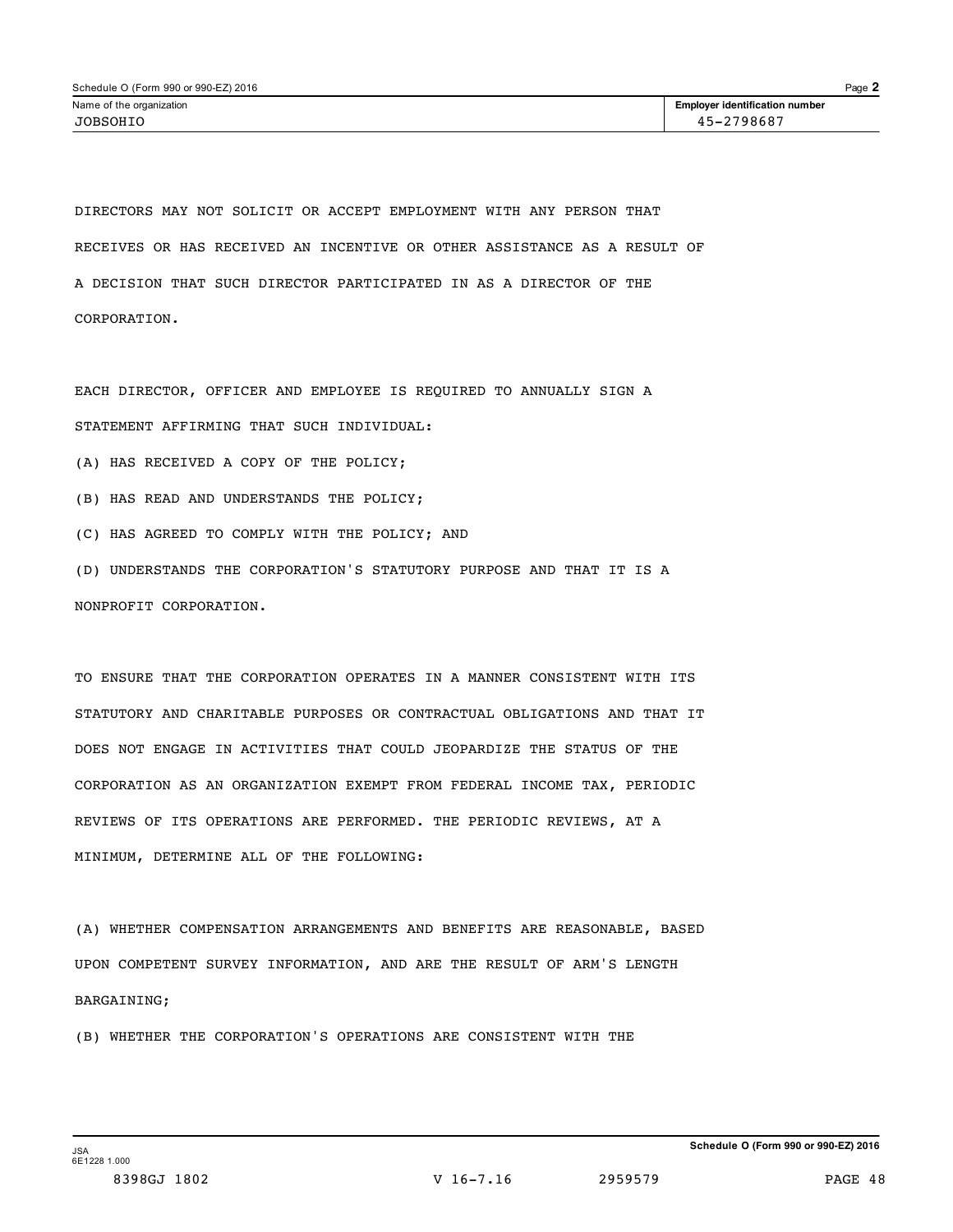| Schedule O (Form 990 or 990-EZ) 2016 |                                       | $P$ age $\mathbf{\dot{z}}$ |
|--------------------------------------|---------------------------------------|----------------------------|
| Name of the organization             | <b>Employer identification number</b> |                            |
| JOBSOHIO                             | 45-2798687                            |                            |

ARTICLES, THIS CODE OF REGULATIONS AND CONTRACTUAL OBLIGATIONS, AND ARE PROPERLY DOCUMENTED; AND

(C) WHETHER TRANSACTIONS ARE FAIR TO THE CORPORATION, REFLECT REASONABLE INVESTMENT OR PAYMENTS FOR GOODS AND SERVICES, FURTHER THE CORPORATION'S STATUTORY AND CHARITABLE PURPOSES OR CONTRACTUAL OBLIGATIONS, AND DO NOT RESULT IN DIRECT PRIVATE BENEFIT TO DIRECTORS, OFFICERS OR OTHER PERSONS, IN OTHER THAN A DE MINIMIS MANNER.

A MAJORITY OF THE DISINTERESTED DIRECTORS MAY REMOVE ANY DIRECTOR FOR MISCONDUCT. MISCONDUCT INCLUDES ANY BEHAVIOR BY A DIRECTOR THAT INDICATES THE DIRECTOR HAS FAILED TO PERFORM HIS OR HER FIDUCIARY DUTIES TO THE CORPORATION; TO COMPLY WITH THE REQUIREMENTS OF THE ARTICLES, THIS CODE OF REGULATIONS, OR ANY CORPORATE CONFLICTS OF INTEREST OR ETHICAL POLICIES; TO MEET HIS OR HER OBLIGATIONS AS A DIRECTOR UNDER OHIO LAW; HAS BEEN CONVICTED OF A FELONY; OR HAS OTHERWISE ENGAGED, THROUGH ACT OR OMISSION, IN SIMILAR BEHAVIOR THAT A MAJORITY OF THE DISINTERESTED DIRECTORS DETERMINES WARRANTS REMOVAL FOR MISCONDUCT. A MAJORITY OF THE DISINTERESTED DIRECTORS HAVE SOLE AUTHORITY TO DETERMINE WHETHER A DIRECTOR SHOULD BE REMOVED FROM OFFICE ON THE BASIS OF MISCONDUCT.

EFFECTIVE OCTOBER 1, 2013, JOBSOHIO'S BOARD OF DIRECTORS CREATED AN INDEPENDENT REVIEW PANEL TO, AMONG OTHER THINGS, ASSESS THE ADEQUACY OF JOBSOHIO'S REVIEW PROCESS REGARDING POTENTIAL CONFLICTS OF INTEREST.

THE DIRECTOR OF COMPLIANCE HAS COMPILED A LIST OF FINANCIAL AND FIDUCIARY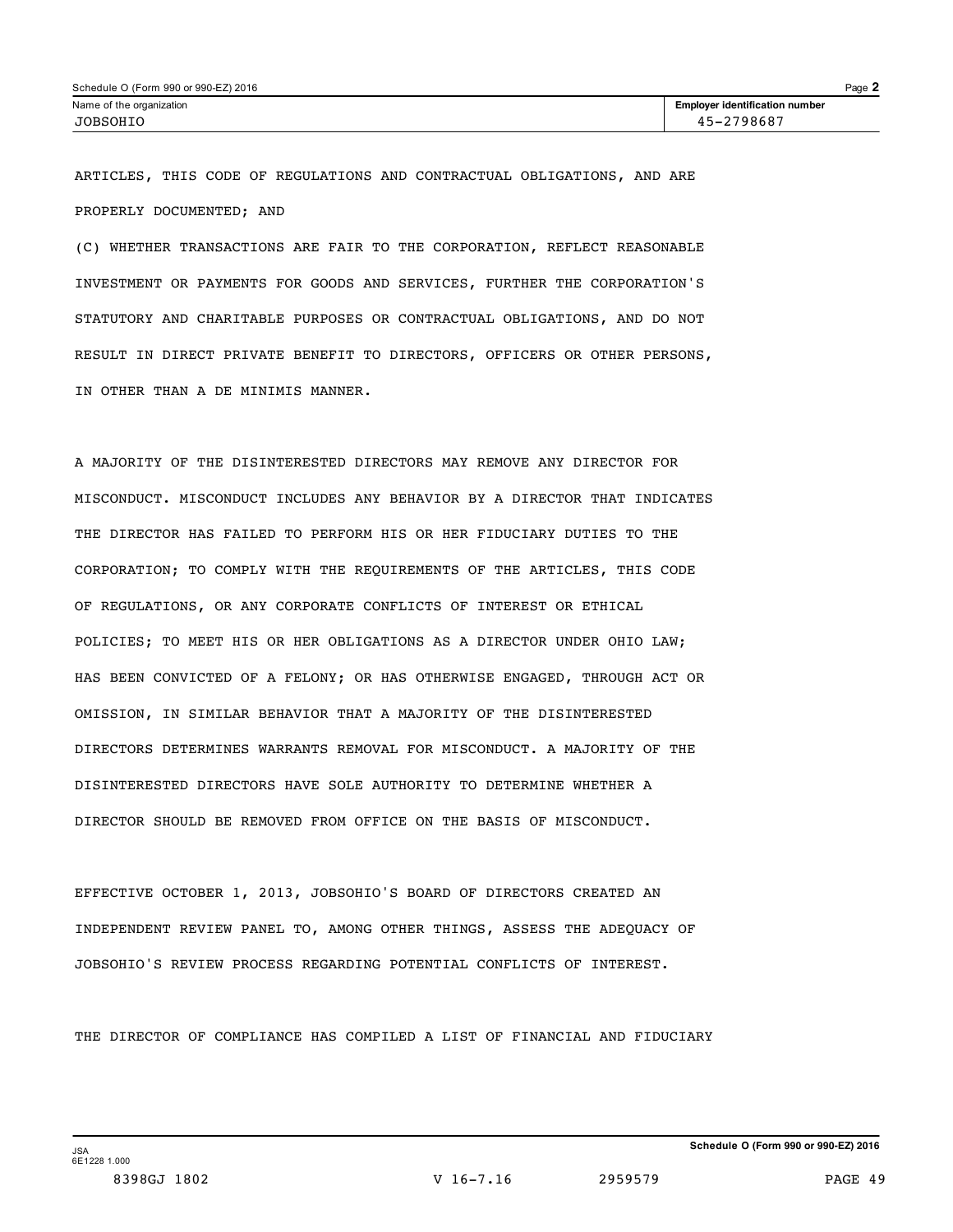| Schedule O (Form 990 or 990-EZ) 2016 |                                       | $P$ age $\angle$ |
|--------------------------------------|---------------------------------------|------------------|
| Name of the organization             | <b>Employer identification number</b> |                  |
| TOBSOHTO                             | .2798687                              |                  |

INTERESTS FROM THE FINANCIAL DISCLOSURE STATEMENTS THAT ALL JOBSOHIO BOARD OF DIRECTORS AND NUMEROUS JOBSOHIO STAFF MEMBERS MUST FILL OUT AND SUBMIT TO THE OHIO ETHICS COMMISSION. IN THE FALL OF 2013, JOBSOHIO BUILT INTO ITS CUSTOMER RELATIONSHIP MANAGEMENT SOFTWARE SYSTEM A ROBUST POTENTIAL CONFLICT IDENTIFICATION SYSTEM (PCIS) THAT AUTOMATICALLY SEARCHES FOR MATCHES OF DISCLOSED FINANCIAL AND FIDUCIARY INTERESTS OF BOARD MEMBERS AND EMPLOYEES WITH ANY COMPANY THAT SEEKS AN ECONOMIC DEVELOPMENT INCENTIVE FROM JOBSOHIO. AT THREE POINTS IN THE PROJECT DEVELOPMENT PROCESS, THE PCIS ALERTS JOBSOHIO'S GENERAL COUNSEL OF ANY POTENTIAL CONFLICTS AND REQUIRES THOSE POTENTIAL CONFLICTS OF INTEREST TO BE CLEARED OR MANAGED BEFORE THE PROJECT MAY PROCEED TO APPROVAL.

IN TANDEM WITH THE AUTOMATED PCIS PROCESS AND TWICE A WEEK, THE DIRECTOR OF COMPLIANCE PERFORMS AN INDEPENDENT REVIEW OF THE AGENDAS FOR THE PROJECT TEAM MEETINGS TO CHECK FOR POTENTIAL CONFLICTS OF INTEREST IN ADVANCE OF THOSE MEETINGS.

FORM 990 PART VI LINE 15A & 15B PURSUANT TO ARTICLE 5.1 (A) OF THE JOBSOHIO ARTICLES OF INCORPORATION, THE JOBSOHIO BOARD OF DIRECTORS (BOARD) IS TO APPROVE BY RESOLUTION THE COMPENSATION OF THE CHIEF INVESTMENT OFFICER. PURSUANT TO ARTICLE 5.1 (B) THEREOF, THE BOARD IS TO APPROVE A COMPENSATION PLAN FOR THE CORPORATION.

UNDER ARTICLE 6.4 OF THE JOBSOHIO ARTICLES OF INCORPORATION, A COMPENSATION COMMITTEE (COMMITTEE) IS ELECTED BY THE BOARD. THE COMMITTEE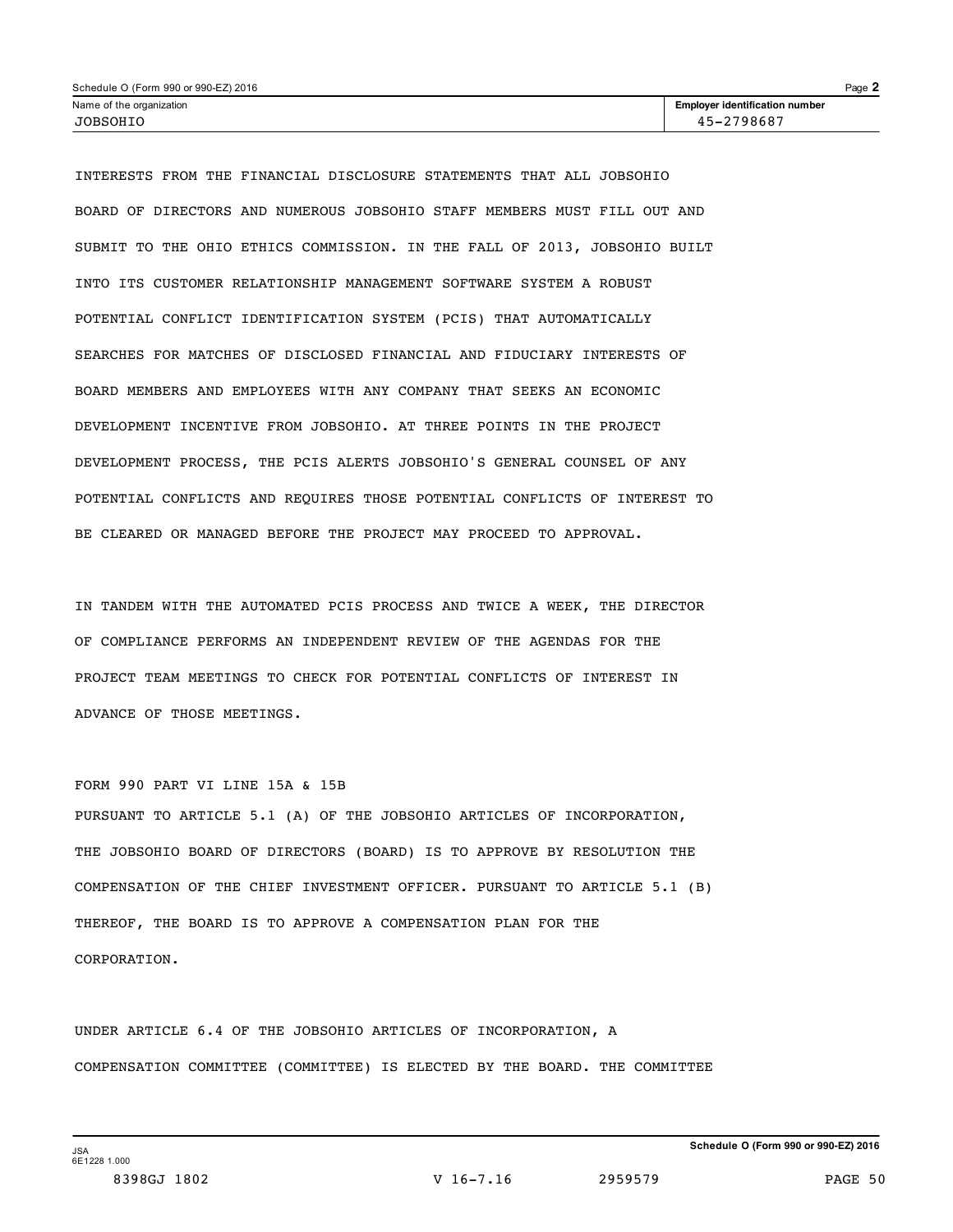| Schedule O (Form 990 or 990-EZ) 2016 |                                       | $P$ age $\geq$ |
|--------------------------------------|---------------------------------------|----------------|
| Name of the organization             | <b>Employer identification number</b> |                |
| JOBSOHIO                             | 45-2798687                            |                |

IS RESPONSIBLE FOR REVIEWING ANY PLAN FOR THE COMPENSATION OF THE CORPORATION'S EMPLOYEES RECOMMENDED BY THE CHIEF INVESTMENT OFFICER AND FOR MAKING RECOMMENDATIONS REGARDING ANY SUCH PLAN OF COMPENSATION TO THE BOARD FOR THEIR ACTION. IN ADDITION, THE COMMITTEE IS TO REVIEW COMPENSATION ARRANGEMENTS WITH BOTH EMPLOYEES AND INDEPENDENT CONTRACTORS OF THE CORPORATION.

DURING THE TAX YEAR THE COMPENSATION COMMITTEE RETAINED THE SERVICES OF A COMPENSATION CONSULTANT AND DEVELOPED AND REVIEWED A COMPENSATION PLAN FOR THE CORPORATION, EXCLUDING THE PRESIDENT/CHIEF INVESTMENT OFFICER. THE COMMITTEE WAS PROVIDED WITH AND CONSIDERED SUPPORTING DATA AND DOCUMENTATION, INCLUDING COMPARISONS, AND APPROVED THE COMPENSATION PLAN. THE COMMITTEE SEPARATELY REVIEWED AND APPROVED A PROPOSAL FOR THE COMPENSATION OF THE PRESIDENT/CHIEF INVESTMENT OFFICER.

OFFICERS AND EMPLOYEES THAT WERE THE SUBJECT OF THE COMPENSATION DETERMINATIONS, INCLUDING THE PRESIDENT/CHIEF INVESTMENT OFFICER, WERE NOT PRESENT FOR THE DISCUSSION AND VOTING ON THEIR COMPENSATION. THE ACTIONS OF THE COMPENSATION COMMITTEE WERE CONTEMPORANEOUSLY DOCUMENTED IN COMMITTEE MINUTES. THE ACTIONS OF THE COMPENSATION COMMITTEE WERE FORWARDED TO THE BOARD OF DIRECTORS FOR APPROVAL OF THAT BODY.

# FORM 990 PART VI LINE 19

THE CORPORATION'S ARTICLES OF INCORPORATION ARE FILED WITH THE OFFICE OF THE OHIO SECRETARY OF STATE AND ARE A MATTER OF PUBLIC RECORD AVAILABLE ONLINE. THE CORPORATION'S CONFLICT OF INTEREST POLICY AND AUDITED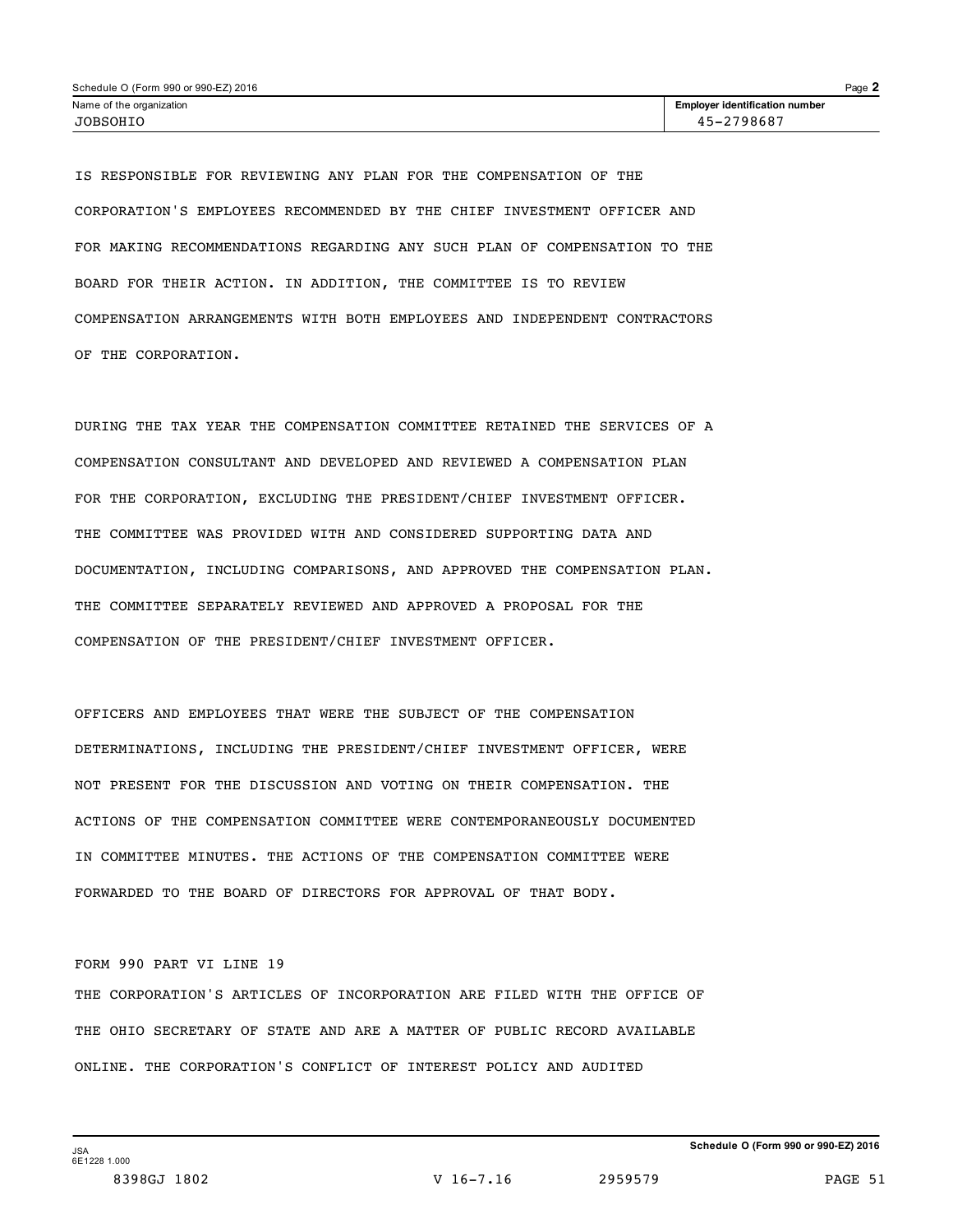| Schedule O (Form 990 or 990-EZ) 2016 |                                       | $Page$ $\angle$ |
|--------------------------------------|---------------------------------------|-----------------|
| Name of the organization             | <b>Employer identification number</b> |                 |
| JOBSOHIO                             | 45-2798687                            |                 |

FINANCIAL STATEMENTS ARE FILED WITH THE OHIO DEVELOPMENT SERVICES AGENCY AND ARE PUBLIC RECORDS AVAILABLE TO THE GENERAL PUBLIC UPON REQUEST.

THE FOLLOWING DOCUMENTS ARE AVAILABLE ON THE JOBSOHIO WEBSITE: ARTICLES OF INCORPORATION, CODE OF REGULATIONS, CONFLICTS OF INTEREST POLICY, STANDARDS OF CONDUCT POLICY, EMPLOYEE GIFT POLICY, ETHICAL ANNUAL CONDUCT PLEDGE, ANNUAL ETHICS TRAINING, 2016 AUDITED FINANCIAL STATEMENTS, 2017 AUDITED FINANCIAL STATEMENTS, AND IRS FORM 990.

FORM 990 PART IX LINE 24A

NETWORK PARTNER SERVICE FEES ARE AMOUNTS PAID TO JOBSOHIO REGIONAL PARTNERS IN SUPPORT OF ACHIEVING THE MISSION TO PROMOTE ECONOMIC DEVELOPMENT IN THE STATE. THE SIX REGIONAL PARTNERS WITHIN THIS JOBSOHIO NETWORK FOCUS THEIR EFFORTS ON ECONOMIC DEVELOPMENT WITHIN THEIR AREA.

ATTACHMENT 1

# 990, PART VII- COMPENSATION OF THE FIVE HIGHEST PAID IND. CONTRACTORS

| NAME AND ADDRESS                                                                | DESCRIPTION OF SERVICES | COMPENSATION |
|---------------------------------------------------------------------------------|-------------------------|--------------|
| MCGANN MEDIA<br>61 JEFFERSON AVENUE<br>COLUMBUS, OH 43215                       | CONSULTANT              | 3,645,997.   |
| TEAM NEO<br>737 BOLIVAR ROAD, SUITE 2000<br>CLEVELAND, OH 44115                 | CONSULTANT              | 2,486,058.   |
| REDI CINCINNATI<br>3 EAST 4TH STREET, SUITE 301<br>CINCINNATI, OH 45202         | CONSULTANT              | 2,216,627.   |
| COLUMBUS 2020<br>150 S FRONT STREET $#200$<br>COLUMBUS, OH 43215                | CONSULTANT              | 1,892,575.   |
| DAYTON DEVELOPMENT COALITION<br>40 N MAIN STREET, SUITE 900<br>DAYTON, OH 45423 | CONSULTANT              | 1,526,020.   |

**Schedule O (Form 990 or 990-EZ) 2016** JSA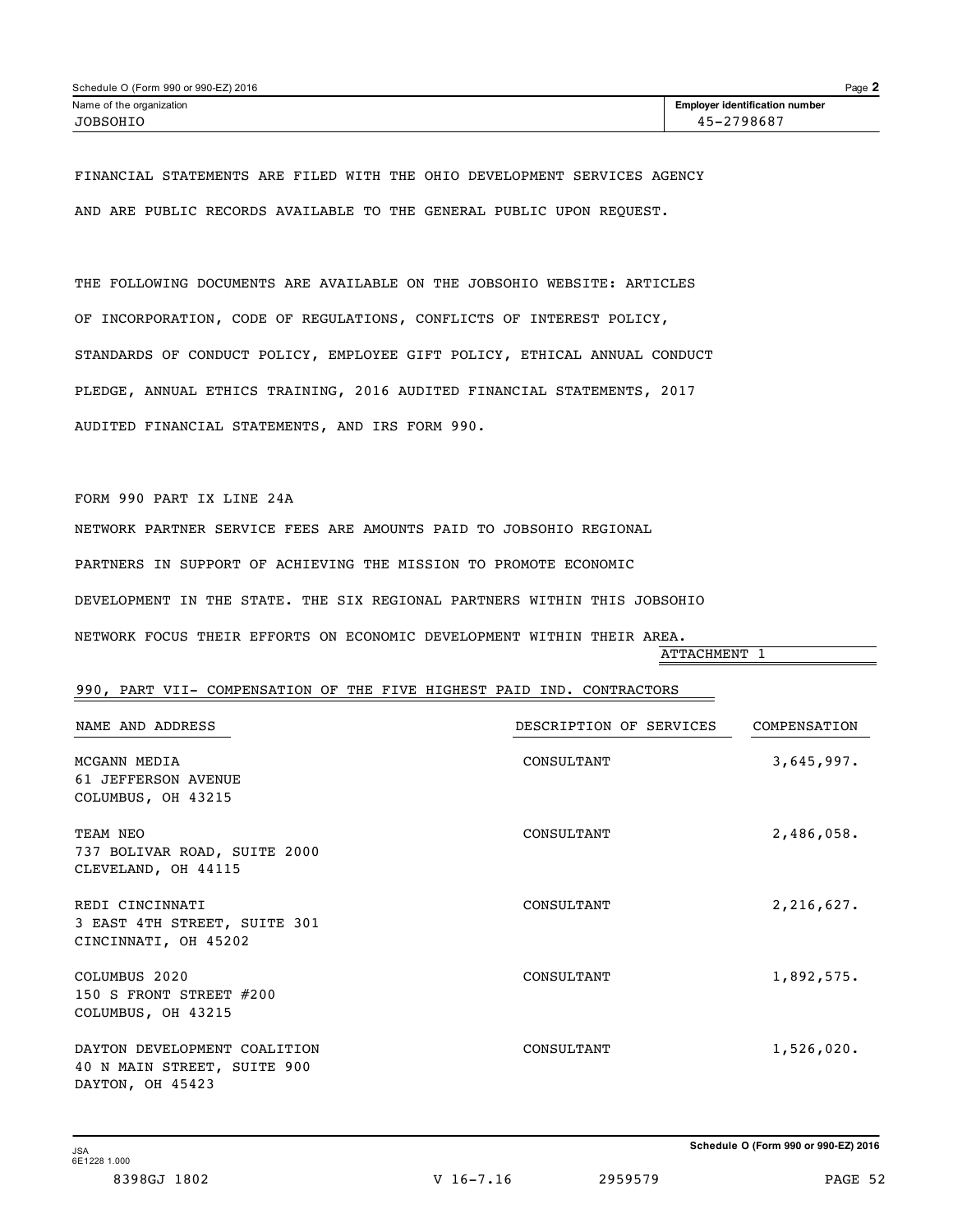| ſ |
|---|
|   |
|   |
|   |
|   |
|   |
|   |

45-2798687 45-2798687

À $\circledcirc$  $\vec{v}$ 

**Open to Public Inspection**

| ≥D<br>♪                       | telated Organizations and Unrelated Parti<br><b>Herships</b> | $\begin{array}{c} \hline \rule{0pt}{2ex} \rule{0pt}{2ex} \rule{0pt}{2ex} \rule{0pt}{2ex} \rule{0pt}{2ex} \rule{0pt}{2ex} \rule{0pt}{2ex} \rule{0pt}{2ex} \rule{0pt}{2ex} \rule{0pt}{2ex} \rule{0pt}{2ex} \rule{0pt}{2ex} \rule{0pt}{2ex} \rule{0pt}{2ex} \rule{0pt}{2ex} \rule{0pt}{2ex} \rule{0pt}{2ex} \rule{0pt}{2ex} \rule{0pt}{2ex} \rule{0pt}{2ex} \rule{0pt}{2ex} \rule{0pt}{2ex} \rule{0pt}{2ex} \rule{$<br>ה ישנות ביותר<br>Ville Cres |
|-------------------------------|--------------------------------------------------------------|-------------------------------------------------------------------------------------------------------------------------------------------------------------------------------------------------------------------------------------------------------------------------------------------------------------------------------------------------------------------------------------------------------------------------------------------------|
| $\frac{2}{5}$<br>NO. 1545-004 | I<br>s                                                       |                                                                                                                                                                                                                                                                                                                                                                                                                                                 |

Related Organizations and Unrelated Partnerships<br>▶ Complete if the organization answered "Yes" on Form 990, Part IV, line 33, 34, 35b, 36, or ▶ Complete if the organization answered "Yes" on Form 990, Part IV, line 33, 34, 35b, 36, or 37.  $\blacktriangledown$ **Attach to Form 990.**

**Information about Schedule R (Form 990) and its instructions is at** *www.irs.gov/form990.*

OIHOSHOL Name JOBSOHIO of the organization

**(Form**

Department

Internal

Revenue

Service

 $\blacktriangledown$ 

of the Treasury **990)**

**Employer** 45-2798687 45-2798687 **identification**

**number**

| ම | ত্র | E | ම | ত |                                                                                                             |          |                                                                                | Part II                                                                                                                                                                                                           | ම | ভি | $\mathbf{f}$ | ම | <u>છે</u> | Ξ |                                                                   | <b>Part1</b>                                                                                                       |
|---|-----|---|---|---|-------------------------------------------------------------------------------------------------------------|----------|--------------------------------------------------------------------------------|-------------------------------------------------------------------------------------------------------------------------------------------------------------------------------------------------------------------|---|----|--------------|---|-----------|---|-------------------------------------------------------------------|--------------------------------------------------------------------------------------------------------------------|
|   |     |   |   |   | MELSAS EDVERATE OIHOSHOL <sup>(1)</sup><br>41 S HIGH STREET, SUITE 1500<br>COLUMBUS, OH 43215<br>20-1255734 |          | Name, address, and EIN of related organization<br>ම                            | one or more related tax-exempt organizations during the tax year.<br>Identification of Related Tax-Exempt Organizations. Complete if the organization answered "Yes" on Form 990, Part IV, line 34 because it had |   |    |              |   |           |   | Name, address, and EIN (if applicable) of disregarded entity<br>ම | Identification of Disregarded Entities. Complete if the organization answered "Yes" on Form 990, Part IV, line 33. |
|   |     |   |   |   | <b>ECON</b><br><b>DEVELOP</b>                                                                               |          | Primary activity<br>$\widehat{\mathbf{c}}$                                     |                                                                                                                                                                                                                   |   |    |              |   |           |   |                                                                   |                                                                                                                    |
|   |     |   |   |   | GН                                                                                                          |          | Legal domicile (state<br>or foreign country)<br>$\widehat{\mathbf{c}}$         |                                                                                                                                                                                                                   |   |    |              |   |           |   | Primary activity<br>$\widehat{\mathsf{e}}$                        |                                                                                                                    |
|   |     |   |   |   | 109<br>$(2)$ (3)                                                                                            |          | Exempt Code section<br>ê                                                       |                                                                                                                                                                                                                   |   |    |              |   |           |   | (c)<br>Legal domicile (state<br>or foreign country)               |                                                                                                                    |
|   |     |   |   |   | $\overline{\phantom{0}}$                                                                                    |          | Public charity status<br>$(if$ section 501 $(c)(3))$<br>$\widehat{\mathbf{e}}$ |                                                                                                                                                                                                                   |   |    |              |   |           |   | Total income<br>ê                                                 |                                                                                                                    |
|   |     |   |   |   | <b>JOBSOHIO</b>                                                                                             |          | Direct controlling<br>entity<br>$\widehat{\mathbf{z}}$                         |                                                                                                                                                                                                                   |   |    |              |   |           |   | End-of-year assets<br>T                                           |                                                                                                                    |
|   |     |   |   |   | ×                                                                                                           | Yes<br>ᅙ | (g)<br>Section 512(b)(13)<br>controlled<br>entity?                             |                                                                                                                                                                                                                   |   |    |              |   |           |   | (f)<br>Direct controlling<br>entity                               |                                                                                                                    |

**Paperwork Reduction Act Notice, see the Instructions for Form 990.**

**(7)**

**For**

JSA 6E1307 1.000

PAGE 53

PAGE 53

V 16-7.16

V 16-7.16

8398GJ 1802

**Schedule**

**R (Form**

**990) 2016**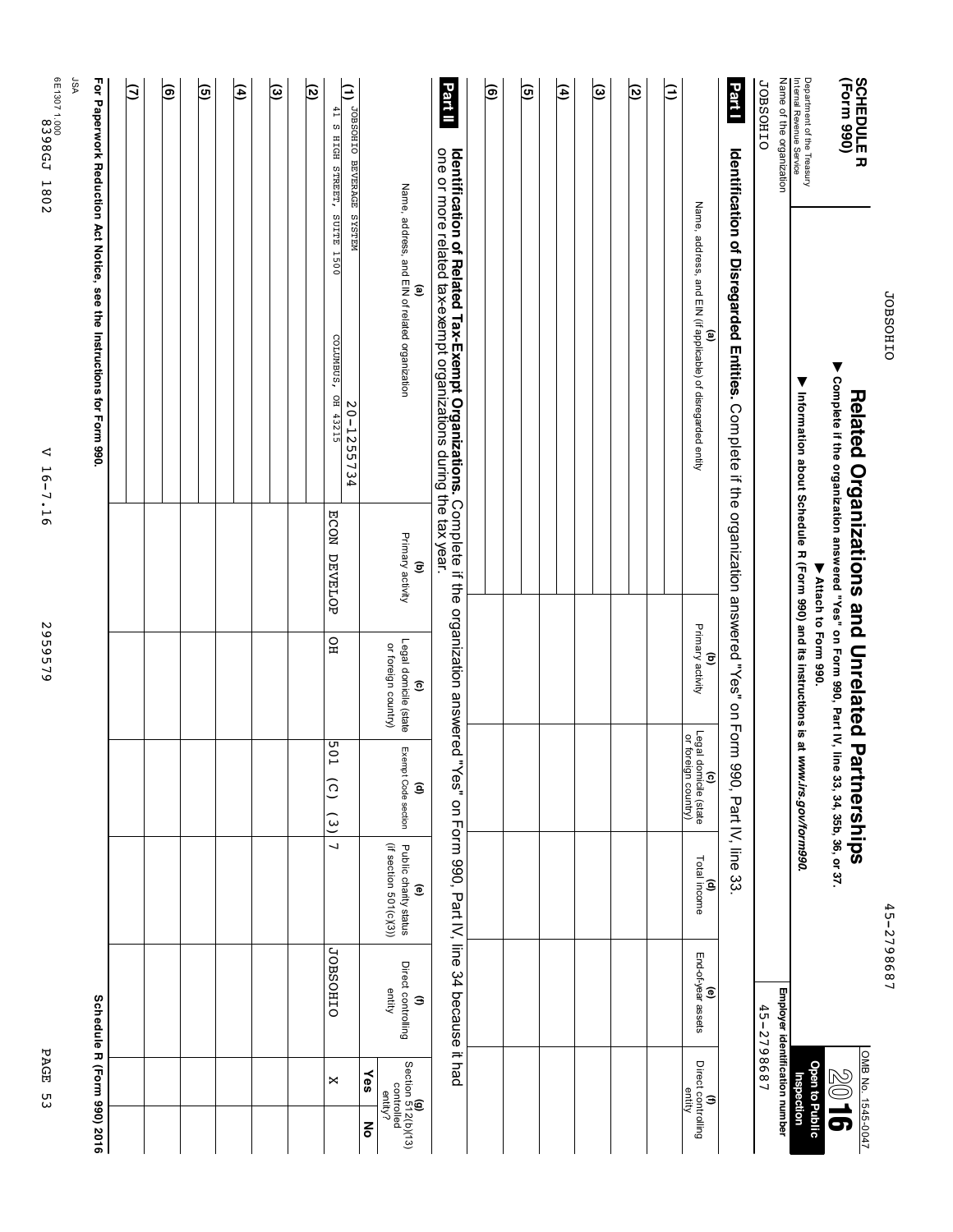| ٢<br>ŗ |
|--------|
|        |
|        |
|        |
|        |

45-2798687 45-2798687

Page **2**

| č<br>f<br>č<br>ine. |
|---------------------|
|                     |
|                     |
| č                   |
| i                   |
|                     |

**Part III** we have a final product of the state of the state of the state of the state of the state of the form of the form o<br>**Part III** Pecause it had one or more related organizations treated as a partnership during the tax year. because **Identification** it had <u>ሷ</u> o<br>a **Related** or more **Organizations** related organizations **Taxable as a** treated **Partnership** as a partnership Complete during if the the organization tax answered "Yes" on Form 990, Part IV, line م<br>4

| JSA<br>6E1308 1.000        | β | ම | <u>ତ</u> | € | $\circledcirc$ | তি |     | Ξ<br><b>HONE</b> |        |                                                                                                           | Part IV                                                                                                                                                                                                                                           | হি | ම | তি | E | ত্ত | তি |     | $\frac{1}{\sqrt{1}}$ |                      |                                                                                                                                                                                                                                                                                |                                                          |
|----------------------------|---|---|----------|---|----------------|----|-----|------------------|--------|-----------------------------------------------------------------------------------------------------------|---------------------------------------------------------------------------------------------------------------------------------------------------------------------------------------------------------------------------------------------------|----|---|----|---|-----|----|-----|----------------------|----------------------|--------------------------------------------------------------------------------------------------------------------------------------------------------------------------------------------------------------------------------------------------------------------------------|----------------------------------------------------------|
|                            |   |   |          |   |                |    |     |                  |        | Name, address, and EIN of related organization<br>©                                                       | line 34 because it had one or more related organizations treated as a corporation or trust during<br>Identification of Related Organizations Taxable as a Corporation or Trust. Complete if the organization answered "Yes" on Form 990, Part IV, |    |   |    |   |     |    |     |                      |                      |                                                                                                                                                                                                                                                                                | (a)<br>Name, address, and EIN of<br>related organization |
|                            |   |   |          |   |                |    |     |                  |        |                                                                                                           |                                                                                                                                                                                                                                                   |    |   |    |   |     |    |     |                      |                      |                                                                                                                                                                                                                                                                                | Primary activity<br>$\widehat{\mathbf{c}}$               |
|                            |   |   |          |   |                |    |     |                  |        |                                                                                                           |                                                                                                                                                                                                                                                   |    |   |    |   |     |    |     |                      | country)             | (state or<br>foreign                                                                                                                                                                                                                                                           | (c)<br>Legal<br>domicile                                 |
|                            |   |   |          |   |                |    |     |                  |        | Primary activity<br>T                                                                                     |                                                                                                                                                                                                                                                   |    |   |    |   |     |    | N/A |                      |                      |                                                                                                                                                                                                                                                                                | (d)<br>Direct controlling<br>entity                      |
|                            |   |   |          |   |                |    |     |                  |        |                                                                                                           |                                                                                                                                                                                                                                                   |    |   |    |   |     |    |     |                      |                      |                                                                                                                                                                                                                                                                                |                                                          |
|                            |   |   |          |   |                |    |     |                  |        | (state or foreign<br>Legal domicile<br>country)<br>$\widehat{\mathbf{c}}$                                 |                                                                                                                                                                                                                                                   |    |   |    |   |     |    |     |                      |                      | $\begin{array}{l} \mathsf{predomimant} \\ \mathsf{in}\ \mathsf{predomimant} \\ \mathsf{in}\ \mathsf{indated}, \\ \mathsf{excluded}\ \mathsf{from} \\ \mathsf{excluded}\ \mathsf{from} \\ \mathsf{tax\ under} \\ \mathsf{tax\ under} \\ \mathsf{setions}\ 512-514) \end{array}$ |                                                          |
|                            |   |   |          |   |                |    | N/A |                  |        | Direct controlling<br>entity<br>ê                                                                         |                                                                                                                                                                                                                                                   |    |   |    |   |     |    |     |                      |                      |                                                                                                                                                                                                                                                                                | (f)<br>Share of total<br>income                          |
|                            |   |   |          |   |                |    |     |                  |        | Type of entity<br>(C corp, S corp, or<br>trust)<br>$\widehat{\mathbf{e}}$                                 | the tax year.                                                                                                                                                                                                                                     |    |   |    |   |     |    |     |                      |                      |                                                                                                                                                                                                                                                                                | <b>(g)</b><br>Share of end-of-<br>year assets            |
|                            |   |   |          |   |                |    |     |                  |        | Share of total<br>income<br>Э                                                                             |                                                                                                                                                                                                                                                   |    |   |    |   |     |    |     |                      | Yes<br>종             | allocations?                                                                                                                                                                                                                                                                   | Disproportionate<br>Ĵ                                    |
|                            |   |   |          |   |                |    |     |                  |        | end-of-year assets<br>Share of<br>©                                                                       |                                                                                                                                                                                                                                                   |    |   |    |   |     |    |     |                      |                      | of Schedule K-1<br>(Form 1065)                                                                                                                                                                                                                                                 | amount in box 20<br>$\frac{1}{2}$<br>Code V - UBI        |
|                            |   |   |          |   |                |    |     |                  |        |                                                                                                           |                                                                                                                                                                                                                                                   |    |   |    |   |     |    |     |                      | Yes<br>$\frac{2}{5}$ | managing<br>partner?                                                                                                                                                                                                                                                           | General or<br>$\oplus$                                   |
| Schedule R (Form 990) 2016 |   |   |          |   |                |    |     |                  | Yes No | ownership 512(b)(13)<br>ownership controlled<br>controlled<br>Percentage<br>Ê<br>Section<br>$\widehat{=}$ |                                                                                                                                                                                                                                                   |    |   |    |   |     |    |     |                      |                      |                                                                                                                                                                                                                                                                                | Percentage<br>ownership<br>$\widehat{\mathcal{Z}}$       |

PAGE 54 PAGE 54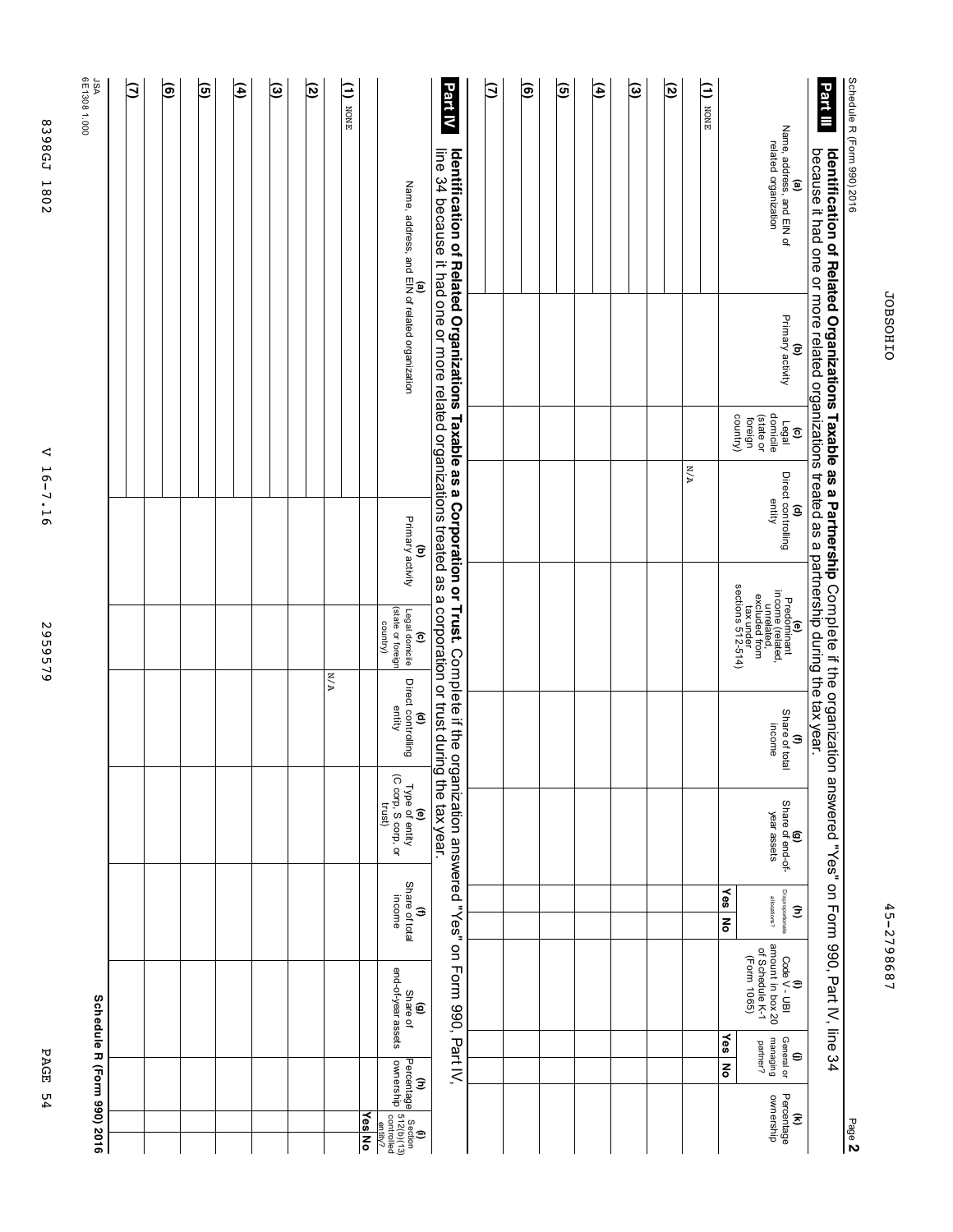|         | ςq  | PAGE                                                   |                                       |                                                     | 2959579                                                                                | <b>8398GJ</b><br>1802<br>⊲<br>$\frac{1}{2}$<br>$\ddot{ }$<br>$\overline{9}$                                                                                                                                                                   |                           |
|---------|-----|--------------------------------------------------------|---------------------------------------|-----------------------------------------------------|----------------------------------------------------------------------------------------|-----------------------------------------------------------------------------------------------------------------------------------------------------------------------------------------------------------------------------------------------|---------------------------|
|         |     | Schedule R (Form 990) 2016                             |                                       |                                                     |                                                                                        |                                                                                                                                                                                                                                               | JSA<br>6E1309 1.000<br>ၜြ |
|         |     |                                                        |                                       |                                                     |                                                                                        |                                                                                                                                                                                                                                               | G)                        |
|         |     |                                                        |                                       |                                                     |                                                                                        |                                                                                                                                                                                                                                               | ક                         |
|         |     | COST                                                   | $\frac{8}{3}$<br>۰.<br>.280           | Ю                                                   |                                                                                        | <b>JOBSOHIO</b><br><b>BEVERAGE</b><br><b>NELSAS</b>                                                                                                                                                                                           | $\widehat{\mathbf{e}}$    |
|         |     | COST                                                   | Ō<br>57.<br>795<br>$\bullet$          | $\zeta$<br>$\circ$                                  |                                                                                        | <b>JOBSOHIO</b><br><b>BEVERAGE</b><br>NELSIS                                                                                                                                                                                                  | $\overline{6}$            |
|         |     | <b>CASH</b>                                            | ى<br>$\frac{8}{9}$<br>000<br>000      | C                                                   |                                                                                        | <b>JOBSOHIO</b><br><b>BEVERAGE</b><br><b>NELSAS</b>                                                                                                                                                                                           | Ξ                         |
|         |     | <b>(d)</b><br>Method of determining<br>amount involved | Amount involved<br>ô                  | Transaction<br>type (a-s)<br>$\widehat{\mathbf{c}}$ |                                                                                        | Name of related organization                                                                                                                                                                                                                  |                           |
|         |     | transaction thresholds                                 | ncluding covered relationships<br>and | line, ii                                            |                                                                                        | If the answer to any of the above is "Yes," see the instructions for information on who must complete this                                                                                                                                    | N                         |
| ×       |     |                                                        |                                       | ı.                                                  | $\left  \cdot \right $<br>$\left  \cdot \right $<br>ŀ<br>$\vert \cdot$                 | Other transfer of cash or property from related organization(s).<br> <br> <br>ŀ                                                                                                                                                               | s                         |
| ×       |     | ≑                                                      |                                       | $\blacksquare$                                      | $\ddot{\cdot}$<br>$\ddot{\phantom{a}}$<br>$\ddot{\phantom{a}}$<br>$\ddot{\phantom{0}}$ | Other transfer of cash or property to related organization(s)<br>$\begin{array}{c} \bullet \\ \bullet \\ \bullet \\ \bullet \end{array}$                                                                                                      | $\overline{\phantom{a}}$  |
|         | ×   | ة                                                      |                                       |                                                     | $\ddot{\phantom{0}}$                                                                   | Reimbursement paid by related organization(s) for expenses                                                                                                                                                                                    | ء                         |
| ×       |     | 능                                                      |                                       |                                                     | $\ddot{\phantom{a}}$                                                                   | Reimbursement paid to related organization(s) for expenses.                                                                                                                                                                                   | ರ                         |
|         |     |                                                        |                                       |                                                     |                                                                                        | Sharing of paid employees with related organization(s).                                                                                                                                                                                       |                           |
|         | ×   | $\vec{\circ}$                                          |                                       |                                                     |                                                                                        |                                                                                                                                                                                                                                               | ۰                         |
|         | ×   | $\vec{a}$<br>Ë,                                        |                                       |                                                     |                                                                                        | Sharing of facilities, equipment, mailing lists, or other assets with related organization(s).<br>Performance of services or membership or fundraising solicitations by related organization(s).                                              | Ξ<br>з                    |
| ×       |     |                                                        |                                       |                                                     |                                                                                        | Performance of services or membership or fundraising solicitations for related organization(s)                                                                                                                                                |                           |
| ×       | ×   | $\vec{x}$<br>≐                                         |                                       |                                                     | $\ddot{\phantom{0}}$                                                                   | Lease of facilities, equipment, or other assets from related organization(s)                                                                                                                                                                  | ㅈ                         |
|         |     |                                                        |                                       |                                                     |                                                                                        |                                                                                                                                                                                                                                               |                           |
|         | ×   | $\equiv$                                               |                                       |                                                     |                                                                                        | Lease of facilities, equipment, or other assets to related organization(s).                                                                                                                                                                   |                           |
| ×       |     | ≐                                                      |                                       |                                                     |                                                                                        | Exchange of assets with related organization(s)<br><b>**********</b>                                                                                                                                                                          |                           |
| ×       |     | $\vec{r}$                                              |                                       |                                                     |                                                                                        | Purchase of assets from related organization(s).                                                                                                                                                                                              | ᢖ                         |
| $\Join$ |     | ھا                                                     |                                       |                                                     |                                                                                        | Sale of assets to related organization(s)                                                                                                                                                                                                     | G                         |
| ×       |     | $\ddot{=}$                                             |                                       |                                                     |                                                                                        | Dividends from related organization(s)                                                                                                                                                                                                        | ÷                         |
| ×       |     | $\vec{\bullet}$                                        |                                       |                                                     |                                                                                        | Loans or loan guarantees by related organization(s)                                                                                                                                                                                           | ወ                         |
| ×       |     | $\vec{a}$                                              |                                       |                                                     |                                                                                        | Loans or loan guarantees to or for related organization(s)                                                                                                                                                                                    | Q                         |
|         | ×   | $\vec{c}$                                              |                                       |                                                     |                                                                                        | Gift, grant, or capital condition from the divided organization(s).                                                                                                                                                                           | ດ                         |
| ×       |     | $\vec{\sigma}$                                         |                                       |                                                     |                                                                                        | Gift, grant, or capital contribution to related organization(s)                                                                                                                                                                               | $\, \sigma$               |
| ×       |     | $\vec{a}$                                              |                                       | $\ddot{\cdot}$                                      |                                                                                        | Receipt of (i) interest, (ii) annuities, (iii) royalties, or (iv) rent from a controlled entity.                                                                                                                                              | മ                         |
| ᅙ       | Yes |                                                        |                                       |                                                     |                                                                                        | Note: Complete line 1 if any entity is listed in Parts II, III, or IV of this schedule<br>During the tax year, did the organization engage in any of the following transactions with one or more related organizations listed in Parts II-IV? | ÷                         |
|         |     |                                                        |                                       |                                                     |                                                                                        | Transactions With Related Organizations. Complete if the organization answered "Yes" on Form 990, Part IV, line 34, 35b, or 36                                                                                                                | <b>Part V</b>             |
| Page 3  |     |                                                        |                                       |                                                     |                                                                                        | Schedule R (Form 990) 2016                                                                                                                                                                                                                    |                           |

JOBSOHIO

**JOBSOHIO** 

45-2798687

45-2798687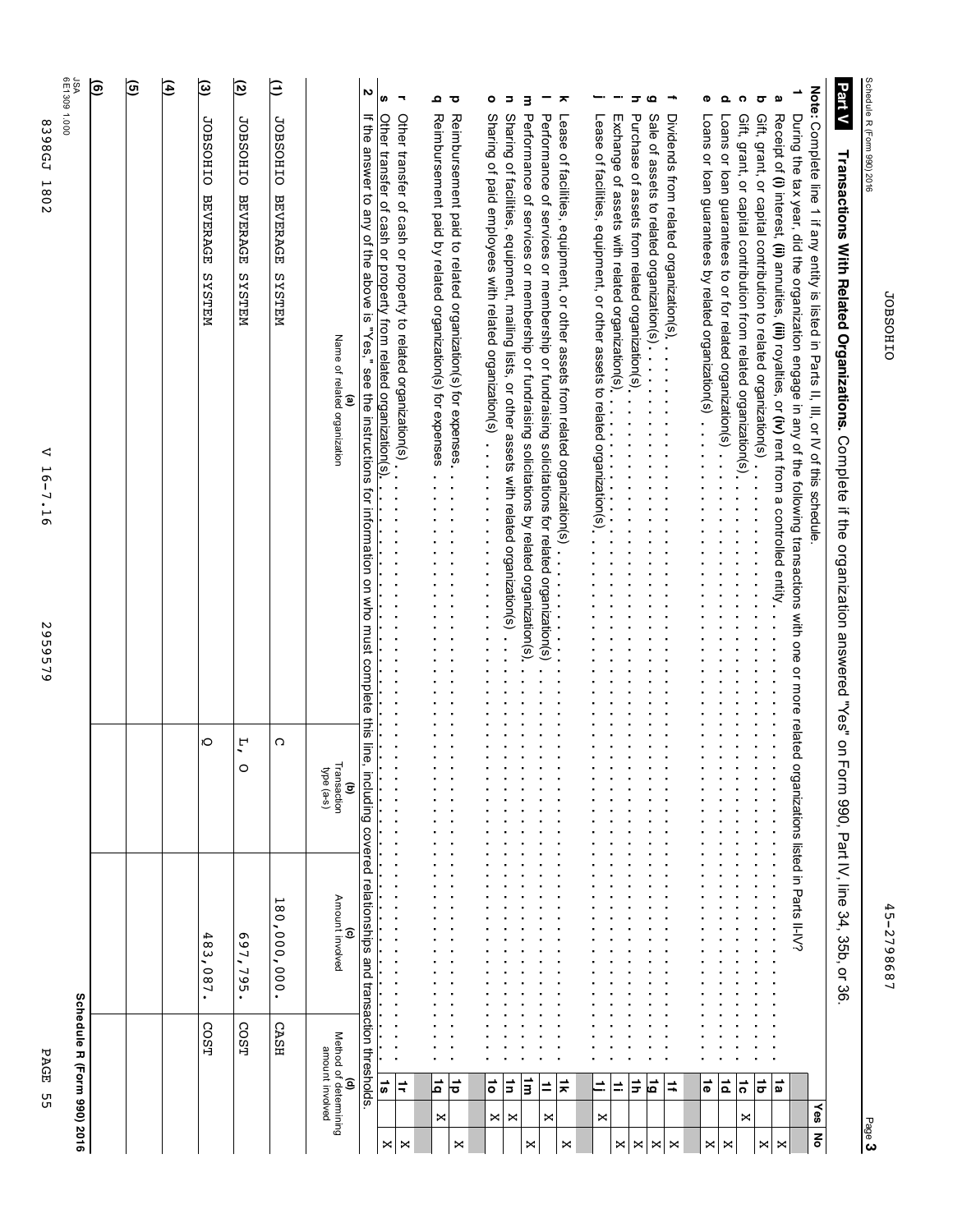Schedule

R (Form

990) 2016

Page **4**

# **Unrelated Organizations Taxable as a Partnership.** Complete if the organization answered "Yes" s Form 990.<br>م Part<br>F IV, line **With the distributions Taxable as a Parthership Computership. Compicalization answered "Yes" on Form 990, Part IV, line 37.**

Provide e<br>S following information for each entity taxed as a partnership through ≫hich ទី organization conducted more than ب<br>آح percent ቧ its activities (measured হ total assets or gross revenue) that was not a related organization. See instructions regarding exclusion for certain investment partnerships.

| היוה יהיה והההות<br>in in<br>å<br>ומו מומוממים הוא הודמונ | ć                       |                                                        | יייסייה לאינטייה והאז יסיימים האז האז האז האז האז הייטוריה וייטוריה וואסי                                    |                                                                                                                  |                                 |                                          |                                                                   |   |                                                                           |                                         |                                                   |
|-----------------------------------------------------------|-------------------------|--------------------------------------------------------|--------------------------------------------------------------------------------------------------------------|------------------------------------------------------------------------------------------------------------------|---------------------------------|------------------------------------------|-------------------------------------------------------------------|---|---------------------------------------------------------------------------|-----------------------------------------|---------------------------------------------------|
| Name, address, and EIN of entity<br>$\mathbf{e}$          | (b)<br>Primary activity | (c)<br>Legal domicile<br>(state or foreign<br>country) | <b>(d)</b><br>Predominant<br>income (related,<br>un related, excluded<br>from tax under<br>sections 512-514) | (e)<br>Are all partners<br>section<br>$501(0)(3)$<br>organizations?<br>$\overline{\text{Yes}}$<br>$\overline{z}$ | (f)<br>Share of<br>total income | (g)<br>Share of<br>end-of-year<br>assets | Disproportionate<br>allocations?<br>Yes<br>$\widehat{\mathbf{z}}$ | š | (i)<br>Code V - UBI<br>amount in box 20<br>of Schedule K-1<br>(Form 1065) | Yes<br>(j)<br>managing<br>partner?<br>종 | Percentage<br>ownership<br>$\widehat{\mathbf{z}}$ |
| β                                                         |                         |                                                        |                                                                                                              |                                                                                                                  |                                 |                                          |                                                                   |   |                                                                           |                                         |                                                   |
| তি                                                        |                         |                                                        |                                                                                                              |                                                                                                                  |                                 |                                          |                                                                   |   |                                                                           |                                         |                                                   |
| ভি                                                        |                         |                                                        |                                                                                                              |                                                                                                                  |                                 |                                          |                                                                   |   |                                                                           |                                         |                                                   |
| E                                                         |                         |                                                        |                                                                                                              |                                                                                                                  |                                 |                                          |                                                                   |   |                                                                           |                                         |                                                   |
| ত্র                                                       |                         |                                                        |                                                                                                              |                                                                                                                  |                                 |                                          |                                                                   |   |                                                                           |                                         |                                                   |
| ම                                                         |                         |                                                        |                                                                                                              |                                                                                                                  |                                 |                                          |                                                                   |   |                                                                           |                                         |                                                   |
| Θ                                                         |                         |                                                        |                                                                                                              |                                                                                                                  |                                 |                                          |                                                                   |   |                                                                           |                                         |                                                   |
| ම                                                         |                         |                                                        |                                                                                                              |                                                                                                                  |                                 |                                          |                                                                   |   |                                                                           |                                         |                                                   |
| ම                                                         |                         |                                                        |                                                                                                              |                                                                                                                  |                                 |                                          |                                                                   |   |                                                                           |                                         |                                                   |
| $\widehat{\mathsf{5}}$                                    |                         |                                                        |                                                                                                              |                                                                                                                  |                                 |                                          |                                                                   |   |                                                                           |                                         |                                                   |
| (11)                                                      |                         |                                                        |                                                                                                              |                                                                                                                  |                                 |                                          |                                                                   |   |                                                                           |                                         |                                                   |
| $\left(12\right)$                                         |                         |                                                        |                                                                                                              |                                                                                                                  |                                 |                                          |                                                                   |   |                                                                           |                                         |                                                   |
| (13)                                                      |                         |                                                        |                                                                                                              |                                                                                                                  |                                 |                                          |                                                                   |   |                                                                           |                                         |                                                   |
| $\Xi$                                                     |                         |                                                        |                                                                                                              |                                                                                                                  |                                 |                                          |                                                                   |   |                                                                           |                                         |                                                   |
| (a                                                        |                         |                                                        |                                                                                                              |                                                                                                                  |                                 |                                          |                                                                   |   |                                                                           |                                         |                                                   |
| <u>(၂၉)</u>                                               |                         |                                                        |                                                                                                              |                                                                                                                  |                                 |                                          |                                                                   |   |                                                                           |                                         |                                                   |
| ΛSL                                                       |                         |                                                        |                                                                                                              |                                                                                                                  |                                 |                                          |                                                                   |   |                                                                           |                                         | Schedule R (Form 990) 2016                        |

83986J 1802 8398GJ 1802

6E1310 1.000

V 16-7.16 V 16-7.16